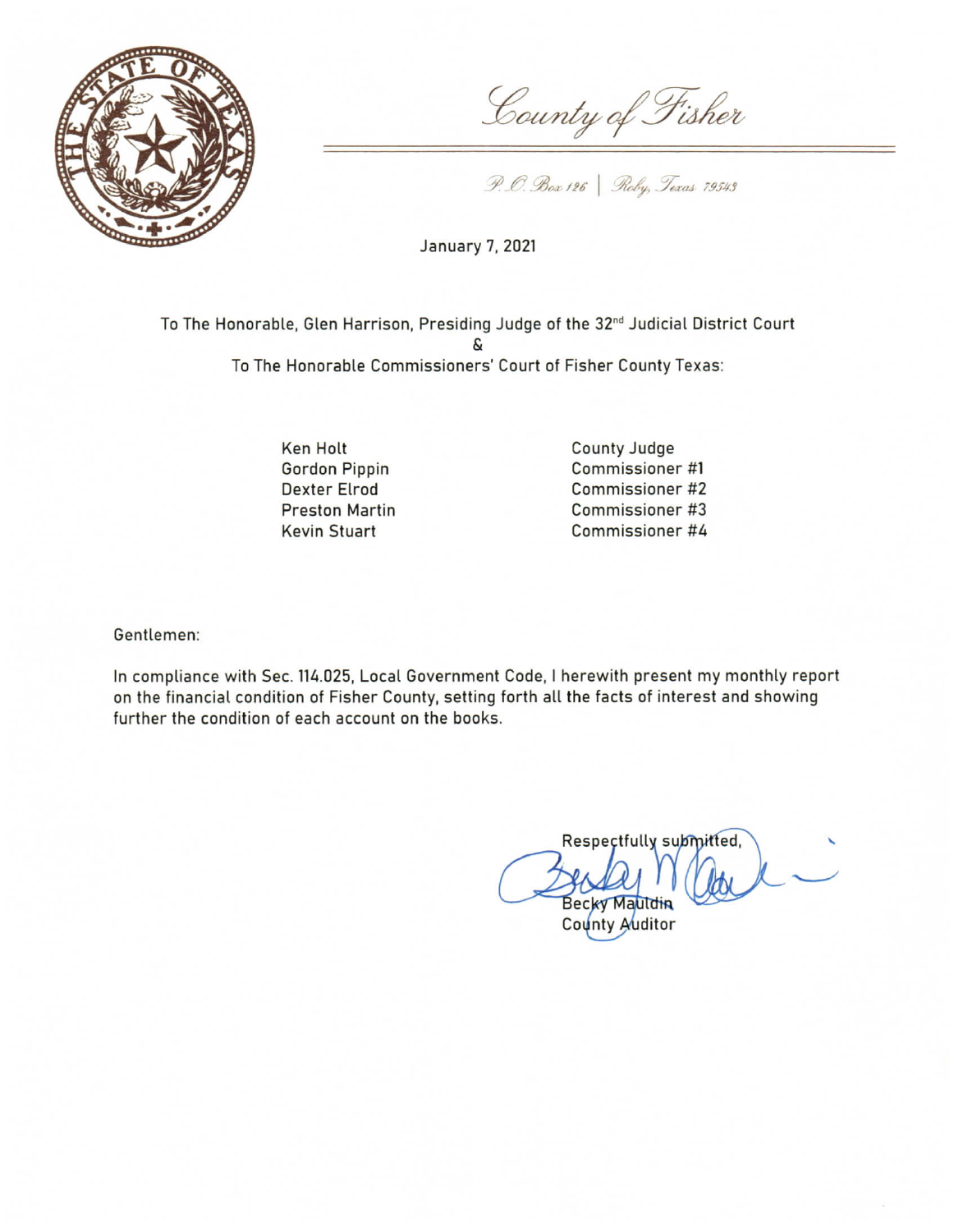

## FISHER COUNTY

## State of Financial Condition

January 11, 2021

COUNTY JUDGE

**KEN HOLT** 

COMMISSIONERS

| <i>PRECINCT#1</i> | GORDON PIPPIN |  |
|-------------------|---------------|--|
|                   |               |  |

PRECINCT#2 DEXTER ELROD

PRECINCT#3 PRESTON MARTIN

PRECINCT#4 KEVIN STUART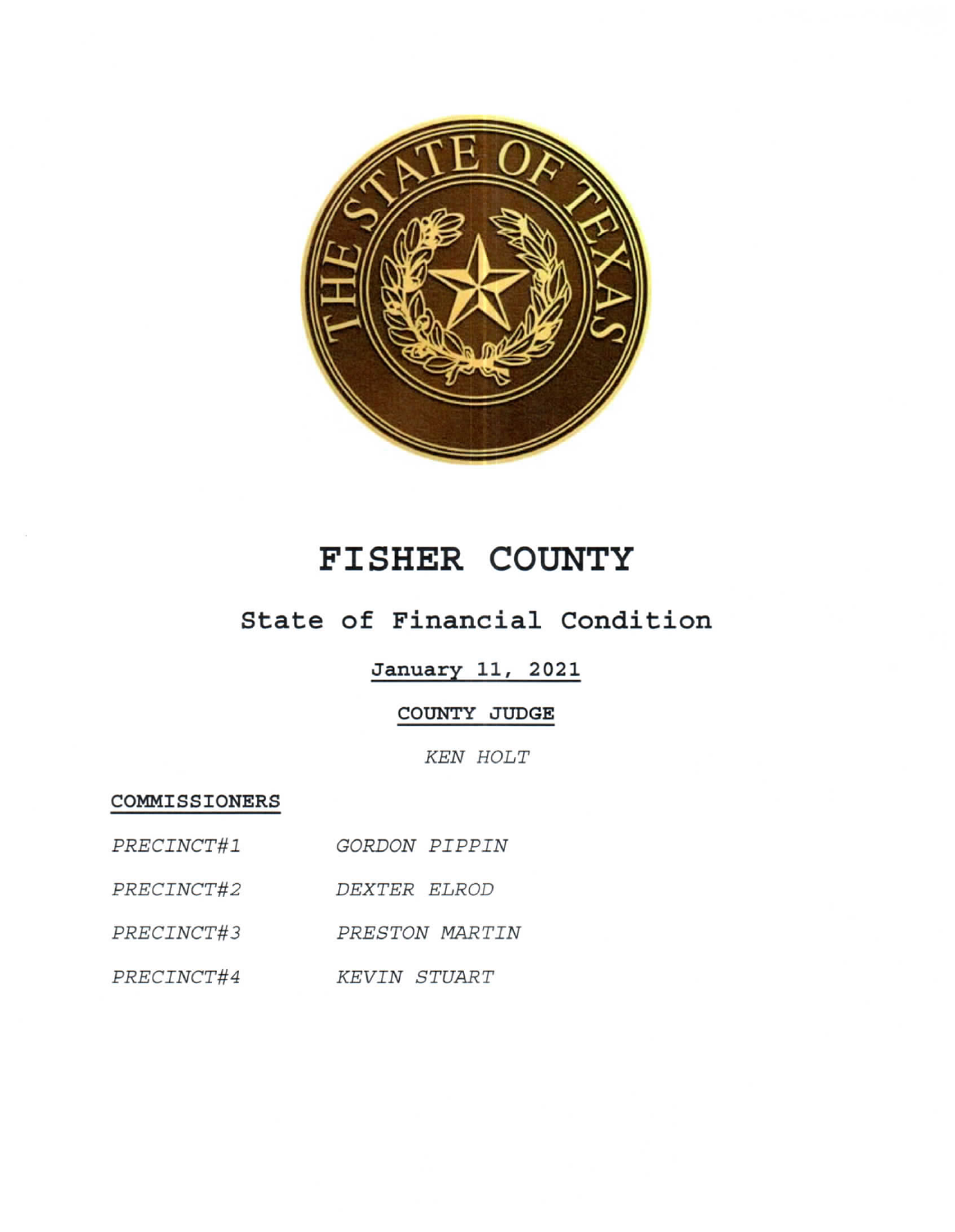|                     | ORIGINAL AMENDED ENCUMBERED<br>BUDGET-AMOUNT BUDGET-AMOUNT YEAR-TO-DATE<br>ACCOUNT NO ACCOUNT-TITLE |                           |                    | ACTIVITY<br>YEAR-TO-DATE MONTH-TO-DATE | ACTIVITY         | CURRENT USED<br>BALANCE PCT        |                                  |
|---------------------|-----------------------------------------------------------------------------------------------------|---------------------------|--------------------|----------------------------------------|------------------|------------------------------------|----------------------------------|
|                     | REPORTING FUND: 0010 GENERAL FUND                                                                   |                           |                    |                                        |                  | EFFECTIVE MONTH - 01               |                                  |
| 0100 CASH ACCOUNTS  |                                                                                                     |                           |                    |                                        |                  |                                    |                                  |
|                     | 10-100-100 CFC: GENERAL FUND                                                                        |                           |                    | 252,388.29                             |                  | 173,675.23 1,972,412.37            |                                  |
|                     | 10-100-130 MONEY MARKET CHECKING                                                                    |                           |                    | 87.60                                  | 0.00             | 231,829.28                         |                                  |
|                     | 10-100-140 GRANT FUND CHECKING                                                                      |                           |                    | 0.00                                   | 0.00             | 0.40                               |                                  |
|                     | 10-100-150 DRUG FORFEITURE CHECKING<br>10-100-185 DUE FROM I&S FUND                                 |                           |                    | 0.00<br>0.00                           | 0.00<br>0.00     | 0.00<br>133,602.02                 |                                  |
|                     | 10-100-201 CERTIFICATE OF DEPOSIT - 1                                                               |                           |                    | 101.04                                 | 0.00             | 156,408.44                         |                                  |
|                     | 10-100-202 CERTIFICATE OF DEPOSIT - 2                                                               |                           |                    | 101.04                                 | 0.00             | 156,408.44                         |                                  |
|                     | 10-100-203 CERTIFICATE OF DEPOSIT - 3                                                               |                           |                    | 101.04                                 | 0.00             | 156,408.44                         |                                  |
|                     | 10-100-204 CERTIFICATE OF DEPOSIT - 4<br>10-100-205 CERTIFICATE OF DEPOSIT - 5                      |                           |                    | 101.04<br>101.04                       | 0.00<br>0.00     | 156,408.44<br>156,408.44           |                                  |
|                     | 10-100-206 CERTIFICATE OF DEPOSIT - 6                                                               |                           |                    | 115.98                                 | 0.00             | 258,041.23                         |                                  |
|                     | 10-100-211 REIMBURSEMENT CLEARING                                                                   |                           |                    | 0.00                                   | 0.00             | 4.00                               |                                  |
|                     | 10-100-230 DISTRICT CLERK EFILE                                                                     |                           |                    | 93.07                                  | 15.00            | 143.07                             |                                  |
|                     | 10-100-231 COUNTY CLERK EFILE<br>10-100-232 JP CREDIT CARD                                          |                           |                    | 1,236.92<br>1,881.88                   | 1,388.94<br>0.05 | 1,236.92<br>1,881.88               |                                  |
|                     | 10-100-280 DELINQUENT TAXES RECEIVABLE                                                              |                           |                    | 0.00                                   | 0.00             | 108,436.19                         |                                  |
|                     | 10-100-285 ALLOWANCE-UNCOLLETABLE TAXES                                                             |                           |                    | 0.00                                   | 0.00             | 23,734.89-                         |                                  |
|                     | 10-100-290 DUE FROM APPRAISAL DISTRICT                                                              |                           |                    | 0.00                                   | 0.00             | 0.00                               |                                  |
|                     | CASH ACCOUNTS                                                                                       |                           |                    |                                        |                  | 256,308.94 175,079.22 3,465,894.67 |                                  |
|                     | 0300 GENERAL REVENUE ACCOUNTS                                                                       |                           |                    |                                        |                  |                                    |                                  |
|                     | 10-300-100 ADVALOREM TAXES                                                                          | 2,482,523.00 2,482,523.00 |                    | 833,077.20                             | 197,562.22       | 1,649,445.80                       | 34                               |
|                     | 10-300-104 TDEM GRANT                                                                               | 0.00                      | 0.00               | 0.00                                   | 0.00             | 0.00                               |                                  |
|                     | 10-300-105 DELINQUENT ADVALOREM TAXES                                                               | 0.00                      | 0.00               | 0.00                                   | 0.00             | 0.00                               |                                  |
|                     | 10-300-106 DC EFILE CLEARING ACCOUNT<br>10-300-107 CC EFILE CLEARING ACCOUNT                        | 0.00<br>0.00              | 0.00<br>0.00       | 0.00<br>0.00                           | 0.00<br>0.00     | 0.00<br>0.00                       |                                  |
|                     | 10-300-108 JP C-CARD CLEARING ACCOUNT                                                               | 0.00                      | 0.00               | 0.00                                   | 0.00             | 0.00                               |                                  |
|                     | 10-300-109 CREDIT CARD INTEREST EARNED                                                              | 150.00                    | 150.00             | 2.90                                   | 0.00             | 147.10                             | 02                               |
|                     | 10-300-149 APPRAISAL DIST EXCESS REFUND                                                             | 0.00                      | 0.00               | 0.00                                   | 0.00             | 0.00                               |                                  |
|                     | 10-300-150 OTHER INCOME<br>10-300-151 TAX COLLECTOR ANNUAL SALES TAX COMM                           | 100.00<br>7,200.00        | 100.00<br>7,200.00 | 0.00<br>0.00                           | 0.00<br>0.00     | 100.00<br>7,200.00                 | 0 <sub>0</sub><br>0 <sub>0</sub> |
|                     | 10-300-152 MISC REIMBURSEMENTS                                                                      | 300.00                    | 300.00             | 50.34                                  | 0.00             | 249.66                             | 17                               |
|                     | 10-300-153 DPS REIMBURSEMENTS/PHONE& INTERNET                                                       | 2,000.00                  | 2,000.00           | 0.00                                   | 0.00             | 2,000.00                           | 0 <sub>0</sub>                   |
|                     | 10-300-155 DRUG FOR REIMBURSING GF JAIL ASSIST                                                      | 0.00                      | 0.00               | 0.00                                   | 0.00             | 0.00                               |                                  |
|                     | 10-300-156 DRUG FOR REIMBURSING FICA                                                                | 0.00<br>0.00              | 0.00<br>0.00       | 0.00<br>0.00                           | 0.00<br>0.00     | 0.00<br>0.00                       |                                  |
|                     | 10-300-157 DRUG FOR REIMBURSING RETIREMENT<br>10-300-180 INTEREST EARNED                            | 24,500.00                 | 24,500.00          | 876.74                                 | 0.00             | 23,623.26                          | 04                               |
|                     | 10-300-185 INSURANCE PROCEEDS                                                                       | 0.00                      | 0.00               | 0.00                                   | 0.00             | 0.00                               |                                  |
|                     | 10-300-190 INTEREST EARNED CD'S                                                                     | 10,400.00                 | 10,400.00          | 621.18                                 | 0.00             | 9,778.82                           | 06                               |
|                     | 10-300-195 INSURANCE REMIBURSEMENTS<br>10-300-200 COUNTY RESTITUTION INCOME                         | 1,000.00<br>1,600.00      | 1,000.00           | 0.00                                   | 0.00             | 1,000.00                           | 0 <sub>0</sub><br>0 <sub>0</sub> |
|                     | 10-300-202 DRUG PROG CCP - 10% COUNTY                                                               | 300.00                    | 1,600.00<br>300.00 | 0.00<br>$6.68-$                        | 0.00<br>0.00     | 1,600.00<br>306.68                 | 02                               |
|                     | 10-300-204 OIL & GAS INCOME                                                                         | 500.00                    | 500.00             | 141.84                                 | 0.00             | 358.16                             | 28                               |
| $10 - 300 - 205$    | GAS PIPELINE INCOME                                                                                 | 0.00                      | 0.00               | 0.00                                   | 0.00             | 0.00                               |                                  |
|                     | 10-300-206 NSF INCOME                                                                               | 0.00                      | 0.00               | 0.00                                   | 0.00             | 0.00                               |                                  |
|                     | 10-300-212 HEALTHY COUNTY INCOME<br>10-300-214 COURT APPT ATTY - C & D CLERK                        | 0.00<br>2,600.00          | 0.00<br>2,600.00   | 0.00<br>0.00                           | 0.00<br>0.00     | 0.00<br>2,600.00                   | 0 <sub>0</sub>                   |
|                     | 10-300-216 JUROR REIMBURSEMENT                                                                      | 408.00                    | 408.00             | 340.00                                 | 0.00             | 68.00                              | 83                               |
|                     | 10-300-218 TX-TF-IND DEFENSE GRANT 2019                                                             | 7,000.00                  | 7,000.00           | 0.00                                   | 0.00             | 7,000.00                           | 0 <sub>0</sub>                   |
|                     | 10-300-222 AD LITEM TAX SUIT T REES                                                                 | 55.00                     | 55.00              | 0.00                                   | 0.00             | 55.00                              | 0 <sub>0</sub>                   |
|                     | 10-300-224 OUT OF COUNTY SHERIFF CITATIONS<br>10-300-225 OUT OF COUNTY SHERIFF SERVICE              | 0.00<br>400.00            | 0.00<br>400.00     | 0.00<br>0.00                           | 0.00<br>0.00     | 0.00<br>400.00                     | 0 <sub>0</sub>                   |
|                     | 10-300-226 INSURANCE BUILDING REPAIRS                                                               | 0.00                      | 0.00               | 0.00                                   | 0.00             | 0.00                               |                                  |
|                     | 10-300-228 UNCLAIMED PROPERTY REFUND                                                                | 0.00                      | 0.00               | 0.00                                   | 0.00             | 0.00                               |                                  |
|                     | 10-300-229 VOL FIRE DEPT REIMBURSEMENTS                                                             | 0.00                      | 0.00               | 0.00                                   | 0.00             | 0.00                               |                                  |
|                     | 10-300-230 TOBACCO SETTLEMENT INCOME<br>10-300-231 FISHER COUNTY SHERIFF'S POSSE                    | 43.00                     | 43.00              | 0.00                                   | 0.00             | 43.00                              | 00<br>0 <sub>0</sub>             |
|                     | 10-300-232 WIND FARM TAX ABATEMENTS                                                                 | 1.00<br>581,735.00        | 1.00<br>581,735.00 | 0.00<br>0.00                           | 0.00<br>0.00     | 1.00<br>581,735.00                 | 00                               |
|                     | 10-300-234 SHERIFF - DRUG FORF REIMBURSEMENT                                                        | 0.00                      | 0.00               | 0.00                                   | 0.00             | 0.00                               |                                  |
|                     | 10-300-236 SHERIFF - MISC INCOME                                                                    | 15,140.00                 | 15,140.00          | 5.00                                   | 0.00             | 15,135.00                          | 0 <sub>0</sub>                   |
|                     | 10-300-237 SHERIFF BODY ARMOR GRANT                                                                 | 0.00                      | 0.00               | 0.00                                   | 0.00             | 0.00                               |                                  |
|                     | 10-300-239 SB1849 PRISONER SAFETY FUND GRANT<br>10-300-241 SHERIFF SALE INCOME                      | 0.00<br>930.00            | 0.00<br>930.00     | 0.00<br>0.00                           | 0.00<br>0.00     | 0.00<br>930.00                     | 0 <sub>0</sub>                   |
|                     | 10-300-242 NEW AG BARN 2020                                                                         | 0.00                      | 0.00               | 0.00                                   | 0.00             | 0.00                               |                                  |
|                     | 10-300-245 HAVA CARES ACT - 2020                                                                    | 0.00                      | 0.00               | 0.00                                   | 0.00             | 0.00                               |                                  |
|                     | 10-300-250 HAVA SECURITY GRANT                                                                      | 0.00                      | 0.00               | 0.00                                   | 0.00             | 0.00                               |                                  |
|                     | 10-300-713 BUILDING RENT                                                                            | 10.00                     | 10.00              | 0.00                                   | 0.00             | 10.00                              | 00                               |
|                     | GENERAL REVENUE ACCOUNTS 3,138,895.00 3,138,895.00 0.00                                             |                           |                    |                                        |                  | 835,108.52 197,562.22 2,303,786.48 | 27                               |
| 0310 FEES OF OFFICE |                                                                                                     |                           |                    |                                        |                  |                                    |                                  |
|                     | 10-310-400 FEES - COUNTY JUDGE                                                                      | 100.00                    | 100.00             | 42.00                                  | 0.00             | 58.00                              | 42                               |

01-07-2021\*\*BUDGET ANALYSIS USAGE REPORT \*\* ASSET, INCOME, & EXPENSE ACCOUNTS PAGE 1<br>TIME:12:18 PM - EFFECTIVE MONTH:01 TIME:12:18 PM - EFFECTIVE MONTH:01

-------------------------------------------------------------------------------------------------------------------------------------------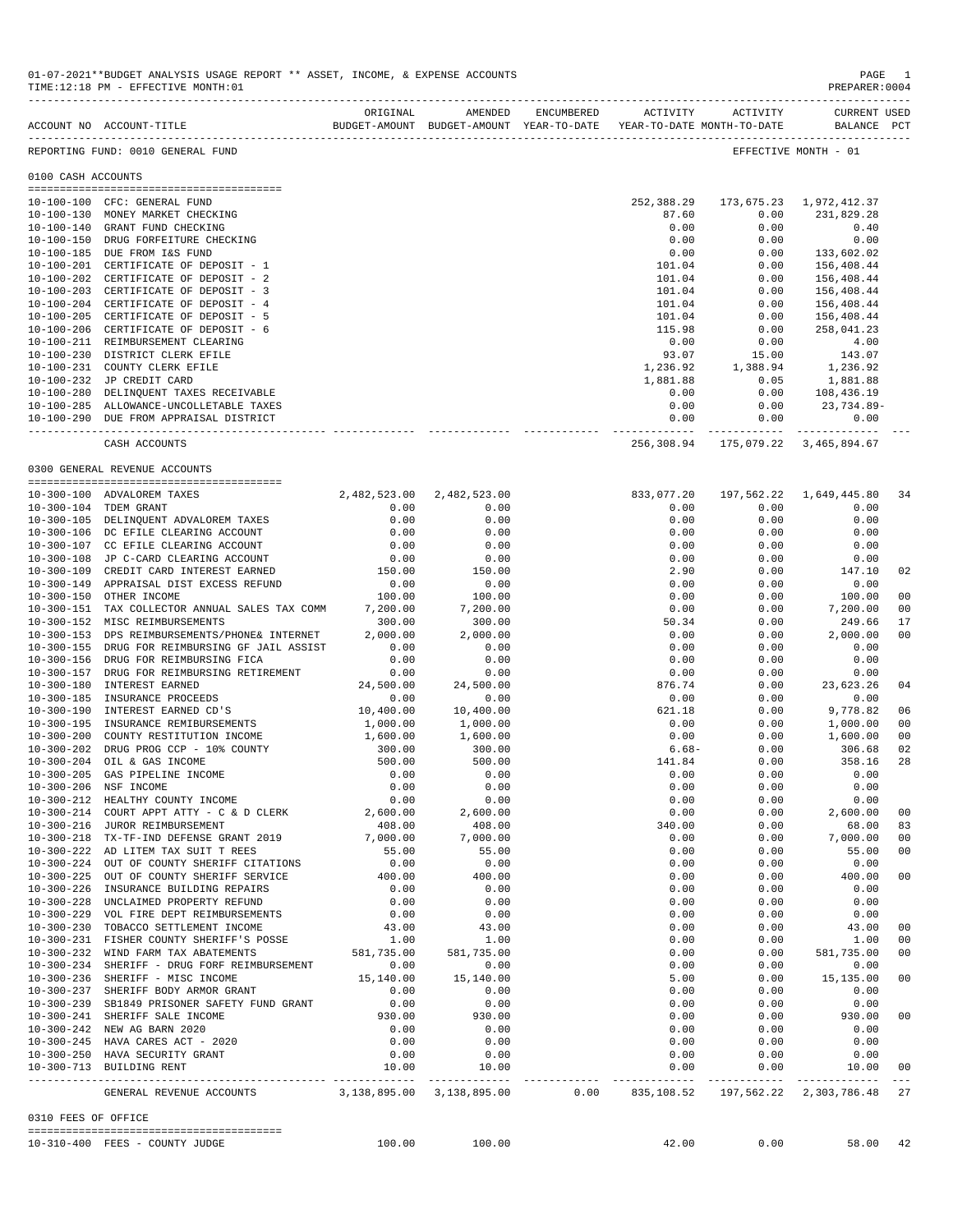|                     | 01-07-2021**BUDGET ANALYSIS USAGE REPORT ** ASSET, INCOME, & EXPENSE ACCOUNTS<br>TIME:12:18 PM - EFFECTIVE MONTH:01 |                                        |                                                                                |        |            |                              | PAGE<br>PREPARER: 0004            | 2   |
|---------------------|---------------------------------------------------------------------------------------------------------------------|----------------------------------------|--------------------------------------------------------------------------------|--------|------------|------------------------------|-----------------------------------|-----|
|                     | ACCOUNT NO ACCOUNT-TITLE                                                                                            | ORIGINAL                               | AMENDED<br>BUDGET-AMOUNT BUDGET-AMOUNT YEAR-TO-DATE YEAR-TO-DATE MONTH-TO-DATE |        |            | ENCUMBERED ACTIVITY ACTIVITY | CURRENT USED<br>BALANCE PCT       |     |
|                     | REPORTING FUND: 0010 GENERAL FUND                                                                                   |                                        |                                                                                |        |            |                              | EFFECTIVE MONTH - 01              |     |
|                     | 10-310-410 FEES - COUNTY CLERK                                                                                      | 65,000.00                              | 65,000.00                                                                      |        | 18,818.26  | 258.00                       | 46,181.74                         | 29  |
|                     | 10-310-420 FEES - COUNTY & DISTRICT COURT                                                                           | 500.00                                 | 500.00                                                                         |        | 120.00     | 0.00                         | 380.00                            | 24  |
|                     | 10-310-425 FEES - DISTRICT CLERK                                                                                    | 9,800.00                               | 9,800.00                                                                       |        | 2,075.02   | 15.00                        | 7,724.98                          | 21  |
|                     | 10-310-426 FEES - DIST CLERK TAX RESEARCH                                                                           | 700.00                                 | 700.00                                                                         |        | 750.20     | 0.00                         | $50.20 + 107$                     |     |
|                     | 10-310-427 REPAYMENT OF REWARD FINE                                                                                 | 0.00                                   | 0.00                                                                           |        | 0.00       | 0.00                         | 0.00                              |     |
|                     | 10-310-430 FEES - JP #1                                                                                             | 40,000.00                              | 40,000.00                                                                      |        | 4,794.69   | 0.05                         | 35, 205. 31                       | 12  |
|                     | 10-310-432 FEES - JP ATTY DELINQUENT COL                                                                            | 400.00                                 | 400.00                                                                         |        | 76.62      | 0.00                         | 323.38                            | 19  |
|                     | 10-310-433 FEES - JP WRIT OF POSSESS                                                                                | 0.00                                   | 0.00                                                                           |        | 0.00       | 0.00                         | 0.00                              |     |
|                     | 10-310-440 FEES - COUNTY ATTORNEY                                                                                   | 600.00                                 | 600.00                                                                         |        | 89.63      | 0.00                         | 510.37                            | 15  |
|                     | 10-310-445 FEES - TAX COLLECTOR                                                                                     | 7,500.00                               | 7,500.00                                                                       |        | 2,337.30   | 92.90                        | 5,162.70                          | 31  |
|                     | 10-310-447 FEES - TITLE                                                                                             | 2,200.00                               | 2,200.00                                                                       |        | 895.00     | 60.00                        | 1,305.00                          | 41  |
|                     | 10-310-448 FEES - LIQUOR LICENSE                                                                                    | 500.00                                 | 500.00                                                                         |        | 0.00       | 0.00                         | 500.00                            | 00  |
|                     | 10-310-450 FEES - FAMILY PROTECTION                                                                                 | 0.00                                   | 0.00                                                                           |        | 0.00       | 0.00                         | 0.00                              |     |
|                     | 10-310-451 FEES - CHILD CARE                                                                                        | 0.00                                   | 0.00                                                                           |        | 0.00       | 0.00                         | 0.00                              |     |
|                     | 10-310-455 FEES - SHERIFF                                                                                           | 3,400.00                               | 3,400.00                                                                       |        | 2,884.60   | 0.00                         | 515.40                            | 85  |
|                     | 10-310-465 FEES - COUNTY COURT AT LAW JUDGE                                                                         | 0.00                                   | 0.00                                                                           |        | 0.00       | 0.00                         | 0.00                              |     |
|                     |                                                                                                                     | ----------                             |                                                                                |        |            | $- - - - - -$                |                                   |     |
|                     | FEES OF OFFICE                                                                                                      | 130,700.00                             | 130,700.00                                                                     | 0.00   | 32,883.32  | 425.95                       | 97,816.68                         | 25  |
|                     | 0320 STATE SUPPLEMENTS                                                                                              |                                        |                                                                                |        |            |                              |                                   |     |
|                     | 10-320-405 SUPPLEMENT - COUNTY JUDGE                                                                                | 25,200.00                              | 25,200.00                                                                      |        | 10,182.09  | 0.00                         | 15,017.91                         | 40  |
|                     | 10-320-420 SUPPLEMENT - COUNTY ATTORNEY                                                                             | 23, 333.00<br><u>-- --------------</u> | 23, 333.00<br>_____________                                                    |        | 23, 333.00 | 0.00<br>-------------        | 0.00                              | 100 |
|                     | ------------------------------<br>STATE SUPPLEMENTS                                                                 | 48,533.00                              | 48,533.00                                                                      | 0.00   | 33,515.09  | 0.00                         | ----------- <i>-</i><br>15,017.91 | 69  |
| 0400 COUNTY JUDGE   |                                                                                                                     |                                        |                                                                                |        |            |                              |                                   |     |
|                     |                                                                                                                     |                                        |                                                                                |        |            |                              |                                   |     |
|                     | 10-400-100 SALARY - COUNTY JUDGE                                                                                    | 43,080.00                              | 43,080.00                                                                      | 0.00   | 10,296.57  | 0.00                         | 32,783.43                         | 24  |
|                     | 10-400-105 COUNTY JUDGE - STATE SUPPLEMENT                                                                          | 25,200.00                              | 25,200.00                                                                      | 0.00   | 6,784.61   | 0.00                         | 18, 415.39                        | 27  |
|                     | 10-400-110 SALARY - ADMINISTRATIVE ASSISTANT                                                                        | 29,058.00                              | 29,058.00                                                                      | 0.00   | 6,868.27   | 0.00                         | 22, 189. 73                       | 24  |
|                     | 10-400-115 LONGEVITY PAY                                                                                            | 1,350.00                               | 1,350.00                                                                       | 0.00   | 0.00       | 0.00                         | 1,350.00                          | 00  |
|                     | 10-400-200 FICA EXPENSE                                                                                             | 7,550.00                               | 7,550.00                                                                       | 0.00   | 1,822.33   | 0.00                         | 5,727.67                          | 24  |
|                     | 10-400-202 TCDRS GROUP TERM LIFE                                                                                    | 0.00                                   | 0.00                                                                           | 0.00   | 165.24     | 0.00                         | 165.24-                           |     |
|                     | 10-400-205 RETIREMENT                                                                                               | 8,122.00                               | 8,122.00                                                                       | 0.00   | 1,971.04   | 0.00                         | 6,150.96                          | 24  |
|                     | 10-400-210 MEDICAL INSURANCE                                                                                        | 20,520.00                              | 20,520.00                                                                      | 0.00   | 5,093.39   | 0.00                         | 15,426.61                         | 25  |
|                     | 10-400-300 TRAVEL & SCHOOL                                                                                          | 2,500.00                               | 2,500.00                                                                       | 605.35 | 0.00       | 0.00                         | 1,894.65                          | 24  |
| 10-400-305 SUPPLIES |                                                                                                                     | 2,000.00                               | 2,000.00                                                                       | 0.00   | 158.78     | 0.00                         | 1,841.22                          | 08  |
|                     | 10-400-310 COMMUNICATIONS                                                                                           | 700.00                                 | 700.00                                                                         | 0.00   | 108.86     | 45.84                        | 591.14                            | 16  |
|                     | 10-400-315 BONDS & NOTARY                                                                                           | 1,420.00                               | 1,420.00                                                                       | 0.00   | 0.00       | 0.00                         | 1,420.00                          | 00  |
|                     | 10-400-320 COMPUTER REPAIRS & MAINTENANCE                                                                           | 0.00                                   | 0.00                                                                           | 0.00   | 0.00       | 0.00                         | 0.00                              |     |
|                     | 10-400-325 SCHOOL & DUES                                                                                            | 475.00                                 | 475.00                                                                         | 0.00   | 400.00     | 0.00                         | 75.00                             | 84  |
|                     | 10-400-333 LAST YEARS BILLS 2019                                                                                    | 0.00                                   | 0.00                                                                           | 0.00   | 0.00       | 0.00                         | 0.00                              |     |
|                     | 10-400-334 LAST YEARD BILLS 2020<br>______________________________________                                          |                                        |                                                                                |        | 0.00       | 0.00<br>$- - - - -$          | 0.00                              |     |
|                     | COUNTY JUDGE                                                                                                        |                                        |                                                                                |        | 33,669.09  | 45.84                        | 107,700.56                        | 24  |
| 0410 COUNTY CLERK   |                                                                                                                     |                                        |                                                                                |        |            |                              |                                   |     |
|                     |                                                                                                                     |                                        |                                                                                |        |            |                              |                                   |     |
|                     | 10-410-100 SALARY - COUNTY CLERK                                                                                    | 41,080.00                              | 41,080.00                                                                      | 0.00   | 9,818.57   | 0.00                         | 31, 261.43                        | 24  |
|                     | 10-410-105 LONGEVITY PAY                                                                                            | 3,150.00                               | 3,150.00                                                                       | 0.00   | 0.00       | 0.00                         | 3,150.00                          | 00  |
|                     | 10-410-110 SALARY - ADMINISTRATIVE ASSISTANT                                                                        | 26,978.00                              | 26,978.00                                                                      | 0.00   | 6,447.97   | 0.00                         | 20,530.03                         | 24  |
|                     | 10-410-115 PHONE ALLOWANCE                                                                                          | 360.00                                 | 360.00                                                                         | 0.00   | 86.01      | 0.00                         | 273.99                            | 24  |
|                     | 10-410-200 FICA EXPENSE                                                                                             | 5,448.00                               | 5,448.00                                                                       | 0.00   | 1,235.36   | 0.00                         | 4,212.64                          | 23  |

|                     | 10-400-334 LAST YEARD BILLS 2020   |           |           |        | 0.00                                     | 0.00 | 0.00                |    |
|---------------------|------------------------------------|-----------|-----------|--------|------------------------------------------|------|---------------------|----|
|                     | COUNTY JUDGE                       |           |           |        | 33,669,09                                |      | 45.84 107.700.56 24 |    |
| 0410 COUNTY CLERK   |                                    |           |           |        |                                          |      |                     |    |
|                     |                                    |           |           |        |                                          |      |                     |    |
|                     | 10-410-100 SALARY - COUNTY CLERK   | 41,080.00 | 41,080.00 | 0.00   | 9,818.57                                 | 0.00 | 31,261.43           | 24 |
| $10 - 410 - 105$    | LONGEVITY PAY                      | 3,150.00  | 3,150.00  | 0.00   | 0.00                                     | 0.00 | 3,150.00            | 00 |
| $10 - 410 - 110$    | SALARY - ADMINISTRATIVE ASSISTANT  | 26,978.00 | 26,978.00 | 0.00   | 6,447.97                                 | 0.00 | 20,530.03           | 24 |
| $10 - 410 - 115$    | PHONE ALLOWANCE                    | 360.00    | 360.00    | 0.00   | 86.01                                    | 0.00 | 273.99              | 24 |
| $10 - 410 - 200$    | FICA EXPENSE                       | 5,448.00  | 5,448.00  | 0.00   | 1,235.36                                 | 0.00 | 4,212.64            | 23 |
| $10 - 410 - 202$    | TCDRS GROUP TERM LIFE              | 0.00      | 0.00      | 0.00   | 112.81                                   | 0.00 | 112.81-             |    |
| $10 - 410 - 205$    | RETIREMENT                         | 5,861.00  | 5,861.00  | 0.00   | 1,345.76                                 | 0.00 | 4,515.24            | 23 |
| $10 - 410 - 210$    | MEDICAL INSURANCE                  | 20,520.00 | 20,520.00 | 0.00   | 5,049.72                                 | 0.00 | 15,470.28           | 25 |
| $10 - 410 - 300$    | TRAVEL & SCHOOL                    | 2,500.00  | 2,500.00  | 331.20 | 364.10                                   | 0.00 | 1,804.70            | 28 |
| $10 - 410 - 305$    | <b>SUPPLIES</b>                    | 3,000.00  | 3,000.00  | 0.00   | 102.97                                   | 0.00 | 2,897.03            | 03 |
| $10 - 410 - 310$    | COMMUNICATONS                      | 0.00      | 0.00      | 0.00   | 0.00                                     | 0.00 | 0.00                |    |
| $10 - 410 - 315$    | <b>BONDS</b>                       | 100.00    | 100.00    | 0.00   | 0.00                                     | 0.00 | 100.00              | 00 |
| $10 - 410 - 320$    | COPY MACHINE                       | 0.00      | 0.00      | 0.00   | 0.00                                     | 0.00 | 0.00                |    |
| $10 - 410 - 325$    | ELECTION SCHOOL                    | 1,500.00  | 1,500.00  | 0.00   | 0.00                                     | 0.00 | 1,500.00            | 00 |
| $10 - 410 - 330$    | SOFTWARE MAINTENANCE               | 10,140.00 | 10,140.00 | 845.00 | 2,535.00                                 | 0.00 | 6,760.00            | 33 |
| $10 - 410 - 334$    | LAST YEARS BILLS 2020              | 0.00      | 0.00      | 26.38  | 376.84                                   | 0.00 | $403.22 -$          |    |
| $10 - 410 - 335$    | SUPPL GUAR FUND EXPENSE            | 0.00      | 0.00      | 0.00   | 0.00                                     | 0.00 | 0.00                |    |
|                     | 10-410-340 RESTITUTION EXPENSE     | 0.00      | 0.00      | 0.00   | 0.00                                     | 0.00 | 0.00                |    |
|                     | COUNTY CLERK                       |           |           |        | 120,637.00 120,637.00 1,202.58 27,475.11 | 0.00 | 91,959.31 24        |    |
| 0420 DISTRICT CLERK |                                    |           |           |        |                                          |      |                     |    |
|                     |                                    |           |           |        |                                          |      |                     |    |
|                     | 10-420-100 SALARY - DISTRICT CLERK | 41,080.00 | 41,080.00 | 0.00   | 9,818.57                                 | 0.00 | 31, 261. 43 24      |    |
| $10 - 420 - 120$    | SALARY - ADMINISTRATIVE ASSISTANT  | 10,000.00 | 10,000.00 | 0.00   | 2,205.00                                 | 0.00 | 7,795.00            | 22 |
| $10 - 420 - 200$    | FICA EXPENSE                       | 3,908,00  | 3,908.00  | 0.00   | 894.29                                   | 0.00 | 3,013.71            | 23 |
| $10 - 420 - 202$    | TCDRS GROUP TERM LIFE              | 0.00      | 0.00      | 0.00   | 82.96                                    | 0.00 | $82.96-$            |    |
| $10 - 420 - 205$    | RETIREMENT                         | 4,204.00  | 4,204.00  | 0.00   | 989.52                                   | 0.00 | 3, 214.48 24        |    |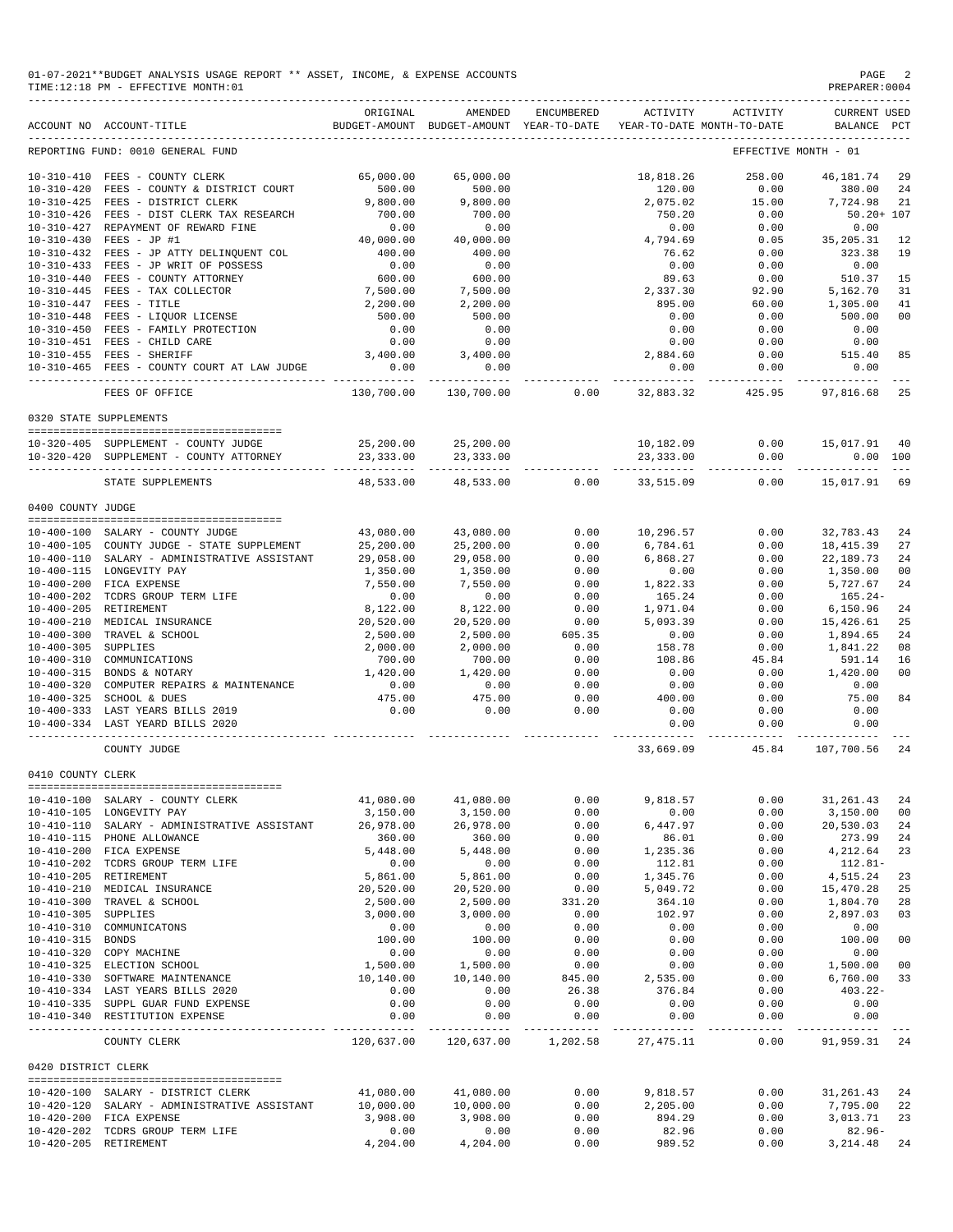|                      | 01-07-2021**BUDGET ANALYSIS USAGE REPORT ** ASSET, INCOME, & EXPENSE ACCOUNTS<br>TIME:12:18 PM - EFFECTIVE MONTH:01 |                         |                                                                                |                              |                      |                    | PAGE<br>PREPARER: 0004             | $\overline{\phantom{a}}$ |
|----------------------|---------------------------------------------------------------------------------------------------------------------|-------------------------|--------------------------------------------------------------------------------|------------------------------|----------------------|--------------------|------------------------------------|--------------------------|
|                      | ACCOUNT NO ACCOUNT-TITLE                                                                                            | ORIGINAL                | AMENDED<br>BUDGET-AMOUNT BUDGET-AMOUNT YEAR-TO-DATE YEAR-TO-DATE MONTH-TO-DATE | ENCUMBERED                   | ACTIVITY             | ACTIVITY           | <b>CURRENT USED</b><br>BALANCE PCT |                          |
|                      | REPORTING FUND: 0010 GENERAL FUND                                                                                   |                         |                                                                                |                              |                      |                    | EFFECTIVE MONTH - 01               |                          |
|                      | 10-420-210 MEDICAL INSURANCE                                                                                        | 10,260.00               | 10,260.00                                                                      | 0.00                         | 2,563.38             | 0.00               | 7,696.62                           | 25                       |
| $10 - 420 - 300$     | TRAVEL/SCHOOL/TUITION/DUES                                                                                          | 2,500.00                | 2,500.00                                                                       | 0.00                         | 0.00                 | 0.00               | 2,500.00                           | - 00                     |
| 10-420-305 SUPPLIES  |                                                                                                                     | 2,000.00                | 2,000.00                                                                       | 0.00                         | 372.42               | 0.00               | 1,627.58                           | 19                       |
| 10-420-315 BONDS     | 10-420-310 COMMUNICATIONS                                                                                           | 0.00<br>250.00          | $0.00$<br>$250.00$                                                             | 0.00<br>0.00                 | 0.00<br>161.66       | 0.00<br>51.58      | 0.00<br>88.34                      | 65                       |
|                      | 10-420-320 SOFTWARE MAINTENANCE                                                                                     | 3,960.00                | 3,960.00                                                                       | 330.00                       | 990.00               | 0.00               | 2,640.00                           | 33                       |
|                      | 10-420-333 LAST YEARS BILLS 2019                                                                                    | 0.00                    | 0.00                                                                           | 0.00                         | 0.00                 | 0.00               | 0.00                               |                          |
|                      | 10-420-334 LAST YEARS BILLS 2020                                                                                    | 0.00                    | 0.00                                                                           | 0.00                         | 0.00                 | 0.00               | 0.00                               |                          |
|                      | 10-420-345 TAX RESEARCH FEE                                                                                         | 0.00<br>-----------     | 0.00                                                                           | ____________________________ | 0.00                 | 0.00<br>---------- | 0.00<br>.                          |                          |
|                      | DISTRICT CLERK                                                                                                      | 78,162.00-              |                                                                                | 78,162.00- 330.00            | 18,077.80            | 51.58              | 59,754.20+ 24                      |                          |
|                      | 0430 JUSTICE OF THE PEACE #1                                                                                        |                         |                                                                                |                              |                      |                    |                                    |                          |
|                      | 10-430-100 SALARY - JUSTICE OF THE PEACE #1                                                                         | 41,080.00               | 41,080.00                                                                      | 0.00                         | 9,818.57             | 0.00               | 31,261.43                          | -24                      |
|                      | 10-430-105 LONGEVITY PAY                                                                                            | 600.00                  | 600.00                                                                         | 0.00                         | 0.00                 | 0.00               | 600.00                             | 00                       |
|                      | 10-430-110 SALARY - ADMINISTRATIVE ASSISTANT                                                                        | 26,978.00               | 26,978.00                                                                      | 0.00                         | 6,447.96             | 0.00               | 20,530.04                          | 24                       |
|                      | 10-430-200 FICA EXPENSE<br>10-430-202 TCDRS GROUP TERM LIFE                                                         | 5,253.00<br>0.00        | 5,253.00<br>0.00                                                               | 0.00<br>0.00                 | 1,230.97<br>112.23   | 0.00<br>0.00       | 4,022.03<br>$112.23-$              | 23                       |
|                      | 10-430-205 RETIREMENT                                                                                               | 5,651.00                | 5,651.00                                                                       | 0.00                         | 1,338.69             | 0.00               | 4,312.31                           | 24                       |
|                      | 10-430-210 MEDICAL INSURANCE                                                                                        | 20,520.00               | 20,520.00                                                                      | 0.00                         | 5,126.76             | 0.00               | 15,393.24                          | 25                       |
|                      | 10-430-300 TRAVEL/SCHOOL/TUITION/DUES                                                                               | 2,500.00                | 2,500.00                                                                       | 60.00                        | 60.00                | 0.00               | 2,380.00                           | 05                       |
| 10-430-305 SUPPLIES  |                                                                                                                     | 2,000.00                | 2,000.00                                                                       | 0.00                         | 0.00                 | 0.00               | 2,000.00                           | 00                       |
|                      | 10-430-310 COMMUNICATIONS                                                                                           | 0.00                    | 700.00                                                                         | 0.00                         | 108.86               | 45.84              | 591.14                             | 16                       |
| 10-430-315 BONDS     |                                                                                                                     | 200.00                  | 200.00                                                                         | 0.00                         | 135.84               | 43.34              | 64.16                              | 68                       |
|                      | 10-430-320 VIDEO MAGISTRATE OR LAW BOOKS<br>10-430-330 SOFTWARE MAINTENANCE                                         | 4,000.00<br>5,100.00    | 4,000.00<br>5,100.00                                                           | 0.00<br>250.00               | 0.00<br>750.00       | 0.00<br>0.00       | 4,000.00<br>4,100.00               | 00<br>20                 |
|                      | 10-430-333 LAST YEARS BILLS 2019                                                                                    | 0.00                    | 0.00                                                                           | 0.00                         | 0.00                 | 0.00               | 0.00                               |                          |
|                      | 10-430-334 LAST YEARS BILLS 2020                                                                                    | 0.00                    | 0.00                                                                           | 135.39                       | 44.52                | 0.00               | 179.91-                            |                          |
|                      | 10-430-350 OUT OF COUNTY SHERIFF CITATIONS                                                                          | 200.00                  | 200.00                                                                         | 0.00                         | 0.00                 | 0.00               | 200.00                             | 00                       |
|                      | 10-430-355 PERMANENT RECORDS BINDERS                                                                                | 0.00                    | 0.00                                                                           | 0.00                         | 0.00                 | 0.00               | 0.00                               |                          |
|                      | 10-430-360 JUVENILE TRUANCY REINBURSE EXPENSE                                                                       | 0.00                    | 0.00<br>______________                                                         | 0.00<br>-------------        | 0.00<br>------------ | 0.00<br>---------- | 0.00<br>-------------              |                          |
|                      | JUSTICE OF THE PEACE #1                                                                                             | 114,082.00              | 114,782.00                                                                     | 445.39                       | 25,174.40            | 89.18              | 89,162.21                          | 22                       |
|                      | 0450 DISTRICT ATTORNEY                                                                                              |                         |                                                                                |                              |                      |                    |                                    |                          |
|                      | 10-450-105 D.A. - STATE SUPPLEMENT                                                                                  | 2,628.00                | 2,628.00                                                                       | 0.00                         | 627.89               | 0.00               | 2,000.11 24                        |                          |
|                      | 10-450-110 SALARY - ASSISTANT D.A.                                                                                  | 11,403.00               | 11,403.00                                                                      | 0.00                         | 1,804.09             | 0.00               | 9,598.91                           | 16                       |
|                      | 10-450-130 SALARY - D.A. SECRETARY                                                                                  | 6,066.00                | 6,066.00                                                                       | 0.00                         | 1,462.33             | 0.00               | 4,603.67                           | 24                       |
|                      | 10-450-132 SALARY - ASST D.A. SECRETARY                                                                             | 6,066.00                | 6,066.00                                                                       | 0.00                         | 1,449.67             | 0.00               | 4,616.33                           | 24                       |
|                      | 10-450-134 SALARY - D.A. INVESTIGATOR                                                                               | 7,264.00                | 7,264.00                                                                       | 0.00                         | 1,736.15             | 0.00               | 5,527.85                           | 24                       |
|                      | 10-450-200 FICA EXPENSE                                                                                             | 2,267.00                | 2,267.00<br>0.00                                                               | 0.00<br>0.00                 | 541.56<br>48.89      | 0.00               | 1,725.44<br>48.89-                 | 24                       |
|                      | 10-450-202 TCDRS GROUP TERM LIFE<br>10-450-205 RETIREMENT                                                           | 0.00<br>2,438.00        | 2,438.00                                                                       | 0.00                         | 582.71               | 0.00<br>0.00       | 1,855.29                           | 24                       |
|                      | 10-450-210 MEDICAL INSURANCE                                                                                        | 6,700.00                | 6,700.00                                                                       | 0.00                         | 0.00                 | 0.00               | 6,700.00                           | 00                       |
| 10-450-300 TRAVEL    |                                                                                                                     | 1,200.00                | 1,200.00                                                                       | 0.00                         | 0.00                 | 0.00               | 1,200.00 00                        |                          |
| 10-450-305 SUPPLIES  |                                                                                                                     | 1,128.00                | 1,128.00                                                                       | 0.00                         | 0.00                 | 0.00               | 1,128.00                           | 00                       |
|                      | 10-450-308 COURT TRANSCRIPTS                                                                                        | 0.00                    | 0.00                                                                           | 0.00                         | 0.00                 | 0.00               | 0.00                               |                          |
|                      | 10-450-310 COMMUNICATIONS                                                                                           | 0.00                    | 0.00<br>1,400.00                                                               | 0.00                         | 0.00                 | 0.00               | 0.00                               |                          |
|                      | 10-450-365 CRIME VICTIMS EXPENSE<br>10-450-538 LEGAL STATEMENTS OF FACT                                             | 1,400.00<br>7,500.00    | 7,500.00                                                                       | 0.00<br>0.00                 | 0.00<br>0.00         | 0.00<br>0.00       | 1,400.00 00<br>7,500.00 00         |                          |
|                      | DISTRICT ATTORNEY                                                                                                   | 56,060.00               | --------------<br>56,060.00                                                    | $- - - - -$<br>0.00          | ------<br>8,253.29   | ----------<br>0.00 | -------------<br>47,806.71 15      | $- - -$                  |
| 0460 COUNTY ATTORNEY |                                                                                                                     |                         |                                                                                |                              |                      |                    |                                    |                          |
|                      | --------------------------------------                                                                              |                         |                                                                                |                              |                      |                    |                                    |                          |
|                      | 10-460-100 SALARY - COUNTY ATTORNEY<br>10-460-105 COUNTY ATTY - STATE SUPPLEMENT                                    | 41,080.00<br>23, 333.00 | 41,080.00<br>23, 333.00                                                        | 0.00<br>0.00                 | 9,818.57<br>6,281.94 | 0.00<br>0.00       | 31, 261. 43 24<br>17,051.06 27     |                          |
|                      | 10-460-110 SALARY - ADMINISTRATIVE ASSISTANT                                                                        | 10,000.00               | 10,000.00                                                                      | 0.00                         | 1,615.00             | 0.00               | 8,385.00 16                        |                          |
|                      | 10-460-200 FICA EXPENSE                                                                                             | 5,693.00                | 5,693.00                                                                       | 0.00                         | 1,339.86             | 0.00               | 4,353.14                           | 24                       |
|                      | 10-460-202 TCDRS GROUP TERM LIFE                                                                                    | 0.00                    | 0.00                                                                           | 0.00                         | 122.21               | 0.00               | 122.21-                            |                          |
|                      | 10-460-205 RETIREMENT                                                                                               | 6, 125.00               | 6,125.00                                                                       | 0.00                         | 1,457.97             | 0.00               | 4,667.03                           | 24                       |
|                      | 10-460-210 MEDICAL INSURANCE                                                                                        | 10,260.00               | 10,260.00                                                                      | 0.00                         | 2,563.38             | 0.00               | 7,696.62                           | 25                       |
|                      | 10-460-300 TRAVEL/SCHOOL/TUITION                                                                                    | 2,500.00                | 2,500.00                                                                       | 0.00                         | 0.00                 | 0.00               | 2,500.00                           | 00                       |
| 10-460-305 SUPPLIES  | 10-460-310 COMMUNICATIONS                                                                                           | 2,000.00<br>700.00      | 2,000.00<br>700.00                                                             | 0.00<br>0.00                 | 22.63<br>108.86      | 0.00<br>45.84      | 1,977.37<br>591.14                 | 01<br>16                 |
| 10-460-315 BONDS     |                                                                                                                     | 250.00                  | 250.00                                                                         | 0.00                         | 177.50               | 0.00               | 72.50                              | 71                       |
|                      | 10-460-330 COMPUTER SOFTWARE & MAINTENCE                                                                            | 0.00                    | 0.00                                                                           | 0.00                         | 0.00                 | 0.00               | 0.00                               |                          |
|                      | 10-460-333 LAST YEARS BILLS 2019                                                                                    | 0.00                    | 0.00                                                                           | 0.00                         | 0.00                 | 0.00               | 0.00                               |                          |
|                      | 10-460-334 LAST YEARS BILLS 2020                                                                                    | 0.00                    | 0.00                                                                           | 0.00                         | 0.00                 | 0.00               | 0.00                               |                          |
|                      | 10-460-370 ELECTRONIC FORMS/ LEGAL RESEARCH                                                                         | 2,000.00                | 2,000.00                                                                       | 168.00                       | 504.00               | 0.00               | 1,328.00                           | 34                       |
|                      | COUNTY ATTORNEY                                                                                                     | 103,941.00              | 103,941.00                                                                     | 168.00                       | 24,011.92            | 45.84              | 79,761.08 23                       |                          |

0470 MAINTENANCE - BUILDING & GROUNDS

========================================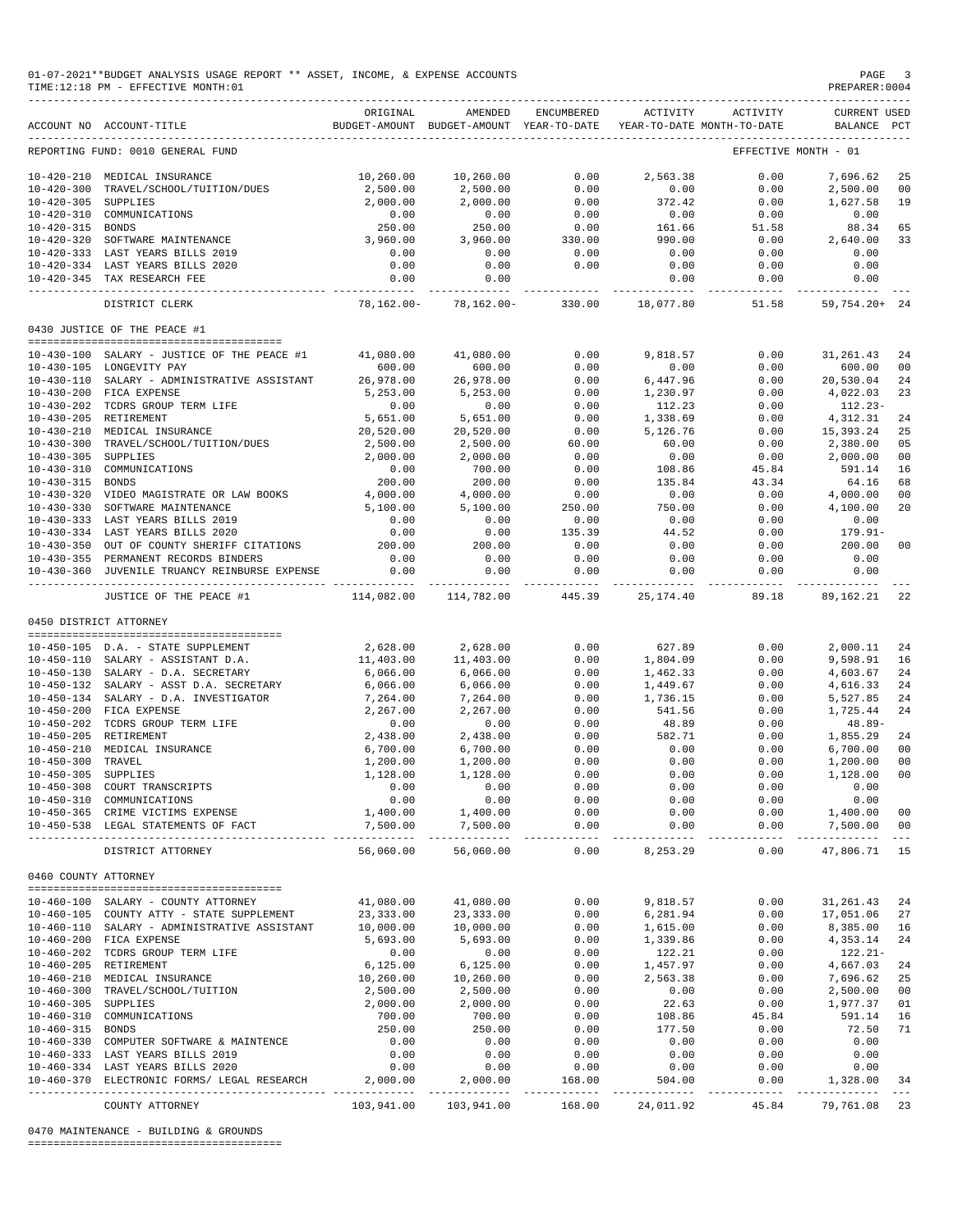|                       | 01-07-2021**BUDGET ANALYSIS USAGE REPORT ** ASSET, INCOME, & EXPENSE ACCOUNTS<br>PAGE<br>TIME: 12:18 PM - EFFECTIVE MONTH: 01<br>PREPARER: 0004 |            |                          |                   |                                                                     |                      |                                    |                 |  |  |
|-----------------------|-------------------------------------------------------------------------------------------------------------------------------------------------|------------|--------------------------|-------------------|---------------------------------------------------------------------|----------------------|------------------------------------|-----------------|--|--|
|                       | ACCOUNT NO ACCOUNT-TITLE                                                                                                                        | ORIGINAL   | AMENDED                  | ENCUMBERED        | BUDGET-AMOUNT BUDGET-AMOUNT YEAR-TO-DATE YEAR-TO-DATE MONTH-TO-DATE | ACTIVITY ACTIVITY    | <b>CURRENT USED</b><br>BALANCE PCT |                 |  |  |
|                       | REPORTING FUND: 0010 GENERAL FUND                                                                                                               |            |                          |                   |                                                                     | EFFECTIVE MONTH - 01 |                                    |                 |  |  |
| 10-470-305 SUPPLIES   |                                                                                                                                                 |            | 6,000.00                 | 101.70            | 336.80                                                              | 0.00                 | 5,561.50                           | 07              |  |  |
|                       | $\begin{array}{c} 6\, ,\, 0\, 0\, 0\, .\, 0\, 0 \\ 0\, .\, 0\, 0 \\ \text{ENANCE} \end{array}$<br>10-470-333 LAST YEARS BILL                    |            | 0.00                     | 0.00              | 0.00                                                                | 0.00                 | 0.00                               |                 |  |  |
|                       | 10-470-375 COURTHOUSE MAINTENANCE                                                                                                               |            | 20,000.00                | 226.50            | 1,803.77                                                            | 500.00               | 17,969.73                          | 10              |  |  |
|                       | 10-470-376 EXTERMINATOR SERVICES                                                                                                                | 5,000.00   | 5,000.00                 | 0.00              | 700.00                                                              | 0.00                 | 4,300.00                           | 14              |  |  |
| 10-470-380 UTILITIES  |                                                                                                                                                 | 35,000.00  | 35,000.00                | 0.00              | 5,972.78                                                            | 1,143.46             | 29,027.22                          | 17              |  |  |
|                       | 10-470-385 REPAIRS - BUILDINGS                                                                                                                  | 10,000.00  | 10,000.00                | 0.00              | 715.00                                                              | 0.00                 | 9,285.00                           | 07              |  |  |
|                       | 10-470-387 REPAIRS - AC AND HEATING                                                                                                             | 15,000.00  | 15,000.00                | 0.00              | 0.00                                                                | 0.00                 | 15,000.00                          | 00              |  |  |
|                       | 10-470-390 REPAIRS - FC LAW ENFORCEMENT CENTER 2,000.00                                                                                         |            | 2,000.00                 | 0.00              | 0.00                                                                | 0.00                 | 2,000.00                           | 00              |  |  |
|                       | 10-470-392 REPAIRS - EXTENSION SERVICES                                                                                                         | 1,000.00   | 1,000.00                 | 0.00              | 0.00                                                                | 0.00                 | 1,000.00                           | 00              |  |  |
|                       | 10-470-395 REPAIRS - YARD SERVICES                                                                                                              | 8,400.00   | $8,400.00$<br>$2,000.00$ | $0.00$<br>$0.00$  | 2,100.00                                                            | $500.00$<br>0.00     | 6,300.00                           | 25              |  |  |
|                       | 10-470-393 REPAIRS - IARD SERVICES<br>10-470-397 REPAIRS - HISTORICAL SOCIETY 2,000.00                                                          |            |                          |                   | 0.00                                                                |                      | 2,000.00                           | 00              |  |  |
|                       | 10-470-398 REPAIRS TO DAMAGED ELECTRIC LINES                                                                                                    | 0.00       | 0.00                     | 0.00              | 0.00                                                                | 0.00                 | 0.00                               |                 |  |  |
|                       | 10-470-399 REPAIRS TO CH ELECTRIC BOXES                                                                                                         | 0.00       | 0.00                     | 0.00              | 0.00                                                                |                      | 0.00<br>0.00                       |                 |  |  |
|                       | MAINTENANCE - BUILDING & GROUNDS 104,400.00 104,400.00 328.20 11,628.35 2,143.46 92,443.45 11                                                   |            |                          |                   |                                                                     |                      |                                    |                 |  |  |
| 0480 COUNTY AUDITOR   |                                                                                                                                                 |            |                          |                   |                                                                     |                      |                                    |                 |  |  |
|                       |                                                                                                                                                 |            |                          |                   |                                                                     |                      |                                    |                 |  |  |
|                       | $10-480-100$ SALARY - COUNTY AUDITOR 43,680.00                                                                                                  |            | 43,680.00                | 0.00              | 10,439.94<br>$10,435$<br>86.01<br>6,502.63<br>0.00                  | 0.00                 | 33,240.06                          | 24              |  |  |
|                       | 10-480-105 PHONE ALLOWANCE                                                                                                                      | 360.00     | 360.00                   | 0.00              |                                                                     | 0.00                 | 273.99                             | 24              |  |  |
|                       | $10-480-110 \quad \mathtt{SALARY} \quad - \quad \mathtt{ASSISTANT} \quad \mathtt{AUDITOR} \qquad \qquad 27,233.00$                              |            | 27,233.00                | 0.00              |                                                                     | 0.00                 | 20,730.37                          | 24              |  |  |
|                       | 10-480-115 LONGEVITY PAY                                                                                                                        | 600.00     | 600.00                   | 0.00              |                                                                     | 0.00                 | 600.00                             | 0 <sup>0</sup>  |  |  |
|                       | 10-480-200 FICA EXPENSE                                                                                                                         | 5,499.00   | 5,499.00                 | 0.00              | 1,302.64                                                            | 0.00                 | 4,196.36                           | 24              |  |  |
|                       | 10-480-202 TCDRS GROUP TERM LIFE<br>10-480-203 TCDRS GROUP TERM LIFE<br>10-480-205 RETIREMENT                                                   | 0.00       | 0.00                     | 0.00              | 117.51                                                              | 0.00                 | 117.51-                            |                 |  |  |
|                       |                                                                                                                                                 | 5,916.00   | 5,916.00                 | 0.00              | 1,401.45                                                            | 0.00                 | 4,514.55                           | 24              |  |  |
|                       | 10-480-210 MEDICAL INSURANCE                                                                                                                    | 20,520.00  | 20,520.00                | 0.00              | 5,126.76                                                            | 0.00                 | 15,393.24                          | 25              |  |  |
|                       | 10-480-300 TRAVEL/TUITION/DUES                                                                                                                  | 2,500.00   | 2,500.00                 | 0.00              | 0.00                                                                | 0.00                 | 2,500.00                           | 00              |  |  |
| 10-480-305 SUPPLIES   |                                                                                                                                                 | 2,000.00   | 2,000.00                 | 16.49             | 158.46                                                              | 0.00                 | 1,825.05                           | 09              |  |  |
|                       | 10-480-310 COMMUNICATIONS - IPAD EXPENSE                                                                                                        | 500.00     | 500.00                   | 0.00              | 113.97                                                              | 0.00                 | 386.03                             | 23              |  |  |
|                       | 10-480-315 BONDS & NOTARY                                                                                                                       | 150.00     | 150.00                   | 0.00              | 50.00                                                               | 0.00                 | 100.00                             | 33              |  |  |
|                       | 10-480-320 COMPUTER SOFTWARE & MAINTENANCE                                                                                                      | 0.00       | 0.00                     | 0.00              | 0.00                                                                | 0.00                 | 0.00                               |                 |  |  |
|                       | 10-480-333 LAST YEARS BILLS 2019                                                                                                                | 0.00       | 0.00                     | 0.00              | 0.00                                                                | 0.00                 | 0.00                               |                 |  |  |
|                       | 10-480-334 LAST YEARS BILLS 2020                                                                                                                | 0.00       | 0.00                     | 75.05             | 0.00                                                                |                      | $0.00$ 75.05-                      |                 |  |  |
|                       | 10-480-400 NEW EQUIPMENT                                                                                                                        |            | 1,000.00 1,000.00        | 0.00<br>------- - | 0.00<br>----------- -----                                           |                      | $0.00$ 1,000.00 00                 |                 |  |  |
|                       | COUNTY AUDITOR                                                                                                                                  | 109,958.00 | 109,958.00               |                   | 91.54 25,299.37                                                     | 0.00                 | 84,567.09                          | 23              |  |  |
| 0490 COUNTY TREASURER |                                                                                                                                                 |            |                          |                   |                                                                     |                      |                                    |                 |  |  |
|                       |                                                                                                                                                 |            | 41,080.00 41,080.00      | 0.00              | 9,818.57                                                            | 0.00                 | 31, 261. 43 24                     |                 |  |  |
|                       | $10-490-100$ SALARY - COUNTY TREASURER<br>10-490-105 LONGEVITY PAY                                                                              | 0.00       | 0.00                     | 0.00              | 0.00                                                                | 0.00                 | 0.00                               |                 |  |  |
|                       | 10-490-110 SALARY - ADMINISTRATIVE ASSISTANT                                                                                                    |            | 10,000.00    10,000.00   | 0.00              | 2,397.50                                                            | 0.00                 | $7,602.50$ 24                      |                 |  |  |
|                       | 10-490-200 FICA EXPENSE                                                                                                                         | 3,908.00   |                          | 0.00              | 934.55                                                              | 0.00                 |                                    | 24              |  |  |
|                       | 10-490-202 TCDRS GROUP TERM LIFE                                                                                                                | 0.00       | 3,908.00<br>0.00         | 0.00              | 84.28                                                               | 0.00                 | 2,973.45<br>84.28-<br>3,198.66     |                 |  |  |
|                       | 10-490-205 RETIREMENT                                                                                                                           | 4,204.00   | 4,204.00                 | 0.00              | 1,005.34                                                            | 0.00                 |                                    | 24              |  |  |
|                       | 10-490-210 MEDICAL INSURANCE                                                                                                                    | 10,260.00  | 10,260.00                | 0.00              | 2,563.38                                                            | 0.00                 | 7,696.62                           | 25              |  |  |
|                       | 10-490-300 TRAVEL/SCHOOL/TUITIONS/DUES                                                                                                          | 2,500.00   | 2,500.00                 | 0.00              | 0.00                                                                | 0.00                 | 2,500.00                           | 00              |  |  |
| 10-490-305 SUPPLIES   |                                                                                                                                                 | 2,000.00   | 2,000.00                 | 0.00              | 0.00                                                                | 0.00                 | 2,000.00 00                        |                 |  |  |
|                       | 10-490-310 COMMUNICATIONS                                                                                                                       | 0.00       | 0.00                     | 0.00              | 0.00                                                                | 0.00                 | 0.00                               |                 |  |  |
| 10-490-315 BONDS      |                                                                                                                                                 | 200.00     | 200.00                   | 0.00              | 42.50                                                               | 42.50                | 157.50 21                          |                 |  |  |
|                       | 10-490-320 COMPUTER SOFTWARE & MAINTENANCE                                                                                                      | 0.00       | 0.00                     | 0.00              | 0.00                                                                | 0.00                 | 0.00                               |                 |  |  |
|                       | 10-490-333 LAST YEARS BILLS 2019                                                                                                                | 0.00       | 0.00                     | 0.00              | 0.00                                                                | 0.00                 | 0.00                               |                 |  |  |
|                       | 10-490-334 LAST YEARS BILLS 2020                                                                                                                | 0.00       | 0.00                     | 46.38             | 0.00                                                                | 0.00                 | $46.38 - 46.38$                    |                 |  |  |
|                       | 10-490-400 NEW EQUIPMENT                                                                                                                        | 1,000.00   | 1,000.00                 | 0.00              | 0.00                                                                | 0.00                 | 1,000.00                           | $\overline{00}$ |  |  |
|                       | COUNTY TREASURER                                                                                                                                | 75,152.00  | 75,152.00                |                   | 46.38 16,846.12                                                     | 42.50                | 58,259.50 22                       |                 |  |  |
|                       | 0500 TAX ASSESSOR/COLLECTOR                                                                                                                     |            |                          |                   |                                                                     |                      |                                    |                 |  |  |
|                       |                                                                                                                                                 |            |                          |                   |                                                                     |                      |                                    |                 |  |  |
|                       | 10-500-100 SALARY - TAX COLLECTOR                                                                                                               | 41,080.00  | 41,080.00                | 0.00              | 9,818.57                                                            | 0.00                 | 31,261.43 24                       |                 |  |  |
|                       | 10-500-105 LONGEVITY PAY                                                                                                                        | 4,500.00   | 4,500.00                 | 0.00              | 0.00                                                                | 0.00                 | 4,500.00 00                        |                 |  |  |
|                       | 10-500-110 SALARY - ADMINISTRATIVE ASSISTANT                                                                                                    | 26,978.00  | 26,978.00                | 0.00              | 6,447.95                                                            | 0.00                 | 20,530.05 24                       |                 |  |  |
|                       | 10-500-115 VOTER REGISTRAR                                                                                                                      | 350.00     | 350.00                   | 0.00              | 338.55                                                              | 0.00                 | 11.45                              | 97              |  |  |
|                       | 10-500-200 FICA EXPENSE                                                                                                                         | 5,551.00   | 5,551.00                 | 0.00              | 1,244.41                                                            | 0.00                 | 4,306.59                           | 22              |  |  |
|                       | 10-500-202 TCDRS GROUP TERM LIFE                                                                                                                | 0.00       | 0.00                     | 0.00              | 112.23                                                              | 0.00                 | 112.23-                            |                 |  |  |
|                       | 10-500-205 RETIREMENT                                                                                                                           | 5,972.00   | 5,972.00                 | 0.00              | 1,338.68                                                            | 0.00                 | 4,633.32                           | 22              |  |  |
|                       | 10-500-210 MEDICAL INSURANCE                                                                                                                    | 20,520.00  | 20,520.00                | 0.00              | 5,126.76                                                            | 0.00                 | 15,393.24                          | 25              |  |  |
| 10-500-300 TRAVEL     |                                                                                                                                                 | 2,500.00   | 2,500.00                 | 0.00              | 1,454.28                                                            | 0.00                 | 1,045.72 58                        |                 |  |  |
| 10-500-305 SUPPLIES   |                                                                                                                                                 | 1,500.00   | 1,500.00                 | 0.00              | 162.73                                                              | 0.00                 | 1,337.27                           | 11              |  |  |
|                       | 10-500-310 COMMUNICATIONS                                                                                                                       | 0.00       | 0.00                     | 0.00              | 0.00                                                                | 0.00                 | 0.00                               |                 |  |  |
| 10-500-315 BONDS      |                                                                                                                                                 | 450.00     | 450.00                   | 50.00             | 372.25                                                              | 35.00                | 27.75 94                           |                 |  |  |
|                       | 10-500-334 LAST YEARS BILLS 2020                                                                                                                | 0.00       | 0.00                     | 0.00              | 0.00                                                                | 0.00                 | 0.00                               |                 |  |  |
|                       | TAX ASSESSOR/COLLECTOR                                                                                                                          | 109,401.00 | 109,401.00               | 50.00             | ------------ -------------<br>26,416.41                             | 35.00                | 82,934.59 24                       |                 |  |  |
|                       |                                                                                                                                                 |            |                          |                   |                                                                     |                      |                                    |                 |  |  |

## 0530 NON DEPARTMENTAL

========================================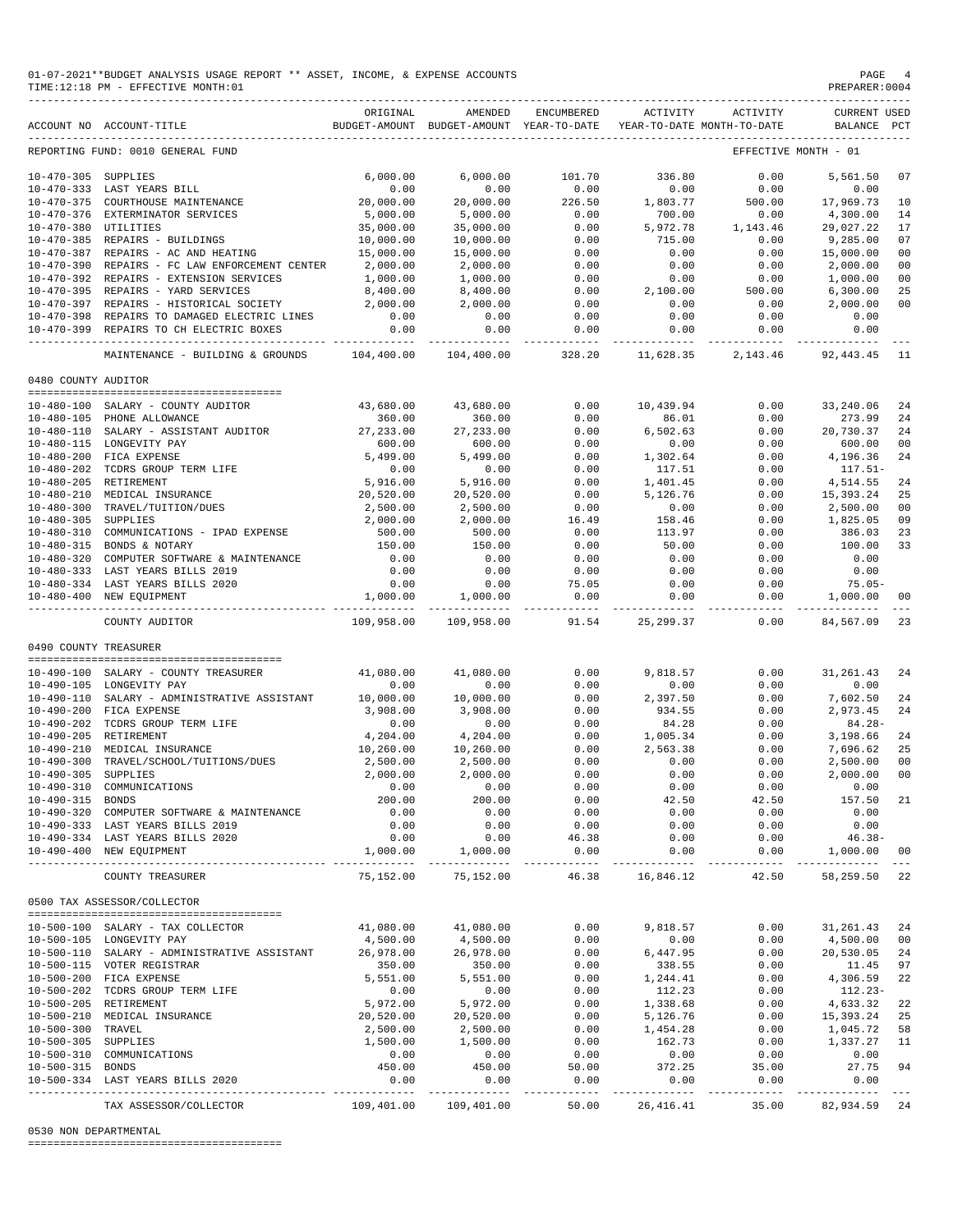| 01-07-2021**BUDGET ANALYSIS USAGE REPORT ** ASSET, INCOME, & EXPENSE ACCOUNTS | PAGE           |
|-------------------------------------------------------------------------------|----------------|
| TIME:12:18 PM - EFFECTIVE MONTH:01                                            | PREPARER: 0004 |

REPORTING FUND: 0010 GENERAL FUND

------------------------------------------------------------------------------------------------------------------------------------------- ORIGINAL AMENDED ENCUMBERED ACTIVITY ACTIVITY CURRENT USED ACCOUNT NO ACCOUNT-TITLE BUDGET-AMOUNT BUDGET-AMOUNT YEAR-TO-DATE YEAR-TO-DATE MONTH-TO-DATE BALANCE PCT ------------------------------------------------------------------------------------------------------------------------------------------- 10-530-200 FICA EXPENSE<br>10-530-202 TCDRS GROUP TERM LIFE 120.00 120.00 120.00 0.00 13.29 0.00 13.29-<br>10-530-205 RETIREMENT 125.00 125.00 125.00 0.00 158.49 0.00 33.49-127 10-530-202 TCDRS GROUP TERM LIFE 0.00 0.00 0.00 13.29 0.00 13.29- 10-530-205 RETIREMENT 125.00 125.00 0.00 158.49 0.00 33.49- 127 10-530-210 MEDICAL INSURANCE 10.00 0.00 0.00 0.00 33.37 0.00 33.37<br>10-530-210 MEDICAL INSURANCE 2,500.00 0.00 0.00 33.37 0.00 33.37<br>10-530-305 SUPPLIES 2,500.00 2,500.00 58.16 227.13 0.00 2,214.71 11  $10-530-305 \begin{array}{l} \text{SUPPLIES} \\ \text{TOPPLIES} \end{array} \begin{array}{l} \text{2,500.00} \\ \text{2,500.00} \\ \text{2,500.00} \\ \text{3,500.00} \\ \text{4,530-310} \\ \text{10-530-310} \end{array} \begin{array}{l} \text{1,500} \\ \text{1,500} \\ \text{1,500} \\ \text{1,500} \\ \text{1,500} \\ \text{1,500} \\ \text{1,500} \\ \text{1,500} \\ \text{1$ 10-530-306 CORONAVIRUS EXPENSE 2020 TDEM 20,000.00 0.00 0.00 68,101.32 0.00 68,101.32- 10-530-310 COMMUNICATIONS 55,000.00 55,000.00 0.00 10,363.06 0.00 44,636.94 19 10-530-311 SOFTWARE FOR AUDITOR & TREASURER 40,000.00 40,000.00 0.00 0.00 0.00 40,000.00 00 10-530-333 LAST YEARS BILLS 2019 0.00 0.00 0.00 0.00 0.00 0.00 10-530-334 LAST YEARS BILLS 2020 0.00 0.00 379.63- 1,395.72 0.00 1,016.09- 10-530-415 MISCELLANEOUS REIMBURSEMENTS 300.00 300.00 0.00 0.00 0.00 300.00 00 10-530-418 MISCELLANEOUS EXPENSE 800.00 800.00 0.00 140.13 0.00 659.87 18 10-530-419 IRS TAX PENALTY 0.00 0.00 0.00 0.00 0.00 0.00  $10-530-420 \quad \text{EMPLOYEE INSURANCE EXPENSE} \begin{array}{l} \end{array} \hspace{1.5cm} 0.00 \hspace{1.5cm} 0.00 \hspace{1.5cm} 0.00 \hspace{1.5cm} 0.00 \hspace{1.5cm} 0.00 \hspace{1.5cm} 0.00 \hspace{1.5cm} 0.00 \hspace{1.5cm} 0.00 \hspace{1.5cm} 0.00 \hspace{1.5cm} 0.00 \hspace{1.5cm} 0.00 \hspace{1.5cm} 0.00 \hspace{1.5cm} 0.$ 10-530-425 HEALTHY COUNTY EXPENSE 0.00 0.00 0.00 0.00 0.00 0.00 10-530-426 COUNTY RESTITUTION EXPENSE 89.00 89.00 0.00 0.00 0.00 89.00 00 10-530-427 TAX COLLECTOR REG FEE REFUND 56.00 56.00 0.00 0.00 0.00 56.00 00 100.00 100.00 100.00 0.00 0.00 0.00 100.00 0.00 0.00 0.00 0.00 0.00 0.00 0.00 0.00 0.00 0.00 0.00 0.00 0.00 0.00 0.00 0.00 0.00 0.00 0.00 0.00 0.00 0.00 0.00 0.00 0.00 0.00 0.00 0.00 0.00 0.00 0.00 0.00 0.00 0.00 0.00 0.00 10-530-435 ELECTION SUPPLIES/BOXES/JUDGES 25,000.00 25,000.00 464.54 10,723.76 0.00 13,811.70 45 10-530-436 REDISTRICTING CENUS 10,000.00 10,000.00 0.00 0.00 0.00 10,000.00 00  $10-530-445$  PAPER & POSTAGE  $10,000.00$   $10,000.00$   $10,000.00$   $10,000.00$   $10,000.00$   $1,312.55$   $0.00$   $0.00$   $250.00$   $0.00$   $250.00$   $0.00$   $1,312.55$   $0.00$   $0.00$   $250.00$   $0.00$   $10-530-455$   $0.00$   $0.00$   $0.00$  10-530-450 ANIMAL CONTROL 250.00 250.00 0.00 0.00 0.00 250.00 00  $\begin{array}{cccccccccccc} 10-530-455 & \text{LEGAL FEES} & & & & & & 4\,500.00 & & & & 4\,500.00 & & & & & 0.00 & & & & 0.00 & & & & 0.00 & & & & 4\,500.00 & & & & & & 0.00 & & & & 0.00 & & & & 0.00 & & & & 0.00 & & & & 0.00 & & & & 0.00 & & & & 0.00 & & & & 0.00 & & & & 0.00 & & & & 0.00 & & & & 0.00 & & & & 0.00 & & & & 0.$ 10-530-457 SAFETY PROGRAM 0.00 0.00 0.00 0.00 0.00 0.00 10-530-458 GAME WARDEN TRAINING 500.00 500.00 0.00 0.00 0.00 500.00 00 10-530-460 EMERGENCY MANAGEMENT COORDINATOR 6,000.00 6,000.00 0.00 2,863.00- 0.00 8,863.00 48  $10-530-460 \quad \text{EMERGENCY MANGEMENT COORDINATOR} \quad 6,000.00 \quad 6,000.00 \quad 0.00 \quad 2,863.00 - 0.00 \quad 0.00 \quad 0.00 \quad 0.00 \quad 0.00 \quad 0.00 \quad 0.00 \quad 0.00 \quad 0.00 \quad 0.00 \quad 0.00 \quad 0.00 \quad 0.00 \quad 0.00 \quad 0.00 \quad 0.00 \quad 0.00 \quad 0.00 \quad 0.00 \quad 0.00 \quad 0.00 \quad 0.00$ 10-530-467 SUPPLEMENTAL DEATH BENEFITS 10,000.00 10,000.00 0.00 0.00 0.00 10,000.00 00 10-530-470 WORKERS COMP INSURANCE 25,000.00 25,000.00 0.00 5,496.00 0.00 19,504.00 22  $10-530-472 \quad \text{UNEMPLOYMENT INSURANCE} \\\ {10-530-475 \quad \text{COPY MACHINE/SUPPLIES/TONER}} \\\ {10-530-477 \quad \text{OUTSIDE AUDITOR}} \\\ {10-530-477 \quad \text{OUTSIDE AUDITOR}} \\\ {28,000.00} \\\ {28,000.00} \\\ {28,000.00} \\\ {28,000.00} \\\ {28,000.00} \\\ {28,000.00} \\\ {28,000.00} \\\ {28,000.$ 10-530-475 COPY MACHINE/SUPPLIES/TONER 0.00 0.00 0.00 0.00 0.00 0.00 10-530-477 OUTSIDE AUDITOR 28,000.00 28,000.00 0.00 0.00 0.00 28,000.00 00 10-530-480 DUES & FEES - COG MATCH 6,000.00 6,000.00 0.00 35.00 0.00 5,965.00 01 10-530-482 LIABILITY INSURANCE 60,000.00 60,000.00 0.00 29,608.00 0.00 30,392.00 49 10,500.00 0.00 1,055.70 0.00 1,644.30 39<br>10,500.00 97.86 250.47 0.00 1,151.67 03 10-530-486 RURAL FIRE DEPT FUEL EXPENSE 10,500.00 10,500.00 97.86 250.47 0.00 10,151.67 03 10-530-487 RURAL FIRE EQUIPMENT 13,000.00 13,000.00 0.00 2,480.85 0.00 10,519.15 19<br>10-530-488 RURAL FIRE SCHOOL 2,500.00 2,500.00 0.00 0.00 0.00 0.00 2,500.00 00<br>10-530-489 RURAL FIRE INSURANCE TRUCKS 5,000.00 5,000.00 0. 10-530-488 RURAL FIRE SCHOOL 2,500.00 2,500.00 0.00 0.00 0.00 2,500.00 00 10-530-489 RURAL FIRE INSURANCE TRUCKS 5,000.00 5,000.00 0.00 0.00 0.00 5,000.00 00 10-530-490 COUNTY LIBRARIES 5,000.00 5,000.00 0.00 5,000.00 0.00 0.00 100 10-530-495 D.A. LEGAL STATEMENT OF FACTS 5,000.00 5,000.00 0.00 0.00 0.00 5,000.00 00  $16,000.00$   $36,000.00$   $2,719.74$   $0.00$   $33,280.26$  08<br> $2,000.00$   $2,000.00$   $287.00$   $0.00$   $0.00$   $0.00$   $1,713.00$   $14$ 

|                  | NON DEPARTMENTAL                    | 392,190.00 | 372,190.00 | 1,356.75 | 138,376.76 | 0.00 | 232,456.49     | 38             |
|------------------|-------------------------------------|------------|------------|----------|------------|------|----------------|----------------|
|                  | 0540 COUNTY & DISTRICT COURT        |            |            |          |            |      |                |                |
|                  |                                     |            |            |          |            |      |                |                |
| $10 - 540 - 310$ | COMMUNICATIONS                      | 0.00       | 0.00       | 0.00     | 0.00       | 0.00 | 0.00           |                |
| $10 - 540 - 502$ | AD LITEM TAX SUITS - T REES         | 1,000.00   | 1,000.00   | 0.00     | 0.00       | 0.00 | 1,000.00       | 0 <sup>0</sup> |
| $10 - 540 - 504$ | ADULT PROBATION SUPPLIES            | 200.00     | 200.00     | 0.00     | 0.00       | 0.00 | 200.00         | 00             |
| $10 - 540 - 506$ | JUVENILE OFFICER EXPENSES           | 19,460.00  | 19,460.00  | 0.00     | 5,040.89   | 0.00 | 14, 419. 11    | 26             |
| $10 - 540 - 508$ | GRAND JURY                          | 3,000.00   | 3.000.00   | 0.00     | 440.00     | 0.00 | 2,560.00       | 15             |
| $10 - 540 - 510$ | PETIT JURY                          | 3,000.00   | 3,000.00   | 0.00     | 0.00       | 0.00 | 3,000.00       | 00             |
| $10 - 540 - 512$ | J.P. JURY                           | 100.00     | 100.00     | 0.00     | 0.00       | 0.00 | 100.00         | 00             |
| $10 - 540 - 513$ | J.P. ATTORNEY COLLECTIONS           | 2,000.00   | 2,000.00   | 0.00     | 1,126.86   | 0.00 | 873.14         | 56             |
| $10 - 540 - 514$ | JURY LODGING & MEALS                | 600.00     | 600.00     | 0.00     | 0.00       | 0.00 | 600.00         | 0 <sup>0</sup> |
| $10 - 540 - 516$ | JURY COMMISSION                     | 200.00     | 200.00     | 0.00     | 0.00       | 0.00 | 200.00         | 00             |
| $10 - 540 - 517$ | COUNTY COURT VISTING COURT REPORTER | 1,000.00   | 1,000.00   | 0.00     | 0.00       | 0.00 | 1,000.00       | 00             |
| $10 - 540 - 518$ | COURT APPOINTED ATTORNEY            | 25,000.00  | 25,000.00  | 2,118.00 | 7.030.50   | 0.00 | 15,851.50      | 37             |
| $10 - 540 - 520$ | INTERPRETOR                         | 250.00     | 250.00     | 0.00     | 0.00       | 0.00 | 250.00         | 00             |
| $10 - 540 - 522$ | PSYCHIATRIC EVALUATION              | 2,500.00   | 2,500.00   | 0.00     | 3,000.00   | 0.00 | $500.00 - 120$ |                |
| $10 - 540 - 524$ | JUVENILE DETENTION                  | 5.000.00   | 5.000.00   | 0.00     | 0.00       | 0.00 | 5.000.00       | 00             |

10-530-492 INTERLOCAL AGREEMENTS-LUBBOCK

10-540-522 PSYCHIATRIC EVALUATION 2,500.00 2,500.00 0.00 3,000.00 0.00 500.00- 120 10-540-524 JUVENILE DETENTION 5,000.00 5,000.00 0.00 0.00 0.00 5,000.00 00 10-540-525 OUT OF COUNTY CITATIONS 180.00 180.00 0.00 0.00 0.00 180.00 00 10-540-526 DA & CA DRUG TESTING 5,000.00 5,000.00 0.00 0.00 0.00 5,000.00 00 ----------------------------------------------- ------------- ------------- ------------ ------------- ------------ ------------- --- COUNTY & DISTRICT COURT 68,490.00 68,490.00 2,118.00 16,638.25 0.00 49,733.75 27 0550 32ND JUDICIAL ======================================== 10-550-100 SALARY - DIST COURT ADMINISTRATOR 8,553.00 8,553.00 0.00 2,044.07 0.00 6,508.93 24 10-550-105 DIST JUDGE - STATE SUPPLEMENT 2,628.00 2,628.00 0.00 627.89 0.00 2,000.11<br>10-550-117 SALARY - COURT REPORTER 13,106.00 13,106.00 0.00 3,132.37 0.00 9,973.63 10-550-117 SALARY - COURT REPORTER <br>10-550-200 FICA EXPENSE 1990 1,858.00 1,858.00 0.00 3,132.37 0.00 9,973.63 24<br>10-550-200 FICA EXPENSE 1,858.00 1,858.00 0.00 444.01 0.00 1,413.99 24 10-550-200 FICA EXPENSE 1,858.00 1,858.00 0.00 444.01 0.00 1,413.99 24 10-550-202 TCDRS GROUP TERM LIFE 0.00 0.00 0.00 40.09 0.00 40.09-  $0.00$  0.00

10-530-500 DRUG & ALCOHOL TESTING 2,000.00 2,000.00 287.00 0.00 0.00 1,713.00 14

----------------------------------------------- ------------- ------------- ------------ ------------- ------------ ------------- ---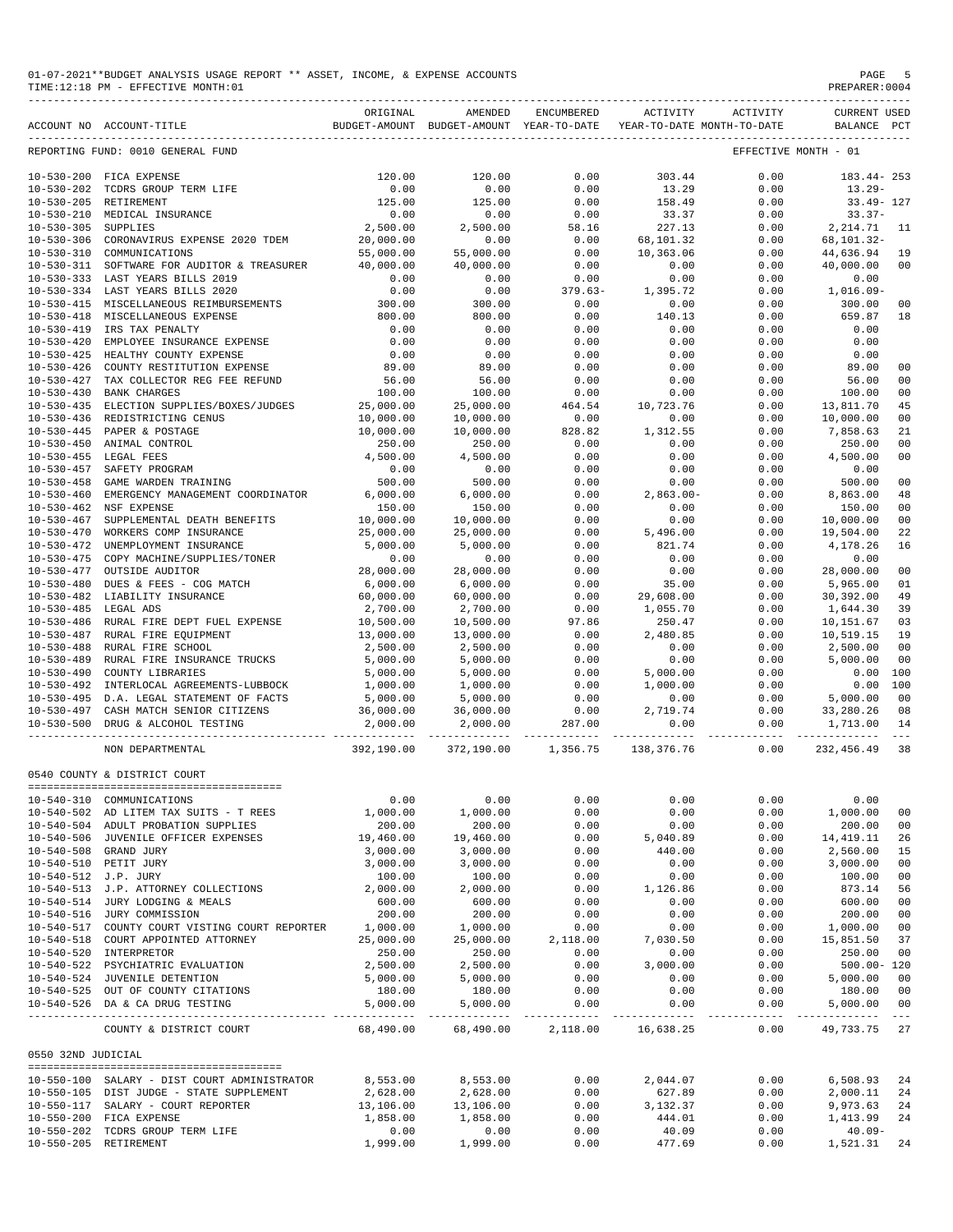| TIME: 12:18 PM - EFFECTIVE MONTH: 01                                          |  |  |  |  |  |
|-------------------------------------------------------------------------------|--|--|--|--|--|
| 01-07-2021**BUDGET ANALYSIS USAGE REPORT ** ASSET, INCOME, & EXPENSE ACCOUNTS |  |  |  |  |  |

|                     | 01-07-2021**BUDGET ANALYSIS USAGE REPORT ** ASSET, INCOME, & EXPENSE ACCOUNTS<br>TIME:12:18 PM - EFFECTIVE MONTH:01 |                        |                                                                                |                            |                                        |                                                                                                                                                                                                                                  | PAGE<br>PREPARER:0004<br>----------------- | 6                   |
|---------------------|---------------------------------------------------------------------------------------------------------------------|------------------------|--------------------------------------------------------------------------------|----------------------------|----------------------------------------|----------------------------------------------------------------------------------------------------------------------------------------------------------------------------------------------------------------------------------|--------------------------------------------|---------------------|
|                     | ACCOUNT NO ACCOUNT-TITLE                                                                                            | ORIGINAL               | AMENDED<br>BUDGET-AMOUNT BUDGET-AMOUNT YEAR-TO-DATE YEAR-TO-DATE MONTH-TO-DATE | ENCUMBERED                 | ACTIVITY                               | ACTIVITY                                                                                                                                                                                                                         | <b>CURRENT USED</b><br>BALANCE PCT         |                     |
|                     | REPORTING FUND: 0010 GENERAL FUND                                                                                   |                        |                                                                                |                            |                                        | EFFECTIVE MONTH - 01                                                                                                                                                                                                             |                                            |                     |
|                     | 10-550-210 MEDICAL INSURANCE                                                                                        | 2,000.00               | 2,000.00                                                                       | 0.00                       | 0.00                                   | 0.00                                                                                                                                                                                                                             | 2,000.00                                   | 00                  |
| 10-550-300 TRAVEL   |                                                                                                                     | 1,000.00               | 1,000.00                                                                       | 0.00                       | 0.00                                   | 0.00                                                                                                                                                                                                                             | 1,000.00                                   | 00                  |
|                     | 10-550-305 SUPPLIES<br>10-550-310 COMMUNICATIONS                                                                    | 1,127.00               | 1,127.00                                                                       | $0.00$<br>$0.00$<br>$0.00$ | 0.00                                   | 0.00                                                                                                                                                                                                                             | 1,127.00                                   | 00                  |
|                     |                                                                                                                     | $0.00$<br>669.00       | 0.00                                                                           |                            | 0.00                                   | $0.00$<br>0.00<br>0.00                                                                                                                                                                                                           | 0.00                                       |                     |
|                     | 10-550-530 7TH ADM REGION ASSESSMENT                                                                                |                        | 669.00                                                                         |                            | 668.42                                 |                                                                                                                                                                                                                                  | $0.58$ 100                                 |                     |
|                     | 10-550-532 COURT REPORTER INSURANCE                                                                                 | 1,300.00               | 1,300.00<br>3,500.00                                                           | $0.00$<br>881.00           | 0.00                                   |                                                                                                                                                                                                                                  | 1,300.00                                   | 00                  |
|                     | 10-550-534 LUNACY COMMITMENT                                                                                        | 3,500.00               |                                                                                | 0.00                       | 0.00                                   | $0.00$<br>$0.00$                                                                                                                                                                                                                 | 2,619.00                                   | 25                  |
|                     | 10-550-536 VISITING JUDGE/COURT REPORTER                                                                            | 2,000.00               | 2,000.00<br>7,900.00                                                           |                            | 79.35                                  |                                                                                                                                                                                                                                  | 1,920.65                                   | 04<br>00            |
|                     | 10-550-538 D.J. LEGAL STATEMENT OF FACTS                                                                            | 7,900.00<br>---------- |                                                                                | 0.00<br>--------           | .                                      | $0.00$ $0.00$ $7,900.00$<br>----------                                                                                                                                                                                           | -------------                              | $\sim$ $ \sim$      |
|                     | 32ND JUDICIAL                                                                                                       | 47,640.00              | 47,640.00                                                                      |                            | 881.00 7,513.89                        | 0.00                                                                                                                                                                                                                             | 39,245.11                                  | 18                  |
|                     | 0560 INDIGENT WELFARE                                                                                               |                        |                                                                                |                            |                                        |                                                                                                                                                                                                                                  |                                            |                     |
|                     | 10-560-560 CHILD CARE                                                                                               | 500.00                 | 500.00                                                                         | 0.00                       | 0.00                                   | 0.00                                                                                                                                                                                                                             | 500.00                                     | 00                  |
|                     | 10-560-562 DOCTOR'S SERVICES                                                                                        | 5,000.00               |                                                                                | 5,000.00 1,100.00          |                                        | 0.00<br>$0.00$<br>$0.00$<br>$0.00$                                                                                                                                                                                               | 3,900.00                                   | 22                  |
|                     | 10-560-563 OUT OF COUNTY COURT COST                                                                                 | 400.00                 | 400.00                                                                         | 0.00                       |                                        | 0.00                                                                                                                                                                                                                             | 400.00                                     | 00                  |
| 10-560-564 BURIALS  |                                                                                                                     | 5,000.00               | 5,000.00                                                                       | 0.00                       | $0.00$<br>0.00<br>0.00<br>0.00<br>0.00 | 0.00                                                                                                                                                                                                                             | 5,000.00                                   | 00                  |
|                     | 10-560-566 EMERGENCY AID                                                                                            | 100.00                 | 100.00                                                                         | 0.00                       |                                        | 0.00                                                                                                                                                                                                                             | 100.00                                     | 00                  |
| 10-560-568 CLOTHING |                                                                                                                     | 100.00                 | 100.00                                                                         | 0.00                       |                                        | 0.00                                                                                                                                                                                                                             | 100.00                                     | 00                  |
|                     | 10-560-500 Chorning<br>10-560-570 MEALS, ROOM, CARE<br>10-560-572 HOSPITAL                                          | 100.00                 | 100.00                                                                         | 0.00                       |                                        | 0.00                                                                                                                                                                                                                             | 100.00                                     | 00                  |
|                     |                                                                                                                     | 100.00                 | 100.00                                                                         | 0.00                       |                                        | 0.00                                                                                                                                                                                                                             | 100.00                                     | 00                  |
|                     | 10-560-574 MEDICAL BILLS                                                                                            | 100.00                 | 100.00                                                                         | 0.00                       | 0.00                                   | 0.00                                                                                                                                                                                                                             | 100.00                                     | 00                  |
|                     | 10-560-576 MEDICAL SUPPLIES                                                                                         | 100.00                 | 100.00                                                                         | 0.00                       | 0.00                                   | 0.00                                                                                                                                                                                                                             | 100.00                                     | 00                  |
|                     | 10-560-579 AUTOPSY EXPENSE                                                                                          | 7,500.00<br>---------- | 7,500.00<br>.                                                                  | 0.00<br>------------       | 402.50<br>---------- -                 | 0.00<br>.                                                                                                                                                                                                                        | 7,097.50<br>.                              | 05<br>$\frac{1}{2}$ |
|                     | INDIGENT WELFARE                                                                                                    | 19,000.00              |                                                                                | 19,000.00 1,100.00         | 402.50                                 | 0.00                                                                                                                                                                                                                             | 17,497.50                                  | 08                  |
| 0580 COUNTY SHERIFF |                                                                                                                     |                        |                                                                                |                            |                                        |                                                                                                                                                                                                                                  |                                            |                     |
|                     | 10-580-100 SALARY - SHERIFF                                                                                         |                        |                                                                                |                            |                                        |                                                                                                                                                                                                                                  |                                            |                     |
|                     | 10-580-105 LONGEVITY PAY                                                                                            | 48,485.00<br>1,500.00  | 48,485.00<br>1,500.00                                                          | 0.00<br>0.00               | 11,588.46<br>0.00                      | 0.00                                                                                                                                                                                                                             | $0.00$ 36,896.54<br>1,500.00               | 24<br>00            |
|                     | 10-580-108 SALARY - CHIEF DEPUTY                                                                                    | 45,950.00              | 45,950.00                                                                      | 0.00                       | 10,768.20                              | 0.00                                                                                                                                                                                                                             | 35,181.80                                  | 23                  |
|                     | 10-580-110 SALARY - FULL TIME DEPUTIES                                                                              | 128,257.00             | 128,257.00                                                                     | 0.00                       |                                        | 0.00                                                                                                                                                                                                                             | 103,467.92                                 | 19                  |
|                     | 10-580-115 PHONE ALLOWANCE                                                                                          | 1,500.00               | 1,500.00                                                                       | 0.00                       | 24,789.08<br>299.55<br>299.55          | 0.00                                                                                                                                                                                                                             | 1,200.45                                   | 20                  |
|                     | 10-580-120 SALARY - PART TIME DEPUTIES                                                                              | 10,000.00              | 10,000.00                                                                      | 0.00                       |                                        | 0.00                                                                                                                                                                                                                             | 9,579.36                                   | 04                  |
|                     | 10-580-145 SALARY - OVERTIME CHIEF DEPUTY                                                                           | 0.00                   |                                                                                | 0.00                       | $420.64$<br>3,607.11                   | 0.00                                                                                                                                                                                                                             | 3,607.11-                                  |                     |
|                     | 10-580-146 SALARY - OVER TIME                                                                                       | 0.00                   | $\begin{array}{c} 0.00 \\ 0.00 \end{array}$                                    | 0.00                       | 2,842.19                               | 0.00                                                                                                                                                                                                                             | 2,842.19-                                  |                     |
|                     | 10-580-160 SALARY - HOLIDAYS CHIEF DEPUTY                                                                           | 3,206.00               | 3,206.00                                                                       | 0.00                       |                                        | $\begin{array}{cccc} 2,842.19 \\ 1,027.50 \\ 3,671.04 \\ 4,514.60 \\ 4,856.85 \\ \end{array} \hskip .5 in \begin{array}{c} 0.00 \\ 0.00 \\ 0.00 \\ 14,485.40 \\ 407.18 \\ 0.00 \\ 18,225.15 \\ 0.00 \\ 33,582.68 \\ \end{array}$ |                                            | 32                  |
|                     | 10-580-161 SALARY - HOLIDAYS DEPUTIES FT 13,000.00                                                                  |                        | 13,000.00                                                                      | 0.00                       |                                        |                                                                                                                                                                                                                                  |                                            | 28                  |
|                     | 10-580-200 FICA EXPENSE                                                                                             | 19,000.00              | 19,000.00                                                                      | 0.00                       |                                        |                                                                                                                                                                                                                                  |                                            | 24                  |
|                     | 10-580-202 TCDRS GROUP TERM LIFE<br>10-580-205 RETIREMENT                                                           | 0.00                   | 0.00                                                                           | 0.00                       |                                        |                                                                                                                                                                                                                                  |                                            |                     |
|                     |                                                                                                                     | 23,082.00              | 23,082.00                                                                      | 0.00                       |                                        |                                                                                                                                                                                                                                  |                                            | 21                  |
|                     | 10-580-210 MEDICAL INSURANCE                                                                                        | 41,300.00              | 41,300.00                                                                      | 0.00                       |                                        |                                                                                                                                                                                                                                  | 33,582.68 19                               |                     |
| 10-580-300 TRAVEL   | 10-580-212 CHILD SUPPORT                                                                                            | 0.00<br>2,500.00       | 0.00                                                                           | 0.00                       | 0.00                                   | 0.00                                                                                                                                                                                                                             | 0.00                                       |                     |
|                     | 10-580-305 SUPPLIES                                                                                                 | 2,000.00               | 2,500.00<br>2,000.00                                                           | 0.00<br>28.92              | 19.00<br>0.00                          | 0.00<br>$28.92 -$                                                                                                                                                                                                                | 2,481.00<br>1,971.08                       | 01<br>01            |
|                     | 10-580-310 COMMUNICATIONS                                                                                           | 1,200.00               | 1,200.00                                                                       | 0.00                       | 315.97                                 | 45.84                                                                                                                                                                                                                            | 884.03                                     | 26                  |
|                     | 10-580-315 BONDS & NOTARY                                                                                           | 200.00                 | 200.00                                                                         | 0.00                       | 355.00                                 | 0.00                                                                                                                                                                                                                             | 155.00- 178                                |                     |
|                     | 10-580-320 COMPUTER SOFTWARE & REPAIRS                                                                              | 0.00                   | 0.00                                                                           | 0.00                       | 0.00                                   | 0.00                                                                                                                                                                                                                             | 0.00                                       |                     |
|                     | 10-580-333 LAST YEARS BILLS 2019                                                                                    | 0.00                   | 0.00                                                                           | 0.00                       | 0.00                                   | 0.00                                                                                                                                                                                                                             | 0.00                                       |                     |
|                     | 10-580-334 LAST YEARS BILLS 2020                                                                                    | 0.00                   | 0.00                                                                           | 0.00                       | 797.98                                 | 0.00                                                                                                                                                                                                                             | $797.98 -$                                 |                     |
|                     | 10-580-475 COPY MACHINE EXPENSE                                                                                     | 0.00                   | 0.00                                                                           | 0.00                       | 0.00                                   | 0.00                                                                                                                                                                                                                             | 0.00                                       |                     |
|                     | 10-580-602 REIMBURSEMENT DRUG FORFEITURE EXPEN                                                                      | 0.00                   | 0.00                                                                           | 0.00                       | 0.00                                   | 0.00                                                                                                                                                                                                                             | 0.00                                       |                     |
|                     | 10-580-603 SANE TEST CRIM VICTIMS EXPENSE                                                                           | 0.00                   | 0.00                                                                           | 0.00                       | 0.00                                   | 0.00                                                                                                                                                                                                                             | 0.00                                       |                     |
|                     | 10-580-604 NEW HIRE PSYCHIATRIC TESTING                                                                             | 0.00                   | 0.00                                                                           | 0.00                       | 0.00                                   | 0.00                                                                                                                                                                                                                             | 0.00                                       |                     |

| 10-560-560 CHILD CARE |                                                | 500.00      | 500.00      | 0.00     | 0.00                   | 0.00     | 500.00                               | 0 <sub>0</sub> |
|-----------------------|------------------------------------------------|-------------|-------------|----------|------------------------|----------|--------------------------------------|----------------|
|                       | 10-560-562 DOCTOR'S SERVICES                   | 5,000.00    | 5,000.00    | 1,100.00 | 0.00                   | 0.00     | 3,900.00                             | 22             |
|                       | 10-560-563 OUT OF COUNTY COURT COST            | 400.00      | 400.00      | 0.00     | 0.00                   | 0.00     | 400.00                               | 0 <sub>0</sub> |
| 10-560-564 BURIALS    |                                                | 5,000.00    | 5,000.00    | 0.00     | 0.00                   | 0.00     | 5,000.00                             | 0 <sub>0</sub> |
|                       | 10-560-566 EMERGENCY AID                       | 100.00      | 100.00      | 0.00     | 0.00                   | 0.00     | 100.00                               | 0 <sub>0</sub> |
| $10 - 560 - 568$      | CLOTHING                                       | 100.00      | 100.00      | 0.00     | 0.00                   | 0.00     | 100.00                               | 0 <sub>0</sub> |
|                       | 10-560-570 MEALS, ROOM, CARE                   | 100.00      | 100.00      | 0.00     | 0.00                   | 0.00     | 100.00                               | 0 <sub>0</sub> |
| 10-560-572 HOSPITAL   |                                                | 100.00      | 100.00      | 0.00     | 0.00                   | 0.00     | 100.00                               | 0 <sub>0</sub> |
|                       | 10-560-574 MEDICAL BILLS                       | 100.00      | 100.00      | 0.00     | 0.00                   | 0.00     | 100.00                               | 0 <sub>0</sub> |
|                       | 10-560-576 MEDICAL SUPPLIES                    | 100.00      | 100.00      | 0.00     | 0.00                   | 0.00     | 100.00                               | 0 <sub>0</sub> |
|                       | 10-560-579 AUTOPSY EXPENSE                     | 7,500.00    | 7,500.00    | 0.00     | 402.50                 | 0.00     | 7,097.50                             | 05             |
|                       |                                                |             |             |          | -------------          |          | ______________________________       | $- - -$        |
|                       | INDIGENT WELFARE                               | 19,000.00   | 19,000.00   | 1,100.00 | 402.50                 | 0.00     | 17,497.50                            | 08             |
| 0580 COUNTY SHERIFF   |                                                |             |             |          |                        |          |                                      |                |
|                       | SALARY - SHERIFF                               | 48,485.00   |             |          |                        |          |                                      | 24             |
| 10-580-100            |                                                |             | 48,485.00   | 0.00     | 11,588.46              | 0.00     | 36,896.54                            |                |
|                       | 10-580-105 LONGEVITY PAY                       | 1,500.00    | 1,500.00    | 0.00     | 0.00                   | 0.00     | 1,500.00                             | 0 <sub>0</sub> |
|                       | 10-580-108 SALARY - CHIEF DEPUTY               | 45,950.00   | 45,950.00   | 0.00     | 10,768.20              | 0.00     | 35,181.80                            | 23             |
| 10-580-110            | SALARY - FULL TIME DEPUTIES                    | 128,257.00  | 128,257.00  | 0.00     | 24,789.08              | 0.00     | 103,467.92                           | 19             |
|                       | 10-580-115 PHONE ALLOWANCE                     | 1,500.00    | 1,500.00    | 0.00     | 299.55                 | 0.00     | 1,200.45                             | 20             |
|                       | 10-580-120 SALARY - PART TIME DEPUTIES         | 10,000.00   | 10,000.00   | 0.00     | 420.64                 | 0.00     | 9,579.36                             | 04             |
| 10-580-145            | SALARY - OVERTIME CHIEF DEPUTY                 | 0.00        | 0.00        | 0.00     | 3,607.11               | 0.00     | $3,607.11-$                          |                |
| $10 - 580 - 146$      | SALARY - OVER TIME                             | 0.00        | 0.00        | 0.00     | 2,842.19               | 0.00     | $2,842.19-$                          |                |
|                       | 10-580-160 SALARY - HOLIDAYS CHIEF DEPUTY      | 3,206.00    | 3,206.00    | 0.00     | 1,027.50               | 0.00     | 2,178.50                             | 32             |
| $10 - 580 - 161$      | SALARY - HOLIDAYS DEPUTIES FT                  | 13,000.00   | 13,000.00   | 0.00     | 3,671.04               | 0.00     | 9,328.96                             | 28             |
|                       | 10-580-200 FICA EXPENSE                        | 19,000.00   | 19,000.00   | 0.00     | 4,514.60               | 0.00     | 14,485.40                            | 24             |
| 10-580-202            | TCDRS GROUP TERM LIFE                          | 0.00        | 0.00        | 0.00     | 407.18                 | 0.00     | $407.18 -$                           |                |
| 10-580-205 RETIREMENT |                                                | 23,082.00   | 23,082.00   | 0.00     | 4,856.85               | 0.00     | 18,225.15                            | 21             |
| $10 - 580 - 210$      | MEDICAL INSURANCE                              | 41,300.00   | 41,300.00   | 0.00     | 7,717.32               | 0.00     | 33,582.68                            | 19             |
| $10 - 580 - 212$      | CHILD SUPPORT                                  | 0.00        | 0.00        | 0.00     | 0.00                   | 0.00     | 0.00                                 |                |
| 10-580-300 TRAVEL     |                                                | 2,500.00    | 2,500.00    | 0.00     | 19.00                  | 0.00     | 2,481.00                             | 01             |
| $10 - 580 - 305$      | SUPPLIES                                       | 2,000.00    | 2,000.00    | 28.92    | 0.00                   | $28.92-$ | 1,971.08                             | 01             |
| $10 - 580 - 310$      | COMMUNICATIONS                                 | 1,200.00    | 1,200.00    | 0.00     | 315.97                 | 45.84    | 884.03                               | 26             |
| $10 - 580 - 315$      | BONDS & NOTARY                                 | 200.00      | 200.00      | 0.00     | 355.00                 | 0.00     | 155.00- 178                          |                |
|                       | 10-580-320 COMPUTER SOFTWARE & REPAIRS         | 0.00        | 0.00        | 0.00     | 0.00                   | 0.00     | 0.00                                 |                |
| $10 - 580 - 333$      | LAST YEARS BILLS 2019                          | 0.00        | 0.00        | 0.00     | 0.00                   | 0.00     | 0.00                                 |                |
|                       | 10-580-334 LAST YEARS BILLS 2020               | 0.00        | 0.00        | 0.00     | 797.98                 | 0.00     | 797.98-                              |                |
| $10 - 580 - 475$      | COPY MACHINE EXPENSE                           | 0.00        | 0.00        | 0.00     | 0.00                   | 0.00     | 0.00                                 |                |
|                       | 10-580-602 REIMBURSEMENT DRUG FORFEITURE EXPEN | 0.00        | 0.00        | 0.00     | 0.00                   | 0.00     | 0.00                                 |                |
| $10 - 580 - 603$      | SANE TEST CRIM VICTIMS EXPENSE                 | 0.00        | 0.00        | 0.00     | 0.00                   | 0.00     | 0.00                                 |                |
|                       | 10-580-604 NEW HIRE PSYCHIATRIC TESTING        | 0.00        | 0.00        | 0.00     | 0.00                   | 0.00     | 0.00                                 |                |
|                       |                                                |             |             |          |                        |          |                                      |                |
| $10 - 580 - 608$      | VEHICLE EXPENSE                                | 10,000.00   | 10,000.00   | 178.00   | 1,060.99               | 0.00     | 8,761.01                             | 12             |
| $10 - 580 - 609$      | NEW VEHICLES                                   | 105,000.00  | 105,000.00  | 0.00     | 0.00                   | 0.00     | 105,000.00                           | 0 <sub>0</sub> |
|                       | 10-580-615 BODY ARMOUR GRANT 3511801 2018      | 0.00        | 0.00        | 0.00     | 0.00                   | 0.00     | 0.00                                 |                |
|                       | 10-580-616 VEHICLE GAS                         | 30,000.00   | 30,000.00   | 1,944.45 | 4,908.38               | 0.00     | 23,147.17                            | 23             |
|                       | 10-580-618 VEHICLE TIRES                       | 0.00        | 0.00        | 0.00     | 0.00                   | 0.00     | 0.00                                 |                |
|                       | 10-580-625 BUILDING INSURANCE                  | 0.00        | 0.00        | 0.00     | 0.00<br>-------------- | 0.00     | 0.00<br>------------- -------------- |                |
|                       | COUNTY SHERIFF                                 | 486,180.00  | 486,180.00  | 2,151.37 | 83,967.04              | 16.92    | 400,061.59                           | 18             |
|                       | 0585 FC LAW ENFORCEMENT CENTER                 |             |             |          |                        |          |                                      |                |
|                       |                                                |             |             |          |                        |          |                                      |                |
|                       | 10-585-105 LONGEVITY PAY                       | 0.00        | 0.00        | 0.00     | 0.00                   | 0.00     | 0.00                                 |                |
|                       | 10-585-110 SALARY - JAIL ADMINISTRATOR         | 34,480.00   | 34,480.00   | 0.00     | 7,046.94               | 0.00     | 27,433.06                            | 20             |
| 10-585-111            | SALARY - LEC COOK                              | 27,325.00   | 27, 325.00  | 0.00     | 0.00                   | 0.00     | 27,325.00                            | 0 <sub>0</sub> |
|                       | 10-585-115 PHONE ALLOWANCE                     | 360.00      | 360.00      | 0.00     | 86.01                  | 0.00     | 273.99                               | 24             |
|                       | 10-585-142 SALARY - FULL TIME JAILERS          | 323, 326.00 | 323, 326.00 | 0.00     | 50,761.83              | 0.00     | 272,564.17                           | 16             |
| 10-585-144            | SALARY - PART TIME JAILERS                     | 15,600.00   | 15,600.00   | 0.00     | 0.00                   | 0.00     | 15,600.00                            | 0 <sub>0</sub> |
| $10 - 585 - 145$      | SALARY - OVERTIME JAIL ADMIN                   | 0.00        | 0.00        | 0.00     | 173.48                 | 0.00     | $173.48-$                            |                |
| $10 - 585 - 146$      | SALARY - OVER TIME                             | 7,900.00    | 7,900.00    | 0.00     | 3,286.04               | 0.00     | 4,613.96                             | 42             |
| $10 - 585 - 160$      | SALARY - HOLIDAY PAY JAIL ADMIN                | 1,396.00    | 1,396.00    | 0.00     | 832.68                 | 0.00     | 563.32                               | 60             |
| 10-585-161            | SALARY - HOLIDAY PAY FT JAILERS                | 15,551.00   | 15,551.00   | 0.00     | 8,155.44               | 0.00     | 7,395.56                             | 52             |
|                       |                                                |             |             |          |                        |          |                                      |                |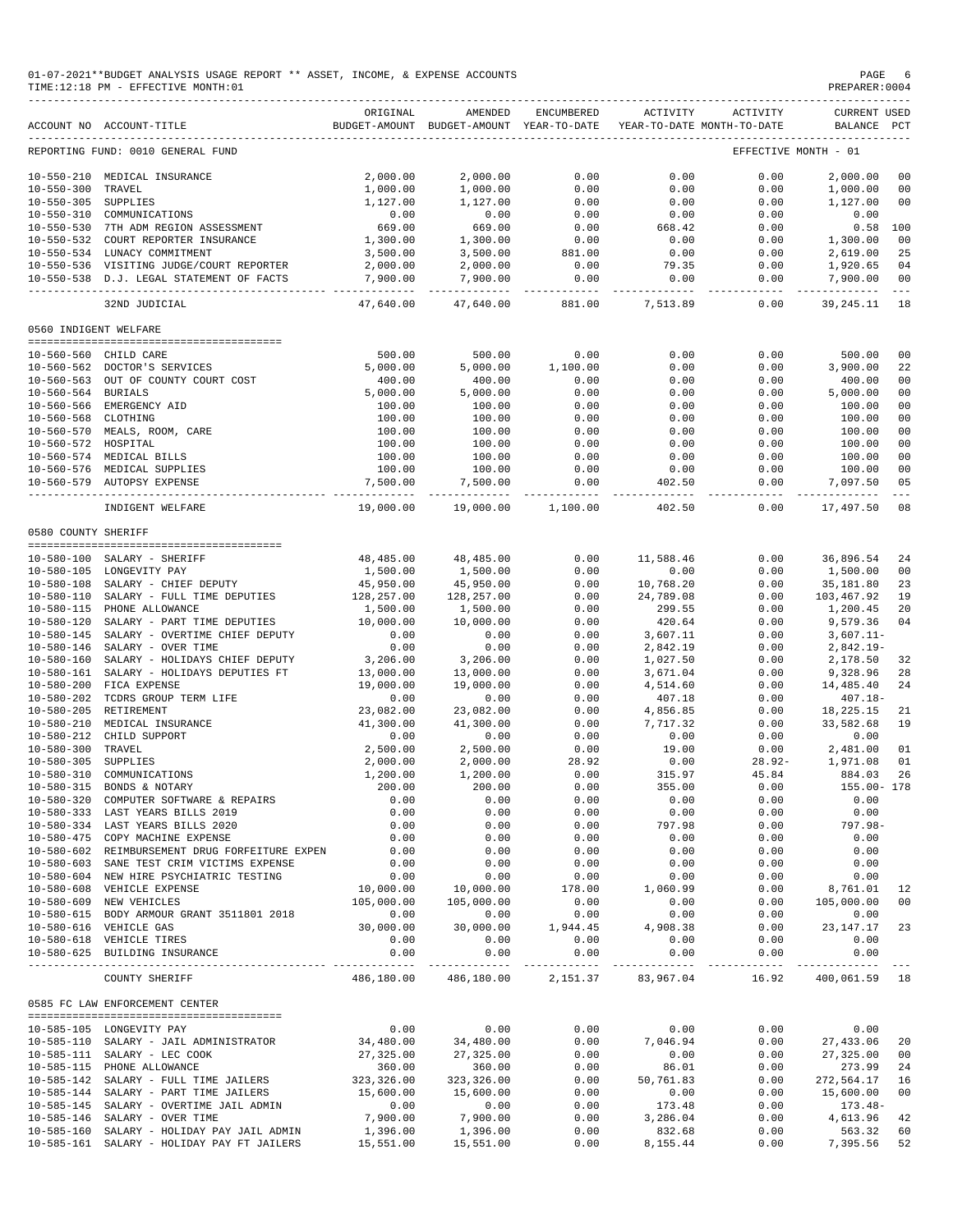| 01-07-2021**BUDGET ANALYSIS USAGE REPORT ** ASSET, INCOME, & EXPENSE ACCOUNTS | PAGE           |
|-------------------------------------------------------------------------------|----------------|
| TIME:12:18 PM - EFFECTIVE MONTH:01                                            | PREPARER: 0004 |

|                      | ACCOUNT NO ACCOUNT-TITLE                                                                                                                                                                                                                        | ORIGINAL                           | AMENDED<br>BUDGET-AMOUNT BUDGET-AMOUNT YEAR-TO-DATE | ENCUMBERED                                                                       | ACTIVITY                          | ACTIVITY<br>YEAR-TO-DATE MONTH-TO-DATE                                                                   | <b>CURRENT USED</b><br>BALANCE PCT                                                              |                |
|----------------------|-------------------------------------------------------------------------------------------------------------------------------------------------------------------------------------------------------------------------------------------------|------------------------------------|-----------------------------------------------------|----------------------------------------------------------------------------------|-----------------------------------|----------------------------------------------------------------------------------------------------------|-------------------------------------------------------------------------------------------------|----------------|
|                      | REPORTING FUND: 0010 GENERAL FUND                                                                                                                                                                                                               |                                    |                                                     |                                                                                  |                                   |                                                                                                          | EFFECTIVE MONTH - 01                                                                            |                |
|                      |                                                                                                                                                                                                                                                 |                                    |                                                     |                                                                                  |                                   | 29,248.00 29,248.00 0.00 5,361.13 0.00                                                                   | 23,886.87 18                                                                                    |                |
|                      | 10-585-200 FICA EXPENSE<br>10-585-202 TCDRS GROUP TERM LIFE<br>10-585-205 PETIREMENT                                                                                                                                                            | 0.00                               | 0.00                                                |                                                                                  |                                   |                                                                                                          | 485.36-                                                                                         |                |
|                      | 10-585-205 RETIREMENT                                                                                                                                                                                                                           | 33,873.00                          | 33,873.00                                           | $0.00$<br>0.00                                                                   | 5,789.24                          | 485.36 0.00<br>5,789.24 0.00                                                                             | 28,083.76                                                                                       | 17             |
|                      |                                                                                                                                                                                                                                                 | 112,860.00                         | 112,860.00                                          | 0.00                                                                             |                                   |                                                                                                          | 94,916.34                                                                                       | 16             |
| $10 - 585 - 300$     | 10-585-210 MEDICAL INSURANCE<br>TRAVEL                                                                                                                                                                                                          | 3,000.00                           |                                                     | 0.00                                                                             | 17,943.66<br>0.00<br>1,221.38     | $\begin{array}{ccc} 0.00 & 0.00 \\ 0.00 & 0.00 \\ 8 & 40.00 \\ -0.00 & 0.0 \\ 0.00 & 0.0 \\ \end{array}$ |                                                                                                 | 0 <sup>0</sup> |
| 10-585-305 SUPPLIES  |                                                                                                                                                                                                                                                 | 5,500.00                           | 3,000.00<br>5,500.00                                | 34.29                                                                            |                                   |                                                                                                          | 3,000.00<br>4,244.33                                                                            | 23             |
|                      | 10-585-310 COMMUNICATIONS<br>10-585-310 COMMUNICATIONS<br>10-585-313 INSPECTIONS & MAINTENCE                                                                                                                                                    |                                    | 16,000.00                                           |                                                                                  |                                   |                                                                                                          |                                                                                                 |                |
|                      |                                                                                                                                                                                                                                                 | 16,000.00<br>1,500.00              |                                                     | 0.00                                                                             | 2,116.38                          |                                                                                                          | 13,883.62                                                                                       | 13             |
|                      |                                                                                                                                                                                                                                                 |                                    | 1,500.00                                            | 0.00                                                                             | 1,175.75                          |                                                                                                          | 324.25                                                                                          | 78             |
|                      | 10-585-315 BONDS FOR EMPLOYEES                                                                                                                                                                                                                  | 500.00                             | 500.00                                              | 0.00                                                                             | 0.00                              | 0.00                                                                                                     | 500.00                                                                                          | 00             |
| $10 - 585 - 320$     | COMPUTER SOFTWARE & MAINTENCE                                                                                                                                                                                                                   | 12,060.00<br>2,000.00              | 12,060.00<br>2,000.00                               | $1\, , \, 007\, . \, 46$                                                         | 0.00                              | 0.00                                                                                                     | 11,052.54                                                                                       | 08             |
| $10 - 585 - 325$     | CERT TRAINING FOR JAIL STAFF                                                                                                                                                                                                                    |                                    |                                                     | 0.00                                                                             | 0.00                              | 0.00                                                                                                     | 2,000.00                                                                                        | 00             |
| $10 - 585 - 326$     | TELECOMMUNICATIONS SCHOOL                                                                                                                                                                                                                       | 0.00                               | 0.00                                                | 0.00                                                                             | 0.00                              | 0.00                                                                                                     | 0.00                                                                                            |                |
| $10 - 585 - 333$     | LAST YEARS BILLS 2019 0.00<br>LAST YEARS BILLS 2020 0.00<br>UTILITIES FOR LAW CENTER 35,000.00                                                                                                                                                  |                                    | $0.00$<br>$0.00$                                    | 0.00                                                                             | $0.00$<br>2,310.25                |                                                                                                          | $\begin{array}{ccc} 0\, .\, 00 & 0\, .\, 00 \\ 0\, .\, 00 & 2\, ,\, 310\, .\, 25 - \end{array}$ |                |
| $10 - 585 - 334$     |                                                                                                                                                                                                                                                 |                                    |                                                     | 0.00                                                                             |                                   |                                                                                                          |                                                                                                 |                |
| $10 - 585 - 380$     |                                                                                                                                                                                                                                                 |                                    | 35,000.00                                           | $\begin{array}{r} 0.00 \\ 0.00 \\ 0.00 \\ 0.00 \\ 0.00 \\ 142.98 \\ \end{array}$ |                                   | 7,975.12 1,560.46                                                                                        | 27,024.88<br>2,657.00<br>27,024.88                                                              | 23             |
| $10 - 585 - 385$     | LAW CENTER REPAIRS                                                                                                                                                                                                                              | 5,000.00                           | 5,000.00                                            |                                                                                  |                                   | 2,343.00 0.00                                                                                            |                                                                                                 | 47             |
|                      | 10-585-475 COPY EXPENSE FOR LAW CENTER                                                                                                                                                                                                          | 3,600.00                           | 3,600.00                                            |                                                                                  | $0.00$ $380.00$                   | 0.00                                                                                                     | 3,600.00                                                                                        | 00             |
| $10 - 585 - 604$     | NEW HIRE PSYCHIATRIC TESTING                                                                                                                                                                                                                    | $4,200,$<br>10,000.00<br>25,000.00 | 4,200.00                                            |                                                                                  |                                   | 0.00                                                                                                     | 3,820.00                                                                                        | 09             |
| $10 - 585 - 605$     | OUT OF COUNTY HOUSING                                                                                                                                                                                                                           |                                    | 10,000.00                                           |                                                                                  | 14,640.00                         | 0.00                                                                                                     | $4,640.00 - 146$                                                                                |                |
|                      | 10-585-612 INMATE EXPENSE                                                                                                                                                                                                                       |                                    | 25,000.00                                           |                                                                                  | 438.34                            | 0.00                                                                                                     | 24,418.68                                                                                       | 02             |
|                      | $15,000.00$ $10-585-625$ LAW CENTER BUILDING INSURANCE<br>10-585-625 LAW CENTER BUILDING INSURANCE<br>10-585-626 SE1840 DRIGANTE ALTIMI                                                                                                         |                                    |                                                     | $51.00$<br>$0.00$                                                                | 715.12                            | 0.00                                                                                                     | 14,233.88                                                                                       | 05             |
|                      |                                                                                                                                                                                                                                                 |                                    | 15,000.00<br>20,000.00                              |                                                                                  | 0.00                              | 0.00                                                                                                     | 20,000.00                                                                                       | 00             |
|                      | 10-585-626 SB1849 PRISONER SAFETY FUND GRANT                                                                                                                                                                                                    | 0.00                               | 0.00                                                | 0.00                                                                             | 0.00                              | 0.00                                                                                                     | 0.00                                                                                            |                |
|                      | 10-585-627 NIBRS GRANT<br>_______________________________                                                                                                                                                                                       | 0.00                               | 0.00<br>----------                                  | 0.00<br>------------                                                             | 0.00<br>------------              | 0.00<br>. <u>.</u>                                                                                       | 0.00<br>___________                                                                             |                |
|                      | FC LAW ENFORCEMENT CENTER                                                                                                                                                                                                                       | 760,279.00                         |                                                     | 760,279.00 1,235.73                                                              |                                   | 133, 237. 15 1, 600. 46                                                                                  | 625,806.12                                                                                      | 18             |
| 0590 EXTENSION AGENT |                                                                                                                                                                                                                                                 |                                    |                                                     |                                                                                  |                                   |                                                                                                          |                                                                                                 |                |
|                      |                                                                                                                                                                                                                                                 |                                    |                                                     |                                                                                  |                                   |                                                                                                          |                                                                                                 |                |
|                      | 10-590-100 SALARY - CEA-AG                                                                                                                                                                                                                      |                                    | 16, 224.00 16, 224.00                               |                                                                                  |                                   | $0.00$ $3.877.71$ $0.00$<br>$0.00$ $1.277.50$ $0.00$                                                     | 12,346.29                                                                                       | 24             |
|                      | 10-590-110 SALARY - ADMINISTRATIVE ASSISTANT                                                                                                                                                                                                    | 10,000.00                          | 10,000.00                                           |                                                                                  | $1, 277.50$<br>$394.41$<br>$8.81$ |                                                                                                          | 8,722.50                                                                                        | 13             |
|                      | 10-590-200 FICA EXPENSE                                                                                                                                                                                                                         | 2,007.00                           | $2,007.00$<br>$0.00$                                | 0.00                                                                             |                                   | 0.00                                                                                                     | 1,612.59<br>-8.81<br>2,053.86                                                                   | 20             |
|                      | 10-590-202 TCDRS GROUP TERM LIFE                                                                                                                                                                                                                | 0.00                               |                                                     | 0.00                                                                             |                                   | 0.00                                                                                                     | $8.81-$                                                                                         |                |
|                      | 10-590-205 RETIREMENT                                                                                                                                                                                                                           | 2,159.00                           | 2,159.00                                            | 0.00                                                                             | 105.14                            | 0.00                                                                                                     | 2,053.86                                                                                        | 05             |
|                      |                                                                                                                                                                                                                                                 | 2,750.00                           | 2,750.00                                            | 0.00                                                                             | 389.99                            | 0.00                                                                                                     | 2,360.01                                                                                        | 14             |
|                      |                                                                                                                                                                                                                                                 | 0.00                               | 0.00                                                | 0.00                                                                             | 0.00                              | 0.00                                                                                                     | 0.00                                                                                            |                |
|                      |                                                                                                                                                                                                                                                 | 0.00                               | 0.00                                                | 0.00                                                                             | 0.00                              | 0.00                                                                                                     | 0.00                                                                                            |                |
|                      |                                                                                                                                                                                                                                                 | 0.00                               | 0.00                                                | 0.00                                                                             |                                   | 0.00                                                                                                     | 0.00                                                                                            |                |
|                      | 10-590-205 RETIREMENT<br>10-590-305 SUPPLIES<br>10-590-310 COMMUNICATIONS<br>10-590-333 LAST YEARS BILLS 2019<br>10-590-334 LAST YEARS BILLS 2020<br>10-590-640 CAR ALLOWANCE<br>10-590-642 STOCK SHOW EXPENSE<br>10-590-642 STOCK SHOW EXPENSE |                                    |                                                     |                                                                                  | $0.00$<br>0.00<br>1,036.84        |                                                                                                          |                                                                                                 |                |
|                      |                                                                                                                                                                                                                                                 | 6,000.00<br>6,000.00               |                                                     |                                                                                  | 343.74                            |                                                                                                          |                                                                                                 |                |
|                      | 10-590-646 CONCESSION STAND                                                                                                                                                                                                                     | 0.00                               | 6,000.00<br>6,000.00<br>0.00                        |                                                                                  |                                   | $5.74$<br>0.00<br>---- ---                                                                               | $0.00$ $4,873.56$ 19<br>$0.00$ $5,656.26$ 06<br>$0.00$ 0.00                                     |                |
|                      | EXTENSION AGENT                                                                                                                                                                                                                                 |                                    | . <u>.</u>                                          | -----------                                                                      | . <i>.</i> .                      | ____________<br>45,140.00  45,140.00  89.60  7,434.14  0.00  37,616.26  17                               | .                                                                                               |                |
|                      | 0600 APPRAISAL DISTRICT                                                                                                                                                                                                                         |                                    |                                                     |                                                                                  |                                   |                                                                                                          |                                                                                                 |                |
|                      |                                                                                                                                                                                                                                                 |                                    |                                                     |                                                                                  |                                   |                                                                                                          |                                                                                                 |                |
|                      | 10-600-644 APPRAISAL DISTRICT FEES                                                                                                                                                                                                              | 173,529.00 173,529.00              |                                                     | $0.00$ $42,389.82$ $0.00$                                                        |                                   |                                                                                                          | 131,139.18                                                                                      | 24             |
|                      | 10-600-645 APPRAISAL DISTRICT TAX REFUND                                                                                                                                                                                                        | 0.00                               | 0.00                                                | 0.00                                                                             | 0.00                              | 0.00                                                                                                     | 0.00                                                                                            |                |
|                      | APPRAISAL DISTRICT                                                                                                                                                                                                                              |                                    | 173,529.00 173,529.00                               | 0.00                                                                             | 42,389.82                         | 0.00                                                                                                     | 131, 139. 18 24                                                                                 |                |
| 0605 GRANTS          |                                                                                                                                                                                                                                                 |                                    |                                                     |                                                                                  |                                   |                                                                                                          |                                                                                                 |                |
|                      |                                                                                                                                                                                                                                                 |                                    |                                                     |                                                                                  |                                   |                                                                                                          |                                                                                                 |                |
|                      | 10-605-646 HOMELAND SECURITY GRANT EXPENSE                                                                                                                                                                                                      | 0.00                               | 0.00                                                | 0.00                                                                             | 0.00                              | 0.00                                                                                                     | 0.00                                                                                            |                |
|                      | 10-605-648 HAVA CARES ACT                                                                                                                                                                                                                       | 0.00                               | 0.00                                                | 0.00                                                                             | 0.00                              | 0.00                                                                                                     | 0.00                                                                                            |                |
|                      | 10-605-649 HAVA SECURITY GRANT                                                                                                                                                                                                                  | 0.00                               | 0.00                                                | 0.00                                                                             | 5,026.00                          | 0.00                                                                                                     | $5.026.00 -$                                                                                    |                |
|                      | 10-605-650 SECO-(EECBG) GRANT EXPENSE                                                                                                                                                                                                           | 0.00                               | 0.00                                                | 0.00                                                                             | 0.00                              | 0.00                                                                                                     | 0.00                                                                                            |                |
|                      | 10-605-652 SAFE COMMUNITY GRANT EXPENSE                                                                                                                                                                                                         | 0.00<br>$- - - -$                  | 0.00<br>$- - - - -$                                 | 0.00<br>الموسوسية                                                                | 0.00<br>---------                 | 0.00<br>$- - - - -$                                                                                      | 0.00                                                                                            |                |
|                      | <b>GRANTS</b>                                                                                                                                                                                                                                   | 0.00                               | 0.00                                                | 0.00                                                                             | 5.026.00                          | 0.00                                                                                                     | $5,026.00 -$                                                                                    |                |
|                      | 0610 COUNTY COURT AT LAW                                                                                                                                                                                                                        |                                    |                                                     |                                                                                  |                                   |                                                                                                          |                                                                                                 |                |
|                      | 10-610-654 COUNTY COURT AT LAW JUDGE EXPENSE                                                                                                                                                                                                    | 11,000.00                          | 11,000.00                                           | 0.00                                                                             | 0.00                              | 0.00                                                                                                     | 11,000.00                                                                                       | 00             |
|                      | COUNTY COURT AT LAW                                                                                                                                                                                                                             | 11,000.00                          | 11,000.00                                           | 0.00                                                                             | 0.00                              | 0.00                                                                                                     | 11,000.00                                                                                       | 00             |
|                      | GENERAL FUND                                                                                                                                                                                                                                    |                                    |                                                     |                                                                                  |                                   |                                                                                                          |                                                                                                 |                |
|                      |                                                                                                                                                                                                                                                 |                                    |                                                     |                                                                                  |                                   |                                                                                                          |                                                                                                 |                |
|                      | INCOME TOTALS                                                                                                                                                                                                                                   |                                    | 3, 318, 128.00 3, 318, 128.00                       |                                                                                  |                                   | 901,506.93 197,988.17                                                                                    | 2,416,621.07                                                                                    | 27             |
|                      | EXPENSE TOTALS                                                                                                                                                                                                                                  |                                    |                                                     |                                                                                  |                                   | 3,017,216.00 2,997,916.00 12,199.89 651,837.41 4,070.78 2,333,878.70                                     |                                                                                                 | 22             |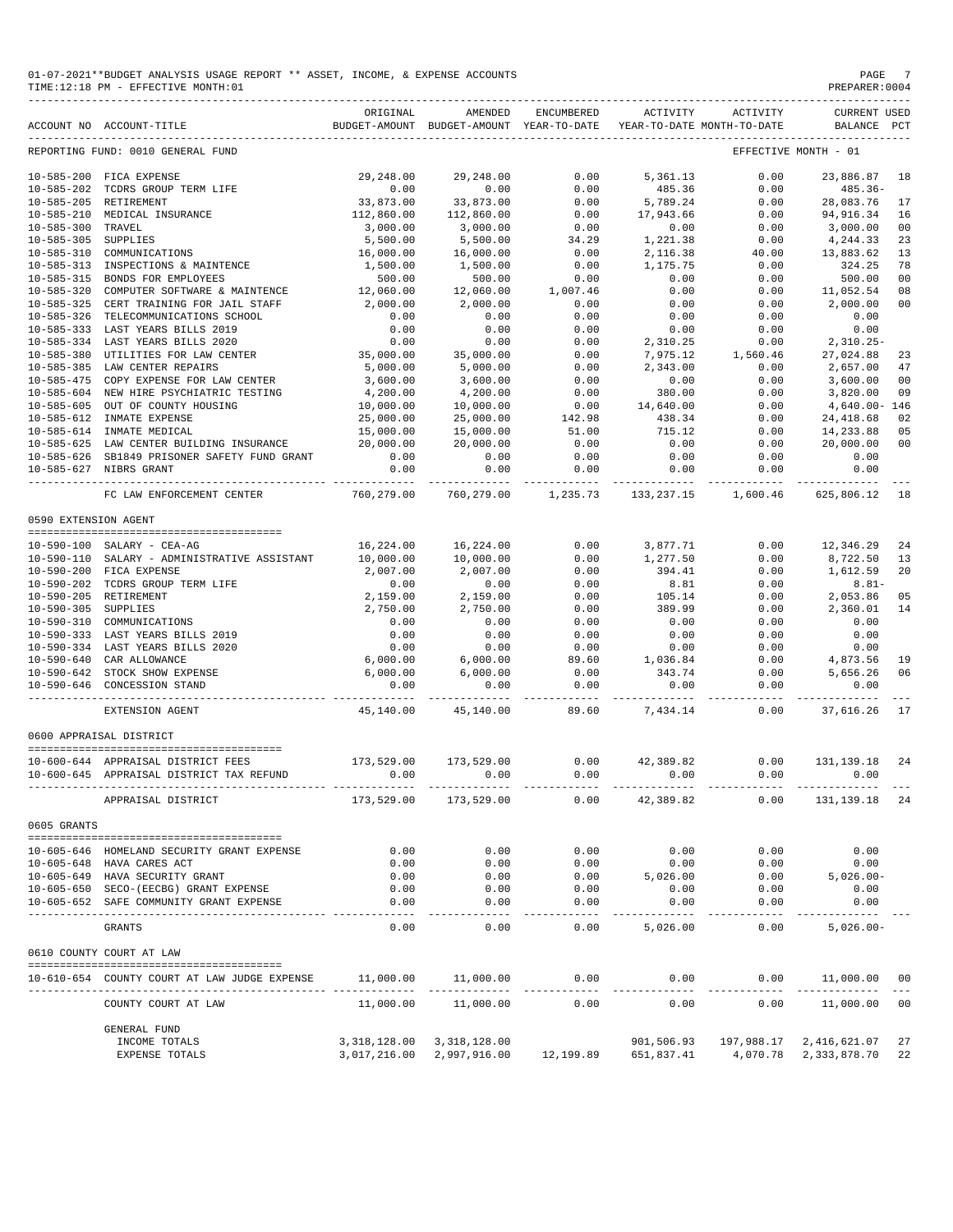| 01-07-2021**BUDGET ANALYSIS USAGE REPORT ** ASSET, INCOME, & EXPENSE ACCOUNTS<br>PAGE<br>PREPARER: 0004<br>TIME:12:18 PM - EFFECTIVE MONTH:01 |                                                                                    |                         |                                                                                |               |                     |                     |                                                                                                                                                                                                                                                                                                                                                                                                                        |                      |
|-----------------------------------------------------------------------------------------------------------------------------------------------|------------------------------------------------------------------------------------|-------------------------|--------------------------------------------------------------------------------|---------------|---------------------|---------------------|------------------------------------------------------------------------------------------------------------------------------------------------------------------------------------------------------------------------------------------------------------------------------------------------------------------------------------------------------------------------------------------------------------------------|----------------------|
|                                                                                                                                               | ACCOUNT NO ACCOUNT-TITLE                                                           | ORIGINAL                | AMENDED<br>BUDGET-AMOUNT BUDGET-AMOUNT YEAR-TO-DATE YEAR-TO-DATE MONTH-TO-DATE | ENCUMBERED    |                     | ACTIVITY ACTIVITY   | <b>CURRENT USED</b><br>BALANCE PCT                                                                                                                                                                                                                                                                                                                                                                                     |                      |
|                                                                                                                                               | REPORTING FUND: 0011 ROAD & BRIDGE PRECINCT 1                                      |                         |                                                                                |               |                     |                     | EFFECTIVE MONTH - 01                                                                                                                                                                                                                                                                                                                                                                                                   |                      |
| 0100 CASH ACCOUNTS                                                                                                                            |                                                                                    |                         |                                                                                |               |                     |                     |                                                                                                                                                                                                                                                                                                                                                                                                                        |                      |
|                                                                                                                                               | 11-100-100 CFC: ROAD & BRIDGE PRECINCT 1                                           |                         |                                                                                |               |                     |                     | $60,878.23 - 558.21 - 29,783.05$                                                                                                                                                                                                                                                                                                                                                                                       |                      |
|                                                                                                                                               | 11-100-185 DUE FROM I&S FUND                                                       |                         |                                                                                |               | 0.00                | 0.00                | 0.00                                                                                                                                                                                                                                                                                                                                                                                                                   |                      |
|                                                                                                                                               | 11-100-197 DUE FROM GENERAL FUND                                                   |                         |                                                                                |               | 0.00                | 0.00                | 0.00                                                                                                                                                                                                                                                                                                                                                                                                                   |                      |
|                                                                                                                                               | 11-100-280 DELINQUENT TAXES RECEIVABLE                                             |                         |                                                                                |               | 0.00                |                     | $0.00$ 2,998.17                                                                                                                                                                                                                                                                                                                                                                                                        |                      |
|                                                                                                                                               | 11-100-285 ALLOWANCE-UNCOLLECTABLE TAXES<br>11-100-290 DUE FROM APPRAISAL DISTRICT |                         |                                                                                |               | 0.00<br>0.00        | 0.00<br>0.00        | 655.69-<br>0.00                                                                                                                                                                                                                                                                                                                                                                                                        |                      |
|                                                                                                                                               | CASH ACCOUNTS                                                                      |                         |                                                                                |               | ----------- -       | ----------          | $60,878.23 - 558.21 - 32,125.53$                                                                                                                                                                                                                                                                                                                                                                                       |                      |
| 0311 REVENUE ACCOUNTS                                                                                                                         |                                                                                    |                         |                                                                                |               |                     |                     |                                                                                                                                                                                                                                                                                                                                                                                                                        |                      |
|                                                                                                                                               | 11-311-100 ADVALOREM TAXES                                                         |                         |                                                                                |               | 0.00                | 0.00                |                                                                                                                                                                                                                                                                                                                                                                                                                        | 0 <sup>0</sup>       |
|                                                                                                                                               | 11-311-105 ROAD & BRIDGE                                                           | 170,000.00<br>26,767.00 | 170,000.00<br>26,767.00                                                        |               |                     | 7,037.94 1,671.76   | 170,000.00<br>19,729.06                                                                                                                                                                                                                                                                                                                                                                                                | 26                   |
|                                                                                                                                               | 11-311-110 MOTOR VEHICLE REGISTRATION                                              | 47,000.00               | 47,000.00                                                                      |               | 13,063.56           | 594.48              | 33,936.44                                                                                                                                                                                                                                                                                                                                                                                                              | 28                   |
|                                                                                                                                               | 11-311-120 GROSS WEIGHT AND AXLE FEES                                              | 14,000.00               | 14,000.00                                                                      |               | 6,246.85            | 0.00                | 7,753.15                                                                                                                                                                                                                                                                                                                                                                                                               | 45                   |
|                                                                                                                                               | 11-311-125 I&S REVENUE FOR COMM DEB                                                | 19,343.00               | 19,343.00                                                                      |               | 0.00                | 0.00                | 19,343.00                                                                                                                                                                                                                                                                                                                                                                                                              | 00                   |
|                                                                                                                                               | 11-311-130 LONG TERM FINANCING INCOME                                              | 0.00                    | 0.00                                                                           |               | 0.00                | 0.00                | 0.00                                                                                                                                                                                                                                                                                                                                                                                                                   |                      |
|                                                                                                                                               | 11-311-140 BRIDGE REPAIR INSURANCE                                                 | 0.00                    | 0.00                                                                           |               | 0.00                | 0.00                | 0.00                                                                                                                                                                                                                                                                                                                                                                                                                   |                      |
|                                                                                                                                               | 11-311-145 RESERVE FEMA FUNDS<br>11-311-150 OTHER INCOME                           | 0.00<br>0.00            | 0.00<br>0.00                                                                   |               | 0.00<br>0.00        | 0.00<br>0.00        | 0.00<br>0.00                                                                                                                                                                                                                                                                                                                                                                                                           |                      |
|                                                                                                                                               | 11-311-155 RESERVE FUNDS                                                           | 0.00                    | 0.00                                                                           |               | 0.00                | 0.00                | 0.00                                                                                                                                                                                                                                                                                                                                                                                                                   |                      |
|                                                                                                                                               | 11-311-160 SALE OF FIXED ASSETS                                                    | 0.00                    | 0.00                                                                           |               | 0.00                | 0.00                | 0.00                                                                                                                                                                                                                                                                                                                                                                                                                   |                      |
|                                                                                                                                               | 11-311-165 RESERVE CERTZ FUNDS                                                     | 0.00                    | 0.00                                                                           |               | 0.00                | 0.00                | 0.00                                                                                                                                                                                                                                                                                                                                                                                                                   |                      |
|                                                                                                                                               | 11-311-170 INSURANCE PROCEEDS<br>11-311-180 INTEREST EARNED                        | 0.00<br>0.00            | 0.00<br>0.00                                                                   |               | 36,500.00<br>0.00   | 0.00                | $0.00$ $36,500.00+$<br>0.00                                                                                                                                                                                                                                                                                                                                                                                            |                      |
|                                                                                                                                               | REVENUE ACCOUNTS                                                                   |                         | -------------<br>277,110.00 277,110.00                                         | 0.00          |                     |                     | 62,848.35 2,266.24 214,261.65 23                                                                                                                                                                                                                                                                                                                                                                                       |                      |
| 0611 EXPENSE ACCOUNTS                                                                                                                         |                                                                                    |                         |                                                                                |               |                     |                     |                                                                                                                                                                                                                                                                                                                                                                                                                        |                      |
|                                                                                                                                               |                                                                                    |                         |                                                                                |               |                     |                     |                                                                                                                                                                                                                                                                                                                                                                                                                        |                      |
|                                                                                                                                               | 11-611-100 SALARY - COMMISSIONER PCT 1                                             | 37,415.00               | 37, 415.00                                                                     | 0.00          | 8,946.21            | 0.00                | 28,468.79                                                                                                                                                                                                                                                                                                                                                                                                              | 24                   |
|                                                                                                                                               | 11-611-105 LONGEVITY PAY                                                           | 3,750.00                | 3,750.00                                                                       | 0.00          | 0.00                | 0.00                | 3,750.00                                                                                                                                                                                                                                                                                                                                                                                                               | 00                   |
|                                                                                                                                               | 11-611-110 SALARY - ROAD FOREMAN                                                   | 37,216.00               | 37,216.00                                                                      | 0.00          | 8,775.60            | 0.00                | 28,440.40                                                                                                                                                                                                                                                                                                                                                                                                              | 24                   |
|                                                                                                                                               | 11-611-112 SALARY - ROAD HAND<br>11-611-115 PHONE ALLOWANCE                        | 31,221.00<br>720.00     | 31,221.00<br>720.00                                                            | 0.00<br>0.00  | 7,354.90<br>172.02  | 0.00<br>0.00        | 23,866.10<br>547.98                                                                                                                                                                                                                                                                                                                                                                                                    | 24<br>24             |
|                                                                                                                                               | 11-611-120 SALARY - OVERTIME & PART TIME                                           | 10,000.00               | 10,000.00                                                                      | 0.00          | 1,470.00            | 0.00                | 8,530.00                                                                                                                                                                                                                                                                                                                                                                                                               | 15                   |
|                                                                                                                                               | 11-611-200 FICA EXPENSE                                                            | 9,205.00                | 9,205.00                                                                       | 0.00          | 2,035.30            | 0.00                | 7,169.70                                                                                                                                                                                                                                                                                                                                                                                                               | 22                   |
|                                                                                                                                               | 11-611-202 TCDRS GROUP TERM LIFE                                                   | 0.00                    | 0.00                                                                           | 0.00          | 184.32              | 0.00                | 184.32-                                                                                                                                                                                                                                                                                                                                                                                                                |                      |
|                                                                                                                                               | 11-611-205 RETIREMENT                                                              | 9,903.00                | 9,903.00                                                                       | 0.00          | 2,198.93            | 0.00                | 7,704.07                                                                                                                                                                                                                                                                                                                                                                                                               | 22                   |
|                                                                                                                                               | 11-611-210 MEDICAL INSURANCE                                                       | 30,780.00               | 30,780.00                                                                      | 0.00          | 7,690.14            | 0.00                | 23,089.86                                                                                                                                                                                                                                                                                                                                                                                                              | 25                   |
|                                                                                                                                               | 11-611-212 CHILD SUPPORT                                                           | 0.00                    | 0.00                                                                           | 0.00          | 0.00<br>0.00        | 0.00                | 0.00<br>2,500.00                                                                                                                                                                                                                                                                                                                                                                                                       |                      |
| 11-611-305 SUPPLIES                                                                                                                           | 11-611-300 TRAVEL & SCHOOL                                                         | 2,500.00<br>8,600.00    | 2,500.00<br>8,600.00                                                           | 0.00<br>82.44 | 2,313.34            | 0.00<br>0.00        | 6,204.22                                                                                                                                                                                                                                                                                                                                                                                                               | 0 <sub>0</sub><br>28 |
|                                                                                                                                               | 11-611-310 COMMUNICATIONS                                                          | 500.00                  | 500.00                                                                         | 0.00          | 113.97              | 0.00                | 386.03                                                                                                                                                                                                                                                                                                                                                                                                                 | 23                   |
| 11-611-315 BONDS                                                                                                                              |                                                                                    | 200.00                  | 200.00                                                                         | 0.00          | 177.50              | 0.00                | 22.50                                                                                                                                                                                                                                                                                                                                                                                                                  | 89                   |
|                                                                                                                                               | 11-611-320 REPAIRS & MAINTENANCE                                                   | 30,000.00               | 30,000.00                                                                      | 3,077.90      | 3,334.35            | 0.00                | 23,587.75                                                                                                                                                                                                                                                                                                                                                                                                              | 21                   |
|                                                                                                                                               | 11-611-333 LAST YEARS BILLS 2019                                                   | 0.00                    | 0.00                                                                           | 0.00          | 0.00                | 0.00                | 0.00                                                                                                                                                                                                                                                                                                                                                                                                                   |                      |
|                                                                                                                                               | 11-611-334 LAST YEARS BILLS 2020                                                   | 0.00                    | 0.00                                                                           | 800.00        | 375.00              | 0.00                | $1, 175.00 -$                                                                                                                                                                                                                                                                                                                                                                                                          |                      |
| 11-611-380 UTILITIES                                                                                                                          | 11-611-620 CAPITAL OUTLAY UNIT COST                                                | 2,100.00<br>0.00        | 2,100.00<br>0.00                                                               | 0.00<br>0.00  | 560.89<br>17,445.42 | 91.72<br>0.00       | 1,539.11<br>17,445.42-                                                                                                                                                                                                                                                                                                                                                                                                 | 27                   |
|                                                                                                                                               | 11-611-622 DEBT SERVICE - EQUIPMENT PRINCIPAL                                      | 16,590.00               | 16,590.00                                                                      | 0.00          | 0.00                | 0.00                | 16,590.00                                                                                                                                                                                                                                                                                                                                                                                                              | 0 <sub>0</sub>       |
|                                                                                                                                               | 11-611-624 DEBT SERVICE - EQUIPMENT INTEREST                                       | 2,753.00                | 2,753.00                                                                       | 0.00          | 1,895.81            | 0.00                | 857.19                                                                                                                                                                                                                                                                                                                                                                                                                 | 69                   |
|                                                                                                                                               | 11-611-625 NEW EQUIPMENT                                                           | 0.00                    | 27,950.00                                                                      | 0.00          | 55,900.00           | 0.00                | 27,950.00-200                                                                                                                                                                                                                                                                                                                                                                                                          |                      |
|                                                                                                                                               | 11-611-700 DIESEL, OIL, AND GASOLINE                                               | 25,000.00               | 25,000.00                                                                      | 3,775.80      | 2,143.83            | 131.35              | 19,080.37                                                                                                                                                                                                                                                                                                                                                                                                              | 24                   |
|                                                                                                                                               | 11-611-705 ROAD MATERIAL & CONSTRUCTION                                            | 13,000.00               | 13,000.00                                                                      | 0.00          | 0.00                | 0.00                | 13,000.00                                                                                                                                                                                                                                                                                                                                                                                                              | 00                   |
|                                                                                                                                               | 11-611-710 LOCAL MATCHING CETRZ GT<br>11-611-715 FEE REIMBURSEMENT                 | 0.00<br>0.00            | 0.00<br>0.00                                                                   | 0.00<br>0.00  | 0.00<br>0.00        | 0.00<br>0.00        | 0.00<br>0.00                                                                                                                                                                                                                                                                                                                                                                                                           |                      |
|                                                                                                                                               | 11-611-720 BRIDGE REPAIR                                                           | 0.00                    | 0.00                                                                           | 0.00          | 0.00                | 0.00                | 0.00                                                                                                                                                                                                                                                                                                                                                                                                                   |                      |
|                                                                                                                                               | 11-611-725 TIRES & TUBES                                                           | 8,000.00                | 8,000.00                                                                       | 0.00          | 267.50              | 0.00                | 7,732.50                                                                                                                                                                                                                                                                                                                                                                                                               | 03                   |
|                                                                                                                                               | 11-611-730 RESERVE MONEY                                                           | 0.00                    | 0.00                                                                           | 0.00          | 0.00                | 0.00                | 0.00                                                                                                                                                                                                                                                                                                                                                                                                                   |                      |
|                                                                                                                                               | 11-611-735 CERTZ RESERVE                                                           | 0.00                    | 0.00                                                                           | 0.00          | 0.00                | 0.00                | 0.00                                                                                                                                                                                                                                                                                                                                                                                                                   |                      |
| <u>___________</u>                                                                                                                            | 11-611-740 FEMA RESERVE<br>---------------                                         | 0.00<br>----------      | 0.00<br>------                                                                 | 0.00<br>----- | 0.00<br>------      | 0.00<br>$- - - - -$ | 0.00<br>$\frac{1}{2} \left( \frac{1}{2} \left( \frac{1}{2} \left( \frac{1}{2} \left( \frac{1}{2} \left( \frac{1}{2} \left( \frac{1}{2} \right) \right) - \frac{1}{2} \left( \frac{1}{2} \left( \frac{1}{2} \right) \right) \right) \right) \right) + \frac{1}{2} \left( \frac{1}{2} \left( \frac{1}{2} \left( \frac{1}{2} \left( \frac{1}{2} \right) - \frac{1}{2} \left( \frac{1}{2} \right) \right) \right) \right)$ |                      |
|                                                                                                                                               | EXPENSE ACCOUNTS                                                                   | 279,453.00              | 307,403.00                                                                     | 7,736.14      | 123, 355.03         | 223.07              | 176, 311.83                                                                                                                                                                                                                                                                                                                                                                                                            | 43                   |
|                                                                                                                                               | ROAD & BRIDGE PRECINCT 1                                                           |                         |                                                                                |               |                     |                     |                                                                                                                                                                                                                                                                                                                                                                                                                        |                      |
|                                                                                                                                               | INCOME TOTALS                                                                      | 277,110.00              | 277,110.00                                                                     |               | 62,848.35           | 2,266.24            | 214, 261.65                                                                                                                                                                                                                                                                                                                                                                                                            | 23                   |
|                                                                                                                                               | EXPENSE TOTALS                                                                     | 279,453.00              | 307,403.00                                                                     | 7,736.14      | 123, 355.03         | 223.07              | 176, 311.83                                                                                                                                                                                                                                                                                                                                                                                                            | 43                   |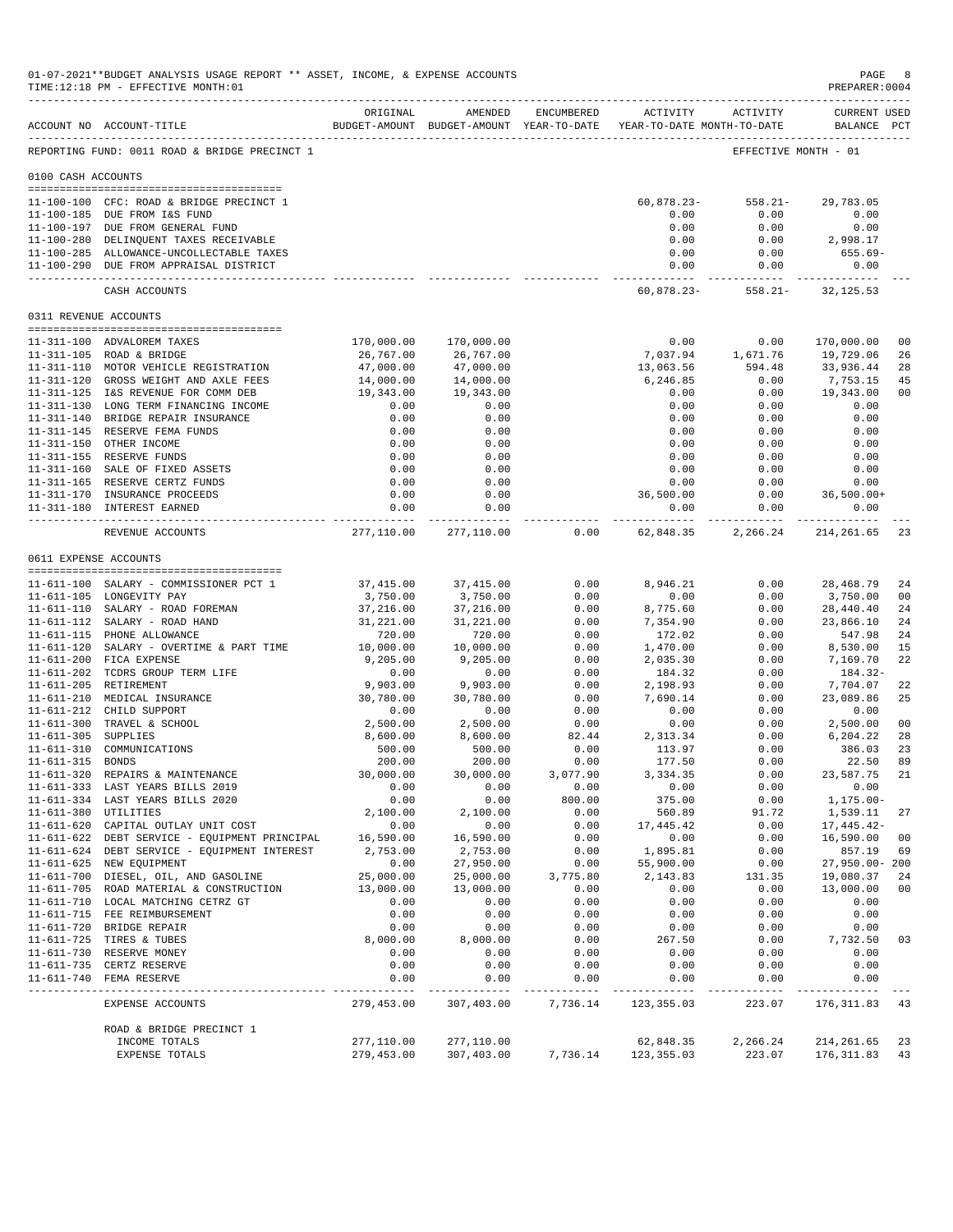| 01-07-2021**BUDGET ANALYSIS USAGE REPORT ** ASSET, INCOME, & EXPENSE ACCOUNTS<br>$\mathop{\mathtt{PAGE}}$<br>PREPARER: 0004<br>TIME:12:18 PM - EFFECTIVE MONTH:01<br>------------------------------ |                                                                                    |                         |                                                                                |                  |                        |                                               |                                    |                      |
|-----------------------------------------------------------------------------------------------------------------------------------------------------------------------------------------------------|------------------------------------------------------------------------------------|-------------------------|--------------------------------------------------------------------------------|------------------|------------------------|-----------------------------------------------|------------------------------------|----------------------|
|                                                                                                                                                                                                     | ACCOUNT NO ACCOUNT-TITLE<br>-------------------------------------                  | ORIGINAL                | AMENDED<br>BUDGET-AMOUNT BUDGET-AMOUNT YEAR-TO-DATE YEAR-TO-DATE MONTH-TO-DATE | ENCUMBERED       |                        | ACTIVITY ACTIVITY                             | <b>CURRENT USED</b><br>BALANCE PCT |                      |
|                                                                                                                                                                                                     | REPORTING FUND: 0012 ROAD & BRIDGE PRECINCT 2                                      |                         |                                                                                |                  |                        |                                               | EFFECTIVE MONTH - 01               |                      |
| 0100 CASH ACCOUNTS                                                                                                                                                                                  |                                                                                    |                         |                                                                                |                  |                        |                                               |                                    |                      |
|                                                                                                                                                                                                     | 12-100-100 CFC: ROAD & BRIDGE PRECINCT 2                                           |                         |                                                                                |                  |                        | 57,737.88-425.97                              | 90,719.80                          |                      |
|                                                                                                                                                                                                     | 12-100-185 DUE FROM I&S FUND                                                       |                         |                                                                                |                  | 0.00                   | 0.00                                          | 0.00                               |                      |
|                                                                                                                                                                                                     | 12-100-186 DUE FROM GENERAL FUND                                                   |                         |                                                                                |                  | 0.00                   | 0.00                                          | 0.00                               |                      |
|                                                                                                                                                                                                     | 12-100-280 DELINQUENT TAXES RECEIVABLE<br>12-100-285 ALLOWANCE-UNCOLLECTABLE TAXES |                         |                                                                                |                  | 0.00<br>0.00           | 0.00<br>0.00                                  | 2,998.17<br>655.70-                |                      |
|                                                                                                                                                                                                     | 12-100-290 DUE FROM APPRAISAL DISTRICT                                             |                         |                                                                                |                  | 0.00                   | 0.00                                          | 0.00                               |                      |
|                                                                                                                                                                                                     | CASH ACCOUNTS                                                                      |                         |                                                                                |                  | ------------ -         | -----------<br>57, 737.88 - 425.97 93, 062.27 | ------------                       |                      |
| 0312 REVENUE ACCOUNTS                                                                                                                                                                               |                                                                                    |                         |                                                                                |                  |                        |                                               |                                    |                      |
|                                                                                                                                                                                                     |                                                                                    |                         |                                                                                |                  | 0.00                   | 0.00                                          |                                    | 00                   |
|                                                                                                                                                                                                     | 12-312-100 ADVALOREM TAXES<br>12-312-105 ROAD & BRIDGE                             | 170,000.00<br>26,767.00 | 170,000.00<br>26,767.00                                                        |                  | 7,037.90               | 1,671.76                                      | 170,000.00<br>19,729.10            | 26                   |
|                                                                                                                                                                                                     | 12-312-110 MOTOR VEHICLE REGISTRATION                                              | 47,000.00               | 47,000.00                                                                      |                  | 13,063.58              | 594.48                                        | 33,936.42                          | 28                   |
|                                                                                                                                                                                                     | 12-312-120 GROSS WEIGHT AND AXLE FEES                                              | 14,000.00               | 14,000.00                                                                      |                  | 6,246.86               | 0.00                                          | 7,753.14                           | 45                   |
|                                                                                                                                                                                                     | 12-312-125 I&S REVENUE FOR COMM DEB                                                | 39,896.00               | 39,896.00                                                                      |                  | 0.00                   | 0.00                                          | 39,896.00                          | 00                   |
|                                                                                                                                                                                                     | 12-312-130 LONG TERM FINANCING INCOME                                              | 0.00                    | 0.00                                                                           |                  | 0.00                   | 0.00                                          | 0.00                               |                      |
|                                                                                                                                                                                                     | 12-312-140 BRIDGE REPAIR INSURANCE                                                 | 0.00                    | 0.00                                                                           |                  | 0.00                   | 0.00                                          | 0.00                               |                      |
|                                                                                                                                                                                                     | 12-312-145 RESERVE FEMA FUNDS<br>12-312-150 OTHER INCOME                           | 24,710.66<br>0.00       | 24,710.66<br>0.00                                                              |                  | 0.00<br>0.00           | 0.00<br>0.00                                  | 24,710.66<br>0.00                  | 00                   |
|                                                                                                                                                                                                     | 12-312-155 RESERVE FUNDS                                                           | 0.00                    | 0.00                                                                           |                  | 0.00                   | 0.00                                          | 0.00                               |                      |
|                                                                                                                                                                                                     | 12-312-160 SALE OF FIXED ASSETS                                                    | 0.00                    | 0.00                                                                           |                  | 0.00                   | 0.00                                          | 0.00                               |                      |
|                                                                                                                                                                                                     | 12-312-165 RESERVE CERTZ FUNDS                                                     | 0.00                    | 0.00                                                                           |                  | 0.00                   | 0.00                                          | 0.00                               |                      |
|                                                                                                                                                                                                     | 12-312-170 INSURANCE PROCEEDS                                                      | 0.00                    | 0.00                                                                           |                  | 0.00                   | 0.00                                          | 0.00                               |                      |
|                                                                                                                                                                                                     | 12-312-180 INTEREST EARNED                                                         | 0.00                    | 0.00<br>------------                                                           |                  | 0.00<br>------------ - | 0.00<br>----------- -                         | 0.00<br>------------               |                      |
|                                                                                                                                                                                                     | REVENUE ACCOUNTS                                                                   |                         | 322, 373.66 322, 373.66                                                        | 0.00             |                        | 26, 348. 34 2, 266. 24 296, 025. 32           |                                    | 08                   |
| 0612 EXPENSE ACCOUNTS                                                                                                                                                                               |                                                                                    |                         |                                                                                |                  |                        |                                               |                                    |                      |
|                                                                                                                                                                                                     | 12-612-100 SALARY - COMMISSIONER PCT 2                                             | 37,415.00               | 37,415.00                                                                      | 0.00             | 8,946.21               | 0.00                                          | 28,468.79                          | 24                   |
|                                                                                                                                                                                                     | 12-612-105 LONGEVITY PAY                                                           | 0.00                    | 0.00                                                                           | 0.00             | 0.00                   | 0.00                                          | 0.00                               |                      |
|                                                                                                                                                                                                     | 12-612-110 SALARY - ROAD FOREMAN                                                   | 37,216.00               | 37,216.00                                                                      | 0.00             | 8,775.60               | 0.00                                          | 28,440.40                          | 24                   |
|                                                                                                                                                                                                     | 12-612-112 SALARY - ROAD HAND                                                      | 31,221.00               | 31,221.00                                                                      | 0.00             | 4,653.10               | 0.00                                          | 26,567.90                          | 15                   |
|                                                                                                                                                                                                     | 12-612-115 PHONE ALLOWANCE                                                         | 720.00                  | 720.00                                                                         | 0.00             | 144.34                 | 0.00                                          | 575.66                             | 20                   |
|                                                                                                                                                                                                     | 12-612-120 SALARY - OVERTIME & PART TIME                                           | 10,000.00               | 10,000.00                                                                      | 0.00             | 1,185.00               | 0.00                                          | 8,815.00                           | 12                   |
|                                                                                                                                                                                                     | 12-612-200 FICA EXPENSE<br>12-612-202 TCDRS GROUP TERM LIFE                        | 8,946.00<br>0.00        | 8,946.00<br>0.00                                                               | 0.00<br>0.00     | 1,813.40<br>163.54     | 0.00<br>0.00                                  | 7,132.60<br>$163.54-$              | 20                   |
|                                                                                                                                                                                                     | 12-612-205 RETIREMENT                                                              | 9,624.00                | 9,624.00                                                                       | 0.00             | 1,950.87               | 0.00                                          | 7,673.13                           | 20                   |
|                                                                                                                                                                                                     | 12-612-210 MEDICAL INSURANCE                                                       | 30,780.00               | 30,780.00                                                                      | 0.00             | 6,408.45               | 0.00                                          | 24, 371.55                         | 21                   |
|                                                                                                                                                                                                     | 12-612-212 CHILD SUPPORT                                                           | 0.00                    | 0.00                                                                           | 0.00             | 0.00                   | 0.00                                          | 0.00                               |                      |
|                                                                                                                                                                                                     | 12-612-300 TRAVEL & SCHOOL                                                         | 2,500.00                | 2,500.00                                                                       | 0.00             | 18.80                  | 0.00                                          | 2,481.20                           | 01                   |
| 12-612-305 SUPPLIES                                                                                                                                                                                 |                                                                                    | 8,600.00                | 8,600.00                                                                       | 1,161.42         | 275.95                 | 0.00                                          | 7,162.63                           | 17                   |
|                                                                                                                                                                                                     | 12-612-310 COMMUNICATIONS                                                          | 500.00                  | 500.00                                                                         | 0.00             | 113.97<br>0.00         | 0.00<br>0.00                                  | 386.03                             | 23<br>0 <sub>0</sub> |
| 12-612-315 BONDS                                                                                                                                                                                    | 12-612-320 REPAIRS & MAINTENANCE                                                   | 200.00<br>30,000.00     | 200.00<br>30,000.00                                                            | 0.00<br>2,325.43 | 1,645.46               | 0.00                                          | 200.00<br>26,029.11                | 13                   |
|                                                                                                                                                                                                     | 12-612-333 LAST YEARS BILLS 2019                                                   | 0.00                    | 0.00                                                                           | 0.00             | 0.00                   | 0.00                                          | 0.00                               |                      |
|                                                                                                                                                                                                     | 12-612-334 LAST YEARS BILLS 2020                                                   | 0.00                    | 0.00                                                                           | 0.00             | 428.08                 | 0.00                                          | $428.08 -$                         |                      |
| 12-612-380 UTILITIES                                                                                                                                                                                |                                                                                    | 2,550.00                | 2,550.00                                                                       | 0.00             | 493.29                 | 0.00                                          | 2,056.71                           | 19                   |
|                                                                                                                                                                                                     | 12-612-620 CAPITAL OUTLAY UNIT COST                                                | 0.00                    | 0.00                                                                           | 0.00             | 0.00                   | 0.00                                          | 0.00                               |                      |
|                                                                                                                                                                                                     | 12-612-622 DEBT SERVICE - EQUIPMENT PRINICPAL                                      | 39,896.00               | 39,896.00                                                                      | 0.00             | 38, 227.65             | 0.00                                          | 1,668.35                           | 96                   |
|                                                                                                                                                                                                     | 12-612-624 DEBT SERVICE - EQUIPMENT INTEREST                                       | 0.00                    | 0.00                                                                           | 0.00             | 1,197.61               | 0.00                                          | $1, 197.61 -$                      |                      |
|                                                                                                                                                                                                     | 12-612-625 NEW EQUIPMENT<br>12-612-700 DIESEL, OIL, AND GASOLINE                   | 0.00<br>25,000.00       | 0.00<br>25,000.00                                                              | 0.00<br>2,322.98 | 0.00<br>4,966.24       | 0.00<br>131.35                                | 0.00<br>17,710.78                  | 29                   |
|                                                                                                                                                                                                     | 12-612-705 ROAD MATERIAL & CONSTRUCTION                                            | 12,000.00               | 12,000.00                                                                      | 0.00             | 1,106.00               | 0.00                                          | 10,894.00                          | 09                   |
|                                                                                                                                                                                                     | 12-612-710 LOCAL MATCHING CETRZ GT                                                 | 0.00                    | 0.00                                                                           | 0.00             | 0.00                   | 0.00                                          | 0.00                               |                      |
|                                                                                                                                                                                                     | 12-612-715 FEE REIMBURSEMENT                                                       | 0.00                    | 0.00                                                                           | 0.00             | 0.00                   | 0.00                                          | 0.00                               |                      |
|                                                                                                                                                                                                     | 12-612-720 BRIDGE REPAIR                                                           | 0.00                    | 0.00                                                                           | 0.00             | 0.00                   | 0.00                                          | 0.00                               |                      |
|                                                                                                                                                                                                     | 12-612-725 TIRES & TUBES                                                           | 8,000.00                | 8,000.00                                                                       | 1,432.00         | 1,318.00               | 0.00                                          | 5,250.00                           | 34                   |
|                                                                                                                                                                                                     | 12-612-730 RESERVE MONEY                                                           | 0.00                    | 0.00                                                                           | 0.00             | 0.00                   | 0.00                                          | 0.00                               |                      |
|                                                                                                                                                                                                     | 12-612-735 CERTZ RESERVE<br>12-612-740 FEMA RESERVE                                | 0.00<br>24,710.66       | 0.00<br>24,710.66                                                              | 0.00<br>0.00     | 0.00<br>0.00           | 0.00<br>0.00                                  | 0.00<br>24,710.66                  | 00                   |
|                                                                                                                                                                                                     |                                                                                    |                         | ______________                                                                 | _____________    | ------------           | ____________                                  |                                    |                      |
|                                                                                                                                                                                                     | EXPENSE ACCOUNTS                                                                   | 319,878.66              | 319,878.66                                                                     | 7,241.83         | 83,831.56              | 131.35                                        | 228,805.27                         | 28                   |
|                                                                                                                                                                                                     | ROAD & BRIDGE PRECINCT 2                                                           |                         |                                                                                |                  |                        |                                               |                                    |                      |
|                                                                                                                                                                                                     | INCOME TOTALS                                                                      | 322, 373.66             | 322, 373.66                                                                    |                  | 26, 348.34             | 2,266.24                                      | 296,025.32                         | 08                   |
|                                                                                                                                                                                                     | EXPENSE TOTALS                                                                     | 319,878.66              | 319,878.66                                                                     | 7,241.83         | 83, 831.56             | 131.35                                        | 228,805.27                         | 28                   |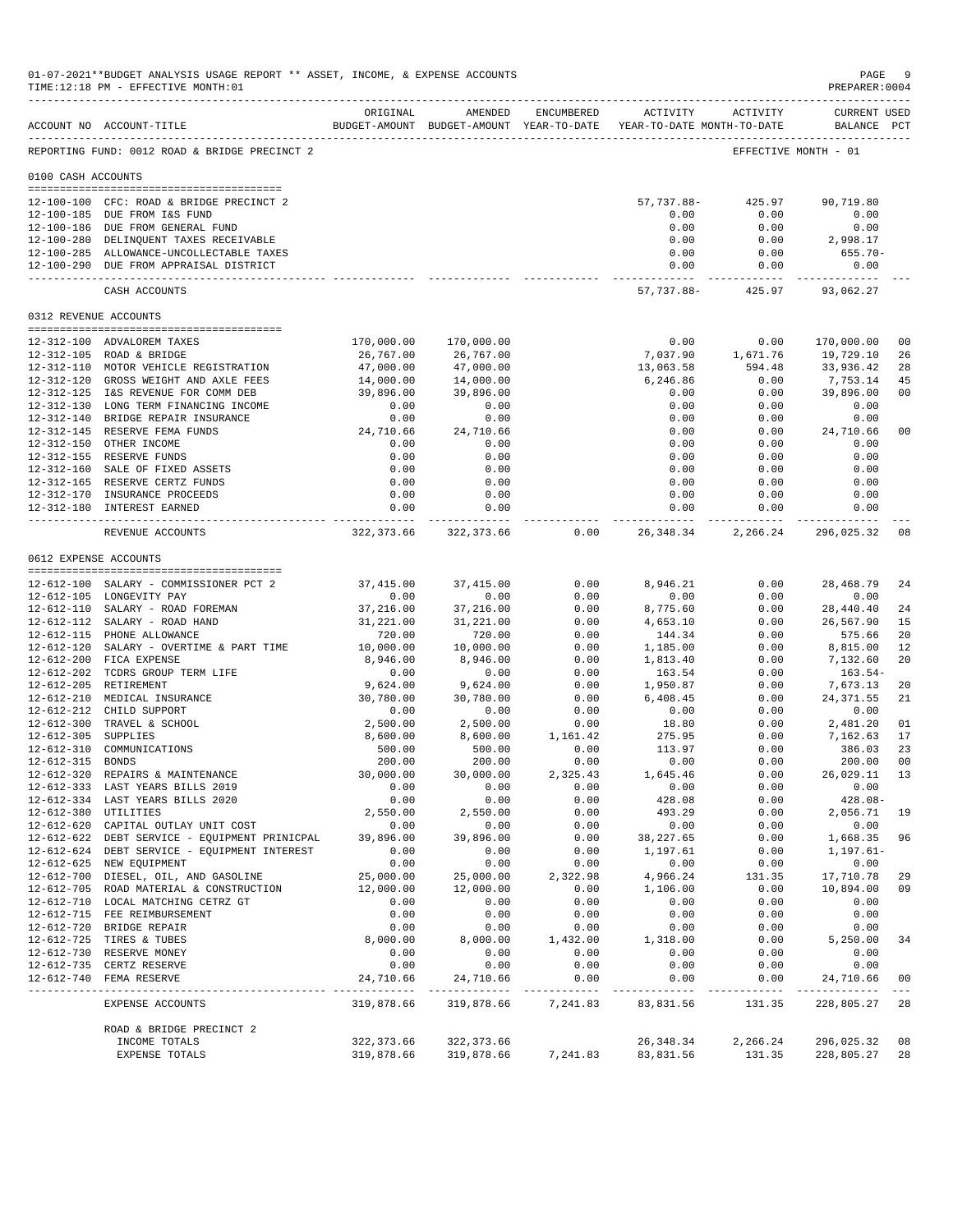| 01-07-2021**BUDGET ANALYSIS USAGE REPORT ** ASSET, INCOME, & EXPENSE ACCOUNTS<br>PAGE 10<br>PREPARER: 0004<br>TIME:12:18 PM - EFFECTIVE MONTH:01 |                                                                                                |                       |                       |                         |                       |                                                                                          |                                    |                      |
|--------------------------------------------------------------------------------------------------------------------------------------------------|------------------------------------------------------------------------------------------------|-----------------------|-----------------------|-------------------------|-----------------------|------------------------------------------------------------------------------------------|------------------------------------|----------------------|
|                                                                                                                                                  | ACCOUNT NO ACCOUNT-TITLE                                                                       | ORIGINAL              |                       | AMENDED ENCUMBERED      |                       | ACTIVITY ACTIVITY<br>BUDGET-AMOUNT BUDGET-AMOUNT YEAR-TO-DATE YEAR-TO-DATE MONTH-TO-DATE | <b>CURRENT USED</b><br>BALANCE PCT |                      |
|                                                                                                                                                  | REPORTING FUND: 0013 ROAD & BRIDGE PRECINCT 3                                                  |                       |                       |                         |                       |                                                                                          | EFFECTIVE MONTH - 01               |                      |
| 0100 CASH ACCOUNTS                                                                                                                               |                                                                                                |                       |                       |                         |                       |                                                                                          |                                    |                      |
|                                                                                                                                                  | 13-100-100 CFC: ROAD & BRIDGE PRECINCT 3                                                       |                       |                       |                         |                       | $21,508.74 - 511.45 - 64,503.67$                                                         |                                    |                      |
|                                                                                                                                                  | 13-100-185 DUE FROM I&S FUND                                                                   |                       |                       |                         | 0.00                  | 0.00                                                                                     | 0.00                               |                      |
|                                                                                                                                                  | 13-100-186 DUE TO GENERAL FUND<br>13-100-280 DELINQUENT TAXES RECEIVABLE                       |                       |                       |                         | 0.00<br>0.00          | 0.00                                                                                     | 0.00<br>$0.00$ 2,998.17            |                      |
|                                                                                                                                                  | 13-100-285 ALLOWANCE-UNCOLLECTABLE TAXES                                                       |                       |                       |                         | 0.00                  | 0.00                                                                                     | $655.70 -$                         |                      |
|                                                                                                                                                  | 13-100-290 DUE FROM APPRAISAL DISTRICT                                                         |                       |                       |                         |                       | 0.00<br>0.00                                                                             | 0.00<br>______________             |                      |
|                                                                                                                                                  | CASH ACCOUNTS                                                                                  |                       |                       |                         |                       | 21,508.74- 511.45- 66,846.14                                                             |                                    |                      |
|                                                                                                                                                  | 0313 REVENUE ACCOUNTS                                                                          |                       |                       |                         |                       |                                                                                          |                                    |                      |
|                                                                                                                                                  | 13-313-100 ADVALOREM TAXES                                                                     | 170,000.00            | 170,000.00            |                         | 0.00                  | 0.00                                                                                     | 170,000.00                         | 0 <sub>0</sub>       |
|                                                                                                                                                  | 13-313-105 ROAD & BRIDGE                                                                       | 26,767.00             | 26,767.00             |                         |                       | 7,037.89  1,671.76  19,729.11                                                            |                                    | 26                   |
|                                                                                                                                                  | 13-313-110 MOTOR VEHICLE REGISTRATION                                                          | 47,000.00             | 47,000.00             |                         | 13,063.58             | 594.48                                                                                   | 33,936.42                          | 28                   |
|                                                                                                                                                  | 13-313-120 GROSS WEIGHT AND AXLE FEES                                                          | 14,000.00             | 14,000.00             |                         | 6,246.86              | 0.00                                                                                     | 7,753.14                           | 45                   |
|                                                                                                                                                  | 13-313-125 I&S REVENUE FOR COMM DEB                                                            | 54,484.00             | 54,484.00             |                         | 0.00                  | 0.00                                                                                     | 54,484.00                          | 0 <sub>0</sub>       |
|                                                                                                                                                  | 13-313-130 LONG TERM FINANCING INCOME                                                          | 0.00                  | 0.00                  |                         | 0.00                  | 0.00                                                                                     | 0.00                               |                      |
|                                                                                                                                                  | 13-313-140 BRIDGE REPAIR INSURANCE<br>13-313-145 RESERVE FEMA FUNDS                            | 0.00<br>0.00          | 0.00<br>0.00          |                         | 0.00<br>0.00          | 0.00<br>0.00                                                                             | 0.00<br>0.00                       |                      |
|                                                                                                                                                  | 13-313-150 OTHER INCOME                                                                        | 0.00                  | 0.00                  |                         | 0.00                  | 0.00                                                                                     | 0.00                               |                      |
|                                                                                                                                                  | 13-313-155 RESERVE FUNDS                                                                       | 0.00                  | 0.00                  |                         | 0.00                  | 0.00                                                                                     | 0.00                               |                      |
|                                                                                                                                                  | 13-313-160 SALE OF FIXED ASSETS                                                                | 0.00                  | 0.00                  |                         | 59,292.50             | 0.00                                                                                     | 59,292.50+                         |                      |
|                                                                                                                                                  | 13-313-165 RESERVE CERTZ FUNDS                                                                 | 0.00                  | 0.00                  |                         | 0.00                  | 0.00                                                                                     | 0.00                               |                      |
|                                                                                                                                                  | 13-313-170 INSURANCE PROCEEDS<br>13-313-180 INTEREST EARNED                                    | 0.00<br>0.00          | 0.00<br>0.00          |                         | 0.00<br>0.00          | 0.00<br>0.00                                                                             | 0.00<br>0.00                       |                      |
|                                                                                                                                                  | 13-313-185 PIPELINE INCOME                                                                     | 0.00                  | 0.00                  |                         | 0.00                  | 0.00                                                                                     | 0.00                               |                      |
|                                                                                                                                                  | REVENUE ACCOUNTS                                                                               | 312,251.00 312,251.00 |                       | ---------------<br>0.00 |                       | 85,640.83 2,266.24 226,610.17                                                            |                                    | 27                   |
|                                                                                                                                                  | 0613 EXPENSE ACCOUNTS                                                                          |                       |                       |                         |                       |                                                                                          |                                    |                      |
|                                                                                                                                                  | --------------------------------------                                                         |                       |                       |                         |                       |                                                                                          |                                    |                      |
|                                                                                                                                                  | 13-613-100 SALARY - COMMISSIONER PCT 3<br>13-613-105 LONGEVITY PAY                             | 37,415.00<br>3,300.00 | 37,415.00<br>3,300.00 | 0.00<br>0.00            | 8,946.21<br>0.00      | 0.00<br>0.00                                                                             | 28,468.79<br>3,300.00              | 24<br>0 <sub>0</sub> |
|                                                                                                                                                  | 13-613-110 SALARY - ROAD FOREMAN                                                               | 37,216.00             | 37,216.00             | 0.00                    | 8,775.60              | 0.00                                                                                     | 28,440.40                          | 24                   |
|                                                                                                                                                  | 13-613-112 SALARY - ROAD HAND                                                                  | 31,221.00             | 31,221.00             | 0.00                    | 7,054.70              | 0.00                                                                                     | 24, 166. 30                        | 23                   |
|                                                                                                                                                  | 13-613-115 PHONE ALLOWANCE                                                                     | 720.00                | 720.00                | 0.00                    | 172.02                | 0.00                                                                                     | 547.98                             | 24                   |
|                                                                                                                                                  | 13-613-120 SALARY - OVERTIME & PART TIME                                                       | 3,000.00              | 3,000.00              | 0.00                    | 0.00                  | 0.00                                                                                     | 3,000.00                           | 0 <sub>0</sub>       |
|                                                                                                                                                  | 13-613-200 FICA EXPENSE                                                                        | 9,143.00              | 9,143.00              | 0.00                    | 1,895.97              | 0.00                                                                                     | 7,247.03                           | 21                   |
|                                                                                                                                                  | 13-613-202 TCDRS GROUP TERM LIFE<br>13-613-205 RETIREMENT                                      | 0.00<br>9,836.00      | 0.00<br>9,836.00      | 0.00<br>0.00            | 172.11<br>2,053.25    | 0.00<br>0.00                                                                             | 172.11-<br>7,782.75                | 21                   |
|                                                                                                                                                  | 13-613-210 MEDICAL INSURANCE                                                                   | 30,780.00             | 30,780.00             | 0.00                    | 7,690.14              | 0.00                                                                                     | 23,089.86                          | 25                   |
|                                                                                                                                                  | 13-613-212 CHILD SUPPORT                                                                       | 0.00                  | 0.00                  | 0.00                    | $0.00$<br>$268.80$    | 0.00                                                                                     | 0.00                               |                      |
|                                                                                                                                                  | 13-613-300 TRAVEL & SCHOOL                                                                     | 2,500.00              | 2,500.00              | 0.00                    |                       | 0.00                                                                                     | 2,231.20                           | 11                   |
| 13-613-305 SUPPLIES                                                                                                                              |                                                                                                | 15,600.00             | 15,600.00             | 308.85                  | 129.48                | 0.00                                                                                     | 15,161.67                          | 03                   |
| 13-613-315 BONDS                                                                                                                                 | 13-613-310 COMMUNICATIONS                                                                      | 500.00<br>200.00      | 500.00<br>200.00      | 0.00<br>0.00            | 113.97<br>178.00      | 0.00<br>0.00                                                                             | 386.03<br>22.00                    | 23<br>89             |
|                                                                                                                                                  | 13-613-320 REPAIRS & MAINTENANCE                                                               | 30,000.00             | 30,000.00             | 106.92                  | 3,342.50              | 0.00                                                                                     | 26,550.58                          | 11                   |
|                                                                                                                                                  | 13-613-333 LAST YEARS BILLS 2019                                                               | 0.00                  | 0.00                  | 0.00                    | 0.00                  | 0.00                                                                                     | 0.00                               |                      |
|                                                                                                                                                  | 13-613-334 LAST YEARS BILLS 2020                                                               | 0.00                  | 0.00                  | 1,896.23                | 6,452.06              | 0.00                                                                                     | $8,348.29-$                        |                      |
|                                                                                                                                                  | 13-613-380 UTILITIES                                                                           | 1,500.00              | 1,500.00              | 0.00                    | 184.15                | 27.94                                                                                    | 1,315.85                           | 12                   |
|                                                                                                                                                  | 13-613-620 CAPITAL OUTLAY UNIT COST                                                            | 0.00                  | 0.00                  | 0.00                    | 0.00                  | 0.00                                                                                     | 0.00                               |                      |
|                                                                                                                                                  | 13-613-622 DEBT SERVICE - EQUIPMENT PRINICIPAL<br>13-613-624 DEBT SERVICE - EQUIPMENT INTEREST | 52,052.00<br>2,432.00 | 52,052.00<br>2,432.00 | 0.00<br>0.00            | 52,747.14<br>1,550.63 | 0.00<br>0.00                                                                             | 695.14- 101<br>881.37              | 64                   |
|                                                                                                                                                  | 13-613-625 NEW EQUIPMENT                                                                       | 0.00                  | 0.00                  | 0.00                    | 0.00                  | 0.00                                                                                     | 0.00                               |                      |
|                                                                                                                                                  | 13-613-700 DIESEL, OIL, AND GASOLINE                                                           | 25,000.00             | 25,000.00             | 1,955.14                | 4,644.46              | 131.35                                                                                   | 18,400.40                          | 26                   |
|                                                                                                                                                  | 13-613-705 ROAD MATERIAL & CONSTRUCTION                                                        | 12,000.00             | 12,000.00             | 0.00                    | 0.00                  | 0.00                                                                                     | 12,000.00                          | 0 <sub>0</sub>       |
|                                                                                                                                                  | 13-613-710 LOCAL MATCHING CETRZ GT                                                             | 0.00                  | 0.00                  | 0.00                    | 0.00                  | 0.00                                                                                     | 0.00                               |                      |
|                                                                                                                                                  | 13-613-715 FEE REIMBURSEMENT                                                                   | 0.00                  | 0.00                  | 0.00                    | 0.00                  | 0.00                                                                                     | 0.00                               |                      |
|                                                                                                                                                  | 13-613-720 BRIDGE REPAIR<br>13-613-725 TIRES & TUBES                                           | 0.00<br>8,000.00      | 0.00<br>8,000.00      | 0.00<br>0.00            | 0.00<br>70.00         | 0.00<br>0.00                                                                             | 0.00<br>7,930.00                   | 01                   |
|                                                                                                                                                  | 13-613-730 RESERVE MONEY                                                                       | 0.00                  | 0.00                  | 0.00                    | 0.00                  | 0.00                                                                                     | 0.00                               |                      |
|                                                                                                                                                  | 13-613-735 CERTZ RESERVE                                                                       | 0.00                  | 0.00                  | 0.00                    | 0.00                  | 0.00                                                                                     | 0.00                               |                      |
|                                                                                                                                                  | 13-613-740 FEMA RESERVE                                                                        | 0.00<br>-----         | 0.00                  | 0.00                    | 0.00                  | 0.00                                                                                     | 0.00                               |                      |
|                                                                                                                                                  | EXPENSE ACCOUNTS                                                                               | 312,415.00            | 312,415.00            | 4,267.14                | 106,441.19            | 159.29                                                                                   | 201,706.67                         | 35                   |
|                                                                                                                                                  | ROAD & BRIDGE PRECINCT 3                                                                       |                       |                       |                         |                       |                                                                                          |                                    |                      |
|                                                                                                                                                  | INCOME TOTALS                                                                                  | 312,251.00            | 312,251.00            |                         | 85,640.83             | 2,266.24                                                                                 | 226,610.17                         | 27                   |
|                                                                                                                                                  | EXPENSE TOTALS                                                                                 | 312,415.00            | 312,415.00            | 4,267.14                | 106,441.19            | 159.29                                                                                   | 201,706.67                         | 35                   |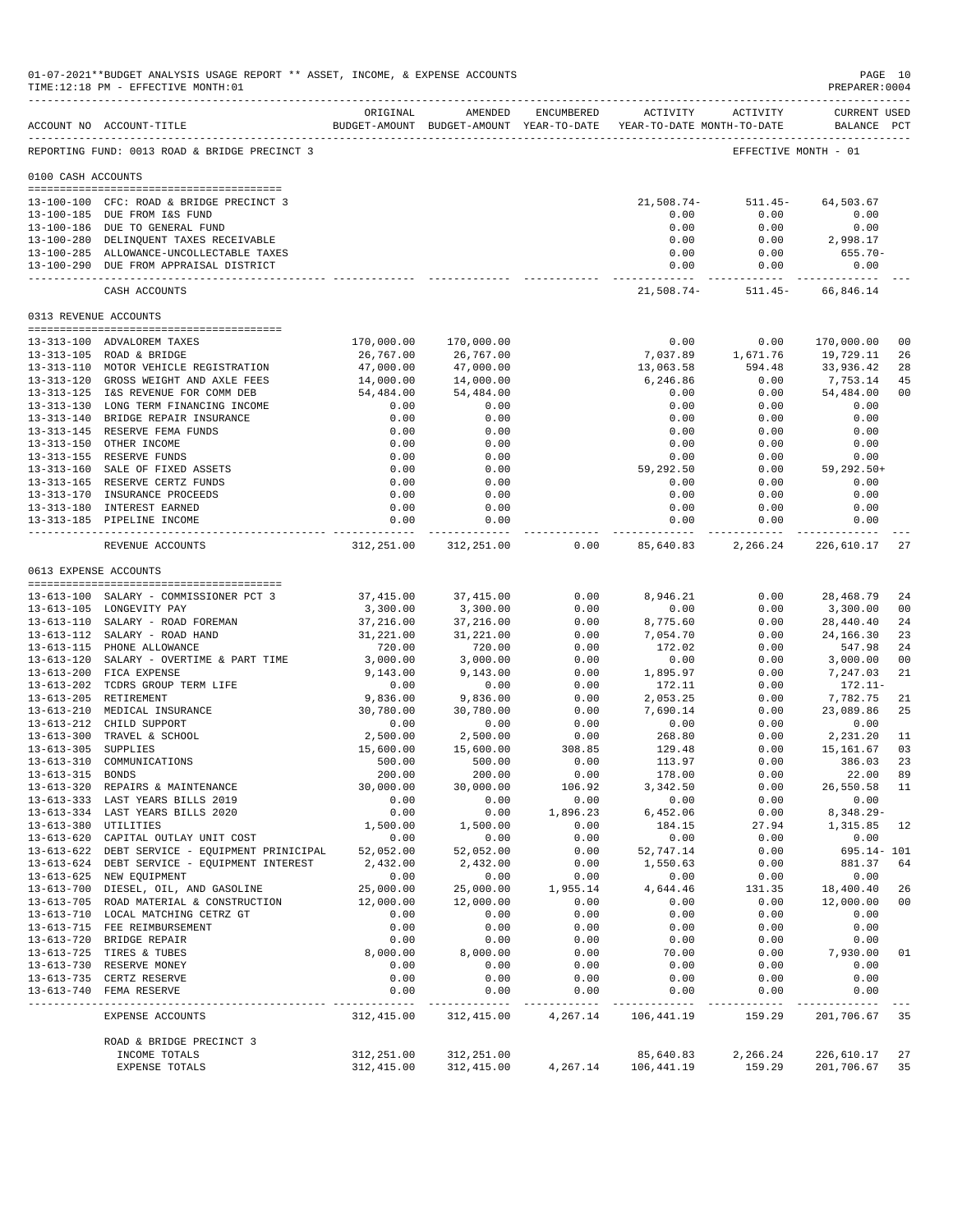|                     | 01-07-2021**BUDGET ANALYSIS USAGE REPORT ** ASSET, INCOME, & EXPENSE ACCOUNTS<br>TIME:12:18 PM - EFFECTIVE MONTH:01<br>___________________________________ |                     |                                                                                |                      |                             |                                                 | PREPARER: 0004                                                                                                                    | PAGE 11        |
|---------------------|------------------------------------------------------------------------------------------------------------------------------------------------------------|---------------------|--------------------------------------------------------------------------------|----------------------|-----------------------------|-------------------------------------------------|-----------------------------------------------------------------------------------------------------------------------------------|----------------|
|                     | ACCOUNT NO ACCOUNT-TITLE                                                                                                                                   | ORIGINAL            | AMENDED<br>BUDGET-AMOUNT BUDGET-AMOUNT YEAR-TO-DATE YEAR-TO-DATE MONTH-TO-DATE | ENCUMBERED           |                             | ACTIVITY ACTIVITY                               | <b>CURRENT USED</b><br>BALANCE PCT                                                                                                |                |
|                     | REPORTING FUND: 0014 ROAD & BRIDGE PRECINCT 4                                                                                                              |                     |                                                                                |                      |                             |                                                 | EFFECTIVE MONTH - 01                                                                                                              |                |
| 0100 CASH ACCOUNTS  |                                                                                                                                                            |                     |                                                                                |                      |                             |                                                 |                                                                                                                                   |                |
|                     | 14-100-100 CFC: ROAD & BRIDGE PRECINCT 4                                                                                                                   |                     |                                                                                |                      |                             | 43, 512.86 - 578.49 -                           | 34,180.19                                                                                                                         |                |
|                     | 14-100-185 DUE FROM I&S FUND                                                                                                                               |                     |                                                                                |                      | 0.00                        | 0.00                                            | 0.00                                                                                                                              |                |
|                     | 14-100-186 DUE FROM GENERAL FUND                                                                                                                           |                     |                                                                                |                      | 0.00                        | 0.00                                            | 0.00                                                                                                                              |                |
|                     | 14-100-280 DELINQUENT TAXES RECEIVABLE                                                                                                                     |                     |                                                                                |                      | 0.00                        | 0.00                                            | 2,998.17                                                                                                                          |                |
|                     | 14-100-285 ALLOWANCE-UNCOLLECTABLE TAXES<br>14-100-290 DUE FROM APPRAISAL DISTRICT                                                                         |                     |                                                                                |                      | 0.00<br>0.00                | 0.00<br>0.00                                    | $655.70 -$<br>0.00                                                                                                                |                |
|                     | CASH ACCOUNTS                                                                                                                                              |                     |                                                                                |                      | ------------                | -----------<br>43, 512.86 - 578.49 - 36, 522.66 | ------------                                                                                                                      |                |
|                     | 0314 REVENUE ACCOUNTS                                                                                                                                      |                     |                                                                                |                      |                             |                                                 |                                                                                                                                   |                |
|                     | 14-314-100 ADVALOREM TAXES                                                                                                                                 | 170,000.00          | 170,000.00                                                                     |                      | 0.00                        | 0.00                                            | 170,000.00                                                                                                                        | 0 <sub>0</sub> |
|                     | 14-314-105 ROAD & BRIDGE                                                                                                                                   | 26,767.00           | 26,767.00                                                                      |                      | 7,037.91                    | 1,671.76                                        | 19,729.09                                                                                                                         | 26             |
|                     | 14-314-110 MOTOR VEHICLE REGISTRATION                                                                                                                      | 47,000.00           | 47,000.00                                                                      |                      | 13,063.58                   | 594.48                                          | 33,936.42                                                                                                                         | 28             |
|                     | 14-314-120 GROSS WEIGHT AND AXLE FEES                                                                                                                      | 14,000.00           | 14,000.00                                                                      |                      | 6,246.86                    | 0.00                                            | 7,753.14                                                                                                                          | 45             |
|                     | 14-314-125 I&S REVENUE FOR COMM DEB                                                                                                                        | 43,151.00           | 43,151.00                                                                      |                      | 0.00                        | 0.00                                            | 43,151.00                                                                                                                         | 0 <sub>0</sub> |
|                     | 14-314-130 LONG TERM FINANCING INCOME                                                                                                                      | 0.00                | 0.00                                                                           |                      | 0.00                        | 0.00                                            | 0.00                                                                                                                              |                |
|                     | 14-314-140 BRIDGE REPAIR INSURANCE<br>14-314-145 RESERVE FEMA FUNDS                                                                                        | 0.00<br>33,984.49   | 0.00<br>33,984.49                                                              |                      | 0.00<br>0.00                |                                                 | $\begin{array}{ccc} 0\, . \, 0 \, 0 & 0\, . \, 0 \, 0 \\ 0\, . \, 0 \, 0 & 3 \, 3 \, , \, 9 \, 8 \, 4 \, . \, 4 \, 9 \end{array}$ | 0 <sub>0</sub> |
|                     | 14-314-150 OTHER INCOME                                                                                                                                    | 0.00                | 0.00                                                                           |                      | 180.00                      | 0.00                                            | 180.00+                                                                                                                           |                |
|                     | 14-314-155 RESERVE FUNDS                                                                                                                                   | 0.00                | 0.00                                                                           |                      | 0.00                        | 0.00                                            | 0.00                                                                                                                              |                |
|                     | 14-314-160 SALE OF FIXED ASSETS                                                                                                                            | 0.00                | 0.00                                                                           |                      | 24,836.25                   | 0.00                                            | 24,836.25+                                                                                                                        |                |
|                     | 14-314-165 RESERVE CERTZ FUNDS                                                                                                                             | 0.00                | 0.00                                                                           |                      | 0.00                        | 0.00                                            | 0.00                                                                                                                              |                |
|                     | 14-314-170 INSURANCE PROCEEDS<br>14-314-180 INTEREST EARNED                                                                                                | 0.00<br>0.00        | 0.00<br>0.00                                                                   |                      | 0.00                        | 0.00<br>0.00<br>0.00                            | 0.00<br>0.00                                                                                                                      |                |
|                     | REVENUE ACCOUNTS                                                                                                                                           | --------------      | ------------<br>334,902.49 334,902.49                                          | 0.00                 | --------------<br>51,364.60 | 2,266.24                                        | ------------<br>283,537.89                                                                                                        | 15             |
|                     | 0614 EXPENSE ACCOUNTS                                                                                                                                      |                     |                                                                                |                      |                             |                                                 |                                                                                                                                   |                |
|                     | 14-614-100 SALARY - COMMISSIONER PCT 4                                                                                                                     | 37,415.00           | 37,415.00                                                                      | 0.00                 | 8,946.21                    | 0.00                                            | 28,468.79                                                                                                                         | 24             |
|                     | 14-614-105 LONGEVITY PAY                                                                                                                                   | 600.00              | 600.00                                                                         | 0.00                 | 0.00                        | 0.00                                            | 600.00                                                                                                                            | 0 <sub>0</sub> |
|                     | 14-614-110 SALARY - ROAD FOREMAN                                                                                                                           | 37,216.00           | 37,216.00                                                                      | 0.00                 | 8,775.60                    | 0.00                                            | 28,440.40                                                                                                                         | 24             |
|                     | 14-614-112 SALARY - ROAD HAND                                                                                                                              | 31,221.00           | 31,221.00                                                                      | 0.00                 | 7,354.90                    | 0.00                                            | 23,866.10                                                                                                                         | 24             |
|                     | 14-614-115 PHONE ALLOWANCE                                                                                                                                 | 720.00              | 720.00                                                                         | 0.00                 | 172.02                      | 0.00                                            | 547.98                                                                                                                            | 24             |
|                     | 14-614-120 SALARY - OVERTIME & PART TIME                                                                                                                   | 3,000.00            | 3,000.00                                                                       | 0.00                 | 300.00                      | 0.00                                            | 2,700.00                                                                                                                          | 10             |
|                     | 14-614-200 FICA EXPENSE<br>14-614-202 TCDRS GROUP TERM LIFE                                                                                                | 8,992.00<br>0.00    | 8,992.00<br>0.00                                                               | 0.00<br>0.00         | 1,954.49<br>176.25          | 0.00<br>0.00                                    | 7,037.51<br>$176.25-$                                                                                                             | 22             |
|                     | 14-614-205 RETIREMENT                                                                                                                                      | 9,673.00            | 9,673.00                                                                       | 0.00                 | 2,102.64                    | 0.00                                            | 7,570.36                                                                                                                          | 22             |
|                     | 14-614-210 MEDICAL INSURANCE                                                                                                                               | 30,780.00           | 30,780.00                                                                      | 0.00                 | 7,690.14                    | 0.00                                            | 23,089.86                                                                                                                         | 25             |
|                     | 14-614-212 CHILD SUPPORT                                                                                                                                   | 0.00                | 0.00                                                                           | 0.00                 | 0.00                        | 0.00                                            | 0.00                                                                                                                              |                |
|                     | 14-614-300 TRAVEL & SCHOOL                                                                                                                                 | 2,500.00            | 2,500.00                                                                       | 0.00                 | 18.80                       | 0.00                                            | 2,481.20                                                                                                                          | 01             |
| 14-614-305 SUPPLIES |                                                                                                                                                            | 15,600.00           | 15,600.00                                                                      | 0.00                 | 484.96                      | 0.00                                            | 15, 115.04                                                                                                                        | 03             |
|                     | 14-614-310 COMMUNICATIONS                                                                                                                                  | 500.00              | 500.00                                                                         | 0.00                 | 113.97                      | 0.00                                            | 386.03                                                                                                                            | 23             |
| 14-614-315 BONDS    | 14-614-320 REPAIRS & MAINTENANCE                                                                                                                           | 200.00<br>30,000.00 | 200.00<br>30,000.00                                                            | 0.00<br>4,659.50     | 0.00<br>4,234.00            | 0.00<br>150.00                                  | 200.00<br>21,106.50 30                                                                                                            | 0 <sub>0</sub> |
|                     | 14-614-333 LAST YEARS BILLS 2019                                                                                                                           | 0.00                | 0.00                                                                           | 0.00                 | 0.00                        | 0.00                                            | 0.00                                                                                                                              |                |
|                     | 14-614-334 LAST YEARS BILLS 2020                                                                                                                           | 0.00                | 0.00                                                                           | 5,000.00             | 4,077.33                    | 0.00                                            | $9,077.33 -$                                                                                                                      |                |
|                     | 14-614-380 UTILITIES                                                                                                                                       | 1,500.00            | 1,500.00                                                                       | 0.00                 | 244.33                      | 0.00                                            | 1,255.67 16                                                                                                                       |                |
|                     | 14-614-620 CAPITAL OUTLAY UNIT COST                                                                                                                        | 0.00                | 0.00                                                                           | 0.00                 | 0.00                        | 0.00                                            | 0.00                                                                                                                              |                |
|                     | 14-614-622 DEBT SERVICE - EQUIPMENT PRINICIPAL                                                                                                             | 40,844.00           | 40,844.00                                                                      | 0.00                 | 40,844.00                   | 0.00                                            |                                                                                                                                   | 0.00 100       |
|                     | 14-614-624 DEBT SERVICE - EQUIPMENT INTEREST                                                                                                               | 2,307.00            | 2,307.00                                                                       | 0.00                 | 2,306.15                    | 0.00                                            |                                                                                                                                   | $0.85$ 100     |
|                     | 14-614-625 NEW EQUIPMENT<br>14-614-700 DIESEL, OIL, AND GASOLINE                                                                                           | 0.00<br>25,000.00   | 0.00<br>25,000.00                                                              | 0.00<br>2,185.52     | 0.00<br>2,121.25            | 0.00<br>131.35                                  | 0.00<br>20,693.23                                                                                                                 | 17             |
|                     | 14-614-705 ROAD MATERIAL & CONSTRUCTION                                                                                                                    | 12,000.00           | 12,000.00                                                                      | 2,000.00             | 1,000.80                    | 0.00                                            | 8,999.20                                                                                                                          | 25             |
|                     | 14-614-710 LOCAL MATCHING CETRZ GT                                                                                                                         | 0.00                | 0.00                                                                           | 0.00                 | 0.00                        | 0.00                                            | 0.00                                                                                                                              |                |
|                     | 14-614-715 FEE REIMBURSEMENT                                                                                                                               | 0.00                | 0.00                                                                           | 0.00                 | 0.00                        | 0.00                                            | 0.00                                                                                                                              |                |
|                     | 14-614-720 BRIDGE REPAIR                                                                                                                                   | 0.00                | 0.00                                                                           | 0.00                 | 0.00                        | 0.00                                            | 0.00                                                                                                                              |                |
|                     | 14-614-725 TIRES & TUBES                                                                                                                                   | 8,000.00            | 8,000.00                                                                       | 20.00                | 1,401.80                    | 0.00                                            | 6,578.20                                                                                                                          | 18             |
|                     | 14-614-735 CERTZ RESERVE<br>14-614-740 FEMA RESERVE                                                                                                        | 0.00<br>33,984.49   | 0.00<br>33,984.49                                                              | 0.00<br>0.00         | 0.00<br>0.00                | 0.00<br>0.00                                    | 0.00<br>33,984.49                                                                                                                 | 0 <sub>0</sub> |
|                     |                                                                                                                                                            |                     |                                                                                |                      | ------------                |                                                 |                                                                                                                                   |                |
|                     | EXPENSE ACCOUNTS                                                                                                                                           | 332,052.49          |                                                                                | 332,052.49 13,865.02 | 94,319.64                   | 281.35                                          | 223,867.83 33                                                                                                                     |                |
|                     | ROAD & BRIDGE PRECINCT 4<br>INCOME TOTALS                                                                                                                  | 334,902.49          | 334,902.49                                                                     |                      | 51,364.60                   | 2,266.24                                        | 283,537.89 15                                                                                                                     |                |
|                     | EXPENSE TOTALS                                                                                                                                             |                     | 332,052.49 332,052.49 13,865.02 94,319.64 281.35                               |                      |                             |                                                 | 223,867.83                                                                                                                        | 33             |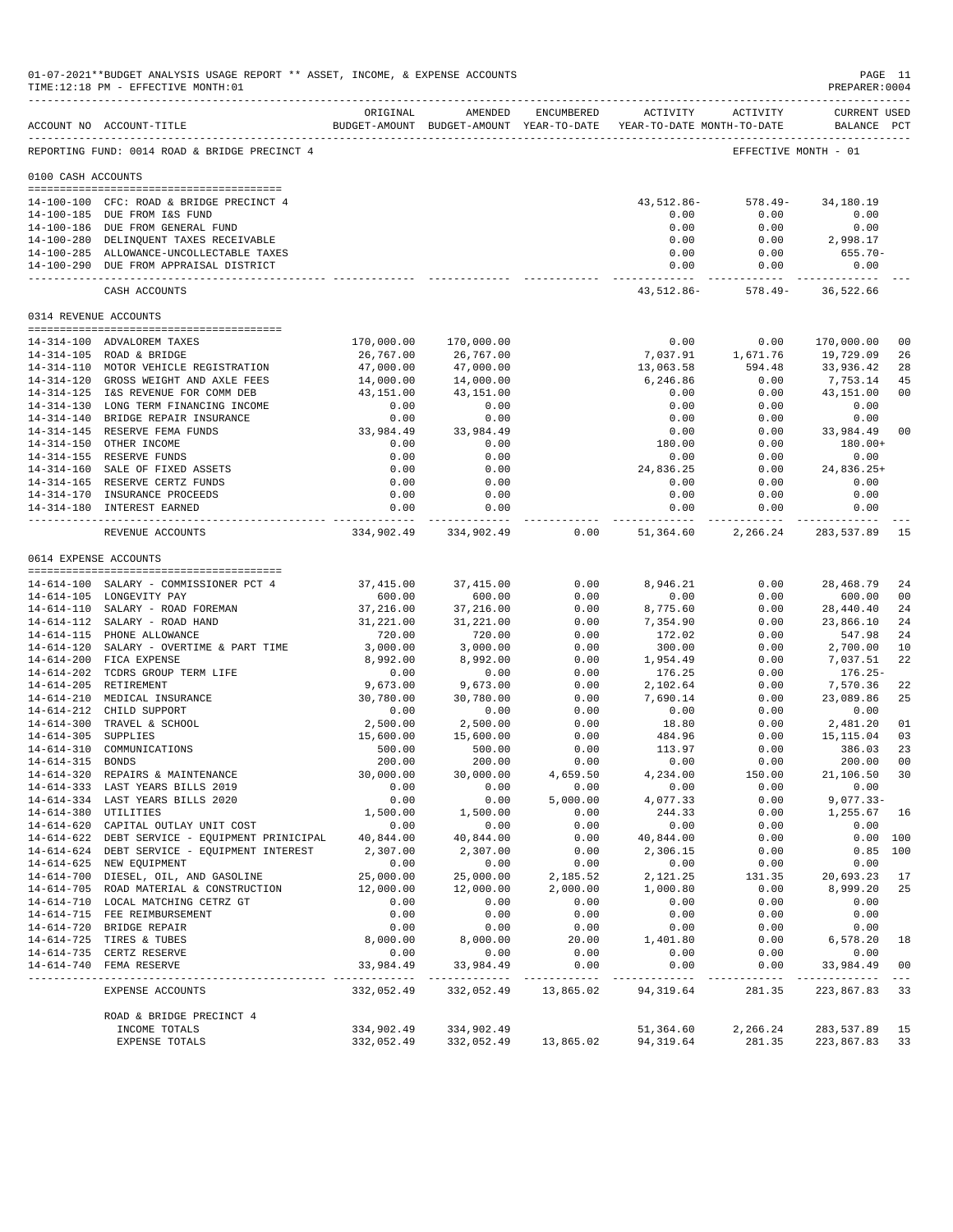|                       | 01-07-2021**BUDGET ANALYSIS USAGE REPORT ** ASSET, INCOME, & EXPENSE ACCOUNTS<br>PAGE 12<br>TIME:12:18 PM - EFFECTIVE MONTH:01<br>PREPARER: 0004 |                          |                                                     |                   |                |                                        |                                           |    |  |  |
|-----------------------|--------------------------------------------------------------------------------------------------------------------------------------------------|--------------------------|-----------------------------------------------------|-------------------|----------------|----------------------------------------|-------------------------------------------|----|--|--|
|                       | ACCOUNT NO ACCOUNT-TITLE                                                                                                                         | ORIGINAL                 | AMENDED<br>BUDGET-AMOUNT BUDGET-AMOUNT YEAR-TO-DATE | ENCUMBERED        | ACTIVITY       | ACTIVITY<br>YEAR-TO-DATE MONTH-TO-DATE | CURRENT USED<br>BALANCE PCT               |    |  |  |
|                       | REPORTING FUND: 0020 JAIL BOND I&S                                                                                                               |                          |                                                     |                   |                |                                        | EFFECTIVE MONTH - 01                      |    |  |  |
| 0100 CASH ACCOUNT     |                                                                                                                                                  |                          |                                                     |                   |                |                                        |                                           |    |  |  |
|                       |                                                                                                                                                  |                          |                                                     |                   |                |                                        |                                           |    |  |  |
|                       | 20-100-190 I&S ACCOUNT JAIL BOND                                                                                                                 |                          |                                                     |                   | 163,767.10     |                                        | 38,792.74 491,066.26                      |    |  |  |
|                       | 20-100-280 DELINQUENT TAXES RECEIVABLE                                                                                                           |                          |                                                     |                   | 0.00           | 0.00                                   | 21,178.79                                 |    |  |  |
|                       | 20-100-285 ALLOWANCE-UNCOLLETABLE TAXES                                                                                                          |                          |                                                     |                   | 0.00           | 0.00                                   | 4,635.69-                                 |    |  |  |
|                       | 20-100-290 DUE FROM APPRAISAL DISTRICT                                                                                                           |                          |                                                     |                   | 0.00           | 0.00                                   | 0.00                                      |    |  |  |
|                       | 20-100-295 DUE FROM GENERAL FUND                                                                                                                 |                          |                                                     |                   | 0.00           | 0.00                                   | 0.00                                      |    |  |  |
|                       | CASH ACCOUNT                                                                                                                                     |                          |                                                     |                   |                | 163, 767, 10 38, 792, 74 507, 609, 36  |                                           |    |  |  |
|                       | 0315 JAIL BOND I&S REVENUE                                                                                                                       |                          |                                                     |                   |                |                                        |                                           |    |  |  |
|                       |                                                                                                                                                  |                          |                                                     |                   |                |                                        |                                           |    |  |  |
|                       | 20-315-100 BOND TAXES                                                                                                                            |                          |                                                     |                   |                |                                        |                                           |    |  |  |
|                       | 20-315-180 BOND TAXES INTEREST                                                                                                                   | 2,500.00                 | 2,500.00                                            |                   | 139.86         | _______________________________        | $0.00$ 2,360.14 06                        |    |  |  |
|                       | JAIL BOND I&S REVENUE                                                                                                                            |                          | 466,714.00 466,714.00                               |                   |                |                                        | $0.00$ 163,767.10 38,792.74 302,946.90 35 |    |  |  |
| 0615 EXPENSE ACCOUNTS |                                                                                                                                                  |                          |                                                     |                   |                |                                        |                                           |    |  |  |
|                       |                                                                                                                                                  |                          |                                                     |                   |                |                                        |                                           |    |  |  |
|                       | 20-615-622 BOND PAYMENT PRINCIPAL                                                                                                                |                          | 320,000.00 320,000.00                               | 0.00              | 0.00           | 0.00                                   | 320,000.00                                | 00 |  |  |
|                       | 20-615-624 BOND PAYMENT INTEREST                                                                                                                 | 143,869.00               | 143,869.00                                          | 0.00              | 0.00           | 0.00                                   | 143,869.00                                | 00 |  |  |
| $20 - 615 - 625$      | BOND WIRE TRANSFER CHARGE                                                                                                                        | 400.00<br>-------------- | 400.00                                              | 0.00<br>and a man | 0.00<br>------ | 0.00                                   | 400.00                                    | 00 |  |  |
|                       | EXPENSE ACCOUNTS                                                                                                                                 | 464,269.00               | 464,269.00                                          | 0.00              | 0.00           | 0.00                                   | 464,269.00                                | 00 |  |  |
|                       | JAIL BOND I&S                                                                                                                                    |                          |                                                     |                   |                |                                        |                                           |    |  |  |
|                       | INCOME TOTALS                                                                                                                                    |                          | 466,714.00 466,714.00                               |                   |                |                                        | 163,767.10 38,792.74 302,946.90           | 35 |  |  |
|                       | <b>EXPENSE TOTALS</b>                                                                                                                            | 464,269.00               | 464,269.00                                          |                   | $0.00$ $0.00$  | 0.00                                   | 464,269.00                                | 00 |  |  |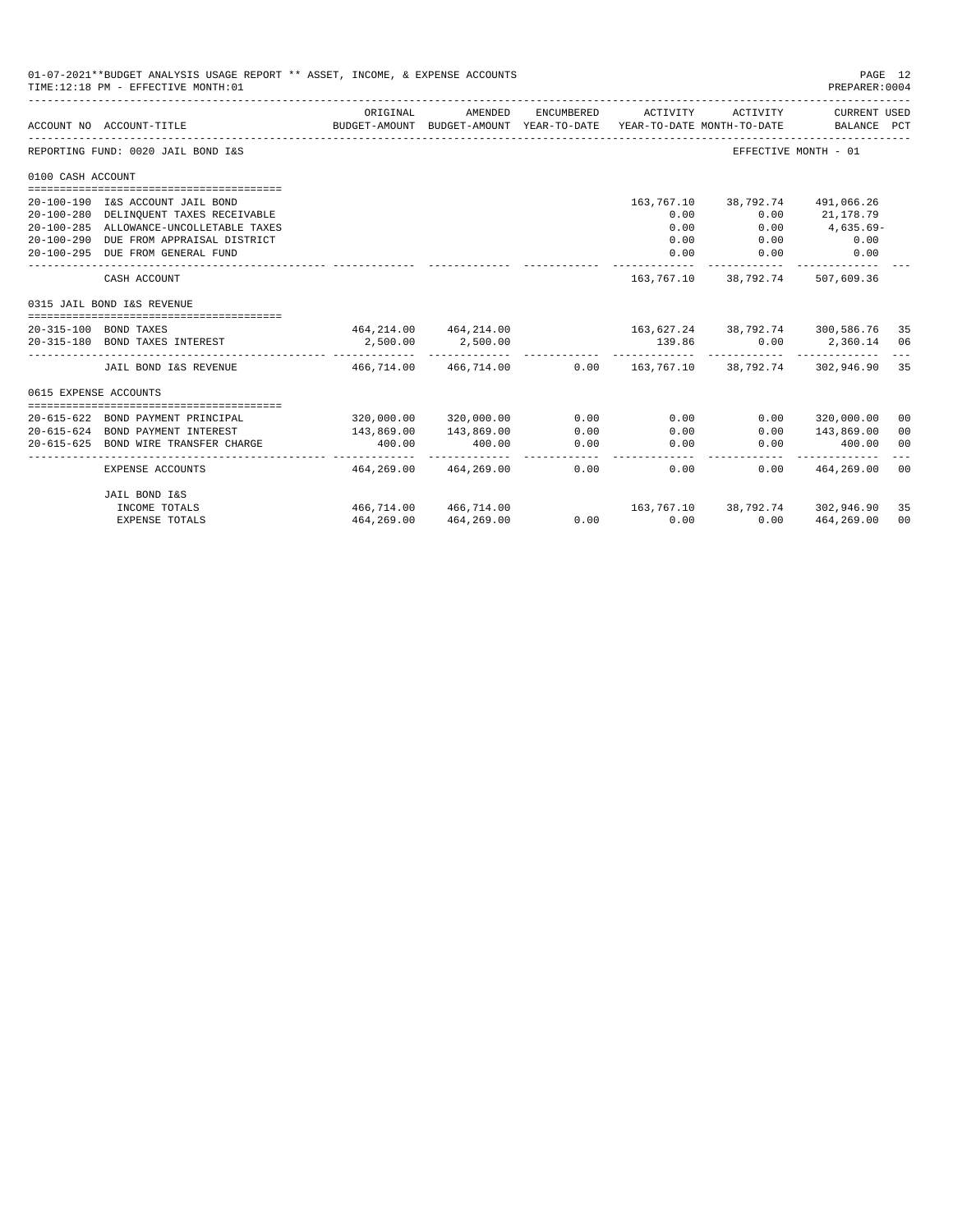|                       | 01-07-2021**BUDGET ANALYSIS USAGE REPORT ** ASSET, INCOME, & EXPENSE ACCOUNTS<br>TIME: 12:18 PM - EFFECTIVE MONTH: 01 |          |                                                |      |                                           |      | PREPARER:0004           | PAGE 13 |
|-----------------------|-----------------------------------------------------------------------------------------------------------------------|----------|------------------------------------------------|------|-------------------------------------------|------|-------------------------|---------|
|                       | ACCOUNT NO ACCOUNT-TITLE CONTROL SUDGET-AMOUNT BUDGET-AMOUNT YEAR-TO-DATE YEAR-TO-DATE MONTH-TO-DATE BALANCE PCT      | ORIGINAL | AMENDED                                        |      | ENCUMBERED ACTIVITY ACTIVITY CURRENT USED |      |                         |         |
|                       | REPORTING FUND: 0021 LATERAL ROAD PRECINCT 1                                                                          |          |                                                |      |                                           |      | EFFECTIVE MONTH - 01    |         |
| 0100 CASH ACCOUNTS    |                                                                                                                       |          |                                                |      |                                           |      |                         |         |
|                       | 21-100-100 CFC: LATERAL ROAD PRECINCT 1                                                                               |          |                                                |      |                                           |      | 5,109.39 0.00 6,422.47  |         |
|                       | CASH ACCOUNTS                                                                                                         |          |                                                |      | 5, 109, 39                                | 0.00 | 6.422.47                |         |
| 0321 REVENUE ACCOUNTS |                                                                                                                       |          |                                                |      |                                           |      |                         |         |
|                       | 21-321-190 STATE ROAD FUND                                                                                            |          | 5, 133.00 5, 133.00                            |      |                                           |      | 5,109.39 0.00 23.61 100 |         |
|                       | REVENUE ACCOUNTS                                                                                                      |          | 5,133.00 5,133.00 0.00 5,109.39 0.00 23.61 100 |      |                                           |      |                         |         |
| 0621 EXPENSE ACCOUNTS |                                                                                                                       |          |                                                |      |                                           |      |                         |         |
|                       | 21-621-333 LAST YEARS BILLS                                                                                           |          | $0.00$ 0.00                                    | 0.00 | 0.00                                      |      | $0.00$ 0.00             |         |
|                       | 21-621-700 DIESEL, OIL, AND GASOLINE 2,567.00 2,567.00                                                                |          |                                                | 0.00 | 0.00                                      | 0.00 | 2,567,00 00             |         |
|                       | 21-621-705 ROAD MATERIAL & CONSTRUCTION 2,566.00 2,566.00                                                             |          |                                                | 0.00 | 0.00                                      | 0.00 | 2,566.00 00             |         |
|                       | EXPENSE ACCOUNTS                                                                                                      |          | 5,133,00 5,133,00                              |      | $0.00$ and $0.00$<br>0.00                 | 0.00 | 5,133.00 00             |         |
|                       | LATERAL ROAD PRECINCT 1                                                                                               |          |                                                |      |                                           |      |                         |         |
|                       | INCOME TOTALS                                                                                                         |          | 5,133.00 5,133.00                              |      | 5,109,39                                  |      | $0.00$ 23.61 100        |         |
|                       | <b>EXPENSE TOTALS</b>                                                                                                 | 5,133.00 | 5,133.00                                       |      | $0.00$ 0.00                               | 0.00 | 5,133.00 00             |         |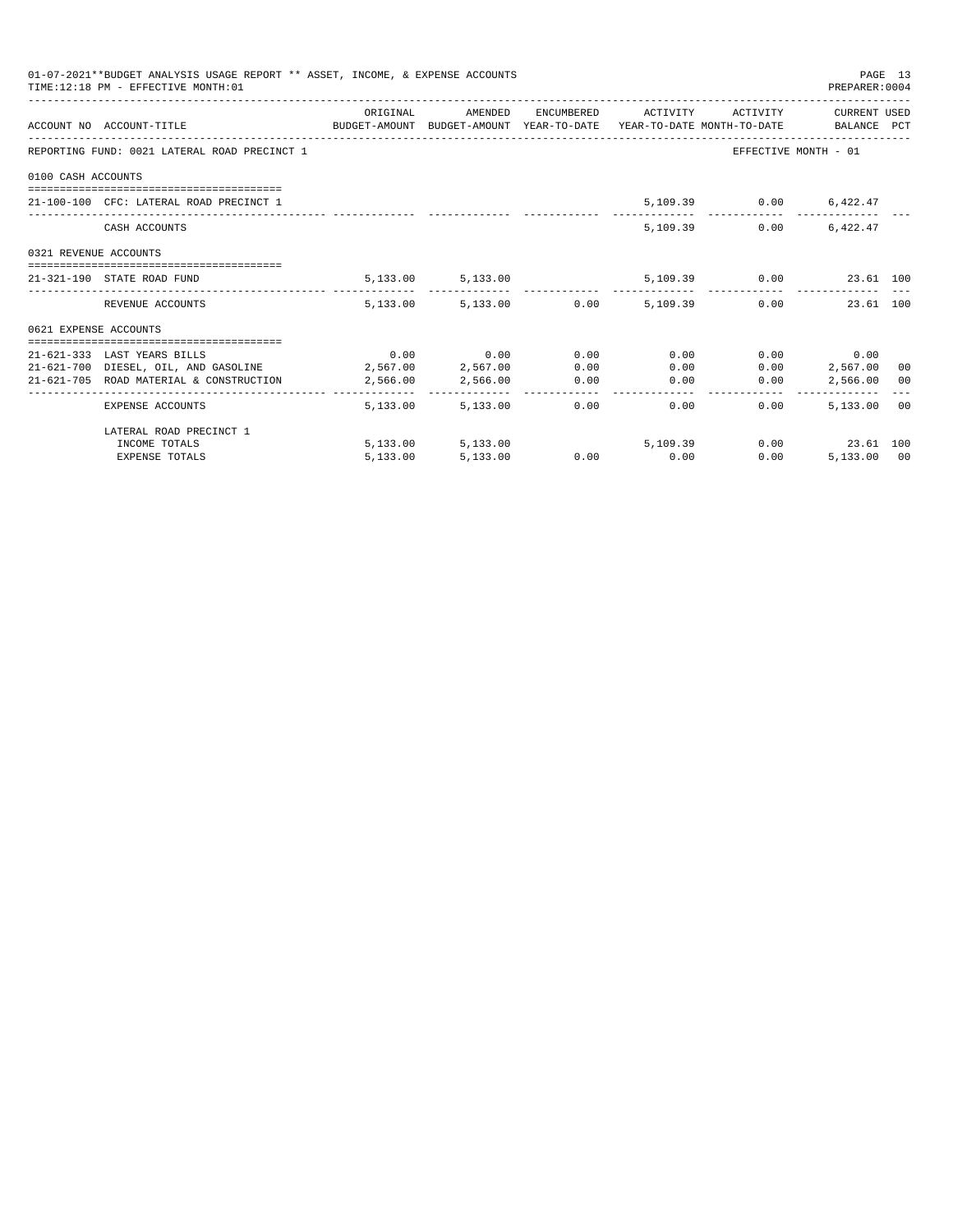|                       | 01-07-2021**BUDGET ANALYSIS USAGE REPORT ** ASSET, INCOME, & EXPENSE ACCOUNTS<br>TIME:12:18 PM - EFFECTIVE MONTH:01 |          |                             |      |                                                           |      | PREPARER:0004          | PAGE 14 |
|-----------------------|---------------------------------------------------------------------------------------------------------------------|----------|-----------------------------|------|-----------------------------------------------------------|------|------------------------|---------|
|                       | ACCOUNT NO ACCOUNT-TITLE CONTROL BUDGET-AMOUNT BUDGET-AMOUNT YEAR-TO-DATE YEAR-TO-DATE MONTH-TO-DATE BALANCE PCT    |          |                             |      | ORIGINAL AMENDED ENCUMBERED ACTIVITY ACTIVITY CURRENTUSED |      |                        |         |
|                       | REPORTING FUND: 0022 LATERAL ROAD PRECINCT 2                                                                        |          |                             |      |                                                           |      | EFFECTIVE MONTH - 01   |         |
| 0100 CASH ACCOUNTS    |                                                                                                                     |          |                             |      |                                                           |      |                        |         |
|                       | 22-100-100 CFC: LATERAL ROAD PRECINCT 2                                                                             |          |                             |      |                                                           |      | 2,543.39 0.00 4,423.82 |         |
|                       | CASH ACCOUNTS                                                                                                       |          |                             |      | 2,543.39                                                  | 0.00 | 4,423.82               |         |
| 0322 REVENUE ACCOUNTS |                                                                                                                     |          |                             |      |                                                           |      |                        |         |
|                       | 22-322-190 STATE ROAD FUND                                                                                          |          |                             |      | 5,133.00 5,133.00 5,109.39 0.00 23.61 100                 |      |                        |         |
|                       | REVENUE ACCOUNTS                                                                                                    |          |                             |      | 5,133.00 5,133.00 0.00 5,109.39 0.00 23.61 100            |      |                        |         |
| 0622 EXPENSE ACCOUNTS |                                                                                                                     |          |                             |      |                                                           |      |                        |         |
|                       |                                                                                                                     |          |                             |      |                                                           |      |                        |         |
|                       | 22-622-333 LAST YEARS BILLS                                                                                         |          | $0.00$ $0.00$ $0.00$ $0.00$ |      | 0.00                                                      |      | 0.00<br>0.00           |         |
|                       | 22-622-700 DIESEL, OIL, AND GASOLINE 2,567.00 2,567.00                                                              |          |                             |      | $0.00$ 0.00                                               |      | $0.00$ 2,567.00 00     |         |
|                       | 22-622-705 ROAD MATERIAL & CONSTRUCTION 2,566.00 2,566.00 0.00 2,566.00                                             |          |                             |      |                                                           |      | $0.00$ $0.00$ $100$    |         |
|                       | EXPENSE ACCOUNTS                                                                                                    |          | 5,133,00 5,133,00           | 0.00 | 2,566.00                                                  | 0.00 | 2,567,00 50            |         |
|                       | LATERAL ROAD PRECINCT 2                                                                                             |          |                             |      |                                                           |      |                        |         |
|                       | INCOME TOTALS                                                                                                       |          | 5,133.00 5,133.00           |      | 5,109.39                                                  |      | $0.00$ 23.61 100       |         |
|                       | <b>EXPENSE TOTALS</b>                                                                                               | 5,133.00 | 5,133.00                    |      | $0.00$ $2,566.00$                                         | 0.00 | 2,567.00 50            |         |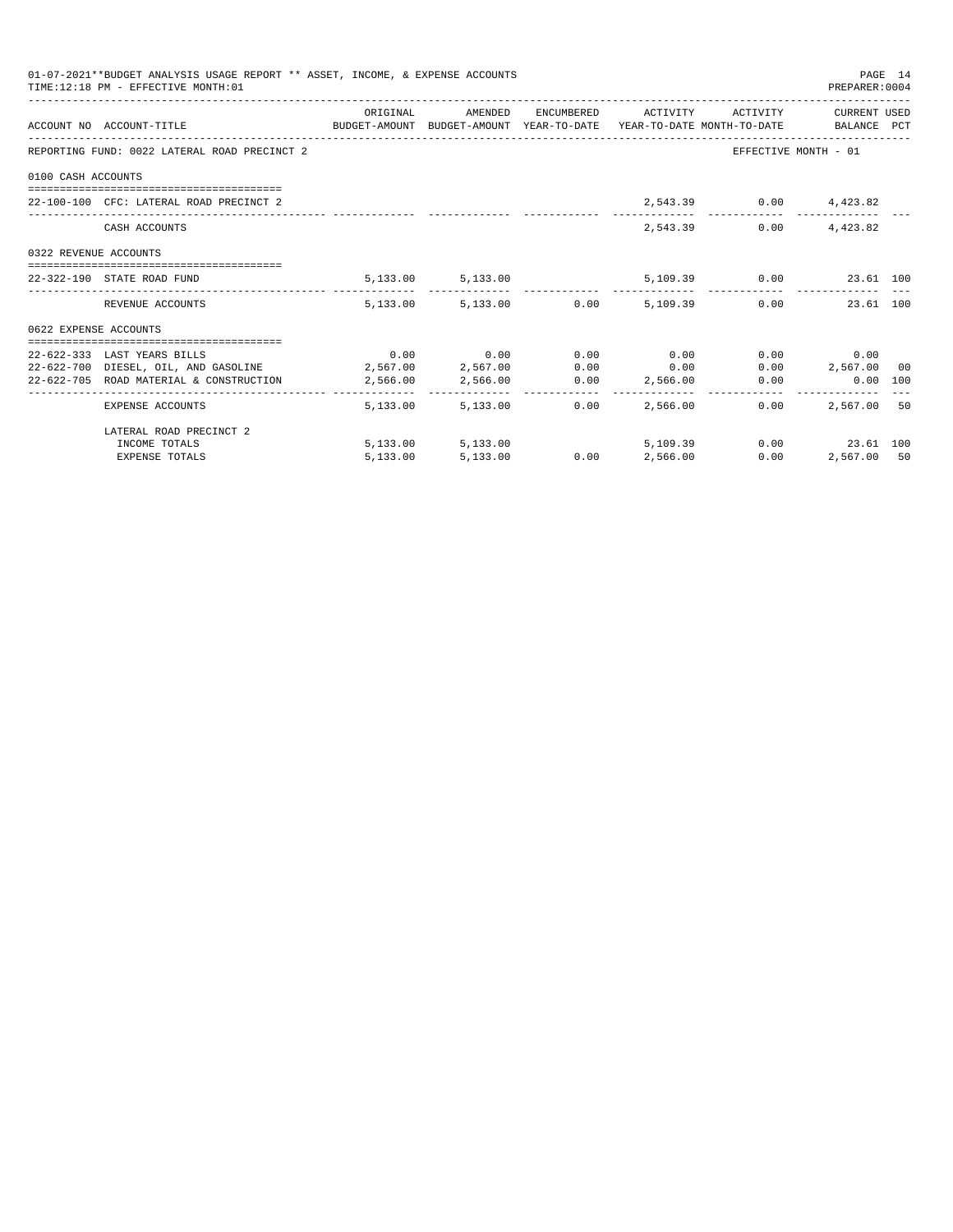|                       | 01-07-2021**BUDGET ANALYSIS USAGE REPORT ** ASSET, INCOME, & EXPENSE ACCOUNTS<br>PAGE 15<br>TIME:12:18 PM - EFFECTIVE MONTH:01<br>PREPARER: 0004 |            |                        |  |                                      |                               |                                              |  |  |  |
|-----------------------|--------------------------------------------------------------------------------------------------------------------------------------------------|------------|------------------------|--|--------------------------------------|-------------------------------|----------------------------------------------|--|--|--|
|                       |                                                                                                                                                  | ORIGINAL   | AMENDED                |  |                                      | ENCUMBERED ACTIVITY ACTIVITY  | CURRENT USED                                 |  |  |  |
|                       | ACCOUNT NO ACCOUNT-TITLE CONTROL SUDGET-AMOUNT BUDGET-AMOUNT YEAR-TO-DATE YEAR-TO-DATE MONTH-TO-DATE BALANCE PCT                                 |            |                        |  |                                      |                               |                                              |  |  |  |
|                       | REPORTING FUND: 0023 LATERAL ROAD PRECINCT 3                                                                                                     |            |                        |  |                                      |                               | EFFECTIVE MONTH - 01                         |  |  |  |
| 0100 CASH ACCOUNTS    |                                                                                                                                                  |            |                        |  |                                      |                               |                                              |  |  |  |
|                       | 23-100-100 CFC: LATERAL ROAD PRECINCT 3                                                                                                          |            |                        |  |                                      | 5,109.40 0.00                 | 5,089.49                                     |  |  |  |
|                       | CASH ACCOUNTS                                                                                                                                    |            |                        |  |                                      | 5,109.40<br>0.00              | 5,089.49                                     |  |  |  |
| 0323 REVENUE ACCOUNTS |                                                                                                                                                  |            |                        |  |                                      |                               |                                              |  |  |  |
|                       | 23-323-190 STATE ROAD FUND                                                                                                                       |            | 5, 133.00 5, 133.00    |  |                                      | 5,109.40   0.00   23.60   100 |                                              |  |  |  |
|                       | REVENUE ACCOUNTS                                                                                                                                 |            | 5,133.00 5,133.00 0.00 |  | 5,109.40                             |                               | 0.00<br>23.60 100                            |  |  |  |
| 0623 EXPENSE ACCOUNTS |                                                                                                                                                  |            |                        |  |                                      |                               |                                              |  |  |  |
|                       | 23-623-700 DIESEL, OIL, AND GASOLINE $2.567.00$ $2.567.00$ $0.00$ $0.00$ $0.00$                                                                  |            |                        |  |                                      |                               | $0.00$ 2.567.00 00                           |  |  |  |
|                       | 23-623-705 ROAD MATERIAL & CONSTRUCTION 2,566.00                                                                                                 |            | 2,566.00 0.00          |  | 0.00                                 | 0.00                          | 2,566.00 00                                  |  |  |  |
|                       | EXPENSE ACCOUNTS                                                                                                                                 | -------- - | 5,133,00 5,133,00      |  | ---------------<br>$0.00$ and $0.00$ | 0.00<br>0.00                  | -----------------------------<br>5,133.00 00 |  |  |  |
|                       | LATERAL ROAD PRECINCT 3                                                                                                                          |            |                        |  |                                      |                               |                                              |  |  |  |
|                       | INCOME TOTALS                                                                                                                                    |            | 5,133.00 5,133.00      |  | 5,109,40                             |                               | $0.00$ 23.60 100                             |  |  |  |
|                       | <b>EXPENSE TOTALS</b>                                                                                                                            | 5.133.00   | 5,133.00               |  | $0.00$ 0.00                          | 0.00                          | 5,133,00 00                                  |  |  |  |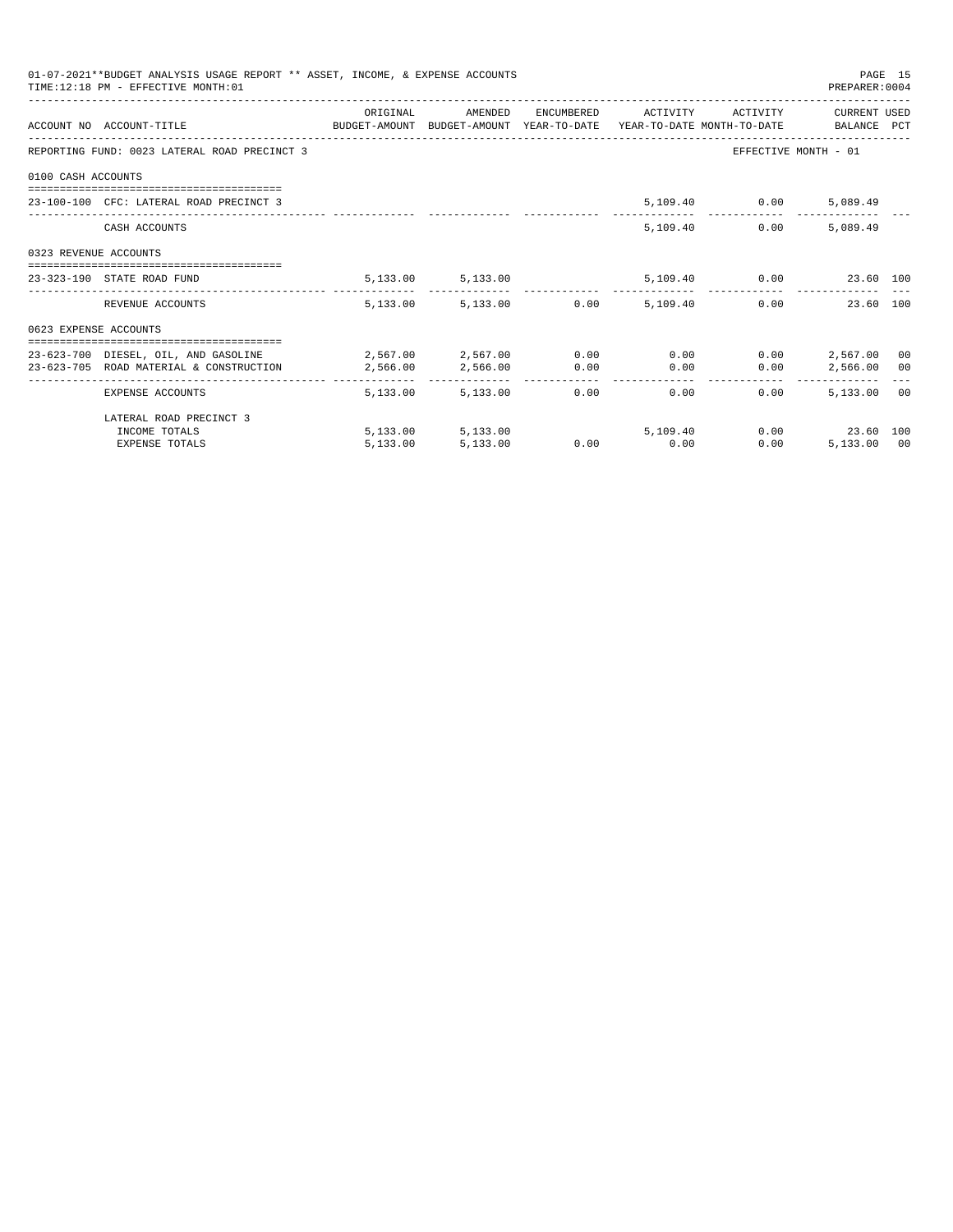|                       | 01-07-2021**BUDGET ANALYSIS USAGE REPORT ** ASSET, INCOME, & EXPENSE ACCOUNTS<br>PAGE 16<br>TIME: 12:18 PM - EFFECTIVE MONTH: 01<br>PREPARER: 0004 |                                         |                                  |  |  |                                      |                      |  |  |  |
|-----------------------|----------------------------------------------------------------------------------------------------------------------------------------------------|-----------------------------------------|----------------------------------|--|--|--------------------------------------|----------------------|--|--|--|
|                       | ACCOUNT NO ACCOUNT-TITLE COMPUTE SUDGET-AMOUNT BUDGET-AMOUNT YEAR-TO-DATE YEAR-TO-DATE MONTH-TO-DATE BALANCE PCT                                   | ORIGINAL                                |                                  |  |  | AMENDED ENCUMBERED ACTIVITY ACTIVITY | CURRENT USED         |  |  |  |
|                       | REPORTING FUND: 0024 LATERAL ROAD PRECINCT 4                                                                                                       |                                         |                                  |  |  |                                      | EFFECTIVE MONTH - 01 |  |  |  |
| 0100 CASH ACCOUNTS    |                                                                                                                                                    |                                         |                                  |  |  |                                      |                      |  |  |  |
|                       | 24-100-100 CFC: LATERAL ROAD PRECINCT 4                                                                                                            |                                         |                                  |  |  | 5,109.39 0.00 8,275.83               |                      |  |  |  |
|                       | CASH ACCOUNTS                                                                                                                                      |                                         |                                  |  |  | 5,109.39                             | $0.00$ $8,275.83$    |  |  |  |
| 0324 REVENUE ACCOUNTS |                                                                                                                                                    |                                         |                                  |  |  |                                      |                      |  |  |  |
|                       | 24-324-190 STATE ROAD FUND                                                                                                                         |                                         | 5, 133.00 5, 133.00              |  |  | 5,109.39 0.00 23.61 100              |                      |  |  |  |
|                       | REVENUE ACCOUNTS                                                                                                                                   |                                         | 5,133.00 5,133.00 0.00 5,109.39  |  |  |                                      | 0.00<br>23.61 100    |  |  |  |
| 0624 EXPENSE ACCOUNTS |                                                                                                                                                    |                                         |                                  |  |  |                                      |                      |  |  |  |
|                       | 24-624-700 DIESEL, OIL, AND GASOLINE $2,567.00$ $2,567.00$ $0.00$ $0.00$                                                                           |                                         |                                  |  |  |                                      | $0.00$ 2.567.00 00   |  |  |  |
|                       | 24-624-705 ROAD MATERIAL & CONSTRUCTION                                                                                                            | $2,566.00$ $2,566.00$ $1,000.00$ $0.00$ |                                  |  |  |                                      | $0.00$ 1,566.00 39   |  |  |  |
|                       | EXPENSE ACCOUNTS                                                                                                                                   |                                         | 5,133.00 5,133.00 1,000.00 0.00  |  |  |                                      | $0.00$ $4.133.00$ 19 |  |  |  |
|                       | LATERAL ROAD PRECINCT 4                                                                                                                            |                                         |                                  |  |  |                                      |                      |  |  |  |
|                       | INCOME TOTALS                                                                                                                                      |                                         | $5,133.00$ $5,133.00$ $5,109.39$ |  |  |                                      | $0.00$ 23.61 100     |  |  |  |
|                       | <b>EXPENSE TOTALS</b>                                                                                                                              |                                         | 5,133.00 5,133.00 1,000.00 0.00  |  |  | 0.00                                 | 4,133.00 19          |  |  |  |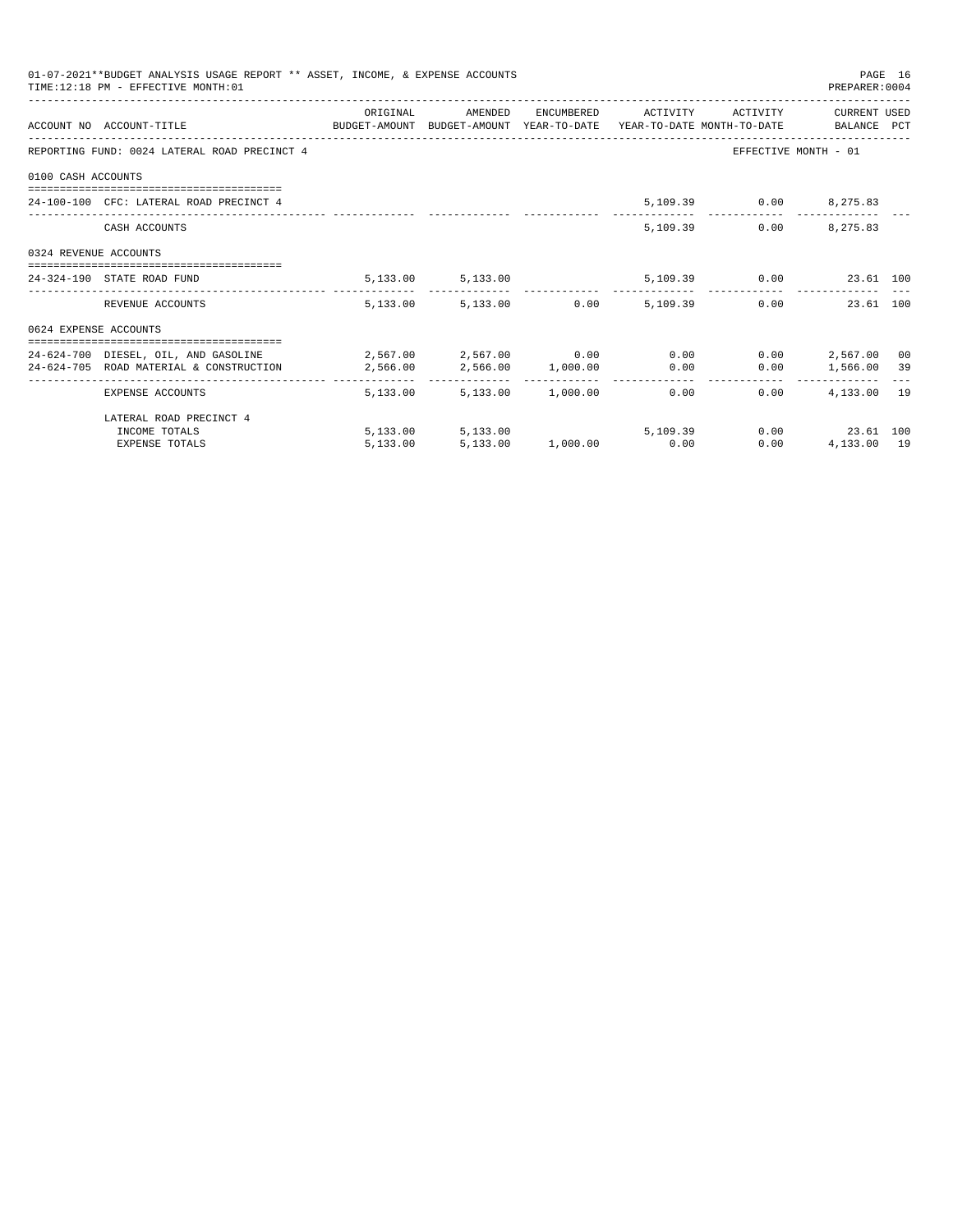|                  | 01-07-2021**BUDGET ANALYSIS USAGE REPORT ** ASSET, INCOME, & EXPENSE ACCOUNTS<br>TIME:12:18 PM - EFFECTIVE MONTH:01 |            |                                                     |            |                                        |                      | PAGE 17<br>PREPARER: 0004          |                |
|------------------|---------------------------------------------------------------------------------------------------------------------|------------|-----------------------------------------------------|------------|----------------------------------------|----------------------|------------------------------------|----------------|
|                  | ACCOUNT NO ACCOUNT-TITLE                                                                                            | ORIGINAL   | AMENDED<br>BUDGET-AMOUNT BUDGET-AMOUNT YEAR-TO-DATE | ENCUMBERED | ACTIVITY<br>YEAR-TO-DATE MONTH-TO-DATE | ACTIVITY             | <b>CURRENT USED</b><br>BALANCE PCT |                |
|                  | REPORTING FUND: 0026 IT YEARLY SERVICES                                                                             |            |                                                     |            |                                        | EFFECTIVE MONTH - 01 |                                    |                |
|                  | 0100 IT YEARLY SERVICES CASH                                                                                        |            |                                                     |            |                                        |                      |                                    |                |
|                  | 26-100-100 IT YEARLY SERVICES CASH ACCOUNT                                                                          |            |                                                     |            | 35,222.51-                             | 0.00                 | $109, 302.01 -$                    |                |
|                  | IT YEARLY SERVICES CASH                                                                                             |            |                                                     |            | $35, 222.51 -$                         | 0.00                 | $109,302.01 -$                     |                |
|                  | 0200 LIABILITY ACCOUNT                                                                                              |            |                                                     |            |                                        |                      |                                    |                |
|                  |                                                                                                                     |            |                                                     |            |                                        |                      |                                    |                |
|                  | 26-200-999 SYSTEM ADDED FUND BALANCE                                                                                | 0.00       | 0.00                                                | 0.00       | 0.00                                   | 0.00                 | 0.00                               |                |
|                  | LIABILITY ACCOUNT                                                                                                   | 0.00       | 0.00                                                | 0.00       | 0.00                                   | 0.00                 | 0.00                               |                |
|                  | 0330 IT YEARLY SERVICES REVENUE                                                                                     |            |                                                     |            |                                        |                      |                                    |                |
|                  | 26-330-185 IT YEARLY REVENUE                                                                                        | 0.00       | 0.00                                                |            | 0.00                                   | 0.00                 | 0.00                               |                |
|                  | IT YEARLY SERVICES REVENUE                                                                                          | 0.00       | 0.00                                                | 0.00       | 0.00                                   | 0.00                 | 0.00                               |                |
|                  | 0660 IT YEARLY SERVICES EXPENSE                                                                                     |            |                                                     |            |                                        |                      |                                    |                |
|                  | 26-660-600 COPIERS & PRINTERS                                                                                       | 25,000.00  | 25,000.00                                           | 0.00       | 8,444.94                               | 0.00                 | 16,555.06                          | 34             |
|                  | 26-660-601 BACKUP & DISASTER                                                                                        | 21,780.00  | 21,780.00                                           | 0.00       | 5,445.00                               | 0.00                 | 16,335.00                          | 25             |
|                  | 26-660-602 CORE FIREWALL                                                                                            | 4,176.00   | 4,176.00                                            | 0.00       | 1,044.00                               | 0.00                 | 3,132.00                           | 25             |
|                  | 26-660-603 LEC NETWORK                                                                                              | 6,360.00   | 6,360.00                                            | 0.00       | 1,590.00                               | 0.00                 | 4,770.00                           | 25             |
|                  | 26-660-604 CH NETWORK                                                                                               | 7,920.00   | 7,920.00                                            | 0.00       | 1,980.00                               | 0.00                 | 5,940.00                           | 25             |
|                  | 26-660-605 LEC SECURITY SOFTWARE                                                                                    | 6,468.00   | 6,468.00                                            | 0.00       | 1,224.00                               | 0.00                 | 5,244.00                           | 19             |
|                  | 26-660-606 CH SECURITY SOFTWARE                                                                                     | 5,760.00   | 5,760.00                                            | 0.00       | 1,836.00                               | 0.00                 | 3,924.00                           | 32             |
|                  | 26-660-607 NEW SECURE EMAIL                                                                                         | 6,720.00   | 6,720.00                                            | 0.00       | 1,806.00                               | 0.00                 | 4,914.00                           | 27             |
|                  | 26-660-608 EXISTING HOST TAC WEBSITE                                                                                | 804.00     | 804.00                                              | 0.00       | 0.00                                   | 0.00                 | 804.00                             | 0 <sub>0</sub> |
| $26 - 660 - 609$ | OFFICE 365                                                                                                          | 4,500.00   | 4,500.00                                            | 0.00       | 1,350.00                               | 0.00                 | 3,150.00                           | 30             |
|                  | 26-660-610 ADOBE PDF SOFTWARE                                                                                       | 4,200.00   | 4,200.00                                            | 0.00       | 192.92                                 | 0.00                 | 4,007.08                           | 05             |
|                  | 26-660-611 LEC MONITOR GENERATOR                                                                                    | 1,680.00   | 1,680.00                                            | 0.00       | 0.00                                   | 0.00                 | 1,680.00                           | 0 <sub>0</sub> |
|                  | 26-660-612 EST BACKUP INTERNET                                                                                      | 2,400.00   | 2,400.00                                            | 0.00       | 480.00                                 | 0.00                 | 1,920.00                           | 20             |
|                  | 26-660-613 INTERNET FOR PATROL CARS                                                                                 | 2,280.00   | 2,280.00                                            | 0.00       | 0.00                                   | 0.00                 | 2,280.00                           | 0 <sub>0</sub> |
|                  | 26-660-614 INTERNET FOR SENIOR CITIZENS                                                                             | 1,200.00   | 1,200.00                                            | 0.00       | 0.00                                   | 0.00                 | 1,200.00                           | 0 <sub>0</sub> |
|                  | 26-660-615 AT& FIBER CH                                                                                             | 9,000.00   | 9,000.00                                            | 0.00       | 0.00                                   | 0.00                 | 9,000.00                           | 0 <sub>0</sub> |
|                  | 26-660-616 PHONE LINE COST                                                                                          | 5,400.00   | 5,400.00                                            | 0.00       | 0.00                                   | 0.00                 | 5,400.00                           | 0 <sub>0</sub> |
|                  | 26-660-617 SPARE SUPPLIES KEPT ON SITE                                                                              | 1,500.00   | 1,500.00                                            | 0.00       | 229.65                                 | 0.00                 | 1,270.35                           | 15             |
|                  | 26-660-618 SUPPORT FOR IT SYSTEMS                                                                                   | 38,400.00  | 38,400.00                                           | 0.00       | 9,600.00                               | 0.00                 | 28,800.00                          | 25             |
|                  | IT YEARLY SERVICES EXPENSE                                                                                          | 155,548.00 | 155,548.00                                          | 0.00       | 35, 222.51                             | 0.00                 | 120,325.49                         | 23             |
|                  | IT YEARLY SERVICES                                                                                                  |            |                                                     |            |                                        |                      |                                    |                |
|                  | INCOME TOTALS                                                                                                       | 0.00       | 0.00                                                |            | 0.00                                   | 0.00                 | 0.00                               |                |
|                  | <b>EXPENSE TOTALS</b>                                                                                               | 155,548.00 | 155,548.00                                          | 0.00       | 35, 222.51                             | 0.00                 | 120, 325.49                        | 23             |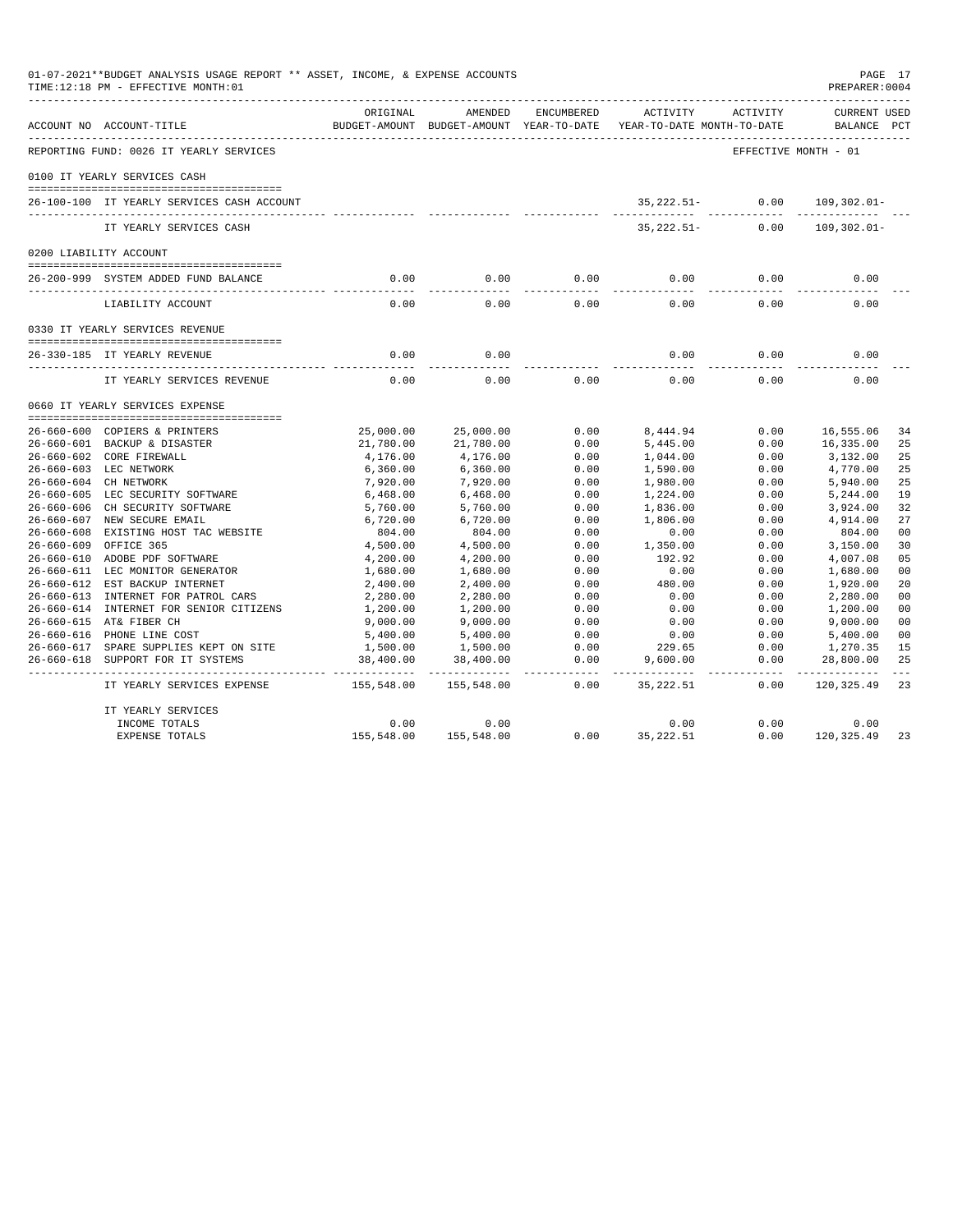|                      | 01-07-2021**BUDGET ANALYSIS USAGE REPORT ** ASSET, INCOME, & EXPENSE ACCOUNTS<br>TIME:12:18 PM - EFFECTIVE MONTH:01 |                           |                          |                            |            |                                        | PAGE 18<br>PREPARER: 0004 |              |
|----------------------|---------------------------------------------------------------------------------------------------------------------|---------------------------|--------------------------|----------------------------|------------|----------------------------------------|---------------------------|--------------|
|                      | ACCOUNT NO ACCOUNT-TITLE                                                                                            | ORIGINAL<br>BUDGET-AMOUNT | AMENDED<br>BUDGET-AMOUNT | ENCUMBERED<br>YEAR-TO-DATE | ACTIVITY   | ACTIVITY<br>YEAR-TO-DATE MONTH-TO-DATE | CURRENT USED<br>BALANCE   | $_{\rm PCT}$ |
|                      | REPORTING FUND: 0027 IT DEPARTMENT CAPITAL NOV 2019                                                                 |                           |                          |                            |            |                                        | EFFECTIVE MONTH - 01      |              |
| 0100 IT CASH ACCOUNT |                                                                                                                     |                           |                          |                            |            |                                        |                           |              |
|                      | 27-100-100 IT DEPARTMENT CHECKING                                                                                   |                           |                          |                            | 48,781.28- | 0.00                                   | $228, 239.11 -$           |              |
|                      | IT CASH ACCOUNT                                                                                                     |                           |                          |                            | 48,781.28- | 0.00                                   | $228, 239.11 -$           |              |
|                      | 0200 LIABILITY ACCOUNT                                                                                              |                           |                          |                            |            |                                        |                           |              |
|                      |                                                                                                                     |                           |                          |                            |            |                                        |                           |              |
|                      | 27-200-180 ACCOUNTS PAYABLE                                                                                         |                           |                          |                            | 0.00       | 0.00                                   | $27,910.50 -$             |              |
|                      | 27-200-999 SYSTEM ADDED FUND BALANCE                                                                                | 0.00                      | 0.00                     | 0.00                       | 0.00       | 0.00                                   | 0.00                      |              |
|                      | LIABILITY ACCOUNT                                                                                                   | 0.00                      | 0.00                     | 0.00                       | 0.00       | 0.00                                   | $27,910.50 -$             |              |
|                      | 0327 IT REVENUE ACCOUNT                                                                                             |                           |                          |                            |            |                                        |                           |              |
|                      |                                                                                                                     |                           |                          |                            |            |                                        |                           |              |
|                      | 27-327-180 IT INTEREST                                                                                              | 0.00                      | 0.00                     |                            | 0.00       | 0.00                                   | 0.00                      |              |
|                      | 27-327-181 IT REVENUE                                                                                               | 0.00                      | 0.00                     |                            | 0.00       | 0.00                                   | 0.00                      |              |
|                      | IT REVENUE ACCOUNT                                                                                                  | 0.00                      | 0.00                     | 0.00                       | 0.00       | 0.00                                   | 0.00                      |              |
|                      | 0627 IT EXPENSE ACCOUNT                                                                                             |                           |                          |                            |            |                                        |                           |              |
|                      |                                                                                                                     |                           |                          |                            |            |                                        |                           |              |
|                      | 27-627-333 LAST YEARS BILLS                                                                                         | 0.00                      | 0.00                     | 0.00                       | 0.00       | 0.00                                   | 0.00                      |              |
|                      | 27-627-621 PROJECT MANAGEMENT                                                                                       | 0.00                      | 0.00                     | 0.00                       | 0.00       | 0.00                                   | 0.00                      |              |
|                      | 27-627-622 NTEGRATION & SUPPORT                                                                                     | 0.00                      | 0.00                     | 0.00                       | 0.00       | 0.00                                   | 0.00                      |              |
| 27-627-625 HARDWARE  |                                                                                                                     | 0.00                      | 8,026.99                 | 0.00                       | 107.97     | 0.00                                   | 7,919.02                  | 01           |
| $27 - 627 - 626$     | CABLING                                                                                                             | 0.00                      | 47,000.00                | 0.00                       | 43,427.60  | 0.00                                   | 3,572.40                  | 92           |
| 27-627-627           | PHONE SYSTEM CHANGES<br>27-627-628 ELECTRICAL & HVAC                                                                | 0.00                      | 0.00                     | 0.00                       | 0.00       | 0.00                                   | 0.00                      |              |
|                      |                                                                                                                     | 0.00                      | 0.00                     | 0.00                       | 5,245.71   | 0.00                                   | $5, 245.71 -$             |              |
| $27 - 627 - 629$     | CONTRACT PAY-OFF                                                                                                    | 0.00                      | 1,946.50                 | 0.00                       | 0.00       | 0.00                                   | 1,946.50                  | 00           |
| $27 - 627 - 630$     | PROJECT INTEGRATION & SUPPORT                                                                                       | 0.00                      | 1,325.00                 | 0.00                       | 0.00       | 0.00                                   | 1,325.00                  | 00           |
|                      | IT EXPENSE ACCOUNT                                                                                                  | 0.00                      | 58,298.49                | 0.00                       | 48,781.28  | 0.00                                   | 9,517.21                  | 84           |
|                      | IT DEPARTMENT CAPITAL NOV 2019                                                                                      |                           |                          |                            |            |                                        |                           |              |
|                      | INCOME TOTALS                                                                                                       | 0.00                      | 0.00                     |                            | 0.00       | 0.00                                   | 0.00                      |              |
|                      | <b>EXPENSE TOTALS</b>                                                                                               | 0.00                      | 58,298.49                | 0.00                       | 48,781.28  | 0.00                                   | 9,517.21                  | 84           |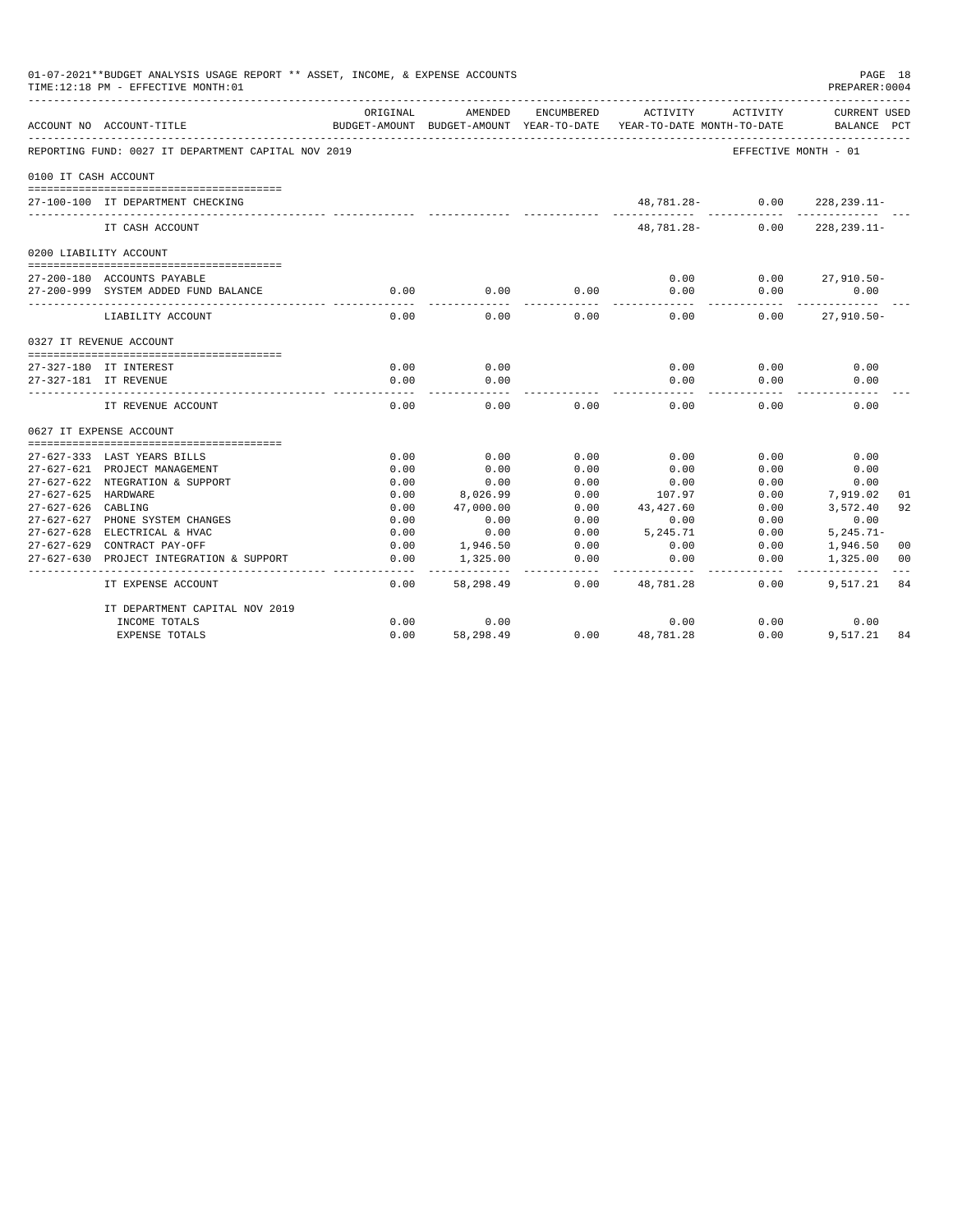|                       | 01-07-2021**BUDGET ANALYSIS USAGE REPORT ** ASSET, INCOME, & EXPENSE ACCOUNTS<br>TIME:12:18 PM - EFFECTIVE MONTH:01 |                                                                                 |                    |            |                      |          | PREPARER: 0004              | PAGE 19 |
|-----------------------|---------------------------------------------------------------------------------------------------------------------|---------------------------------------------------------------------------------|--------------------|------------|----------------------|----------|-----------------------------|---------|
|                       | ACCOUNT NO ACCOUNT-TITLE                                                                                            | ORTGINAL<br>BUDGET-AMOUNT BUDGET-AMOUNT YEAR-TO-DATE YEAR-TO-DATE MONTH-TO-DATE | AMENDED            | ENCUMBERED | ACTIVITY             | ACTIVITY | CURRENT USED<br>BALANCE PCT |         |
|                       | REPORTING FUND: 0028 CONTINGENCY FUND                                                                               |                                                                                 |                    |            |                      |          | EFFECTIVE MONTH - 01        |         |
| 0100 CONTINGENCY CASH |                                                                                                                     |                                                                                 |                    |            |                      |          |                             |         |
|                       | 28-100-100 CONTINGENCY FUND CHECKING                                                                                | 0.00                                                                            | 0.00               | ---------- | 0.00<br>------------ | 0.00     | 0.00                        |         |
|                       | CONTINGENCY CASH                                                                                                    | 0.00                                                                            | 0.00               | 0.00       | 0.00                 | 0.00     | 0.00                        |         |
| 0200 LIABILITY        |                                                                                                                     |                                                                                 |                    |            |                      |          |                             |         |
|                       | 28-200-999 SYSTEM ADDED FUND BALANCE                                                                                | 0.00                                                                            | 0.00               | 0.00       | 0.00                 | 0.00     | 0.00                        |         |
|                       | LIABILITY                                                                                                           | 0.00                                                                            | 0.00               | 0.00       | 0.00                 | 0.00     | 0.00                        |         |
|                       | 0328 CONTIGENCY REVENUE                                                                                             |                                                                                 |                    |            |                      |          |                             |         |
|                       | 28-328-100 WIND TAX REVENUE                                                                                         | 0.00                                                                            | 0.00               |            | 0.00                 | 0.00     | 0.00                        |         |
|                       | CONTIGENCY REVENUE                                                                                                  | 0.00                                                                            | 0.00               | 0.00       | 0.00                 | 0.00     | 0.00                        |         |
|                       | 0628 CONTIGENCY EXPENSE                                                                                             |                                                                                 |                    |            |                      |          |                             |         |
|                       | 28-628-628 CONTIGENCY MISC EXPENSE                                                                                  | 5,967,00                                                                        | 25, 267, 00        | 0.00       | 0.00                 | 0.00     | 25, 267, 00 00              |         |
|                       | CONTIGENCY EXPENSE                                                                                                  |                                                                                 | 5,967.00 25,267.00 | 0.00       | 0.00                 | 0.00     | 25,267.00 00                |         |
|                       | CONTINGENCY FUND                                                                                                    |                                                                                 |                    |            |                      |          |                             |         |
|                       | INCOME TOTALS                                                                                                       | 0.00                                                                            | 0.00               |            | 0.00                 |          | 0.00<br>0.00                |         |
|                       | <b>EXPENSE TOTALS</b>                                                                                               | 5,967.00                                                                        | 25, 267.00         | 0.00       | 0.00                 | 0.00     | 25,267.00                   | -00     |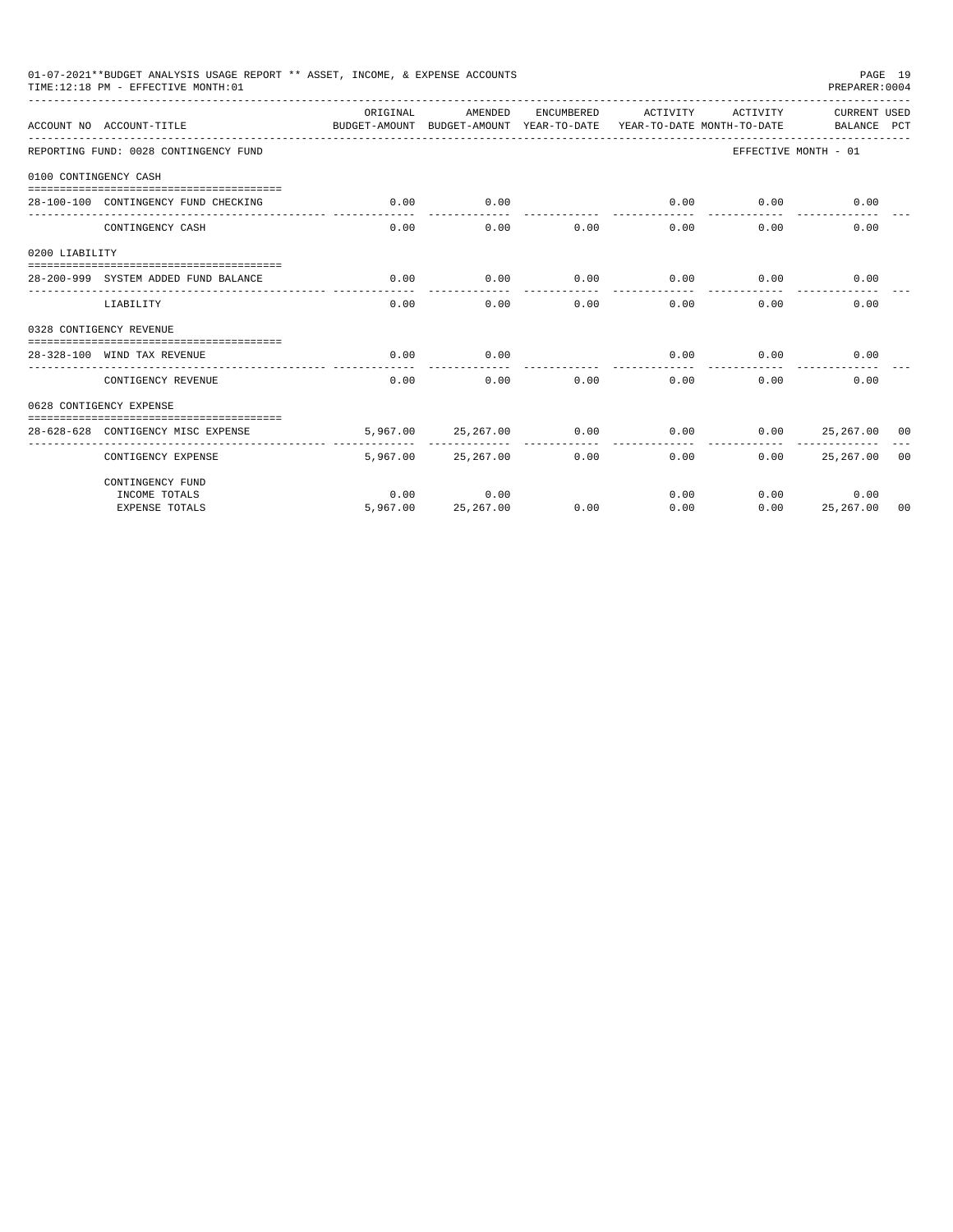|                       | 01-07-2021**BUDGET ANALYSIS USAGE REPORT ** ASSET, INCOME, & EXPENSE ACCOUNTS<br>TIME: 12:18 PM - EFFECTIVE MONTH: 01 |          |                      |                       |                                                                                                                              |                      | PREPARER:0004 | PAGE 20 |
|-----------------------|-----------------------------------------------------------------------------------------------------------------------|----------|----------------------|-----------------------|------------------------------------------------------------------------------------------------------------------------------|----------------------|---------------|---------|
|                       | ACCOUNT NO ACCOUNT-TITLE                                                                                              | ORIGINAL | AMENDED              |                       | ENCUMBERED ACTIVITY ACTIVITY CURRENT USED<br>BUDGET-AMOUNT BUDGET-AMOUNT YEAR-TO-DATE YEAR-TO-DATE MONTH-TO-DATE BALANCE PCT |                      |               |         |
|                       | REPORTING FUND: 0029 COUNTY COURT REPORTER FUND                                                                       |          |                      |                       |                                                                                                                              | EFFECTIVE MONTH - 01 |               |         |
| 0100 CASH ACCOUNTS    |                                                                                                                       |          |                      |                       |                                                                                                                              |                      |               |         |
|                       |                                                                                                                       |          |                      |                       |                                                                                                                              |                      |               |         |
|                       | 29-100-100 COUNTY COURT REPORTER                                                                                      |          |                      |                       |                                                                                                                              | $13.45 - 0.00$ 26.78 |               |         |
|                       | CASH ACCOUNTS                                                                                                         |          |                      |                       | $13.45-$                                                                                                                     | 0.00                 | 26.78         |         |
|                       | 0200 SYSTEM ADDED DEPARTMENT                                                                                          |          |                      |                       |                                                                                                                              |                      |               |         |
|                       | 29-200-999 SYSTEM ADDED FUND BALANCE                                                                                  | 0.00     | 0.00                 | . _ _ _ _ _ _ _ _ _ _ | $0.00$ $0.00$ $0.00$ $0.00$<br>------------                                                                                  | ------------         | 0.00          |         |
|                       | SYSTEM ADDED DEPARTMENT                                                                                               |          | ------------<br>0.00 | 0.00                  | 0.00<br>0.00                                                                                                                 | 0.00                 | 0.00          |         |
| 0390 REVENUE          |                                                                                                                       |          |                      |                       |                                                                                                                              |                      |               |         |
|                       | 29-390-390 COUNTY CLERK REPORTER FEES                                                                                 | 25.00    | 25.00                |                       |                                                                                                                              | 13.45 0.00 11.55 54  |               |         |
|                       | REVENUE                                                                                                               | 25.00    | ---------            | 25.00 0.00            | ------------<br>13.45                                                                                                        | 0.00                 | 11.55         | 54      |
| 0690 EXPENSE ACCOUNTS |                                                                                                                       |          |                      |                       |                                                                                                                              |                      |               |         |
|                       | 29-690-395 COURT REPORTER EXPENSE                                                                                     | 0.00     | 0.00                 | 0.00                  | $0.00$ 0.00                                                                                                                  |                      | 0.00          |         |
|                       | <b>EXPENSE ACCOUNTS</b>                                                                                               | 0.00     |                      | 0.00                  | 0.00<br>0.00                                                                                                                 |                      | 0.00<br>0.00  |         |
|                       | COUNTY COURT REPORTER FUND                                                                                            |          |                      |                       |                                                                                                                              |                      |               |         |
|                       | INCOME TOTALS                                                                                                         | 25.00    | 25.00                |                       | 13.45                                                                                                                        |                      | $0.00$ 11.55  | -54     |
|                       | <b>EXPENSE TOTALS</b>                                                                                                 | 0.00     | 0.00                 | 0.00                  | 0.00                                                                                                                         | 0.00                 | 0.00          |         |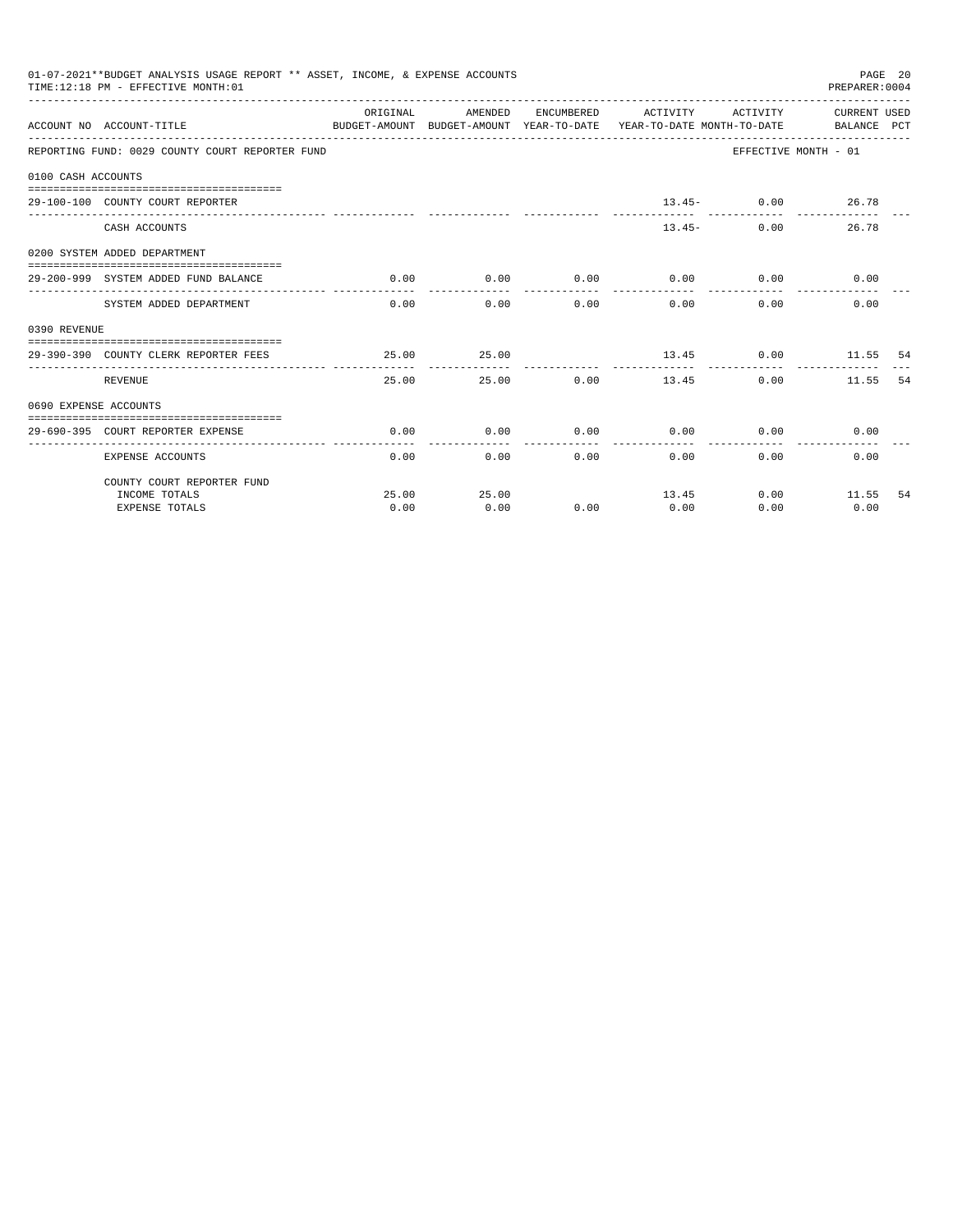|                       | 01-07-2021**BUDGET ANALYSIS USAGE REPORT ** ASSET, INCOME, & EXPENSE ACCOUNTS<br>TIME: 12:18 PM - EFFECTIVE MONTH: 01     |                |                |      |                     |                                            | PAGE 21<br>PREPARER:0004 |     |
|-----------------------|---------------------------------------------------------------------------------------------------------------------------|----------------|----------------|------|---------------------|--------------------------------------------|--------------------------|-----|
|                       | ACCOUNT NO ACCOUNT-TITLE CONTROL CONTROLLER TO BUDGET-AMOUNT BUDGET-AMOUNT YEAR-TO-DATE YEAR-TO-DATE MONTH-TO-DATE        | ORIGINAL       | AMENDED        |      | ENCUMBERED ACTIVITY |                                            | ACTIVITY CURRENT USED    |     |
|                       | REPORTING FUND: 0030 COURT RECORDS PRESERVATION FUND                                                                      |                |                |      |                     | EFFECTIVE MONTH - 01                       |                          |     |
| 0100 CASH ACCOUNTS    |                                                                                                                           |                |                |      |                     |                                            |                          |     |
|                       | 30-100-100 CFC: COURT RECORDS PRES FUND<br>30-100-230 DISTRICT CREDIT CARD ACCOUNT<br>30-100-231 COUNTY CLERK CREDIT CARD |                |                |      | 10.00<br>50.00      | 110.00   0.00   5,112.67<br>0.00<br>20.00  | 60.00<br>50.00           |     |
|                       | CASH ACCOUNTS                                                                                                             |                |                |      | 170.00              | _________________________________<br>20.00 | 5.222.67                 |     |
| 0330 REVENUE ACCOUNTS |                                                                                                                           |                |                |      |                     |                                            |                          |     |
|                       | 30-330-180 INTEREST EARNED<br>30-330-730 RECORDS PRESERVATION FEES                                                        | 0.00<br>500.00 | 0.00<br>500.00 |      | 0.00<br>120.00      | 0.00                                       | $0.00$ 0.00<br>380.00    | -24 |
|                       | REVENUE ACCOUNTS                                                                                                          | 500.00         |                |      | .                   | 0.00                                       | 380.00                   | 24  |
| 0730 EXPENSE ACCOUNTS |                                                                                                                           |                |                |      |                     |                                            |                          |     |
|                       | 30-730-730 RECORDS PRES EXPENSES                                                                                          | 0.00           | 0.00           | 0.00 | 0.00                | 0.00                                       | 0.00                     |     |
|                       | <b>EXPENSE ACCOUNTS</b>                                                                                                   | 0.00           | 0.00           | 0.00 | 0.00                | 0.00                                       | 0.00                     |     |
|                       | COURT RECORDS PRESERVATION FUND<br>INCOME TOTALS                                                                          | 500.00         | 500.00         |      | 120.00              |                                            | $0.00$ 380.00            | 24  |
|                       | <b>EXPENSE TOTALS</b>                                                                                                     | 0.00           | 0.00           | 0.00 | 0.00                | 0.00                                       | 0.00                     |     |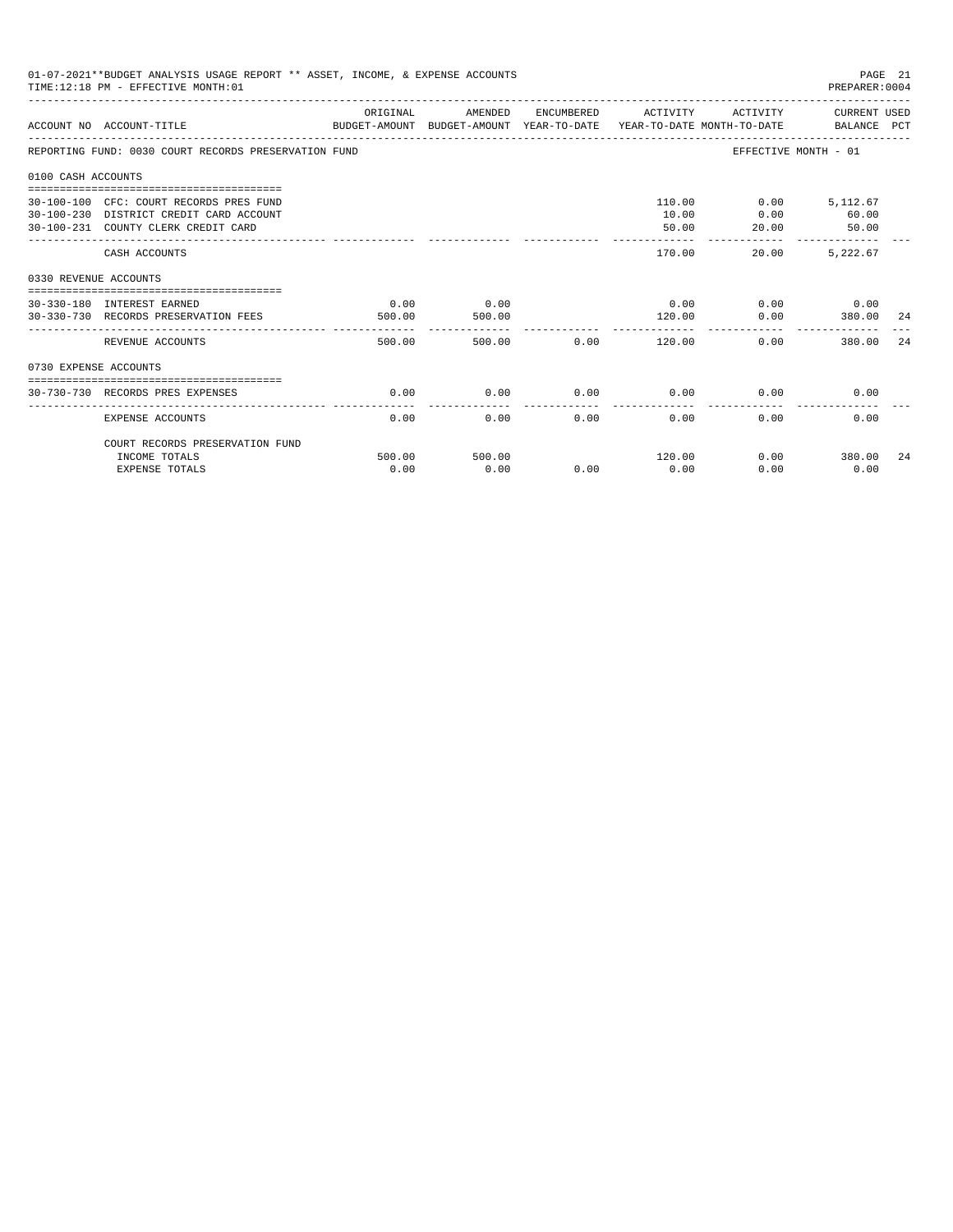|                       | 01-07-2021**BUDGET ANALYSIS USAGE REPORT ** ASSET, INCOME, & EXPENSE ACCOUNTS<br>TIME:12:18 PM - EFFECTIVE MONTH:01 |                                                                                             |                      |                   |                           |                                             | PREPARER: 0004            | PAGE 22 |
|-----------------------|---------------------------------------------------------------------------------------------------------------------|---------------------------------------------------------------------------------------------|----------------------|-------------------|---------------------------|---------------------------------------------|---------------------------|---------|
|                       | ACCOUNT NO ACCOUNT-TITLE                                                                                            | ORIGINAL<br>BUDGET-AMOUNT BUDGET-AMOUNT YEAR-TO-DATE YEAR-TO-DATE MONTH-TO-DATE BALANCE PCT | AMENDED              |                   |                           | ENCUMBERED ACTIVITY ACTIVITY CURRENT USED   |                           |         |
|                       | REPORTING FUND: 0031 COUNTY JURY FUND                                                                               |                                                                                             |                      |                   |                           |                                             | EFFECTIVE MONTH - 01      |         |
| 0100 CASH ACCOUNTS    |                                                                                                                     |                                                                                             |                      |                   |                           |                                             |                           |         |
|                       | 31-100-100 COUNTY CLERK JURY FEES                                                                                   |                                                                                             |                      |                   |                           | $4.49$ 0.00                                 | 8.93                      |         |
|                       |                                                                                                                     |                                                                                             |                      |                   |                           |                                             |                           |         |
|                       | CASH ACCOUNTS                                                                                                       |                                                                                             |                      |                   | 4.49                      | 0.00                                        | 8.93                      |         |
|                       | 0200 SYSTEM ADDED DEPARTMENT                                                                                        |                                                                                             |                      |                   |                           |                                             |                           |         |
|                       | 31-200-999 SYSTEM ADDED FUND BALANCE                                                                                | 0.00                                                                                        | 0.00                 | .                 | ------------              | $0.00$ $0.00$ $0.00$ $0.00$<br>------------ | 0.00                      |         |
|                       | SYSTEM ADDED DEPARTMENT                                                                                             |                                                                                             | ------------<br>0.00 | $0.00$ and $0.00$ | $0.00$ and $0.00$<br>0.00 | 0.00                                        | 0.00                      |         |
| 0380 REVENUE ACCOUNTS |                                                                                                                     |                                                                                             |                      |                   |                           |                                             |                           |         |
|                       | 31-380-380 COUNTY CLERK JURY FEES                                                                                   | 10.00                                                                                       | 10.00                |                   |                           | $4.49$ 0.00                                 | 5.51 45                   |         |
|                       | REVENUE ACCOUNTS                                                                                                    | 10.00                                                                                       | --------<br>10.00    | 0.00              | 4.49                      |                                             | 5.51<br>0.00              | 45      |
| 0680 EXPENSE ACCOUNTS |                                                                                                                     |                                                                                             |                      |                   |                           |                                             |                           |         |
|                       | 31-680-680 COUNTY PETIT JURY                                                                                        | 0.00                                                                                        | 0.00                 |                   |                           | $0.00$ $0.00$ $0.00$ $0.00$                 | 0.00                      |         |
|                       | <b>EXPENSE ACCOUNTS</b>                                                                                             | 0.00                                                                                        |                      | 0.00              | $0.00$ and $0.00$         | $0.00$ and $0.00$                           | 0.00<br>0.00              |         |
|                       | COUNTY JURY FUND                                                                                                    |                                                                                             |                      |                   |                           |                                             |                           |         |
|                       | INCOME TOTALS                                                                                                       | 10.00                                                                                       | 10.00                |                   | 4.49                      |                                             | $0.00$ and $0.00$<br>5.51 | 45      |
|                       | <b>EXPENSE TOTALS</b>                                                                                               | 0.00                                                                                        | 0.00                 | 0.00              | 0.00                      | 0.00                                        | 0.00                      |         |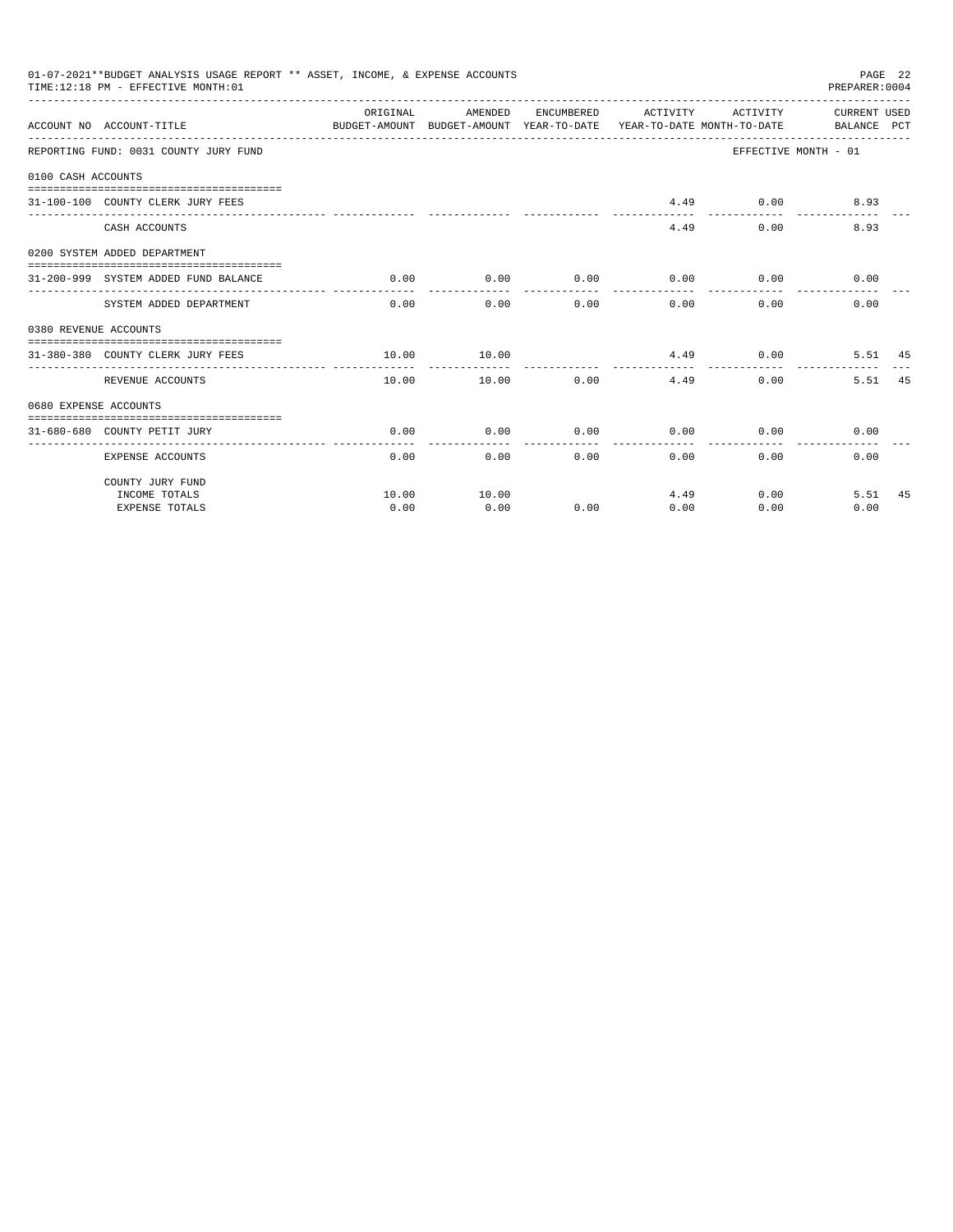|                       | 01-07-2021**BUDGET ANALYSIS USAGE REPORT ** ASSET, INCOME, & EXPENSE ACCOUNTS<br>TIME: 12:18 PM - EFFECTIVE MONTH: 01   |                |                |               |                             |                                      | PAGE 23<br>PREPARER: 0004       |
|-----------------------|-------------------------------------------------------------------------------------------------------------------------|----------------|----------------|---------------|-----------------------------|--------------------------------------|---------------------------------|
|                       | ACCOUNT NO ACCOUNT-TITLE CONTROL SUDGET-AMOUNT BUDGET-AMOUNT YEAR-TO-DATE YEAR-TO-DATE MONTH-TO-DATE BALANCE PCT        | ORIGINAL       | AMENDED        |               | ENCUMBERED ACTIVITY         |                                      | ACTIVITY CURRENT USED           |
|                       | REPORTING FUND: 0033 C&D COURT TECHNOLOGY FUND                                                                          |                |                |               |                             |                                      | EFFECTIVE MONTH - 01            |
| 0100 CASH ACCOUNTS    |                                                                                                                         |                |                |               |                             |                                      |                                 |
|                       | 33-100-100 CFC: C&D COURT TECHNOLOGY FUND<br>33-100-230 DISTRICT CLERK CC ACCOUNT<br>33-100-231 COUNTY CLERK CC ACCOUNT |                |                |               | 0.00<br>0.00                | 20.77<br>0.00<br>0.00                | $0.00$ 602.48<br>0.00<br>0.00   |
|                       | CASH ACCOUNTS                                                                                                           |                |                |               | 20.77                       |                                      | 0.00<br>602.48                  |
| 0333 REVENUE ACCOUNTS |                                                                                                                         |                |                |               |                             |                                      |                                 |
|                       | 33-333-180 INTEREST EARNED<br>33-333-733 C&D COURT TECH FEES                                                            | 0.00<br>50.00  | 0.00<br>50.00  |               | ------------                | $0.00$ $0.00$ $0.00$ $0.00$<br>20.77 | 0.00<br>29.23 42                |
|                       | REVENUE ACCOUNTS                                                                                                        | 50.00          |                | 50.00 0.00    |                             | 20.77                                | 42<br>0.00<br>29.23             |
| 0733 EXPENSE ACCOUNTS |                                                                                                                         |                |                |               |                             |                                      |                                 |
|                       | 33-733-733 C&D COURT TECH EXPENSES                                                                                      | 50.00          | 50.00          |               | $0.00$ $0.00$ $0.00$ $0.00$ |                                      | 50.00 00                        |
|                       | EXPENSE ACCOUNTS                                                                                                        | 50.00          |                | 50.00<br>0.00 | 0.00                        |                                      | 0.00<br>0 <sup>0</sup><br>50.00 |
|                       | C&D COURT TECHNOLOGY FUND                                                                                               |                |                |               |                             | 20.77                                | 0.00                            |
|                       | INCOME TOTALS<br><b>EXPENSE TOTALS</b>                                                                                  | 50.00<br>50.00 | 50.00<br>50.00 | 0.00          | 0.00                        | 0.00                                 | 29.23<br>42<br>50.00<br>00      |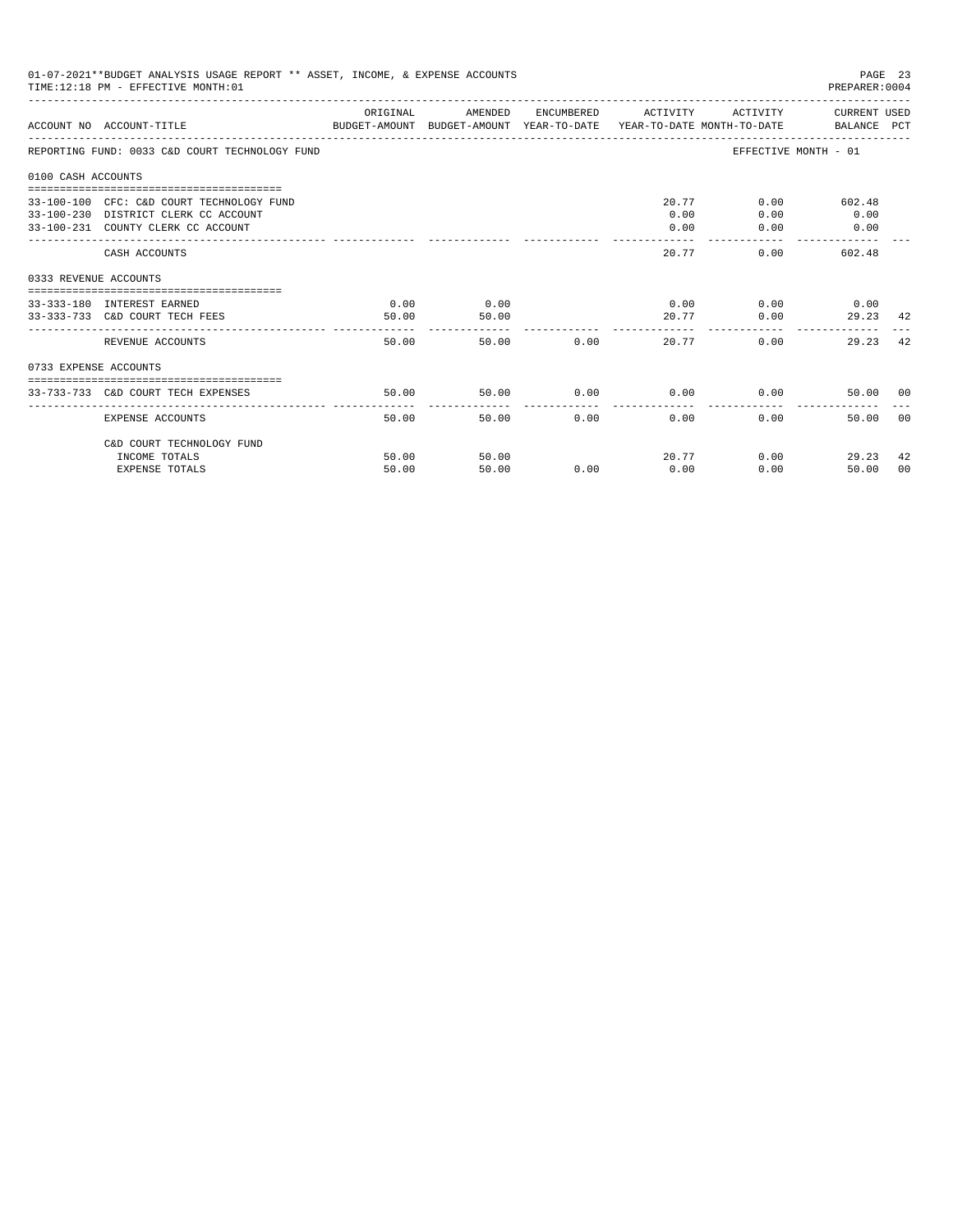|                       | 01-07-2021**BUDGET ANALYSIS USAGE REPORT ** ASSET, INCOME, & EXPENSE ACCOUNTS<br>TIME: 12:18 PM - EFFECTIVE MONTH: 01 |                    |                |      |                     |                                          | PAGE 24<br>PREPARER: 0004   |  |
|-----------------------|-----------------------------------------------------------------------------------------------------------------------|--------------------|----------------|------|---------------------|------------------------------------------|-----------------------------|--|
|                       | ACCOUNT NO ACCOUNT-TITLE<br>BUDGET-AMOUNT BUDGET-AMOUNT YEAR-TO-DATE YEAR-TO-DATE MONTH-TO-DATE                       | ORIGINAL           | AMENDED        |      | ENCUMBERED ACTIVITY | ACTIVITY                                 | CURRENT USED<br>BALANCE PCT |  |
|                       | REPORTING FUND: 0036 DISTRICT COURT RECORDS TECH FUND                                                                 |                    |                |      |                     | EFFECTIVE MONTH - 01                     |                             |  |
| 0100 CASH ACCOUNTS    |                                                                                                                       |                    |                |      |                     |                                          |                             |  |
|                       | 36-100-100 CFC: DIST COURT RECORDS TECH FUND<br>36-100-230 DISTRICT CLERK CC ACCOUNT                                  |                    |                |      | 20.00               | 90.00   0.00   4,501.71<br>$10.00$ 20.00 |                             |  |
|                       | CASH ACCOUNTS                                                                                                         |                    |                |      |                     | 110.00 10.00                             | 4,521.71                    |  |
| 0336 REVENUE ACCOUNTS |                                                                                                                       |                    |                |      |                     |                                          |                             |  |
|                       | 36-336-180 INTEREST EARNED<br>36-336-736 DIST COURT REC TECH FEES                                                     | 0.00<br>400.00     | 0.00<br>400.00 |      | 70.00               | $0.00$ $0.00$ $0.00$ $0.00$<br>10.00     | 330.00 18                   |  |
|                       | REVENUE ACCOUNTS                                                                                                      | --------<br>400.00 | 400.00         | 0.00 | 70.00               | 10.00                                    | 330.00 18                   |  |
| 0736 EXPENSE ACCOUNTS |                                                                                                                       |                    |                |      |                     |                                          |                             |  |
|                       | 36-736-736 DIST COURT REC TECH EXPENSES                                                                               | 0.00               | 0.00           | 0.00 | 0.00                | 0.00                                     | 0.00                        |  |
|                       | EXPENSE ACCOUNTS                                                                                                      | 0.00               | 0.00           | 0.00 | 0.00                | 0.00                                     | 0.00                        |  |
|                       | DISTRICT COURT RECORDS TECH FUND                                                                                      |                    |                |      |                     |                                          |                             |  |
|                       | INCOME TOTALS<br><b>EXPENSE TOTALS</b>                                                                                | 400.00<br>0.00     | 400.00<br>0.00 | 0.00 | 70.00<br>0.00       | 10.00 330.00 18<br>0.00                  | 0.00                        |  |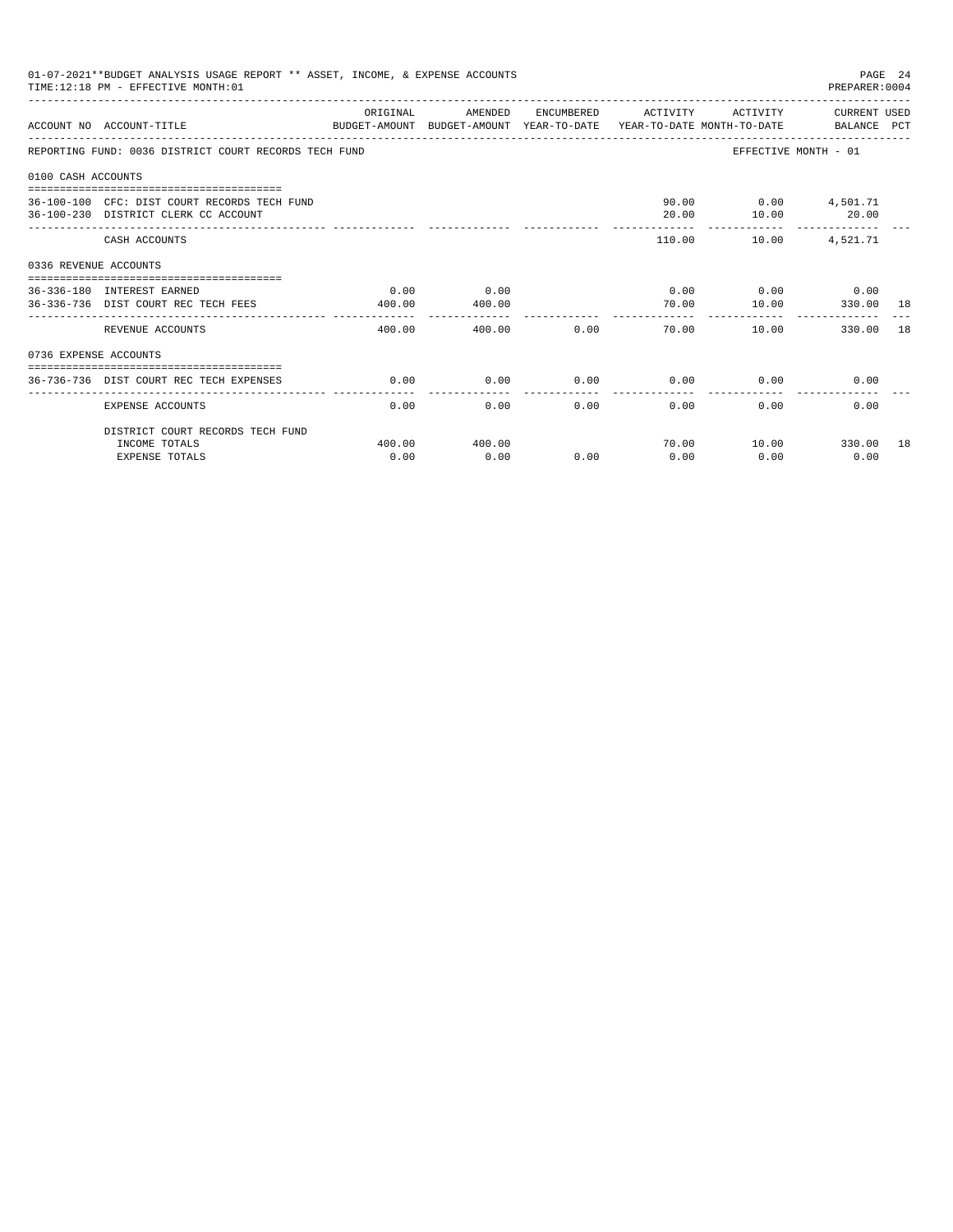|                    | 01-07-2021**BUDGET ANALYSIS USAGE REPORT ** ASSET, INCOME, & EXPENSE ACCOUNTS<br>TIME:12:18 PM - EFFECTIVE MONTH:01 |          |                |             |                     |          | PREPARER: 0004                                | PAGE 25 |
|--------------------|---------------------------------------------------------------------------------------------------------------------|----------|----------------|-------------|---------------------|----------|-----------------------------------------------|---------|
|                    | ACCOUNT NO ACCOUNT-TITLE COMPUTER ANOUNT BUDGET-AMOUNT HEAR-TO-DATE YEAR-TO-DATE MONTH-TO-DATE BALANCE PCT          | ORIGINAL | AMENDED        |             | ENCUMBERED ACTIVITY | ACTIVITY | CURRENT USED                                  |         |
|                    | REPORTING FUND: 0039 COMMISSARY PROFIT ACCOUNT                                                                      |          |                |             |                     |          | EFFECTIVE MONTH - 01                          |         |
| 0100 CASH ACCOUNTS |                                                                                                                     |          |                |             |                     |          |                                               |         |
|                    | 39-100-170 COMMISSARY CHECKING                                                                                      |          |                |             | 1.18                |          | $0.00$ 3, 297.42                              |         |
|                    | CASH ACCOUNTS                                                                                                       |          |                |             | 1.18                | 0.00     | 3, 297, 42                                    |         |
|                    | 0300 COMMISSARY REVENUE ACCOUNT<br>--------------------------------------                                           |          |                |             |                     |          |                                               |         |
|                    | 39-300-110 REVENUE COMMISSARY                                                                                       | 700.00   | 700.00         |             | 0.00                |          | 0.00 700.00 00                                |         |
|                    | 39-300-120 INTEREST EARNED                                                                                          | 22.00    | 22.00          |             | 1.18                | 0.00     | 20.82 05                                      |         |
|                    | COMMISSARY REVENUE ACCOUNT                                                                                          | 722.00   | -------------- | 722.00 0.00 | 1.18                |          | ------------- -------------<br>0.00<br>720.82 | - 0.0   |
|                    | 0400 COMMISSARY EXPENSE                                                                                             |          |                |             |                     |          |                                               |         |
| 39-400-110 EXPENSE |                                                                                                                     | 0.00     | 0.00           | 0.00        | 0.00                |          | 0.00<br>0.00                                  |         |
|                    | COMMISSARY EXPENSE                                                                                                  | 0.00     | 0.00           | 0.00        | 0.00                | 0.00     | 0.00                                          |         |
|                    | COMMISSARY PROFIT ACCOUNT                                                                                           |          |                |             |                     |          |                                               |         |
|                    | INCOME TOTALS                                                                                                       | 722.00   | 722.00         |             | 1.18                |          | $0.00$ 720.82                                 | 00      |
|                    | <b>EXPENSE TOTALS</b>                                                                                               | 0.00     | 0.00           | 0.00        | 0.00                | 0.00     | 0.00                                          |         |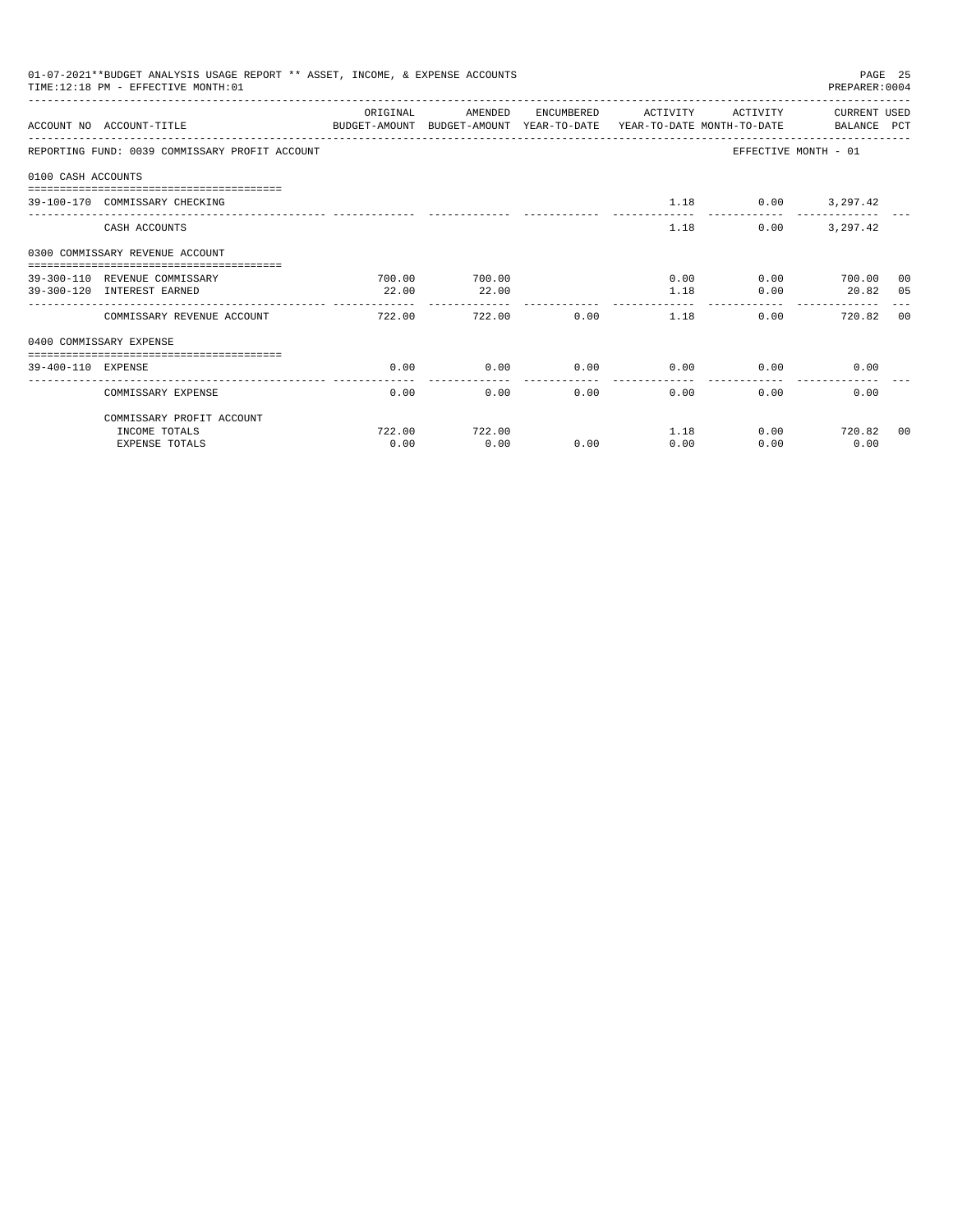| 01-07-2021**BUDGET ANALYSIS USAGE REPORT ** ASSET, INCOME, & EXPENSE ACCOUNTS<br>PAGE 26<br>TIME: 12:18 PM - EFFECTIVE MONTH: 01<br>PREPARER: 0004<br>ORIGINAL<br>AMENDED<br>ENCUMBERED ACTIVITY ACTIVITY<br>CURRENT USED<br>ACCOUNT NO ACCOUNT-TITLE<br>BUDGET-AMOUNT BUDGET-AMOUNT YEAR-TO-DATE YEAR-TO-DATE MONTH-TO-DATE BALANCE PCT<br>REPORTING FUND: 0040 ELECTION SERVICE CONTRACT FUND<br>EFFECTIVE MONTH - 01<br>0100 CASH ACCOUNTS<br>2, 114.90 0.00 3, 197.23<br>40-100-100 CFC: ELECTION SERVICES CONT FUND<br>2, 114.90 0.00 3, 197.23<br>CASH ACCOUNTS<br>0340 REVENUE ACCOUNTS<br>0.00<br>$0.00$ $0.00$ $0.00$ $0.00$<br>0.00<br>40-340-180 INTEREST EARNED<br>$0.00$ 1, 714.90+ 529<br>40-340-740 ELECTION SERVICE REVENUES<br>400.00<br>2, 114.90<br>400.00<br>-------------<br>400.00 0.00 2.114.90<br>$0.00$ 1.714.90+ 529<br>REVENUE ACCOUNTS<br>400.00<br>0740 EXPENSE ACCOUNTS |          |                              |             |                          |      |                      |  |
|-------------------------------------------------------------------------------------------------------------------------------------------------------------------------------------------------------------------------------------------------------------------------------------------------------------------------------------------------------------------------------------------------------------------------------------------------------------------------------------------------------------------------------------------------------------------------------------------------------------------------------------------------------------------------------------------------------------------------------------------------------------------------------------------------------------------------------------------------------------------------------------------------------|----------|------------------------------|-------------|--------------------------|------|----------------------|--|
|                                                                                                                                                                                                                                                                                                                                                                                                                                                                                                                                                                                                                                                                                                                                                                                                                                                                                                       |          |                              |             |                          |      |                      |  |
|                                                                                                                                                                                                                                                                                                                                                                                                                                                                                                                                                                                                                                                                                                                                                                                                                                                                                                       |          |                              |             |                          |      |                      |  |
|                                                                                                                                                                                                                                                                                                                                                                                                                                                                                                                                                                                                                                                                                                                                                                                                                                                                                                       |          |                              |             |                          |      |                      |  |
|                                                                                                                                                                                                                                                                                                                                                                                                                                                                                                                                                                                                                                                                                                                                                                                                                                                                                                       |          |                              |             |                          |      |                      |  |
|                                                                                                                                                                                                                                                                                                                                                                                                                                                                                                                                                                                                                                                                                                                                                                                                                                                                                                       |          |                              |             |                          |      |                      |  |
|                                                                                                                                                                                                                                                                                                                                                                                                                                                                                                                                                                                                                                                                                                                                                                                                                                                                                                       |          |                              |             |                          |      |                      |  |
|                                                                                                                                                                                                                                                                                                                                                                                                                                                                                                                                                                                                                                                                                                                                                                                                                                                                                                       |          |                              |             |                          |      |                      |  |
|                                                                                                                                                                                                                                                                                                                                                                                                                                                                                                                                                                                                                                                                                                                                                                                                                                                                                                       |          |                              |             |                          |      |                      |  |
|                                                                                                                                                                                                                                                                                                                                                                                                                                                                                                                                                                                                                                                                                                                                                                                                                                                                                                       |          |                              |             |                          |      |                      |  |
|                                                                                                                                                                                                                                                                                                                                                                                                                                                                                                                                                                                                                                                                                                                                                                                                                                                                                                       |          |                              |             |                          |      |                      |  |
|                                                                                                                                                                                                                                                                                                                                                                                                                                                                                                                                                                                                                                                                                                                                                                                                                                                                                                       |          |                              |             |                          |      |                      |  |
| EXPENSE ACCOUNTS                                                                                                                                                                                                                                                                                                                                                                                                                                                                                                                                                                                                                                                                                                                                                                                                                                                                                      |          | 1,400.00 1,400.00            |             | ----------------<br>0.00 | 0.00 | $0.00$ 1.400.00 00   |  |
| ELECTION SERVICE CONTRACT FUND                                                                                                                                                                                                                                                                                                                                                                                                                                                                                                                                                                                                                                                                                                                                                                                                                                                                        |          |                              |             |                          |      |                      |  |
| INCOME TOTALS                                                                                                                                                                                                                                                                                                                                                                                                                                                                                                                                                                                                                                                                                                                                                                                                                                                                                         |          | $400.00$ $400.00$ $2,114.90$ |             |                          |      | $0.00$ 1.714.90+ 529 |  |
| <b>EXPENSE TOTALS</b>                                                                                                                                                                                                                                                                                                                                                                                                                                                                                                                                                                                                                                                                                                                                                                                                                                                                                 | 1,400.00 | 1,400.00                     | $0.00$ 0.00 |                          | 0.00 | 1,400.00 00          |  |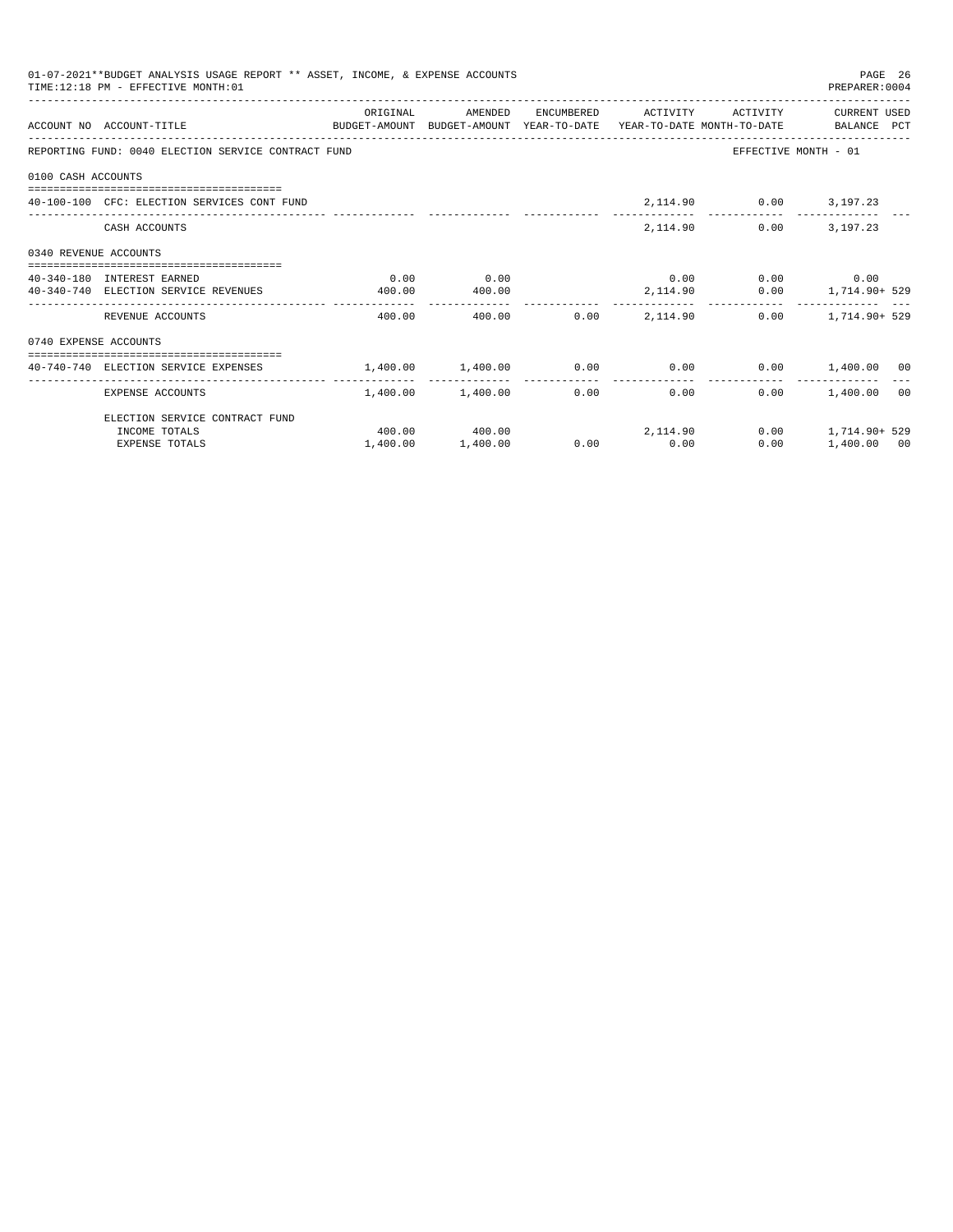|                       | 01-07-2021**BUDGET ANALYSIS USAGE REPORT ** ASSET, INCOME, & EXPENSE ACCOUNTS<br>TIME:12:18 PM - EFFECTIVE MONTH:01 |           |                                                     |            |                                                    |                                                        | PAGE 27<br>PREPARER: 0004   |    |
|-----------------------|---------------------------------------------------------------------------------------------------------------------|-----------|-----------------------------------------------------|------------|----------------------------------------------------|--------------------------------------------------------|-----------------------------|----|
|                       | ACCOUNT NO ACCOUNT-TITLE                                                                                            | ORIGINAL  | AMENDED<br>BUDGET-AMOUNT BUDGET-AMOUNT YEAR-TO-DATE | ENCUMBERED | ACTIVITY<br>YEAR-TO-DATE MONTH-TO-DATE             | ACTIVITY                                               | CURRENT USED<br>BALANCE PCT |    |
|                       | REPORTING FUND: 0050 COUNTY CLERK ARCHIVES FUND                                                                     |           |                                                     |            |                                                    | EFFECTIVE MONTH - 01                                   |                             |    |
| 0100 CASH ACCOUNTS    |                                                                                                                     |           |                                                     |            |                                                    |                                                        |                             |    |
|                       | 50-100-100 CFC: COUNTY CLERK ARCHIVES FUND<br>50-100-231 COUNTY CLERK CC ACCOUNT                                    |           |                                                     |            | 50.00                                              | 1,804.01  150.00  70,534.04<br>100.00<br>------------- | 50.00                       |    |
|                       | CASH ACCOUNTS                                                                                                       |           |                                                     |            | 1,854.01                                           |                                                        | 250.00 70.584.04            |    |
| 0350 REVENUE ACCOUNTS |                                                                                                                     |           |                                                     |            |                                                    |                                                        |                             |    |
|                       | 50-350-180 INTEREST EARNED                                                                                          | 0.00      | 0.00                                                |            |                                                    | $0.00$ $0.00$ $0.00$ $0.00$                            |                             |    |
|                       | 50-350-750 COUNTY CLERK ARCHIVE FEES 15,000.00                                                                      |           | 15,000.00                                           |            |                                                    | $6, 200.00$ $150.00$ $8, 800.00$ $41$                  |                             |    |
|                       | REVENUE ACCOUNTS                                                                                                    |           |                                                     |            | $15,000.00$ $15,000.00$ $0.00$ $6,200.00$ $150.00$ | _________________________________                      | 8,800.00                    | 41 |
| 0750 EXPENSE ACCOUNTS |                                                                                                                     |           |                                                     |            |                                                    |                                                        |                             |    |
| $50 - 750 - 110$      |                                                                                                                     |           | 25,000.00 25,000.00                                 | 0.00       | 4,023.89                                           | 0.00                                                   |                             |    |
| $50 - 750 - 200$      | COUNTY CLERK ADMIN ASSISTANT<br>FICA EXPENSE                                                                        | 2,800.00  | 2,800.00                                            | 0.00       | 307.87                                             | 0.00                                                   | 20,976.11 16<br>2,492.13 11 |    |
| $50 - 750 - 202$      | TCDRS GROUP TERM LIFE                                                                                               | 0.00      | 0.00                                                | 0.00       | 27.77                                              | 0.00                                                   | $27.77-$                    |    |
|                       | 50-750-205 RETIREMENT EXPENSE                                                                                       | 2,800.00  | 2,800.00                                            | 0.00       | 331.16                                             | 0.00                                                   | 2,468.84 12                 |    |
| $50 - 750 - 750$      | COUNTY CLERK ARCHIVE EXPENSES                                                                                       | 0.00      | 0.00                                                | 0.00       | 0.00                                               | 0.00                                                   | 0.00                        |    |
|                       | <b>EXPENSE ACCOUNTS</b>                                                                                             | 30,600.00 | 30,600.00                                           | 0.00       | 4,690.69                                           | 0.00                                                   | 25,909.31 15                |    |
|                       | COUNTY CLERK ARCHIVES FUND                                                                                          |           |                                                     |            |                                                    |                                                        |                             |    |
|                       | INCOME TOTALS                                                                                                       |           | 15,000.00  15,000.00                                |            |                                                    | 6,200.00 150.00 8,800.00                               |                             | 41 |
|                       | <b>EXPENSE TOTALS</b>                                                                                               | 30,600.00 | 30,600.00                                           | 0.00       | 4,690.69                                           | 0.00                                                   | 25,909.31                   | 15 |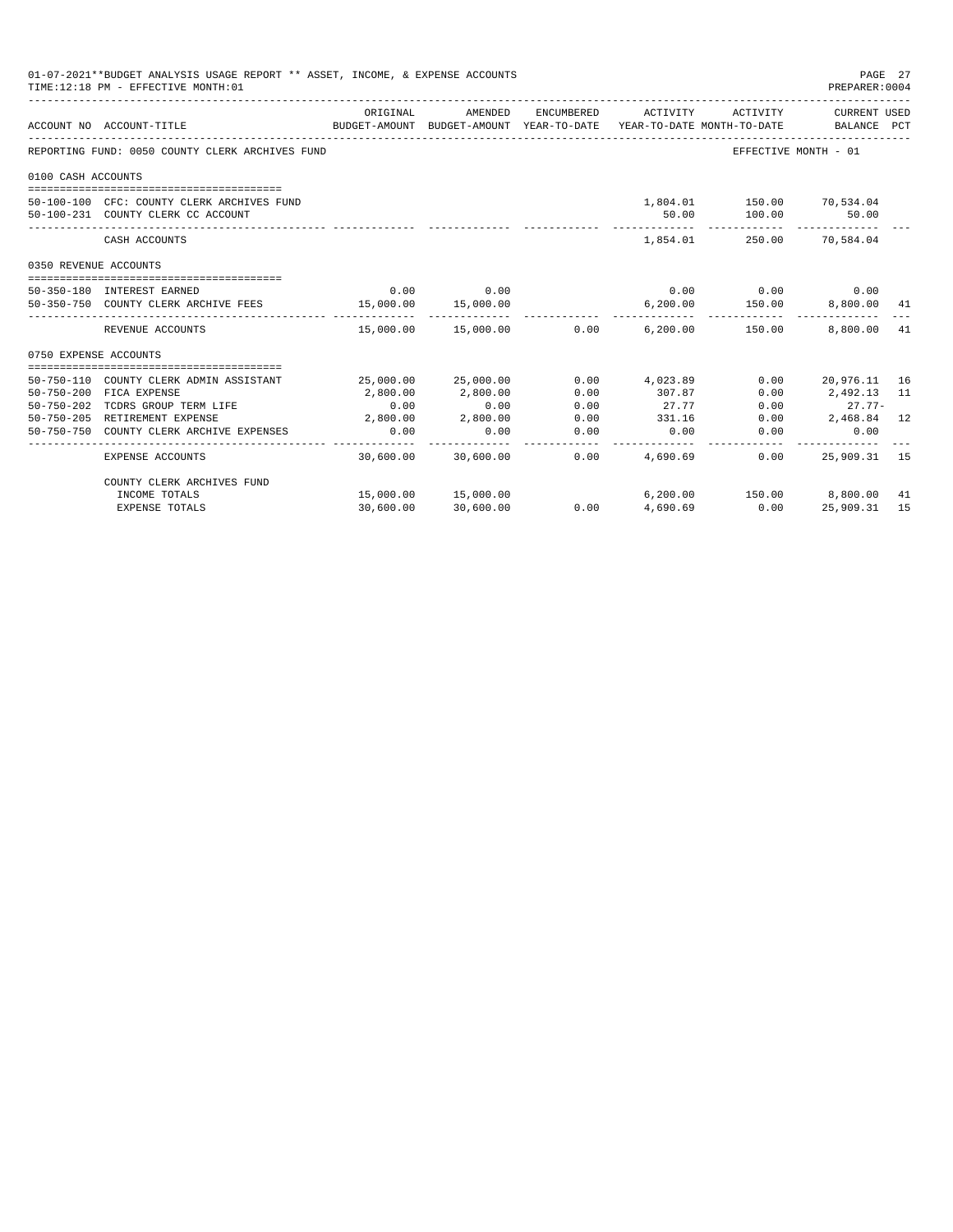|                       | 01-07-2021**BUDGET ANALYSIS USAGE REPORT ** ASSET, INCOME, & EXPENSE ACCOUNTS<br>TIME: 12:18 PM - EFFECTIVE MONTH: 01 |          |         |       |                             |                   | PREPARER: 0004             | PAGE 28 |
|-----------------------|-----------------------------------------------------------------------------------------------------------------------|----------|---------|-------|-----------------------------|-------------------|----------------------------|---------|
|                       | ACCOUNT NO ACCOUNT-TITLE CONTROL PROTECT-AMOUNT BUDGET-AMOUNT YEAR-TO-DATE YEAR-TO-DATE MONTH-TO-DATE BALANCE PCT     | ORIGINAL | AMENDED |       | ENCUMBERED ACTIVITY         |                   | ACTIVITY CURRENT USED      |         |
|                       | REPORTING FUND: 0053 JUDICIAL TRAINING FUND                                                                           |          |         |       |                             |                   | EFFECTIVE MONTH - 01       |         |
| 0100 CASH ACCOUNTS    |                                                                                                                       |          |         |       |                             |                   |                            |         |
|                       |                                                                                                                       |          |         |       |                             |                   |                            |         |
|                       | 53-100-100 JUDICIAL TRAINING FUND                                                                                     |          |         |       |                             | 20.00 0.00 921.01 |                            |         |
|                       | 53-100-231 COUNTY CLERK CC ACCOUNT                                                                                    |          |         |       | 25.00                       | 10.00             | 25.00                      |         |
|                       | CASH ACCOUNTS                                                                                                         |          |         |       |                             | 45.00             | 10.00 946.01               |         |
| 0353 REVENUE ACCOUNTS |                                                                                                                       |          |         |       |                             |                   |                            |         |
|                       | 53-353-180 INTEREST EARNED                                                                                            | 0.00     | 0.00    |       | $0.00$ $0.00$ $0.00$ $0.00$ |                   |                            |         |
|                       | 53-353-753 JUDICIAL TRAINING FEES                                                                                     | 55.00    | 55.00   |       | 35.00                       | 0.00              | 20.00 64                   |         |
|                       |                                                                                                                       | -------  |         |       | _____________               |                   |                            |         |
|                       | REVENUE ACCOUNTS                                                                                                      | 55.00    |         | 55.00 | 0.00                        | 35.00             | 0.00<br>20.00 64           |         |
| 0753 EXPENSE ACCOUNTS |                                                                                                                       |          |         |       |                             |                   |                            |         |
|                       |                                                                                                                       |          |         |       |                             |                   |                            |         |
|                       | 53-753-753 JUDICIAL TRAINING EXPENSES                                                                                 | 55.00    | 55.00   |       | $0.00$ $0.00$ $0.00$ $0.00$ |                   | 55.00 00                   |         |
|                       | EXPENSE ACCOUNTS                                                                                                      | 55.00    | 55.00   | 0.00  | 0.00                        | $0.00 -$          | 55.00                      | - 0.0   |
|                       | JUDICIAL TRAINING FUND                                                                                                |          |         |       |                             |                   |                            |         |
|                       | INCOME TOTALS                                                                                                         | 55.00    | 55.00   |       | 35.00                       |                   | $0.00$ and $0.00$<br>20.00 | 64      |
|                       | <b>EXPENSE TOTALS</b>                                                                                                 | 55.00    | 55.00   | 0.00  | 0.00                        | 0.00              | 55.00                      | 00      |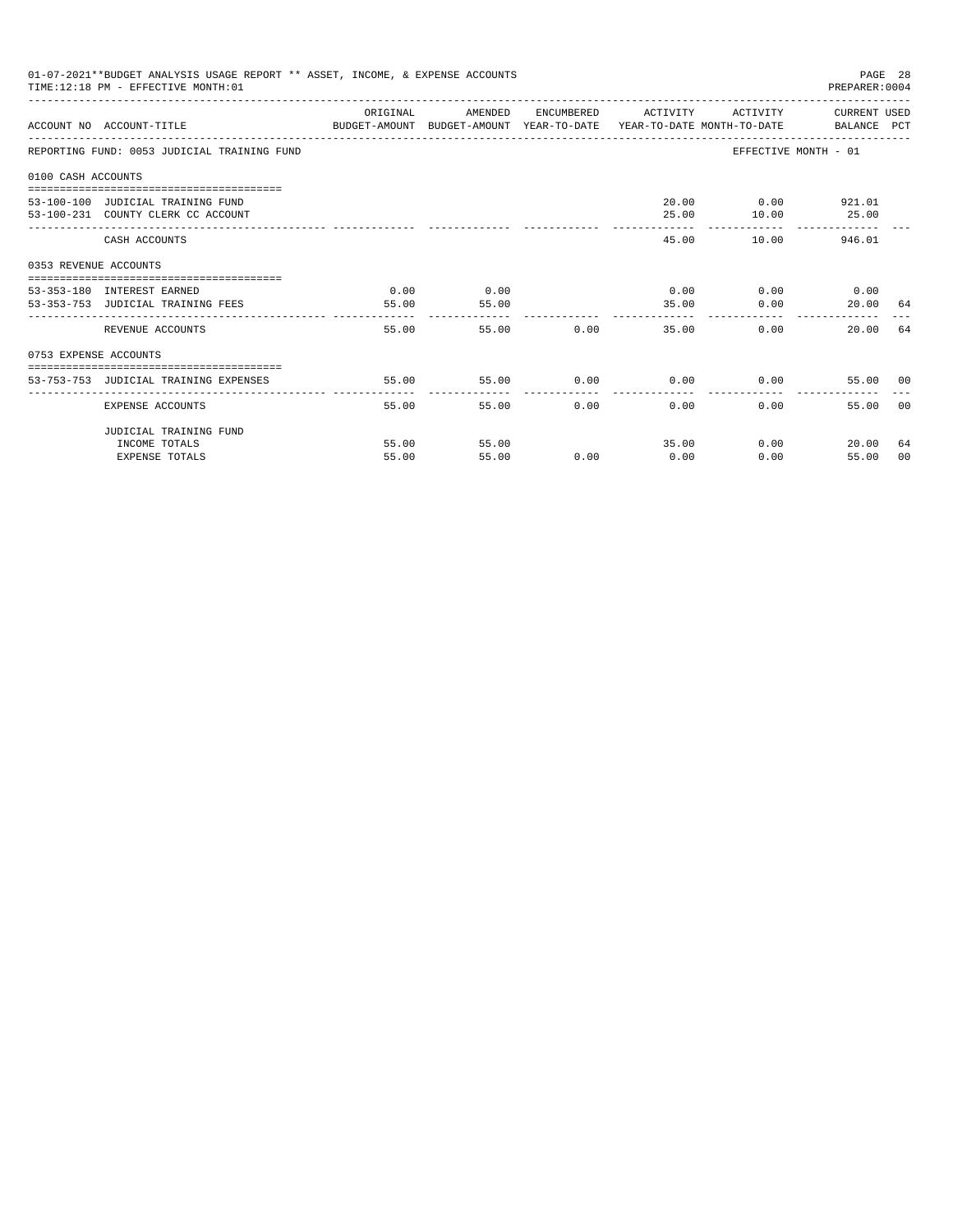| 01-07-2021**BUDGET ANALYSIS USAGE REPORT ** ASSET, INCOME, & EXPENSE ACCOUNTS<br>TIME: 12:18 PM - EFFECTIVE MONTH: 01<br>PREPARER:0004 |                                                                                                      |           |                                                                                |               |                      |                                                                |                                       | PAGE 29        |
|----------------------------------------------------------------------------------------------------------------------------------------|------------------------------------------------------------------------------------------------------|-----------|--------------------------------------------------------------------------------|---------------|----------------------|----------------------------------------------------------------|---------------------------------------|----------------|
|                                                                                                                                        | ACCOUNT NO ACCOUNT-TITLE                                                                             | ORIGINAL  | AMENDED<br>BUDGET-AMOUNT BUDGET-AMOUNT YEAR-TO-DATE YEAR-TO-DATE MONTH-TO-DATE | ENCUMBERED    | ACTIVITY             | ACTIVITY                                                       | CURRENT USED<br>BALANCE PCT           |                |
|                                                                                                                                        | REPORTING FUND: 0056 COUNTY CLERK PRESERVATION FUND                                                  |           |                                                                                |               |                      |                                                                | EFFECTIVE MONTH - 01                  |                |
| 0100 CASH ACCOUNTS                                                                                                                     |                                                                                                      |           |                                                                                |               |                      |                                                                |                                       |                |
|                                                                                                                                        |                                                                                                      |           |                                                                                |               |                      |                                                                |                                       |                |
|                                                                                                                                        | 56-100-100 CFC: COUNTY CLERK PRESERVATION                                                            |           |                                                                                |               |                      | 2,988.36 150.00 29,395.14                                      |                                       |                |
|                                                                                                                                        | 56-100-231 COUNTY CLERK CC ACCOUNT                                                                   |           |                                                                                |               | 5.00<br>-----------  | 94.00                                                          | 5.00<br>_____________________________ |                |
|                                                                                                                                        | CASH ACCOUNTS                                                                                        |           |                                                                                |               |                      | 2,993.36 244.00 29,400.14                                      |                                       |                |
| 0356 REVENUE ACCOUNTS                                                                                                                  |                                                                                                      |           |                                                                                |               |                      |                                                                |                                       |                |
|                                                                                                                                        |                                                                                                      |           |                                                                                |               |                      |                                                                |                                       |                |
|                                                                                                                                        | 56-356-180 INTEREST EARNED                                                                           | 0.00      | 0.00                                                                           |               |                      |                                                                |                                       |                |
|                                                                                                                                        | 56-356-756 COUNTY CLERK PRESERVATION FEES 18,000.00 18,000.00                                        |           |                                                                                |               |                      | $0.00$ $0.00$ $0.00$ $0.00$<br>$0.308.79$ $150.00$ $11,691.21$ |                                       | 35             |
|                                                                                                                                        | 56-356-757 PRESERVATION VS HB 1744                                                                   | 222.00    | 222.00                                                                         |               | 41.00<br>----------- | 0.00                                                           | 181.00 18                             |                |
|                                                                                                                                        | REVENUE ACCOUNTS                                                                                     |           | 18,222.00 18,222.00 0.00 6,349.79 150.00 11,872.21 35                          |               |                      |                                                                |                                       |                |
| 0756 EXPENSE ACCOUNTS                                                                                                                  |                                                                                                      |           |                                                                                |               |                      |                                                                |                                       |                |
|                                                                                                                                        |                                                                                                      |           |                                                                                |               |                      |                                                                |                                       |                |
|                                                                                                                                        | 56-756-110 COUNTY CLERK ADMIN ASSISTANT                                                              |           | 15,000.00  15,000.00                                                           | 0.00          | 0.00                 |                                                                | $0.00$ 15,000.00                      | 0 <sup>0</sup> |
|                                                                                                                                        | 56-756-200 FICA EXPENSE                                                                              | 500.00    | 500.00                                                                         | 0.00          | 0.00                 | 0.00                                                           | 500.00                                | 0 <sub>0</sub> |
|                                                                                                                                        | 56-756-205 RETIREMENT EXPENSE                                                                        | 500.00    | 500.00                                                                         | 0.00          | 0.00                 | 0.00                                                           | 500.00                                | 0 <sup>0</sup> |
|                                                                                                                                        | 56-756-334 LAST YEARS BILLS 2020                                                                     | 0.00      | 0.00                                                                           | 0.00          | 2,077.93             |                                                                | $0.00$ 2,077.93-                      |                |
|                                                                                                                                        | 56-756-756 COUNTY CLERK PRESERVATION EXPENSE 5,000.00 5,000.00<br>56-756-757 PRESERVATION VS HB 1744 | 0.00      |                                                                                | 0.00<br>0.00  | 1,305.50<br>0.00     | 0.00<br>0.00                                                   | 3,694.50<br>0.00                      | 26             |
|                                                                                                                                        |                                                                                                      |           | 0.00<br>_____________                                                          | ------------- |                      |                                                                | -----------                           |                |
|                                                                                                                                        | EXPENSE ACCOUNTS                                                                                     |           | 21,000.00 21,000.00 0.00                                                       |               | 3, 383, 43           | 0.00                                                           | 17.616.57 16                          |                |
|                                                                                                                                        | COUNTY CLERK PRESERVATION FUND                                                                       |           |                                                                                |               |                      |                                                                |                                       |                |
|                                                                                                                                        | INCOME TOTALS                                                                                        |           | 18,222.00 18,222.00                                                            | 0.00          |                      | 6,349.79 150.00 11,872.21                                      |                                       | 35             |
|                                                                                                                                        | <b>EXPENSE TOTALS</b>                                                                                | 21,000.00 | 21,000.00                                                                      | 0.00          | 3,383.43             | 0.00                                                           | 17,616.57                             | 16             |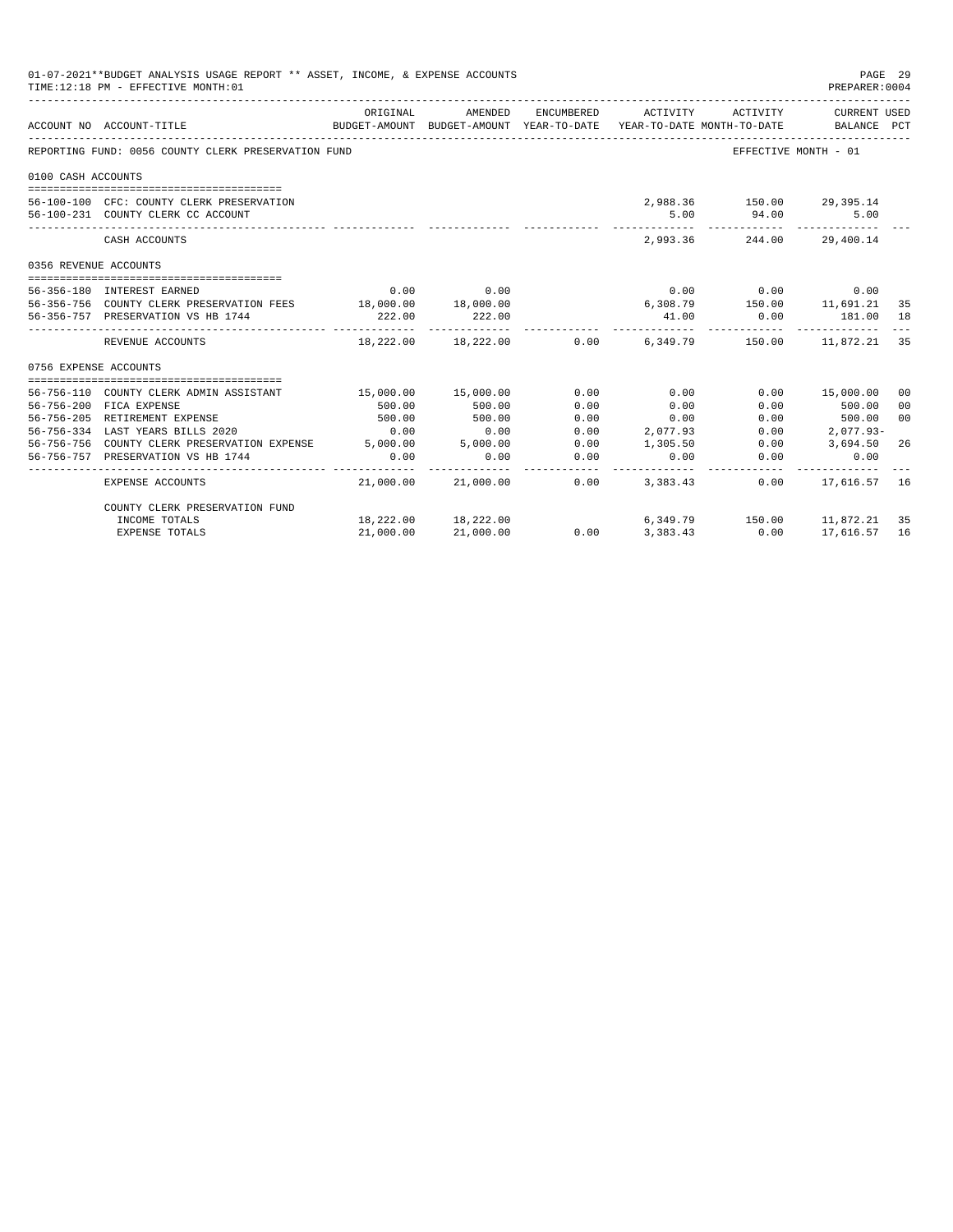|                       | 01-07-2021**BUDGET ANALYSIS USAGE REPORT ** ASSET, INCOME, & EXPENSE ACCOUNTS<br>TIME:12:18 PM - EFFECTIVE MONTH:01 |                                                                                                  |                |             |                           |                                     | PAGE 30<br>PREPARER: 0004                          |                |
|-----------------------|---------------------------------------------------------------------------------------------------------------------|--------------------------------------------------------------------------------------------------|----------------|-------------|---------------------------|-------------------------------------|----------------------------------------------------|----------------|
|                       | ACCOUNT NO ACCOUNT-TITLE                                                                                            | ORIGINAL<br>BUDGET-AMOUNT BUDGET-AMOUNT YEAR-TO-DATE  YEAR-TO-DATE MONTH-TO-DATE     BALANCE PCT | AMENDED        |             | ENCUMBERED ACTIVITY       |                                     | ACTIVITY CURRENT USED                              |                |
|                       | REPORTING FUND: 0060 LAW LIBRARY FUND                                                                               |                                                                                                  |                |             |                           | EFFECTIVE MONTH - 01                |                                                    |                |
| 0100 CASH ACCOUNTS    |                                                                                                                     |                                                                                                  |                |             |                           |                                     |                                                    |                |
|                       | 60-100-100 CFC: LAW LIBRARY<br>60-100-230 DISTRICT CLERK CC ACCOUNT<br>60-100-231 COUNTY CLERK CC ACCOUNT           |                                                                                                  |                |             | 350.00<br>35.00<br>175.00 | $0.00$ 35.00                        | $0.00$ 13,011.51<br>70.00 175.00<br>-------------- |                |
|                       | CASH ACCOUNTS                                                                                                       |                                                                                                  |                |             | 560.00                    |                                     | 70.00 13,221.51                                    |                |
| 0360 REVENUE ACCOUNTS |                                                                                                                     |                                                                                                  |                |             |                           |                                     |                                                    |                |
|                       | 60-360-180 INTEREST EARNED<br>60-360-760 LAW LIBRARY FEES                                                           | 0.00<br>900.00                                                                                   | 0.00<br>900.00 |             | 385.00                    | $0.00$ $0.00$ $0.00$ $0.00$<br>0.00 | 515.00 43                                          |                |
|                       | REVENUE ACCOUNTS                                                                                                    | 900.00                                                                                           |                | 900.00 0.00 | 385.00                    | 0.00                                | 515.00                                             | 43             |
| 0760 EXPENSE ACCOUNTS |                                                                                                                     |                                                                                                  |                |             |                           |                                     |                                                    |                |
|                       | 60-760-760 LAW LIBRARY EXPENSES                                                                                     | 900.00                                                                                           | 900.00         |             | $0.00$ 0.00               | 0.00                                | 900.00 00                                          |                |
|                       | EXPENSE ACCOUNTS                                                                                                    | 900.00                                                                                           | 900.00         | 0.00        | 0.00                      | 0.00                                | 900.00                                             | 0 <sub>0</sub> |
|                       | LAW LIBRARY FUND<br>INCOME TOTALS                                                                                   | 900.00                                                                                           | 900.00         |             | 385.00                    | 0.00                                | 515.00                                             | 43             |
|                       | <b>EXPENSE TOTALS</b>                                                                                               | 900.00                                                                                           | 900.00         | 0.00        | 0.00                      | 0.00                                | 900.00                                             | 0 <sup>0</sup> |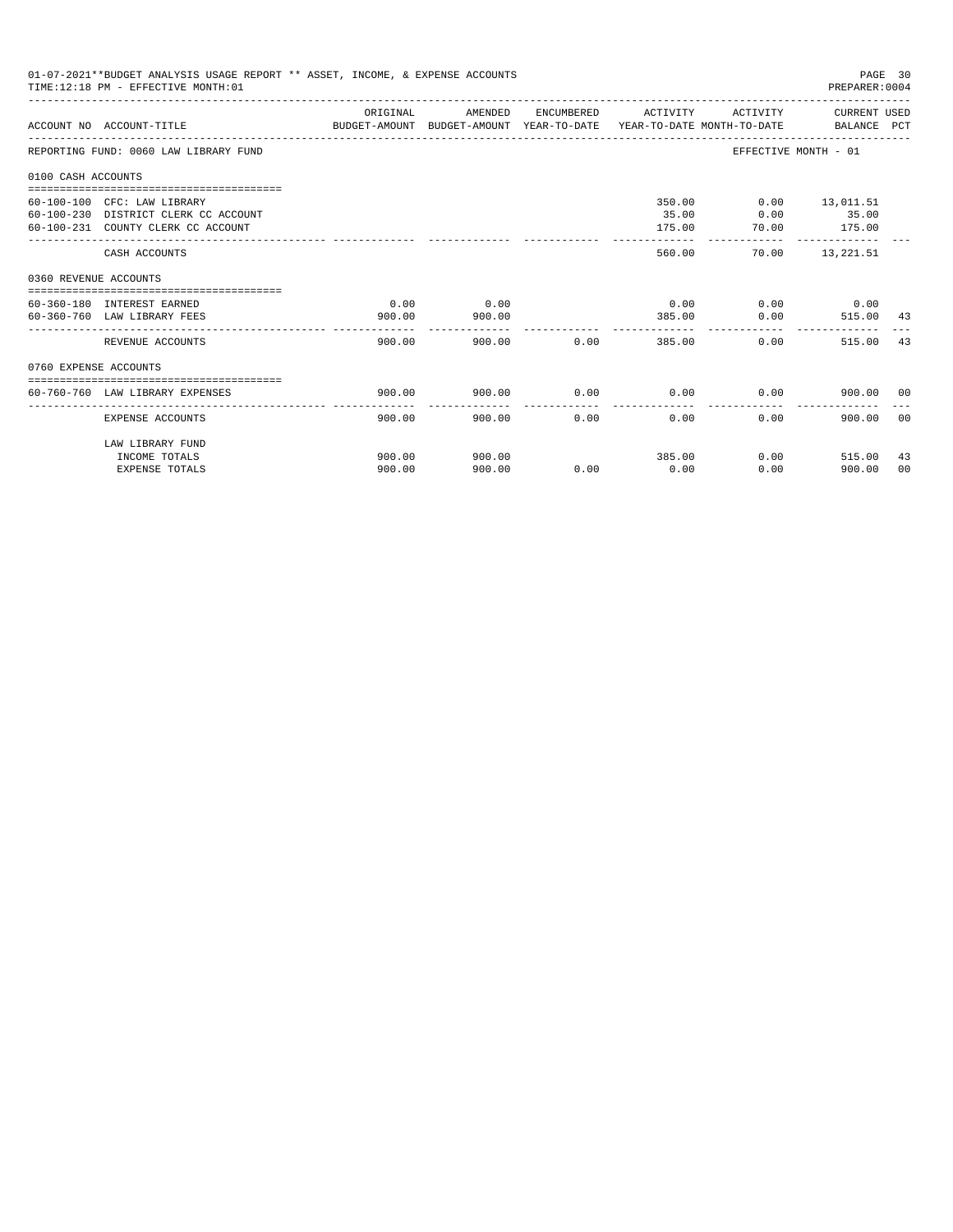|                       | 01-07-2021**BUDGET ANALYSIS USAGE REPORT ** ASSET, INCOME, & EXPENSE ACCOUNTS<br>TIME:12:18 PM - EFFECTIVE MONTH:01 |          |                                                                                |                                                                                                                                                                                                                                                                                                                                                                                                      |                 |                             | PAGE 31<br>PREPARER: 0004   |    |
|-----------------------|---------------------------------------------------------------------------------------------------------------------|----------|--------------------------------------------------------------------------------|------------------------------------------------------------------------------------------------------------------------------------------------------------------------------------------------------------------------------------------------------------------------------------------------------------------------------------------------------------------------------------------------------|-----------------|-----------------------------|-----------------------------|----|
|                       | ACCOUNT NO ACCOUNT-TITLE                                                                                            | ORIGINAL | AMENDED<br>BUDGET-AMOUNT BUDGET-AMOUNT YEAR-TO-DATE YEAR-TO-DATE MONTH-TO-DATE | ENCUMBERED                                                                                                                                                                                                                                                                                                                                                                                           | ACTIVITY        | ACTIVITY                    | CURRENT USED<br>BALANCE PCT |    |
|                       | REPORTING FUND: 0063 DISTRICT CLERK ARCHIVE FUND                                                                    |          |                                                                                |                                                                                                                                                                                                                                                                                                                                                                                                      |                 | EFFECTIVE MONTH - 01        |                             |    |
| 0100 CASH ACCOUNTS    |                                                                                                                     |          |                                                                                |                                                                                                                                                                                                                                                                                                                                                                                                      |                 |                             |                             |    |
|                       | 63-100-100 CFC: DISTRICT CLERK PRESERVATION<br>63-100-230 DISTRICT CLERK CC ACCOUNT                                 |          |                                                                                |                                                                                                                                                                                                                                                                                                                                                                                                      | 5.00<br>------  | 39.02 0.00 1,677.34<br>0.00 | 5.00                        |    |
|                       | CASH ACCOUNTS                                                                                                       |          |                                                                                |                                                                                                                                                                                                                                                                                                                                                                                                      | 44.02           | 0.00                        | 1,682.34                    |    |
| 0363 REVENUE ACCOUNTS |                                                                                                                     |          |                                                                                |                                                                                                                                                                                                                                                                                                                                                                                                      |                 |                             |                             |    |
|                       |                                                                                                                     |          |                                                                                |                                                                                                                                                                                                                                                                                                                                                                                                      |                 |                             |                             |    |
|                       | 63-363-180 INTEREST EARNED                                                                                          | 0.00     | 0.00                                                                           |                                                                                                                                                                                                                                                                                                                                                                                                      | 0.00            | 0.00                        | 0.00                        |    |
|                       | 63-363-763 DIST CLERK PRESERVATION FEES                                                                             | 125.00   | 125.00                                                                         |                                                                                                                                                                                                                                                                                                                                                                                                      | 29.02           | 0.00                        | 95.98                       | 23 |
|                       | 63-363-764 DIST CLERK CHILD SUPPORT                                                                                 | 0.00     | 0.00                                                                           |                                                                                                                                                                                                                                                                                                                                                                                                      | 0.00            | 0.00                        | 0.00                        |    |
|                       | 63-363-765 UNALLOCATED COURT COSTS BEFORE 03                                                                        | 0.00     | 0.00<br>----------                                                             |                                                                                                                                                                                                                                                                                                                                                                                                      | 0.00<br>------  | 0.00                        | 0.00                        |    |
|                       | REVENUE ACCOUNTS                                                                                                    | 125.00   | 125.00                                                                         | 0.00                                                                                                                                                                                                                                                                                                                                                                                                 | 29.02           | 0.00                        | 95.98                       | 23 |
| 0763 EXPENSE ACCOUNTS |                                                                                                                     |          |                                                                                |                                                                                                                                                                                                                                                                                                                                                                                                      |                 |                             |                             |    |
|                       |                                                                                                                     |          |                                                                                |                                                                                                                                                                                                                                                                                                                                                                                                      |                 |                             |                             |    |
|                       | 63-763-763 DIST CLERK PRESERVATION EXPENSE                                                                          | 0.00     | 0.00                                                                           | 0.00                                                                                                                                                                                                                                                                                                                                                                                                 | 0.00            | 0.00                        | 0.00                        |    |
|                       | 63-763-764 DIST CLERK CHILD SUPPORT                                                                                 | 0.00     | 0.00                                                                           | 0.00                                                                                                                                                                                                                                                                                                                                                                                                 | 0.00            | 0.00                        | 0.00                        |    |
|                       | 63-763-765 UNALLOCATED COURT COSTS BEFORE 03                                                                        | 0.00     | 0.00                                                                           | 0.00<br>$\frac{1}{2} \frac{1}{2} \frac{1}{2} \frac{1}{2} \frac{1}{2} \frac{1}{2} \frac{1}{2} \frac{1}{2} \frac{1}{2} \frac{1}{2} \frac{1}{2} \frac{1}{2} \frac{1}{2} \frac{1}{2} \frac{1}{2} \frac{1}{2} \frac{1}{2} \frac{1}{2} \frac{1}{2} \frac{1}{2} \frac{1}{2} \frac{1}{2} \frac{1}{2} \frac{1}{2} \frac{1}{2} \frac{1}{2} \frac{1}{2} \frac{1}{2} \frac{1}{2} \frac{1}{2} \frac{1}{2} \frac{$ | 0.00<br>------- | 0.00                        | 0.00                        |    |
|                       | <b>EXPENSE ACCOUNTS</b>                                                                                             | 0.00     | 0.00                                                                           | 0.00                                                                                                                                                                                                                                                                                                                                                                                                 | 0.00            | 0.00                        | 0.00                        |    |
|                       | DISTRICT CLERK ARCHIVE FUND                                                                                         |          |                                                                                |                                                                                                                                                                                                                                                                                                                                                                                                      |                 |                             |                             |    |
|                       | INCOME TOTALS                                                                                                       | 125.00   | 125.00                                                                         |                                                                                                                                                                                                                                                                                                                                                                                                      | 29.02           | 0.00                        | 95.98                       | 23 |
|                       | <b>EXPENSE TOTALS</b>                                                                                               | 0.00     | 0.00                                                                           | 0.00                                                                                                                                                                                                                                                                                                                                                                                                 | 0.00            | 0.00                        | 0.00                        |    |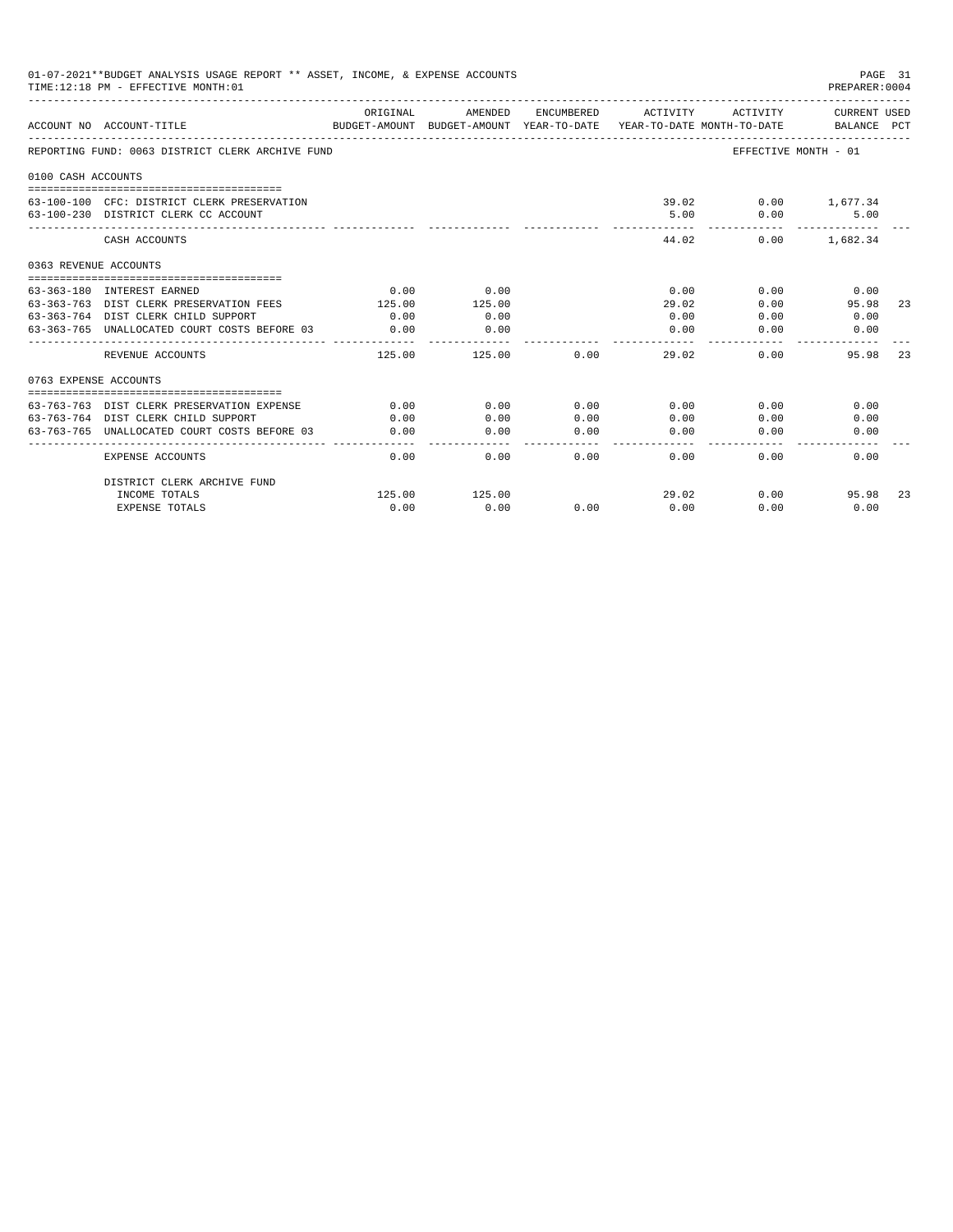|                       | 01-07-2021**BUDGET ANALYSIS USAGE REPORT ** ASSET, INCOME, & EXPENSE ACCOUNTS<br>PAGE 32<br>TIME: 12:18 PM - EFFECTIVE MONTH: 01<br>PREPARER: 0004 |           |                                |                       |                                  |                      |                                                 |          |  |
|-----------------------|----------------------------------------------------------------------------------------------------------------------------------------------------|-----------|--------------------------------|-----------------------|----------------------------------|----------------------|-------------------------------------------------|----------|--|
|                       | BUDGET-AMOUNT BUDGET-AMOUNT YEAR-TO-DATE YEAR-TO-DATE MONTH-TO-DATE<br>ACCOUNT NO ACCOUNT-TITLE                                                    | ORIGINAL  | AMENDED                        | ENCUMBERED            | ACTIVITY                         | ACTIVITY             | CURRENT USED<br>BALANCE PCT                     |          |  |
|                       | REPORTING FUND: 0066 COURTHOUSE SECURITY FUND                                                                                                      |           |                                |                       |                                  |                      | EFFECTIVE MONTH - 01                            |          |  |
| 0100 CASH ACCOUNTS    |                                                                                                                                                    |           |                                |                       |                                  |                      |                                                 |          |  |
|                       | 66-100-100 CFC: COURTHOUSE SECURITY<br>66-100-230 DISTRICT CLERK CC ACCOUNT<br>66-100-231 COUNTY CLERK CC ACCOUNT<br>66-100-232 JP ACCOUNT         |           |                                |                       | 998.82<br>5.00<br>25.00<br>97.79 | 0.00<br>2.31         | 15.00 29,233.30<br>5.00<br>18.00 25.00<br>97.79 |          |  |
|                       | CASH ACCOUNTS                                                                                                                                      |           |                                |                       | 1,126.61                         | 35.31                | 29,361.09                                       |          |  |
| 0366 REVENUE ACCOUNTS |                                                                                                                                                    |           |                                |                       |                                  |                      |                                                 |          |  |
|                       | 66-366-180 INTEREST EARNED<br>66-366-766 COURTHOUSE SECURITY FEES 3,000.00                                                                         | 0.00      | 0.00<br>3,000.00               |                       | 0.00<br>989.55                   | $0.00$ 0.00<br>17.31 | 2,010.45 33                                     |          |  |
|                       | REVENUE ACCOUNTS                                                                                                                                   | 3.000.00  | 3,000.00                       |                       | $0.00$ 989.55                    | 17.31                | 2,010.45                                        | 33       |  |
| 0766 EXPENSE ACCOUNTS |                                                                                                                                                    |           |                                |                       |                                  |                      |                                                 |          |  |
|                       | 66-766-766 COURTHOUSE SECURITY EXPENSES                                                                                                            |           | 60,000.00 60,000.00            |                       | $0.00$ 0.00                      | 0.00                 | 60,000,00 00                                    |          |  |
|                       | EXPENSE ACCOUNTS                                                                                                                                   |           | $60,000.00$ $60,000.00$        | -------------<br>0.00 | ------------<br>0.00             | $0.00 -$             | -------------<br>60,000.00                      | - 00     |  |
|                       | COURTHOUSE SECURITY FUND                                                                                                                           |           |                                |                       |                                  |                      |                                                 |          |  |
|                       | INCOME TOTALS<br><b>EXPENSE TOTALS</b>                                                                                                             | 60,000.00 | 3,000.00 3,000.00<br>60,000.00 | 0.00                  | 989.55<br>0.00                   | 0.00                 | 17.31 2.010.45<br>60,000.00                     | 33<br>00 |  |
|                       |                                                                                                                                                    |           |                                |                       |                                  |                      |                                                 |          |  |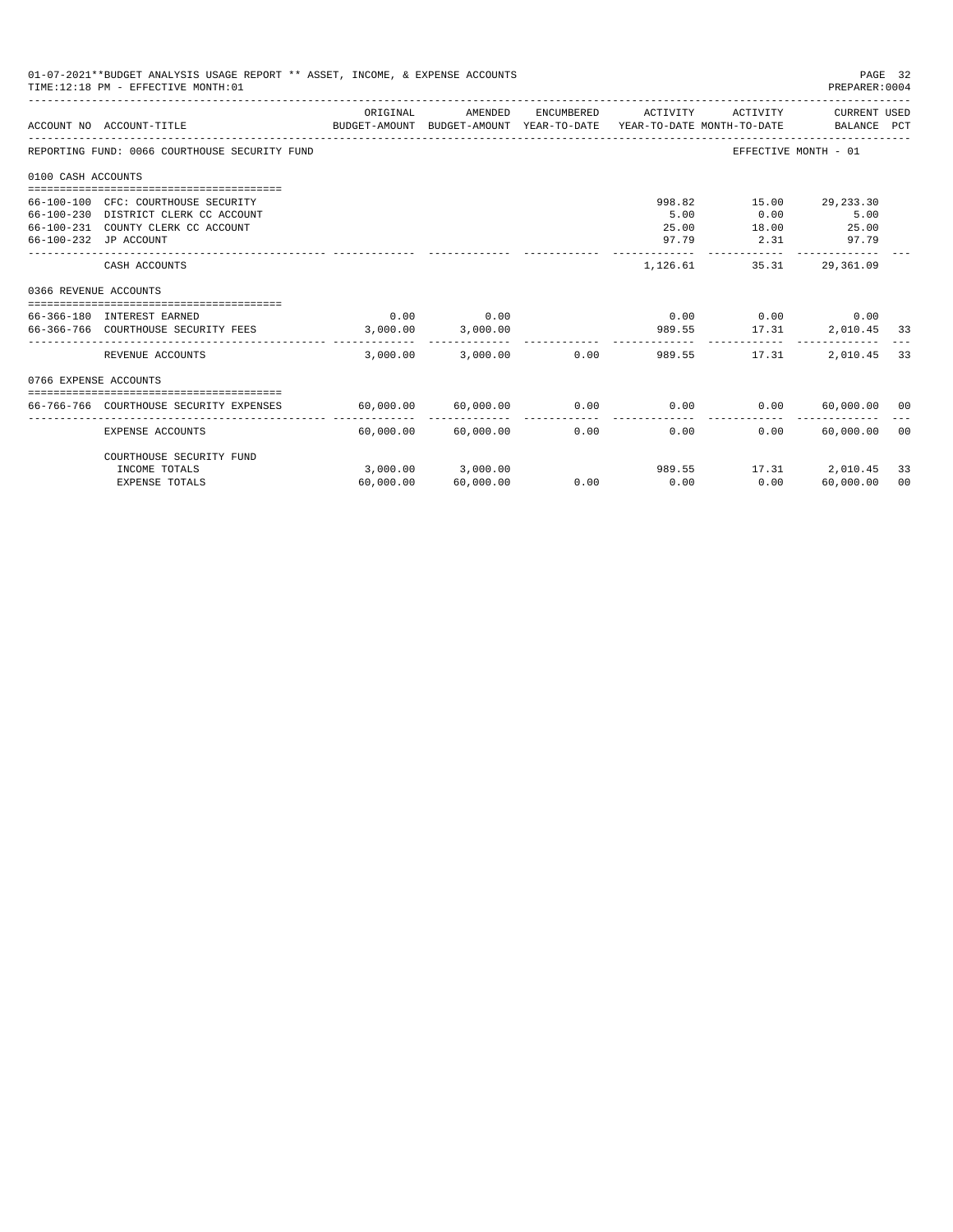|                       | 01-07-2021**BUDGET ANALYSIS USAGE REPORT ** ASSET, INCOME, & EXPENSE ACCOUNTS<br>TIME: 12:18 PM - EFFECTIVE MONTH: 01 |                |                |                           |                               |                                                       | PAGE 33<br>PREPARER: 0004 |     |
|-----------------------|-----------------------------------------------------------------------------------------------------------------------|----------------|----------------|---------------------------|-------------------------------|-------------------------------------------------------|---------------------------|-----|
|                       | ACCOUNT NO ACCOUNT-TITLE COMPUTER THE BUDGET-AMOUNT BUDGET-AMOUNT YEAR-TO-DATE YEAR-TO-DATE MONTH-TO-DATE BALANCE PCT | ORIGINAL       | AMENDED        |                           | ENCUMBERED ACTIVITY           |                                                       | ACTIVITY CURRENT USED     |     |
|                       | REPORTING FUND: 0068 COUNTY PRESERVATION FUND                                                                         |                |                |                           |                               |                                                       | EFFECTIVE MONTH - 01      |     |
| 0100 CASH ACCOUNTS    |                                                                                                                       |                |                |                           |                               |                                                       |                           |     |
|                       | 68-100-100 CFC: COUNTY PRESERVATION<br>68-100-230 DISTRICT CLERK CC ACCOUNT<br>68-100-231 COUNTY CLERK CC ACCOUNT     |                |                |                           | 5.00<br>25.00<br>------------ | 91.14 0.00 3,785.29<br>0.00<br>10.00<br>------------- | 5.00<br>25.00             |     |
|                       | CASH ACCOUNTS                                                                                                         |                |                |                           |                               | 121.14                                                | 10.00 3.815.29            |     |
| 0368 REVENUE ACCOUNTS |                                                                                                                       |                |                |                           |                               |                                                       |                           |     |
|                       | 68-368-180 INTEREST EARNED<br>68-368-768 COUNTY PRESERVATION FEES                                                     | 0.00<br>300.00 | 0.00<br>300.00 |                           |                               | $0.00$ $0.00$ $0.00$ $0.00$<br>96.14                  | 0.00 203.86 32            |     |
|                       | REVENUE ACCOUNTS                                                                                                      | 300.00         |                | 300.00 0.00               |                               | 96.14                                                 | 0.00<br>203.86            | 32  |
| 0768 EXPENSE ACCOUNTS |                                                                                                                       |                |                |                           |                               |                                                       |                           |     |
|                       | 68-768-768 COUNTY PRESERVATION EXPENSES                                                                               | 0.00           | 0.00           |                           | $0.00$ $0.00$ $0.00$ $0.00$   |                                                       | 0.00                      |     |
|                       | EXPENSE ACCOUNTS                                                                                                      | 0.00           |                | $0.00$ and $0.00$<br>0.00 | 0.00                          | 0.00                                                  | 0.00                      |     |
|                       | COUNTY PRESERVATION FUND                                                                                              |                |                |                           |                               |                                                       |                           |     |
|                       | INCOME TOTALS<br><b>EXPENSE TOTALS</b>                                                                                | 300.00<br>0.00 | 300.00<br>0.00 | 0.00                      | 0.00                          | 96.14<br>0.00                                         | $0.00$ 203.86<br>0.00     | -32 |
|                       |                                                                                                                       |                |                |                           |                               |                                                       |                           |     |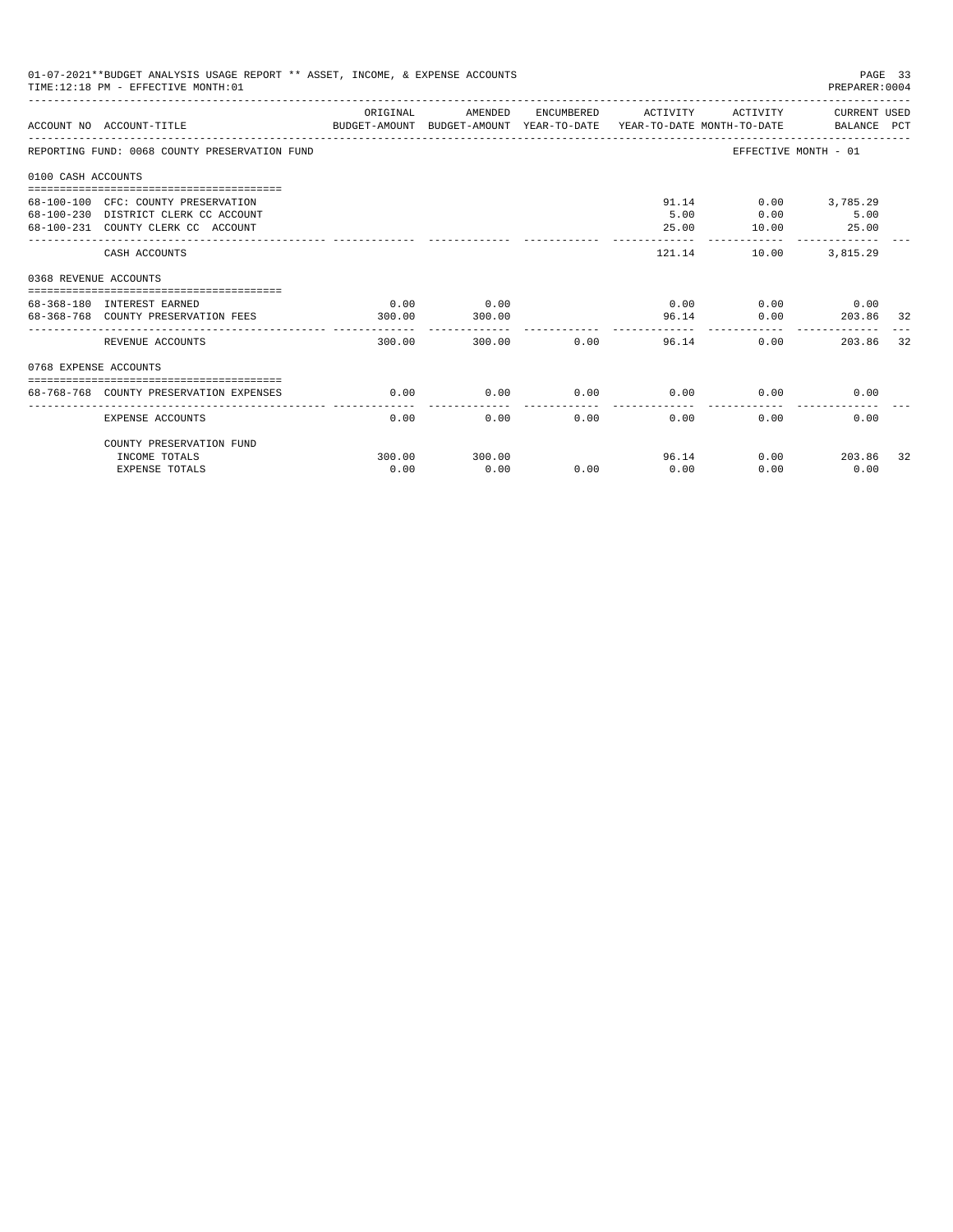|                       | 01-07-2021**BUDGET ANALYSIS USAGE REPORT ** ASSET, INCOME, & EXPENSE ACCOUNTS<br>TIME:12:18 PM - EFFECTIVE MONTH:01 |            |                   |            |                                                             |                          | PREPARER: 0004     | PAGE 34 |
|-----------------------|---------------------------------------------------------------------------------------------------------------------|------------|-------------------|------------|-------------------------------------------------------------|--------------------------|--------------------|---------|
|                       | ACCOUNT NO ACCOUNT-TITLE<br>BUDGET-AMOUNT BUDGET-AMOUNT YEAR-TO-DATE YEAR-TO-DATE MONTH-TO-DATE BALANCE PCT         | ORIGINAL   | AMENDED           | ENCUMBERED | ACTIVITY                                                    | ACTIVITY                 | CURRENT USED       |         |
|                       |                                                                                                                     |            |                   |            |                                                             |                          |                    |         |
|                       | REPORTING FUND: 0070 INMATE PHONE FUND PROFIT ACCOUNT                                                               |            |                   |            |                                                             | EFFECTIVE MONTH - 01     |                    |         |
| 0100 CASH ACCOUNTS    |                                                                                                                     |            |                   |            |                                                             |                          |                    |         |
|                       | 70-100-100 CFC: INMATE PHONE FUND                                                                                   |            |                   |            |                                                             | $0.00$ $0.00$ $4,210.36$ |                    |         |
|                       | CASH ACCOUNTS                                                                                                       |            |                   |            | 0.00                                                        | 0.00                     | 4,210.36           |         |
| 0370 REVENUE ACCOUNTS |                                                                                                                     |            |                   |            |                                                             |                          |                    |         |
|                       | 70-370-180 INTEREST EARNED                                                                                          | 0.00       | 0.00              |            | 0.00                                                        |                          | $0.00$ 0.00        |         |
|                       | 70-370-770 INMATE PHONE REVENUES                                                                                    | 1, 200, 00 | 1,200.00          |            | 0.00                                                        |                          | $0.00$ 1,200.00 00 |         |
|                       | REVENUE ACCOUNTS                                                                                                    |            |                   |            | $1,200.00$ $1,200.00$ $0.00$ $0.00$                         | 0.00                     | 1,200.00 00        |         |
| 0770 EXPENSE ACCOUNTS |                                                                                                                     |            |                   |            |                                                             |                          |                    |         |
|                       | ---------------------------------<br>70-770-770 INMATE PHONE EXPENSES                                               |            |                   |            | $1,200.00$ $1,200.00$ $0.00$ $0.00$ $0.00$ $1,200.00$ $0.0$ |                          |                    |         |
|                       | EXPENSE ACCOUNTS                                                                                                    | --------   | 1,200.00 1,200.00 |            | -------------<br>0.00<br>0.00                               | 0.00                     | 1,200.00 00        |         |
|                       | INMATE PHONE FUND PROFIT ACCOUNT                                                                                    |            |                   |            |                                                             |                          |                    |         |
|                       | INCOME TOTALS                                                                                                       |            | 1,200.00 1,200.00 |            | 0.00                                                        |                          | $0.00$ 1,200.00    | 00      |
|                       | <b>EXPENSE TOTALS</b>                                                                                               | 1,200.00   | 1,200.00          | 0.00       | 0.00                                                        | 0.00                     | 1,200.00           | 00      |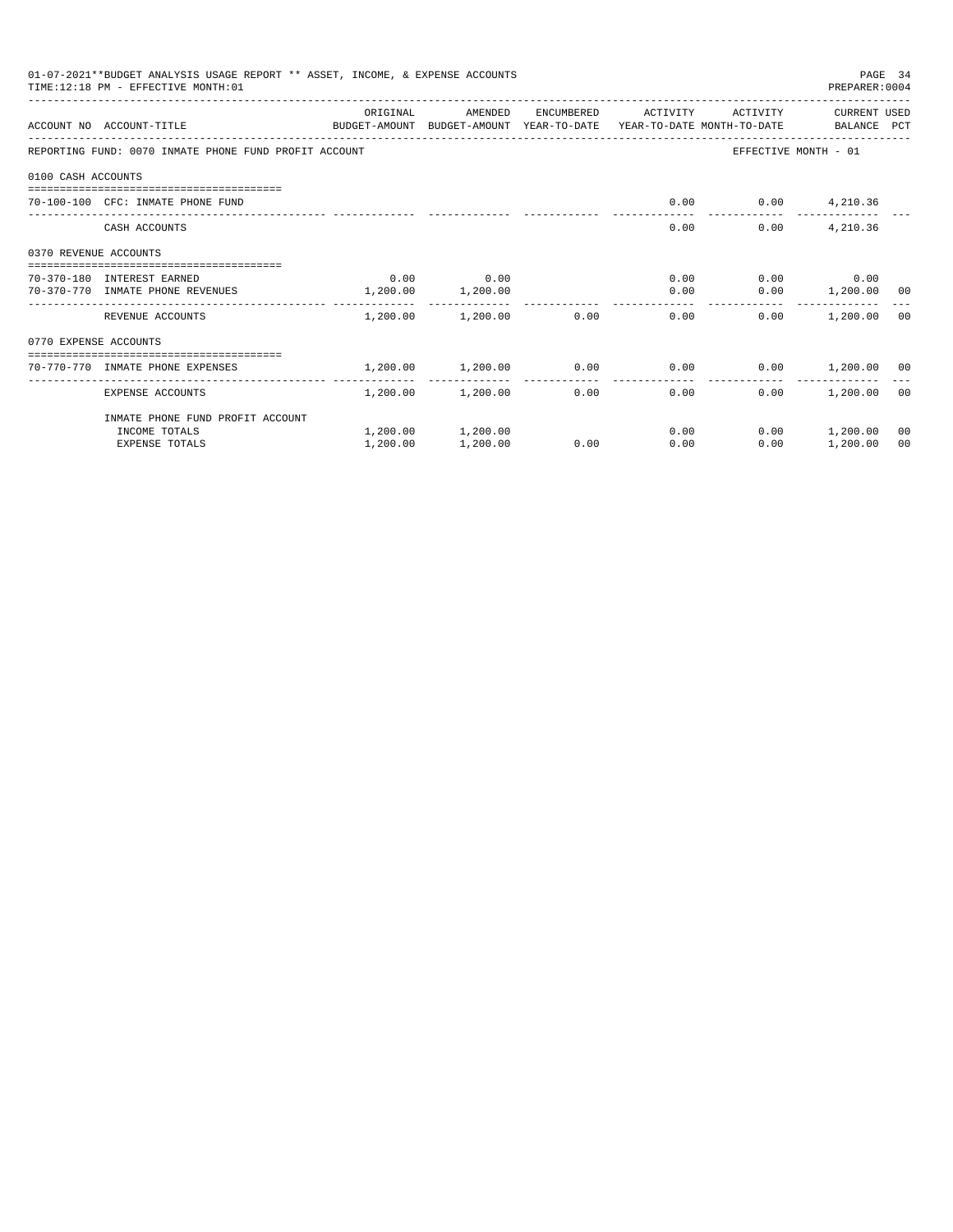|                       | 01-07-2021**BUDGET ANALYSIS USAGE REPORT ** ASSET, INCOME, & EXPENSE ACCOUNTS<br>TIME: 12:18 PM - EFFECTIVE MONTH: 01 |                          |         |            |                  |                   | PREPARER: 0004              | PAGE 35 |
|-----------------------|-----------------------------------------------------------------------------------------------------------------------|--------------------------|---------|------------|------------------|-------------------|-----------------------------|---------|
|                       | ACCOUNT NO ACCOUNT-TITLE CONTROL PROTECT-AMOUNT BUDGET-AMOUNT YEAR-TO-DATE YEAR-TO-DATE MONTH-TO-DATE BALANCE PCT     | OR TGTNAL                | AMENDED | ENCUMBERED | ACTIVITY         | ACTIVITY          | CURRENT USED                |         |
|                       | REPORTING FUND: 0072 HOT CHECK FUND                                                                                   |                          |         |            |                  |                   | EFFECTIVE MONTH - 01        |         |
| 0100 CASH ACCOUNTS    |                                                                                                                       |                          |         |            |                  |                   |                             |         |
|                       | 72-100-100 CFC: HOT CHECK FUND                                                                                        |                          |         |            | 0.00             |                   | $0.00$ 2,766.07             |         |
|                       | CASH ACCOUNTS                                                                                                         |                          |         |            | 0.00             | 0.00              | 2,766.07                    |         |
| 0372 REVENUE ACCOUNTS |                                                                                                                       |                          |         |            |                  |                   |                             |         |
|                       | 72-372-180 INTEREST EARNED                                                                                            | 0.00                     | 0.00    |            |                  | $0.00$ and $0.00$ | $0.00$ 0.00                 |         |
|                       | 72-372-772 HOT CHECK REVENUES                                                                                         | 600.00                   | 600.00  |            | 0.00             | 0.00              | 600.00 00                   |         |
|                       | REVENUE ACCOUNTS                                                                                                      | 600.00                   | 600.00  | 0.00       | 0.00             | $0.00 -$          | 600.00                      | - 0.0   |
| 0772 EXPENSE ACCOUNTS |                                                                                                                       |                          |         |            |                  |                   |                             |         |
|                       | 72-772-772 HOT CHECK EXPENSES                                                                                         | 540.00                   |         |            | 540.00 0.00 0.00 |                   | 0.00<br>540.00 00           |         |
|                       | EXPENSE ACCOUNTS                                                                                                      | --------------<br>540.00 | 540.00  | 0.00       | --------------   | 0.00<br>0.00      | 540.00                      | - 0.0   |
|                       | HOT CHECK FUND                                                                                                        |                          |         |            |                  |                   |                             |         |
|                       | INCOME TOTALS                                                                                                         | 600.00                   | 600.00  |            | 0.00             |                   | $0.00$ and $0.00$<br>600.00 | 00      |
|                       | <b>EXPENSE TOTALS</b>                                                                                                 | 540.00                   | 540.00  | 0.00       | 0.00             | 0.00              | 540.00                      | 00      |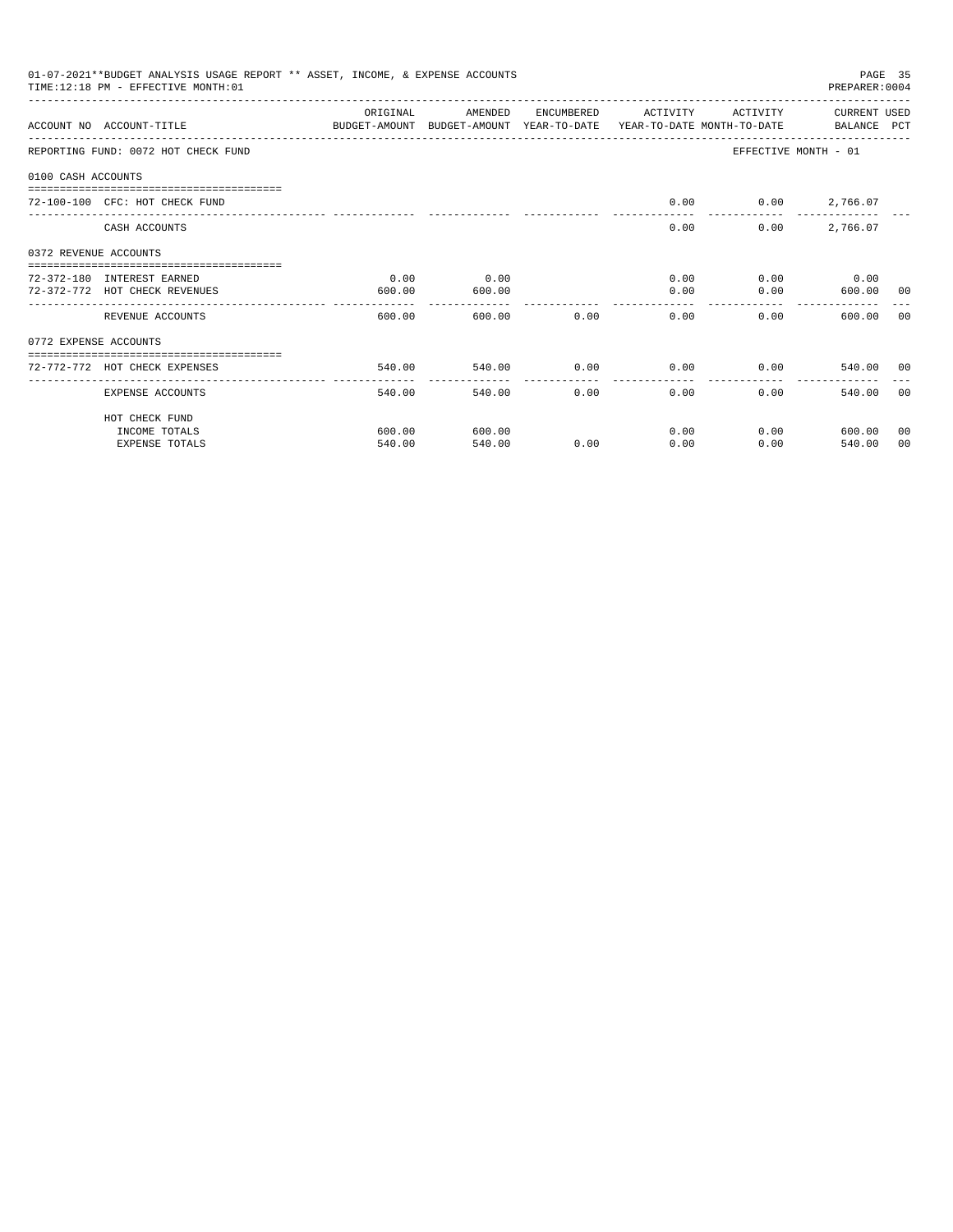|                       | 01-07-2021**BUDGET ANALYSIS USAGE REPORT ** ASSET, INCOME, & EXPENSE ACCOUNTS<br>TIME:12:18 PM - EFFECTIVE MONTH:01 |          |                        |            |                                                                                 |                      | PAGE 36<br>PREPARER: 0004   |    |
|-----------------------|---------------------------------------------------------------------------------------------------------------------|----------|------------------------|------------|---------------------------------------------------------------------------------|----------------------|-----------------------------|----|
|                       | ACCOUNT NO ACCOUNT-TITLE                                                                                            | ORIGINAL | AMENDED                | ENCUMBERED | ACTIVITY<br>BUDGET-AMOUNT BUDGET-AMOUNT YEAR-TO-DATE YEAR-TO-DATE MONTH-TO-DATE | ACTIVITY             | CURRENT USED<br>BALANCE PCT |    |
|                       | REPORTING FUND: 0074 BAIL BOND FUND                                                                                 |          |                        |            |                                                                                 | EFFECTIVE MONTH - 01 |                             |    |
| 0100 CASH ACCOUNTS    |                                                                                                                     |          |                        |            |                                                                                 |                      |                             |    |
|                       |                                                                                                                     |          |                        |            |                                                                                 |                      |                             |    |
|                       | 74-100-100 CFC: BAIL BOND FUND                                                                                      |          |                        |            | $780.00 -$                                                                      |                      | $0.00$ 33,435.98            |    |
|                       | 74-100-232 JP CREDIT CARD ACCOUNT                                                                                   |          |                        |            | 365.00                                                                          | 0.00<br>----------   | 365.00<br>-------------     |    |
|                       | CASH ACCOUNTS                                                                                                       |          |                        |            | $415.00 -$                                                                      |                      | $0.00$ 33,800.98            |    |
| 0374 REVENUE ACCOUNTS |                                                                                                                     |          |                        |            |                                                                                 |                      |                             |    |
|                       |                                                                                                                     |          |                        |            |                                                                                 |                      |                             |    |
|                       | 74-374-180 INTEREST EARNED                                                                                          | 0.00     | 0.00                   |            | 0.00                                                                            | 0.00                 | 0.00                        |    |
|                       | 74-374-774 BAIL BOND FEES                                                                                           | 300.00   | 300.00                 |            | 0.00                                                                            | 0.00                 | 300.00                      | 00 |
|                       | 74-374-775 SALE OF ESTRAY                                                                                           | 0.00     | 0.00                   |            | 0.00                                                                            | 0.00                 | 0.00                        |    |
|                       | 74-374-776 CASH BOND'S                                                                                              | 6,000.00 | 6,000.00               |            | 365.00                                                                          | 0.00                 | 5,635.00                    | 06 |
|                       | REVENUE ACCOUNTS                                                                                                    |          | 6,300.00 6,300.00 0.00 |            | 365.00                                                                          | 0.00                 | 5,935,00                    | 06 |
| 0774 EXPENSE ACCOUNTS |                                                                                                                     |          |                        |            |                                                                                 |                      |                             |    |
|                       |                                                                                                                     |          |                        |            |                                                                                 |                      |                             |    |
|                       | 74-774-774 BAIL BOND EXPENSES                                                                                       | 25.00    | 25.00                  | 0.00       | 0.00                                                                            | 0.00                 | 25.00 00                    |    |
|                       | 74-774-775 SALE OF ESTRAY                                                                                           | 0.00     | 0.00                   | 0.00       | 0.00                                                                            | 0.00                 | 0.00                        |    |
|                       | 74-774-776 CASH BOND EXPENSES                                                                                       | 6.000.00 | 6.000.00               | 0.00       | 780.00                                                                          | 0.00                 | 5,220.00                    | 13 |
|                       | EXPENSE ACCOUNTS                                                                                                    |          | 6,025,00 6,025,00      | 0.00       | 780.00                                                                          | 0.00                 | 5.245.00                    | 13 |
|                       | <b>BAIL BOND FUND</b>                                                                                               |          |                        |            |                                                                                 |                      |                             |    |
|                       | INCOME TOTALS                                                                                                       |          | 6,300.00 6,300.00      |            | 365.00                                                                          | 0.00                 | 5,935,00                    | 06 |
|                       | <b>EXPENSE TOTALS</b>                                                                                               | 6,025.00 | 6,025.00               | 0.00       | 780.00                                                                          | 0.00                 | 5,245.00                    | 13 |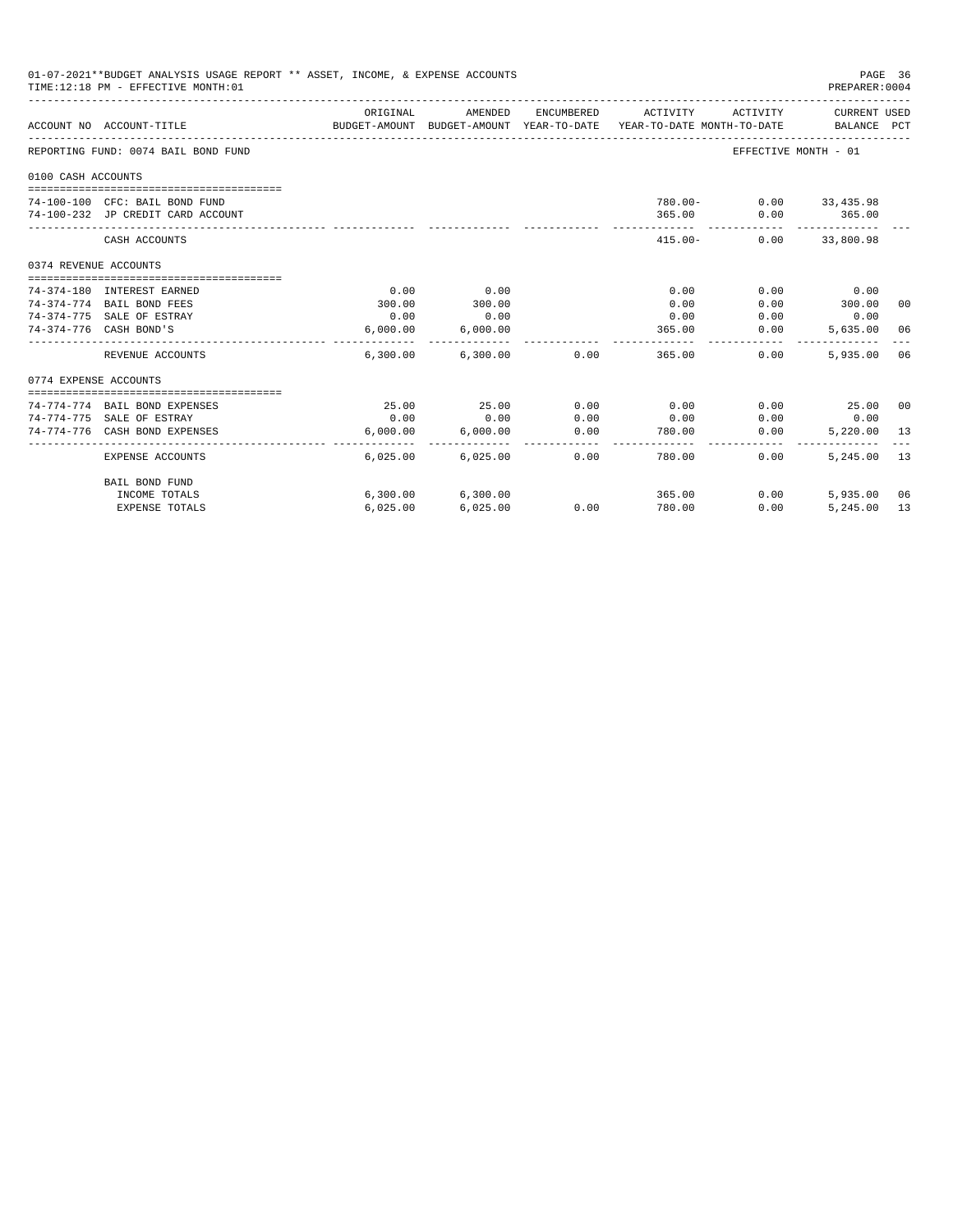| 01-07-2021**BUDGET ANALYSIS USAGE REPORT ** ASSET, INCOME, & EXPENSE ACCOUNTS<br>TIME:12:18 PM - EFFECTIVE MONTH:01<br>ENCUMBERED ACTIVITY<br>ORIGINAL<br>AMENDED<br>ACTIVITY<br>BUDGET-AMOUNT BUDGET-AMOUNT YEAR-TO-DATE YEAR-TO-DATE MONTH-TO-DATE<br>ACCOUNT NO ACCOUNT-TITLE<br>REPORTING FUND: 0076 STATE CRIMINAL & CIVIL FEES FUND<br>EFFECTIVE MONTH - 01<br>0100 CASH ACCOUNTS<br>1,391.13 0.00 79,143.09<br>76-100-100 CFC: STATE CRIMINAL & CIVIL FEES<br>76-100-230 DISTRICT CLERK CC ACCOUNT<br>152.00<br>10.00<br>152.00<br>348.40<br>770.40<br>76-100-231 COUNTY CLERK CC ACCOUNT<br>770.40<br>45.75 2,250.96<br>76-100-232 JP CC ACCOUNT<br>2,250.96<br>4,564.49<br>404.15<br>CASH ACCOUNTS<br>0376 REVENUE ACCOUNTS<br>0.00<br>0.00<br>0.00<br>76-376-180 INTEREST EARNED<br>0.00<br>0.00<br>0.00<br>76-376-701 DELINQUENT CASES<br>0.00<br>0.00<br>0.00<br>0.00<br>200.00<br>0.00<br>76-376-702 GUARDIANSHIP<br>200.00<br>140.00<br>60.00<br>$6.00$<br>500.00<br>6.00<br>76-376-703 DC-CAR-BVS TO TX VITAL STATISTICS<br>0.00<br>0.00<br>6.00<br>340.30<br>76-376-704 PARKS & WILDLIFE<br>500.00<br>159.70<br>0.00<br>76-376-705 JP OMNI FEE<br>300.00<br>31.83<br>0.00<br>300.00<br>268.17<br>0.00<br>76-376-706 OLD DRUG COURT<br>0.00<br>0.00<br>0.00<br>0.00<br>0.00<br>76-376-707 NEW SPECIALITY COURT 1-1-2020<br>0.00<br>0.00<br>89.61<br>$89.61+$<br>49,000.00<br>9,242.75<br>39,757.25<br>76-376-776 STATE FEE CRIMINAL & CIVIL<br>49,000.00<br>55.75<br>$50,006.00$ 0.00<br>9,663.89<br>55.75 40,342.11<br>REVENUE ACCOUNTS<br>50,006.00 |                                                                             |                         |                          |                    |          |                     | PAGE 37<br>PREPARER: 0004            |                      |
|----------------------------------------------------------------------------------------------------------------------------------------------------------------------------------------------------------------------------------------------------------------------------------------------------------------------------------------------------------------------------------------------------------------------------------------------------------------------------------------------------------------------------------------------------------------------------------------------------------------------------------------------------------------------------------------------------------------------------------------------------------------------------------------------------------------------------------------------------------------------------------------------------------------------------------------------------------------------------------------------------------------------------------------------------------------------------------------------------------------------------------------------------------------------------------------------------------------------------------------------------------------------------------------------------------------------------------------------------------------------------------------------------------------------------------------------------------------------------------------------------------------------------------------------------------------------|-----------------------------------------------------------------------------|-------------------------|--------------------------|--------------------|----------|---------------------|--------------------------------------|----------------------|
|                                                                                                                                                                                                                                                                                                                                                                                                                                                                                                                                                                                                                                                                                                                                                                                                                                                                                                                                                                                                                                                                                                                                                                                                                                                                                                                                                                                                                                                                                                                                                                      |                                                                             |                         |                          |                    |          |                     | <b>CURRENT USED</b><br>BALANCE PCT   |                      |
|                                                                                                                                                                                                                                                                                                                                                                                                                                                                                                                                                                                                                                                                                                                                                                                                                                                                                                                                                                                                                                                                                                                                                                                                                                                                                                                                                                                                                                                                                                                                                                      |                                                                             |                         |                          |                    |          |                     |                                      |                      |
|                                                                                                                                                                                                                                                                                                                                                                                                                                                                                                                                                                                                                                                                                                                                                                                                                                                                                                                                                                                                                                                                                                                                                                                                                                                                                                                                                                                                                                                                                                                                                                      |                                                                             |                         |                          |                    |          |                     |                                      |                      |
|                                                                                                                                                                                                                                                                                                                                                                                                                                                                                                                                                                                                                                                                                                                                                                                                                                                                                                                                                                                                                                                                                                                                                                                                                                                                                                                                                                                                                                                                                                                                                                      |                                                                             |                         |                          |                    |          |                     |                                      |                      |
|                                                                                                                                                                                                                                                                                                                                                                                                                                                                                                                                                                                                                                                                                                                                                                                                                                                                                                                                                                                                                                                                                                                                                                                                                                                                                                                                                                                                                                                                                                                                                                      |                                                                             |                         |                          |                    |          |                     |                                      |                      |
|                                                                                                                                                                                                                                                                                                                                                                                                                                                                                                                                                                                                                                                                                                                                                                                                                                                                                                                                                                                                                                                                                                                                                                                                                                                                                                                                                                                                                                                                                                                                                                      |                                                                             |                         |                          |                    |          |                     |                                      |                      |
|                                                                                                                                                                                                                                                                                                                                                                                                                                                                                                                                                                                                                                                                                                                                                                                                                                                                                                                                                                                                                                                                                                                                                                                                                                                                                                                                                                                                                                                                                                                                                                      |                                                                             |                         |                          |                    |          |                     |                                      |                      |
|                                                                                                                                                                                                                                                                                                                                                                                                                                                                                                                                                                                                                                                                                                                                                                                                                                                                                                                                                                                                                                                                                                                                                                                                                                                                                                                                                                                                                                                                                                                                                                      |                                                                             |                         |                          |                    |          |                     | 82, 316.45                           |                      |
|                                                                                                                                                                                                                                                                                                                                                                                                                                                                                                                                                                                                                                                                                                                                                                                                                                                                                                                                                                                                                                                                                                                                                                                                                                                                                                                                                                                                                                                                                                                                                                      |                                                                             |                         |                          |                    |          |                     |                                      |                      |
|                                                                                                                                                                                                                                                                                                                                                                                                                                                                                                                                                                                                                                                                                                                                                                                                                                                                                                                                                                                                                                                                                                                                                                                                                                                                                                                                                                                                                                                                                                                                                                      |                                                                             |                         |                          |                    |          |                     |                                      |                      |
|                                                                                                                                                                                                                                                                                                                                                                                                                                                                                                                                                                                                                                                                                                                                                                                                                                                                                                                                                                                                                                                                                                                                                                                                                                                                                                                                                                                                                                                                                                                                                                      |                                                                             |                         |                          |                    |          |                     |                                      |                      |
|                                                                                                                                                                                                                                                                                                                                                                                                                                                                                                                                                                                                                                                                                                                                                                                                                                                                                                                                                                                                                                                                                                                                                                                                                                                                                                                                                                                                                                                                                                                                                                      |                                                                             |                         |                          |                    |          |                     |                                      |                      |
|                                                                                                                                                                                                                                                                                                                                                                                                                                                                                                                                                                                                                                                                                                                                                                                                                                                                                                                                                                                                                                                                                                                                                                                                                                                                                                                                                                                                                                                                                                                                                                      |                                                                             |                         |                          |                    |          |                     |                                      | 70                   |
|                                                                                                                                                                                                                                                                                                                                                                                                                                                                                                                                                                                                                                                                                                                                                                                                                                                                                                                                                                                                                                                                                                                                                                                                                                                                                                                                                                                                                                                                                                                                                                      |                                                                             |                         |                          |                    |          |                     |                                      | 00                   |
|                                                                                                                                                                                                                                                                                                                                                                                                                                                                                                                                                                                                                                                                                                                                                                                                                                                                                                                                                                                                                                                                                                                                                                                                                                                                                                                                                                                                                                                                                                                                                                      |                                                                             |                         |                          |                    |          |                     |                                      | 32<br>11             |
|                                                                                                                                                                                                                                                                                                                                                                                                                                                                                                                                                                                                                                                                                                                                                                                                                                                                                                                                                                                                                                                                                                                                                                                                                                                                                                                                                                                                                                                                                                                                                                      |                                                                             |                         |                          |                    |          |                     |                                      |                      |
|                                                                                                                                                                                                                                                                                                                                                                                                                                                                                                                                                                                                                                                                                                                                                                                                                                                                                                                                                                                                                                                                                                                                                                                                                                                                                                                                                                                                                                                                                                                                                                      |                                                                             |                         |                          |                    |          |                     |                                      |                      |
|                                                                                                                                                                                                                                                                                                                                                                                                                                                                                                                                                                                                                                                                                                                                                                                                                                                                                                                                                                                                                                                                                                                                                                                                                                                                                                                                                                                                                                                                                                                                                                      |                                                                             |                         |                          |                    |          |                     |                                      | 19                   |
|                                                                                                                                                                                                                                                                                                                                                                                                                                                                                                                                                                                                                                                                                                                                                                                                                                                                                                                                                                                                                                                                                                                                                                                                                                                                                                                                                                                                                                                                                                                                                                      |                                                                             |                         |                          |                    |          |                     |                                      |                      |
|                                                                                                                                                                                                                                                                                                                                                                                                                                                                                                                                                                                                                                                                                                                                                                                                                                                                                                                                                                                                                                                                                                                                                                                                                                                                                                                                                                                                                                                                                                                                                                      |                                                                             |                         |                          |                    |          |                     |                                      | 19                   |
| 0776 EXPENSE ACCOUNTS                                                                                                                                                                                                                                                                                                                                                                                                                                                                                                                                                                                                                                                                                                                                                                                                                                                                                                                                                                                                                                                                                                                                                                                                                                                                                                                                                                                                                                                                                                                                                |                                                                             |                         |                          |                    |          |                     |                                      |                      |
|                                                                                                                                                                                                                                                                                                                                                                                                                                                                                                                                                                                                                                                                                                                                                                                                                                                                                                                                                                                                                                                                                                                                                                                                                                                                                                                                                                                                                                                                                                                                                                      |                                                                             | 1,000.00                | 1,000.00                 | 0.00               | 0.00     | 0.00                |                                      |                      |
|                                                                                                                                                                                                                                                                                                                                                                                                                                                                                                                                                                                                                                                                                                                                                                                                                                                                                                                                                                                                                                                                                                                                                                                                                                                                                                                                                                                                                                                                                                                                                                      | 76-776-701 DELINQUENT CASES<br>76-776-703 DC-CAR-BVS TO TX VITAL STATISTICS | 120.00                  | 120.00                   | 0.00               | 23.79    | 0.00                | 1,000.00<br>96.21                    | 0 <sub>0</sub><br>20 |
|                                                                                                                                                                                                                                                                                                                                                                                                                                                                                                                                                                                                                                                                                                                                                                                                                                                                                                                                                                                                                                                                                                                                                                                                                                                                                                                                                                                                                                                                                                                                                                      | 76-776-704 PARKS & WILDLIFE                                                 | 1,500.00                | 1,500.00                 | 0.00               | 0.00     | 0.00                | 1,500.00                             | 0 <sup>0</sup>       |
|                                                                                                                                                                                                                                                                                                                                                                                                                                                                                                                                                                                                                                                                                                                                                                                                                                                                                                                                                                                                                                                                                                                                                                                                                                                                                                                                                                                                                                                                                                                                                                      | 76-776-705 JP OMNI EXPENSE                                                  | 90.00                   | 90.00                    | 0.00               | 18.00    | 0.00                | 72.00                                | 20                   |
|                                                                                                                                                                                                                                                                                                                                                                                                                                                                                                                                                                                                                                                                                                                                                                                                                                                                                                                                                                                                                                                                                                                                                                                                                                                                                                                                                                                                                                                                                                                                                                      | 76-776-706 OLD DRUG COURT                                                   | 0.00                    | 0.00                     | 0.00               | 0.00     | 0.00                | 0.00                                 |                      |
|                                                                                                                                                                                                                                                                                                                                                                                                                                                                                                                                                                                                                                                                                                                                                                                                                                                                                                                                                                                                                                                                                                                                                                                                                                                                                                                                                                                                                                                                                                                                                                      | 76-776-707 NEW SPECIALITY COURT 1-1-2020                                    | 0.00                    | 0.00                     | 0.00               | 0.00     | 0.00                | 0.00                                 |                      |
| 76-776-776                                                                                                                                                                                                                                                                                                                                                                                                                                                                                                                                                                                                                                                                                                                                                                                                                                                                                                                                                                                                                                                                                                                                                                                                                                                                                                                                                                                                                                                                                                                                                           | STATE FEE CRIMINAL & CIVIL                                                  | 47,000.00               | 47,000.00                | 30.00              | 8,399.88 | 0.00                | 38,570.12                            | 18                   |
|                                                                                                                                                                                                                                                                                                                                                                                                                                                                                                                                                                                                                                                                                                                                                                                                                                                                                                                                                                                                                                                                                                                                                                                                                                                                                                                                                                                                                                                                                                                                                                      | EXPENSE ACCOUNTS                                                            | __________<br>49,710.00 | ___________<br>49,710.00 | ------- -<br>30.00 | 8,441.67 | -----------<br>0.00 | . _ _ _ _ _ _ _ _ _ _ _<br>41,238.33 | 17                   |
|                                                                                                                                                                                                                                                                                                                                                                                                                                                                                                                                                                                                                                                                                                                                                                                                                                                                                                                                                                                                                                                                                                                                                                                                                                                                                                                                                                                                                                                                                                                                                                      | STATE CRIMINAL & CIVIL FEES FUND                                            |                         |                          |                    |          |                     |                                      |                      |
|                                                                                                                                                                                                                                                                                                                                                                                                                                                                                                                                                                                                                                                                                                                                                                                                                                                                                                                                                                                                                                                                                                                                                                                                                                                                                                                                                                                                                                                                                                                                                                      | INCOME TOTALS                                                               | 50,006.00               | 50,006.00                |                    | 9,663.89 |                     | 55.75 40,342.11                      | 19                   |
|                                                                                                                                                                                                                                                                                                                                                                                                                                                                                                                                                                                                                                                                                                                                                                                                                                                                                                                                                                                                                                                                                                                                                                                                                                                                                                                                                                                                                                                                                                                                                                      | <b>EXPENSE TOTALS</b>                                                       | 49,710.00               | 49,710.00                | 30.00              | 8,441.67 | 0.00                | 41,238.33                            | 17                   |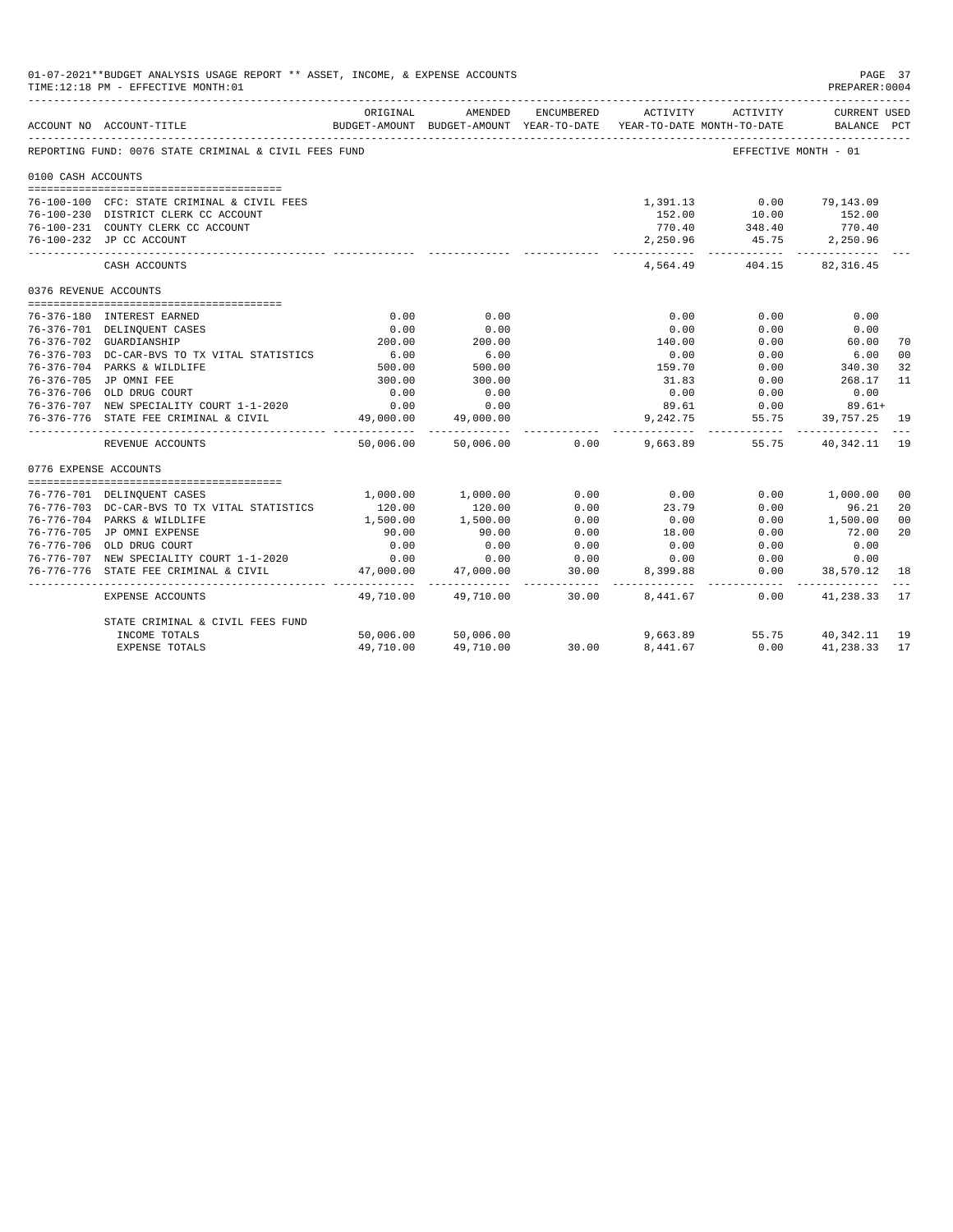|                     | 01-07-2021**BUDGET ANALYSIS USAGE REPORT ** ASSET, INCOME, & EXPENSE ACCOUNTS<br>TIME:12:18 PM - EFFECTIVE MONTH:01 |                      |                                                                                |                |                      |                      | PAGE 38<br>PREPARER: 0004          |                |
|---------------------|---------------------------------------------------------------------------------------------------------------------|----------------------|--------------------------------------------------------------------------------|----------------|----------------------|----------------------|------------------------------------|----------------|
|                     | ACCOUNT NO ACCOUNT-TITLE                                                                                            | ORIGINAL             | AMENDED<br>BUDGET-AMOUNT BUDGET-AMOUNT YEAR-TO-DATE YEAR-TO-DATE MONTH-TO-DATE | ENCUMBERED     | ACTIVITY             | ACTIVITY             | <b>CURRENT USED</b><br>BALANCE PCT |                |
|                     | REPORTING FUND: 0078 SENIOR CITIZENS FUND                                                                           |                      |                                                                                |                |                      | EFFECTIVE MONTH - 01 |                                    |                |
| 0100 CASH ACCOUNTS  |                                                                                                                     |                      |                                                                                |                |                      |                      |                                    |                |
|                     |                                                                                                                     |                      |                                                                                |                |                      |                      |                                    |                |
|                     | 78-100-100 CFC: SENIOR CITIZENS                                                                                     |                      |                                                                                |                | 7,494.42-            | 0.00                 | 161,905.64-                        |                |
|                     | CASH ACCOUNTS                                                                                                       |                      |                                                                                |                | $7,494.42-$          | 0.00                 | 161,905.64-                        |                |
|                     | 0200 LIABILITY ACCOUNTS                                                                                             |                      |                                                                                |                |                      |                      |                                    |                |
|                     | 78-200-180 ACCOUNTS PAYABLE                                                                                         |                      |                                                                                |                | 0.00                 | 0.00                 | $7.00 -$                           |                |
|                     | ----------------------------<br>LIABILITY ACCOUNTS                                                                  |                      |                                                                                |                | $---$<br>0.00        | $- - - - -$<br>0.00  | $- - - - -$<br>$7.00 -$            |                |
|                     | 0378 REVENUE ACCOUNTS                                                                                               |                      |                                                                                |                |                      |                      |                                    |                |
|                     |                                                                                                                     |                      |                                                                                |                |                      |                      |                                    |                |
|                     | 78-378-160 SALE OF FIXED ASSETS                                                                                     | 0.00                 | 0.00                                                                           |                | 0.00                 | 0.00                 | 0.00                               |                |
|                     | 78-378-180 INTEREST EARNED                                                                                          | 0.00                 | 0.00                                                                           |                | 0.00                 | 0.00                 | 0.00                               |                |
|                     | 78-378-710 WCTCOG PROGRAM                                                                                           | 22,000.00            | 22,000.00                                                                      |                | 12,032.46            | 0.00                 | 9,967.54                           | 55             |
|                     | 78-378-711 DEPT OF HUMAN RESOURCES                                                                                  | 0.00                 | 0.00                                                                           |                | 0.00                 | 0.00                 | 0.00                               |                |
|                     | 78-378-712 FOOD DONATIONS                                                                                           | 6,500.00             | 6,500.00                                                                       |                | 1,440.45             | 0.00                 | 5,059.55                           | 22             |
|                     | 78-378-713 BUILDING RENT                                                                                            | 25.00                | 25.00                                                                          |                | 0.00                 | 0.00                 | 25.00                              | 0 <sup>0</sup> |
|                     | 78-378-714 DEPT OF AGING & DISABILITY                                                                               | 15,000.00            | 15,000.00<br>2,500.00                                                          |                | 3,127.59<br>2,170.00 | 0.00<br>0.00         | 11,872.41                          | 21<br>87       |
|                     | 78-378-715 GIFT DONATIONS<br>78-378-716 OTHER INCOME                                                                | 2,500.00<br>50.00    | 50.00                                                                          |                | 0.00                 | 0.00                 | 330.00<br>50.00                    | 0 <sup>0</sup> |
|                     | 78-378-815 INCOME FROM OTHER FUNDS                                                                                  | 0.00                 | 0.00                                                                           |                | 0.00                 | 0.00                 | 0.00                               |                |
|                     |                                                                                                                     |                      |                                                                                | 0.00           | $- - - -$            | 0.00                 |                                    | 41             |
|                     | REVENUE ACCOUNTS                                                                                                    | 46,075.00            | 46,075.00                                                                      |                | 18,770.50            |                      | 27,304.50                          |                |
|                     | 0778 EXPENSE ACCOUNTS                                                                                               |                      |                                                                                |                |                      |                      |                                    |                |
|                     | 78-778-100 SALARY - GENERAL PAYROLL                                                                                 | 23,983.00            | 23,983.00                                                                      | 0.00           | 5,732.06             | 0.00                 | 18,250.94                          | 24             |
|                     | 78-778-105 LONGEVITY PAY                                                                                            | 750.00               | 750.00                                                                         | 0.00           | 0.00                 | 0.00                 | 750.00                             | 0 <sub>0</sub> |
|                     | 78-778-110 SALARY - FULL TIME (PART TIME)                                                                           | 33,813.00            | 33,813.00                                                                      | 0.00           | 7,695.00             | 0.00                 | 26,118.00                          | 23             |
|                     | 78-778-200 FICA EXPENSE                                                                                             | 4,757.00             | 4,757.00                                                                       | 0.00           | 1,027.14             | 0.00                 | 3,729.86                           | 22             |
|                     | 78-778-202 TCDRS GROUP TERM LIFE                                                                                    | 0.00                 | 0.00                                                                           | 0.00           | 92.58                | 0.00                 | $92.58 -$                          |                |
|                     | 78-778-205 RETIREMENT                                                                                               | 4,587.00             | 4,587.00                                                                       | 0.00           | 1,105.00             | 0.00                 | 3,482.00                           | 24             |
| 78-778-300 TRAVEL   |                                                                                                                     | 1,500.00             | 1,500.00                                                                       | 0.00           | 46.00                | 0.00                 | 1,454.00                           | 03             |
| 78-778-305 SUPPLIES | 78-778-310 COMMUNICATIONS                                                                                           | 2,000.00             | 2,000.00                                                                       | 210.00<br>0.00 | 744.96<br>310.20     | 0.00<br>0.00         | 1,045.04<br>989.80                 | 48             |
|                     | 78-778-320 REPAIRS & MAINTENANCE                                                                                    | 1,300.00<br>2,000.00 | 1,300.00<br>2,000.00                                                           | 0.00           | 75.00                | 0.00                 | 1,925.00                           | 24<br>04       |
|                     | 78-778-333 LAST YEARS BILLS                                                                                         | 0.00                 | 0.00                                                                           | 0.00           | 0.00                 | 0.00                 | 0.00                               |                |
|                     | 78-778-334 LAST YEARS BILLS 2020                                                                                    | 0.00                 | 0.00                                                                           | 125.00         | 242.70               | 0.00                 | $367.70 -$                         |                |
|                     | 78-778-380 UTILITIES                                                                                                | 6,500.00             | 6,500.00                                                                       | 0.00           | 1,061.85             | 0.00                 | 5,438.15                           | 16             |
|                     | 78-778-400 NEW EQUIPMENT                                                                                            | 5,450.00             | 5,450.00                                                                       | 0.00           | 0.00                 | 0.00                 | 5,450.00                           | 0 <sub>0</sub> |
|                     | 78-778-680 VAN EXPENSE                                                                                              | 4,500.00             | 4,500.00                                                                       | 253.95         | 1,051.52             | 0.00                 | 3,194.53                           | 29             |
|                     | 78-778-685 NEW VAN - BUDGET AMENDMENT 2019                                                                          | 0.00                 | 0.00                                                                           | 0.00           | 0.00                 | 0.00                 | 0.00                               |                |
|                     | 78-778-690 EDIBLE GOODS                                                                                             | 25,000.00            | 25,000.00                                                                      | 902.65         | 7,040.42             | 0.00                 | 17,056.93                          | 32             |
|                     | 78-778-692 PAPER GOODS                                                                                              | 7,900.00             | 7,900.00                                                                       | 137.14         | 1,043.55             | 0.00                 | 6,719.31                           | 15             |
|                     | 78-778-693 GIFT EXPENSE                                                                                             | 300.00               | 300.00                                                                         | 857.54         | 0.00                 | 0.00                 | $557.54 - 286$                     |                |
|                     | EXPENSE ACCOUNTS                                                                                                    | 124,340.00           | 124,340.00                                                                     | 2,486.28       | 27, 267.98           | 0.00                 | 94,585.74                          | 24             |
|                     | SENIOR CITIZENS FUND                                                                                                |                      |                                                                                |                |                      |                      |                                    |                |
|                     | INCOME TOTALS                                                                                                       | 46,075.00            | 46,075.00                                                                      |                | 18,770.50            | 0.00                 | 27,304.50                          | 41             |
|                     | <b>EXPENSE TOTALS</b>                                                                                               | 124,340.00           | 124,340.00                                                                     | 2,486.28       | 27, 267.98           | 0.00                 | 94,585.74                          | 24             |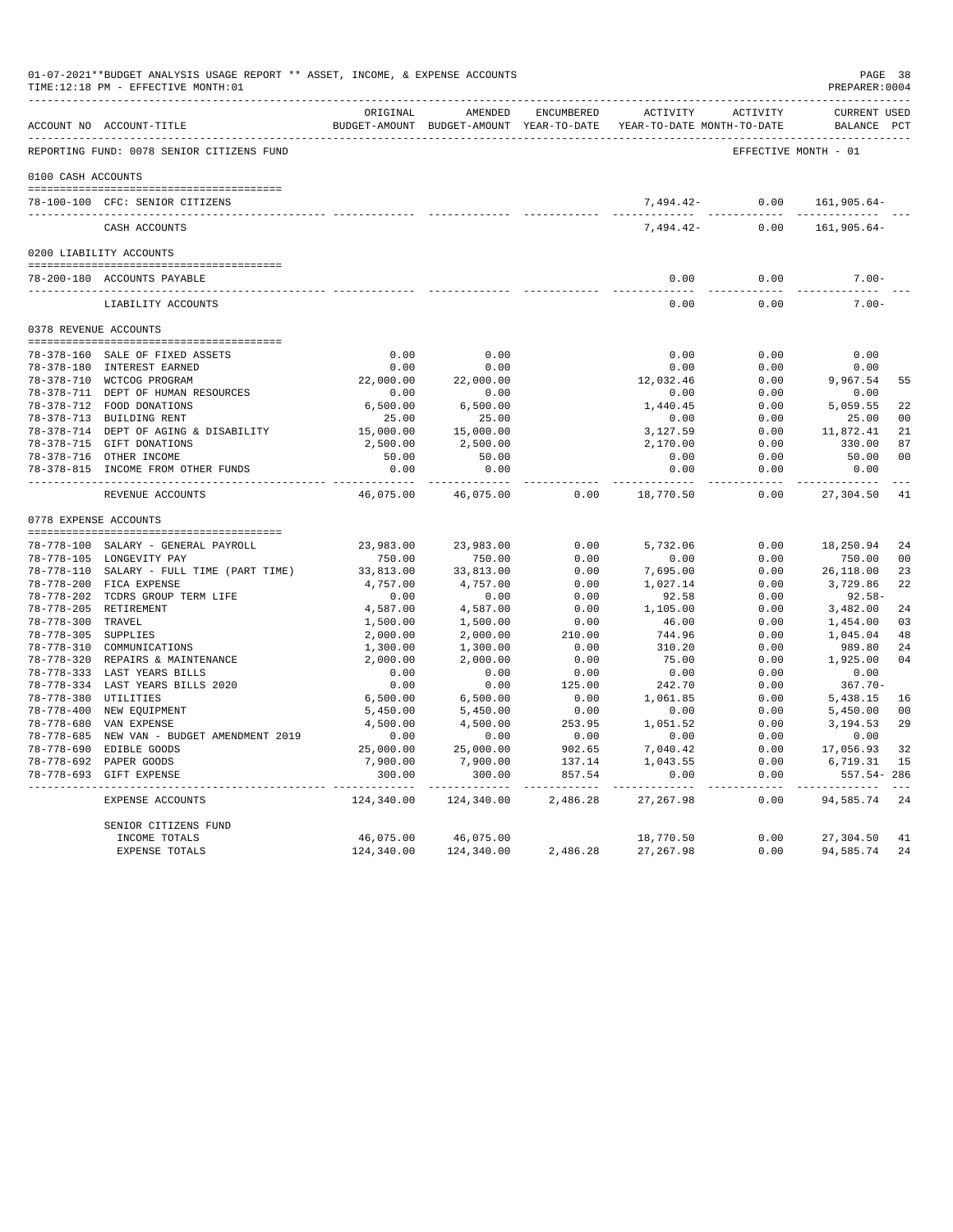|                       | 01-07-2021**BUDGET ANALYSIS USAGE REPORT ** ASSET, INCOME, & EXPENSE ACCOUNTS<br>TIME:12:18 PM - EFFECTIVE MONTH:01 |          |                         |              |                                                            |                          | PAGE 39<br>PREPARER:0004 |                |
|-----------------------|---------------------------------------------------------------------------------------------------------------------|----------|-------------------------|--------------|------------------------------------------------------------|--------------------------|--------------------------|----------------|
|                       | ACCOUNT NO ACCOUNT-TITLE CONTROL BUDGET-AMOUNT BUDGET-AMOUNT YEAR-TO-DATE YEAR-TO-DATE MONTH-TO-DATE BALANCE PCT    | ORIGINAL | AMENDED                 |              | ENCUMBERED ACTIVITY                                        |                          | ACTIVITY CURRENT USED    |                |
|                       |                                                                                                                     |          |                         |              |                                                            |                          |                          |                |
|                       | REPORTING FUND: 0080 LEOSE GRANT FUND                                                                               |          |                         |              |                                                            | EFFECTIVE MONTH - 01     |                          |                |
| 0100 CASH ACCOUNTS    |                                                                                                                     |          |                         |              |                                                            |                          |                          |                |
|                       | 80-100-100 CFC: LEOSE GRANT CHECKING                                                                                |          |                         |              |                                                            | $0.00$ $0.00$ $3,787.10$ |                          |                |
|                       | CASH ACCOUNTS                                                                                                       |          |                         |              | 0.00                                                       |                          | $0.00$ 3,787.10          |                |
| 0380 REVENUE ACCOUNTS |                                                                                                                     |          |                         |              |                                                            |                          |                          |                |
|                       | 80-380-180 INTEREST EARNED                                                                                          | 0.00     | 0.00                    |              | 0.00                                                       |                          | $0.00$ 0.00              |                |
|                       | 80-380-800 LEOSE GRANT REVENUES                                                                                     | 1,500.00 | 1,500.00                |              | 0.00                                                       |                          | $0.00$ 1,500.00 00       |                |
|                       | REVENUE ACCOUNTS                                                                                                    |          | 1,500.00 1,500.00 0.00  |              | 0.00                                                       | 0.00                     | 1,500.00                 | - 00           |
| 0800 EXPENSE ACCOUNTS |                                                                                                                     |          |                         |              |                                                            |                          |                          |                |
|                       | ------------------------------------<br>80-800-800 LEOSE GRANT EXPENSES                                             |          |                         |              | $1,500.00$ $1,500.00$ $0.00$ $0.00$ $0.00$ $1,500.00$ $00$ |                          |                          |                |
|                       |                                                                                                                     |          | -------- -------------- | ------------ | --------------                                             | ____________             |                          |                |
|                       | EXPENSE ACCOUNTS                                                                                                    |          | 1,500.00 1,500.00       |              | 0.00<br>0.00                                               | 0.00                     | 1,500.00                 | 00             |
|                       | LEOSE GRANT FUND                                                                                                    |          |                         |              |                                                            |                          |                          |                |
|                       | INCOME TOTALS                                                                                                       |          | 1,500.00 1,500.00       |              | 0.00                                                       |                          | $0.00$ 1,500.00          | 0 <sup>0</sup> |
|                       | <b>EXPENSE TOTALS</b>                                                                                               | 1,500.00 | 1,500.00                | 0.00         | 0.00                                                       | 0.00                     | 1,500.00                 | 0 <sup>0</sup> |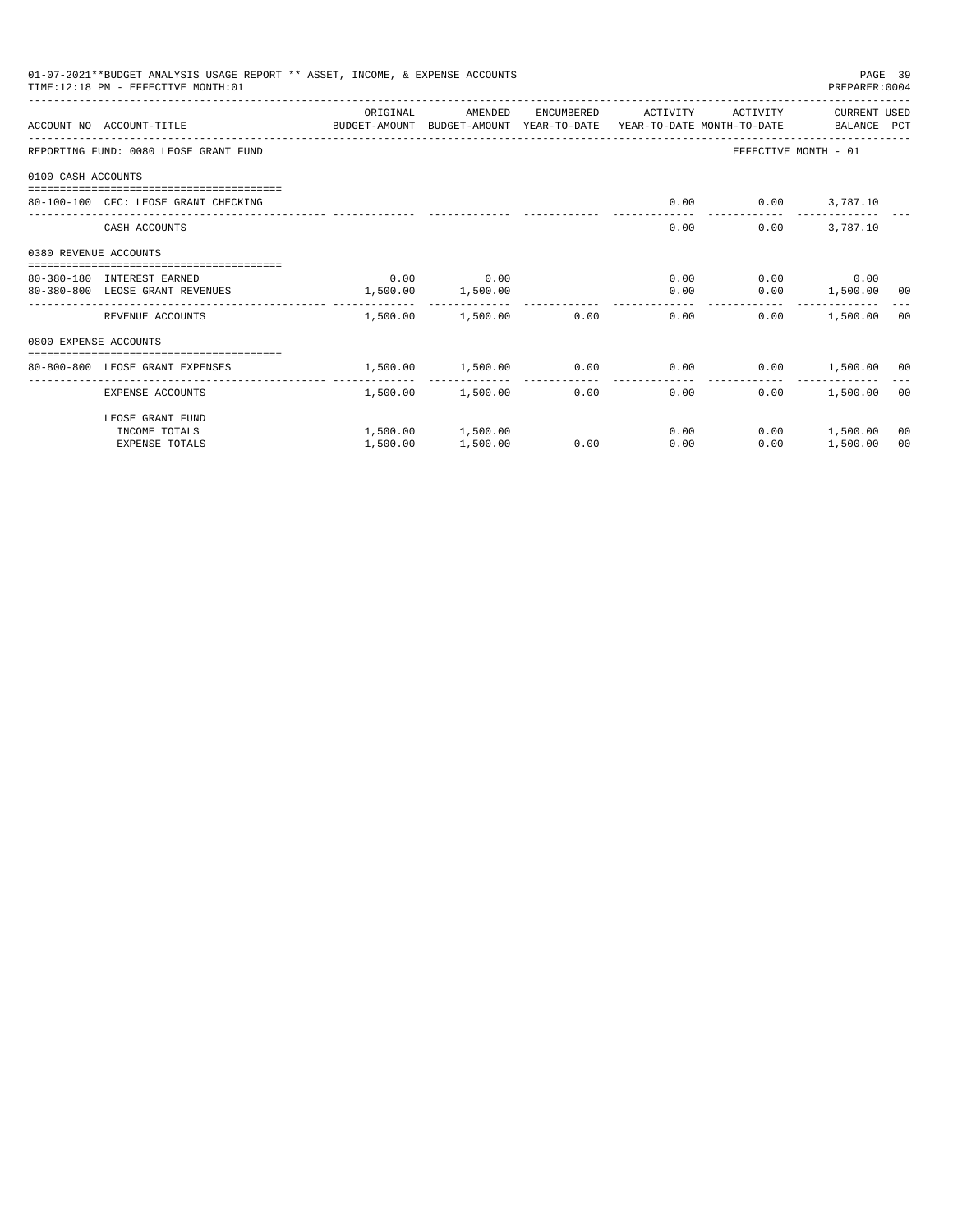|                       | 01-07-2021**BUDGET ANALYSIS USAGE REPORT ** ASSET, INCOME, & EXPENSE ACCOUNTS<br>TIME:12:18 PM - EFFECTIVE MONTH:01 |                   |                                        |      |      |                  | PAGE 40<br>PREPARER: 0004                         |    |
|-----------------------|---------------------------------------------------------------------------------------------------------------------|-------------------|----------------------------------------|------|------|------------------|---------------------------------------------------|----|
|                       | ACCOUNT NO ACCOUNT-TITLE CONTROL SUDGET-AMOUNT BUDGET-AMOUNT YEAR-TO-DATE YEAR-TO-DATE MONTH-TO-DATE BALANCE PCT    | ORIGINAL          |                                        |      |      |                  | AMENDED ENCUMBERED ACTIVITY ACTIVITY CURRENT_USED |    |
|                       | REPORTING FUND: 0082 JUSTICE COURT TECHNOLOGY FUND                                                                  |                   |                                        |      |      |                  | EFFECTIVE MONTH - 01                              |    |
| 0100 CASH ACCOUNTS    |                                                                                                                     |                   |                                        |      |      |                  |                                                   |    |
|                       | 82-100-100 CFC: JUSTICE COURT TECH CHECKING<br>82-100-232 JP CC ACCOUNT                                             |                   |                                        |      |      | 84.30 1.89 84.30 | 244.34 0.00 7,992.06                              |    |
|                       | CASH ACCOUNTS                                                                                                       |                   |                                        |      |      |                  | 328.64 1.89 8,076.36                              |    |
| 0380 REVENUE ACCOUNTS |                                                                                                                     |                   |                                        |      |      |                  |                                                   |    |
|                       | 82-380-180 INTEREST EARNED                                                                                          |                   | $0.00$ 0.00                            |      |      |                  | $0.00$ $0.00$ $0.00$ $0.00$                       |    |
|                       | 82-380-820 JUSTICE COURT TECH FEES 1,200.00 1,200.00                                                                |                   |                                        |      |      |                  | 231.86 1.89 968.14 19                             |    |
|                       | REVENUE ACCOUNTS                                                                                                    |                   | $1,200.00$ $1,200.00$ 0.00             |      | .    | 231.86           | 1.89<br>968.14                                    | 19 |
| 0820 EXPENSE ACCOUNTS |                                                                                                                     |                   |                                        |      |      |                  |                                                   |    |
|                       |                                                                                                                     |                   |                                        |      |      |                  |                                                   |    |
|                       | 82-820-333 LAST YEARS BILLS                                                                                         |                   | $0.00$ $0.00$ $0.00$ $0.00$ $0.00$     |      |      |                  | $0.00$ 0.00                                       |    |
|                       | 82-820-820 JUSTICE COURT TECH EXPENSES                                                                              | 1,500.00 1,500.00 |                                        | 0.00 | 0.00 |                  | $0.00$ 1,500.00 00                                |    |
|                       | EXPENSE ACCOUNTS                                                                                                    |                   | $1.500.00$ $1.500.00$ $0.00$ 0.00 0.00 |      |      |                  | 0.00<br>1,500.00 00                               |    |
|                       | JUSTICE COURT TECHNOLOGY FUND                                                                                       |                   |                                        |      |      |                  |                                                   |    |
|                       | INCOME TOTALS                                                                                                       |                   | $1,200.00$ $1,200.00$ $231.86$         |      |      |                  | 1.89 968.14 19                                    |    |
|                       | <b>EXPENSE TOTALS</b>                                                                                               | 1,500.00          | 1,500.00                               | 0.00 | 0.00 | 0.00             | 1,500.00                                          | 00 |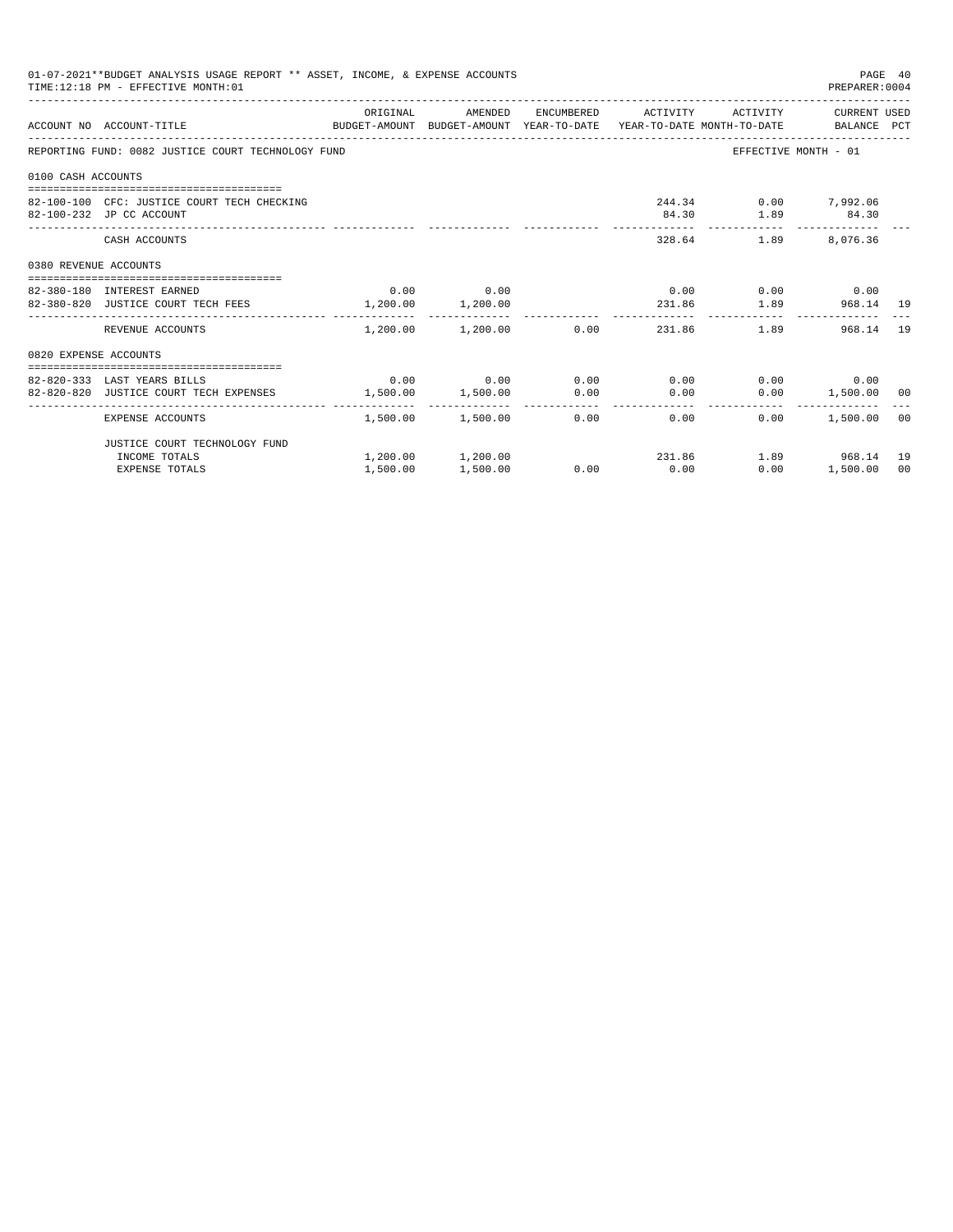|                            | 01-07-2021**BUDGET ANALYSIS USAGE REPORT ** ASSET, INCOME, & EXPENSE ACCOUNTS<br>TIME:12:18 PM - EFFECTIVE MONTH:01 |                                                                                 |                                                            |      |                          |                             | PREPARER:0004                   | PAGE 41 |
|----------------------------|---------------------------------------------------------------------------------------------------------------------|---------------------------------------------------------------------------------|------------------------------------------------------------|------|--------------------------|-----------------------------|---------------------------------|---------|
|                            | ACCOUNT NO ACCOUNT-TITLE                                                                                            | BUDGET-AMOUNT BUDGET-AMOUNT YEAR-TO-DATE YEAR-TO-DATE MONTH-TO-DATE BALANCE PCT | ORIGINAL AMENDED ENCUMBERED ACTIVITY ACTIVITY CURRENT USED |      |                          |                             |                                 |         |
|                            | REPORTING FUND: 0084 FC DRUG FORFEITURE FUND                                                                        |                                                                                 |                                                            |      |                          |                             | EFFECTIVE MONTH - 01            |         |
| 0100 CASH ACCOUNTS         |                                                                                                                     |                                                                                 |                                                            |      |                          |                             |                                 |         |
|                            |                                                                                                                     |                                                                                 |                                                            |      |                          |                             |                                 |         |
|                            | 84-100-100 CFC: FC DRUG FORFEITURE CHECKING                                                                         |                                                                                 |                                                            |      |                          | $1,555.20 - 0.00$ 0.00      |                                 |         |
|                            | 84-100-150 CFC: FC DRUG FORFEITURE CHECKING                                                                         |                                                                                 |                                                            |      |                          | 934.70 0.00 44,769.25       |                                 |         |
|                            | CASH ACCOUNTS                                                                                                       |                                                                                 |                                                            |      |                          | $620.50 - 0.00$ $44.769.25$ |                                 |         |
| 0384 REVENUE ACCOUNTS      |                                                                                                                     |                                                                                 |                                                            |      |                          |                             |                                 |         |
|                            |                                                                                                                     |                                                                                 |                                                            |      |                          |                             |                                 |         |
| 84-384-180 INTEREST EARNED |                                                                                                                     |                                                                                 | 350.00 350.00                                              |      | $17.04$ 0.00 332.96 05   |                             |                                 |         |
|                            | 84-384-840 FC DRUG FORFEITURE REVENUES 43,000.00 43,000.00                                                          |                                                                                 |                                                            |      | 1,555.20                 |                             | $0.00$ $41,444.80$ $04$         |         |
|                            | REVENUE ACCOUNTS                                                                                                    |                                                                                 | $43.350.00$ $43.350.00$ $0.00$ $1.572.24$                  |      |                          |                             | $0.00$ $41,777.76$ 04           |         |
| 0840 EXPENSE ACCOUNTS      |                                                                                                                     |                                                                                 |                                                            |      |                          |                             |                                 |         |
|                            |                                                                                                                     |                                                                                 |                                                            |      |                          |                             |                                 |         |
|                            | 84-840-110 ADMIN ASSISTANT - SUPPLEMENT                                                                             | 0.00                                                                            | 0.00                                                       | 0.00 | 0.00                     | 0.00                        | 0.00                            |         |
|                            | 84-840-200 FICA EXPENSE                                                                                             | 0.00                                                                            | 0.00                                                       | 0.00 | 0.00                     | 0.00                        | 0.00                            |         |
|                            | 84-840-205 RETIREMENT EXPENSE                                                                                       | 0.00                                                                            | 0.00                                                       | 0.00 | 0.00                     | 0.00                        | 0.00                            |         |
| $84 - 840 - 210$           | MEDICAL INSURANCE                                                                                                   | 0.00                                                                            | 0.00                                                       | 0.00 | 0.00                     |                             | 0.00<br>0.00                    |         |
|                            | 84-840-333 LAST YEARS BILLS                                                                                         |                                                                                 | $0.00$ 0.00                                                |      | $0.00$ 0.00              |                             | 0.00<br>0.00                    |         |
|                            | 84-840-840 FC DRUG FORFEITURE EXPENSES                                                                              | 43,000.00<br>------------                                                       | 43,000.00                                                  | 0.00 | 2,192.74<br>------------ | ------------ <b>.</b>       | 0.00 40,807.26<br>------------- | 05      |
|                            | EXPENSE ACCOUNTS                                                                                                    |                                                                                 | 43.000.00 43.000.00 0.00                                   |      | 2,192,74                 | 0.00                        | 40.807.26                       | 05      |
|                            | FC DRUG FORFEITURE FUND                                                                                             |                                                                                 |                                                            |      |                          |                             |                                 |         |
|                            | INCOME TOTALS                                                                                                       |                                                                                 | 43,350.00 43,350.00                                        |      | 1,572.24                 |                             | $0.00$ $41,777.76$ 04           |         |
|                            | <b>EXPENSE TOTALS</b>                                                                                               | 43,000.00                                                                       | 43,000.00                                                  | 0.00 | 2,192.74                 | 0.00                        | 40,807.26                       | 05      |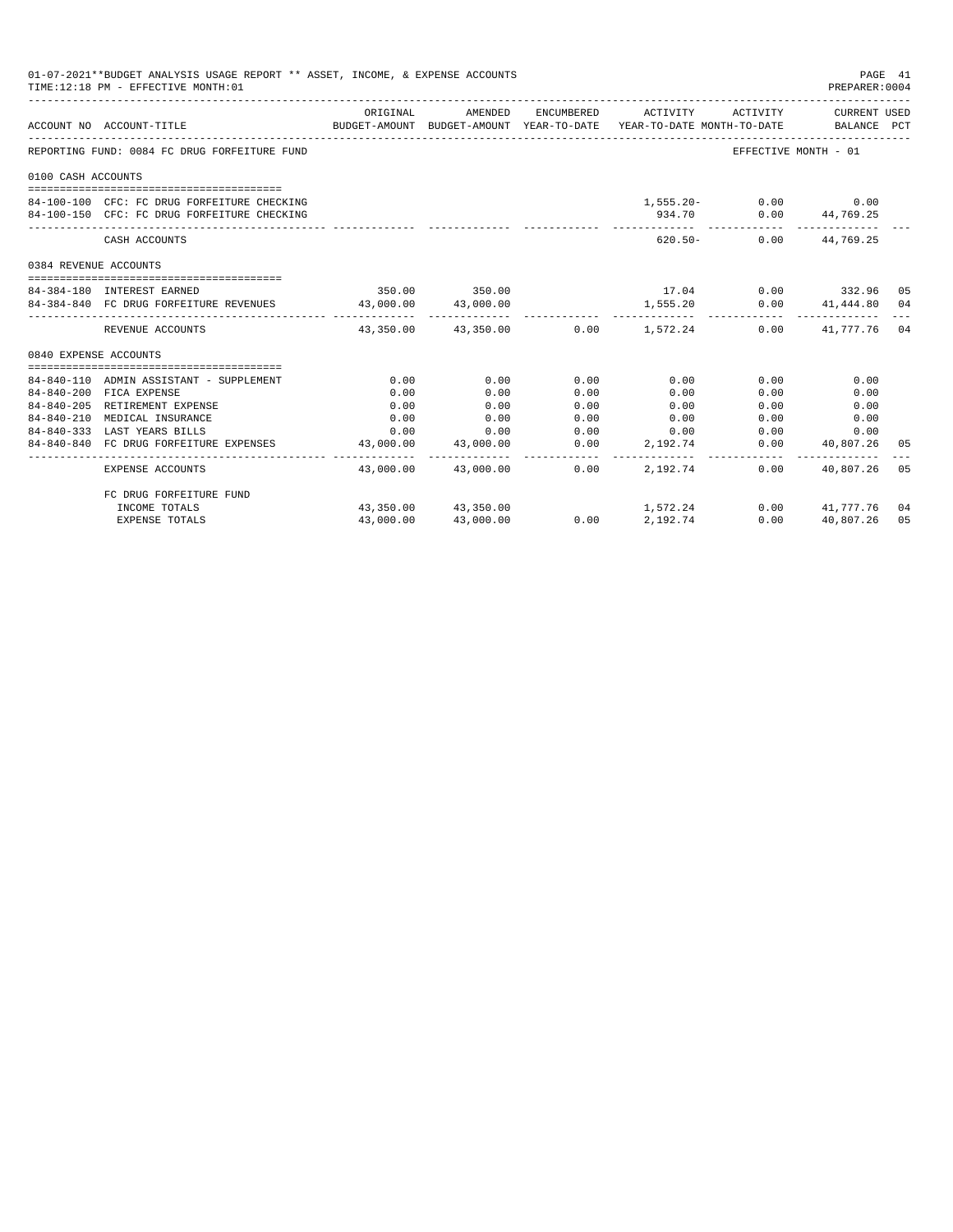|                       | 01-07-2021**BUDGET ANALYSIS USAGE REPORT ** ASSET, INCOME, & EXPENSE ACCOUNTS<br>TIME: 12:18 PM - EFFECTIVE MONTH: 01 |                                                                                             |                     |                   |                                           |                                        | PAGE 42<br>PREPARER: 0004 |  |
|-----------------------|-----------------------------------------------------------------------------------------------------------------------|---------------------------------------------------------------------------------------------|---------------------|-------------------|-------------------------------------------|----------------------------------------|---------------------------|--|
|                       | ACCOUNT NO ACCOUNT-TITLE                                                                                              | ORIGINAL<br>BUDGET-AMOUNT BUDGET-AMOUNT YEAR-TO-DATE YEAR-TO-DATE MONTH-TO-DATE BALANCE PCT | AMENDED             |                   | ENCUMBERED ACTIVITY ACTIVITY CURRENT USED |                                        |                           |  |
|                       | REPORTING FUND: 0088 AIRPORT FUND                                                                                     |                                                                                             |                     |                   |                                           | EFFECTIVE MONTH - 01                   |                           |  |
| 0100 CASH ACCOUNTS    |                                                                                                                       |                                                                                             |                     |                   |                                           |                                        |                           |  |
|                       | 88-100-100 CFC - AIRPORT FUND                                                                                         |                                                                                             |                     |                   |                                           | 514.69 300.00                          | $9,301.05 -$              |  |
|                       | CASH ACCOUNTS                                                                                                         |                                                                                             |                     |                   |                                           | 514.69 300.00                          | $9,301.05 -$              |  |
| 0380 REVENUE ACCOUNTS |                                                                                                                       |                                                                                             |                     |                   |                                           |                                        |                           |  |
|                       | 88-380-180 INTEREST EARNED                                                                                            | 0.00                                                                                        | 0.00                |                   |                                           | $0.00$ $0.00$ $0.00$ $0.00$            |                           |  |
|                       | 88-380-810 AIRPORT REVENUES                                                                                           |                                                                                             | 5,500.00 5,500.00   |                   | 1,400.00 300.00 4,100.00 25               |                                        |                           |  |
|                       | REVENUE ACCOUNTS                                                                                                      |                                                                                             |                     |                   | 5,500.00 5,500.00 0.00 1,400.00 300.00    | ----------- ------------ ------------- | 4,100.00 25               |  |
| 0800 EXPENSE ACCOUNTS |                                                                                                                       |                                                                                             |                     |                   |                                           |                                        |                           |  |
|                       |                                                                                                                       |                                                                                             |                     |                   |                                           |                                        |                           |  |
|                       | 88-800-120 PART TIME SALARY                                                                                           | 0.00                                                                                        | 0.00                | 0.00              | 0.00                                      | 0.00                                   | 0.00                      |  |
|                       | 88-800-200 FICA - EMPLOYER MATCH<br>88-800-205 RETIREMENT - EMPLOYER MATCH                                            | 0.00<br>0.00                                                                                | 0.00<br>$0.00$ 0.00 | 0.00              | 0.00<br>0.00                              | 0.00<br>0.00                           | 0.00<br>0.00              |  |
|                       | 88-800-810 AIRPORT EXPENSES                                                                                           | 5,500.00                                                                                    |                     | 5,500.00 2,116.97 | 885.31                                    | 0.00                                   | 2,497.72 55               |  |
|                       | <b>EXPENSE ACCOUNTS</b>                                                                                               | 5,500.00                                                                                    |                     | 5,500.00 2,116.97 | 885.31                                    | $0.00 -$                               | 2,497.72 55               |  |
|                       | AIRPORT FUND                                                                                                          |                                                                                             |                     |                   |                                           |                                        |                           |  |
|                       | INCOME TOTALS                                                                                                         |                                                                                             |                     |                   | 5,500.00 5,500.00 1,400.00 300.00         |                                        | 4,100.00 25               |  |
|                       | <b>EXPENSE TOTALS</b>                                                                                                 | 5,500.00                                                                                    |                     |                   | 5,500.00 2,116.97 885.31                  | 0.00                                   | 2,497.72 55               |  |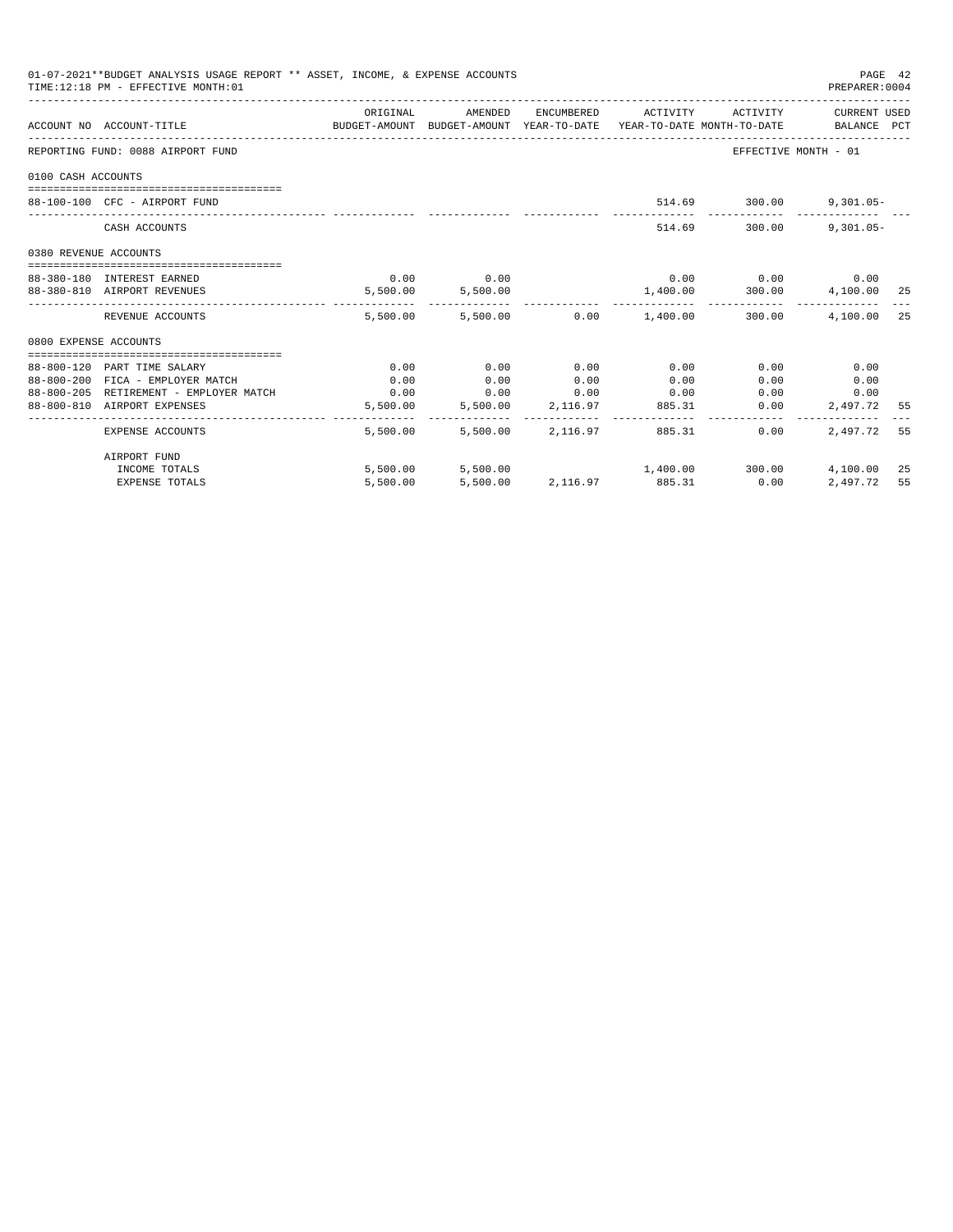| 01-07-2021**BUDGET ANALYSIS USAGE REPORT ** ASSET, INCOME, & EXPENSE ACCOUNTS<br>TIME: 12:18 PM - EFFECTIVE MONTH: 01 |                                                                |          |                                                                  |            |           |                                                         | PAGE 43<br>PREPARER: 0004   |    |
|-----------------------------------------------------------------------------------------------------------------------|----------------------------------------------------------------|----------|------------------------------------------------------------------|------------|-----------|---------------------------------------------------------|-----------------------------|----|
|                                                                                                                       | ACCOUNT NO ACCOUNT-TITLE<br>BUDGET-AMOUNT                      | ORIGINAL | AMENDED<br>BUDGET-AMOUNT YEAR-TO-DATE YEAR-TO-DATE MONTH-TO-DATE | ENCUMBERED | ACTIVITY  | ACTIVITY                                                | CURRENT USED<br>BALANCE PCT |    |
|                                                                                                                       | REPORTING FUND: 0092 PRE-TRIAL DIVERSION PROGRAM               |          |                                                                  |            |           |                                                         | EFFECTIVE MONTH - 01        |    |
| 0100 CASH ACCOUNTS                                                                                                    |                                                                |          |                                                                  |            |           |                                                         |                             |    |
|                                                                                                                       | -----------------------------<br>92-100-100 PRE-TRIAL CHECKING |          |                                                                  |            |           | $0.00$ $0.00$ $0.00$                                    |                             |    |
|                                                                                                                       | 92-100-222 PRE-TRIAL CHECKING                                  |          |                                                                  |            |           | $1,012.10 \qquad \qquad 500.00 \qquad \qquad 32,659.70$ |                             |    |
|                                                                                                                       |                                                                |          |                                                                  |            |           | _________________________________                       |                             |    |
|                                                                                                                       | CASH ACCOUNTS                                                  |          |                                                                  |            |           | 1,012.10 500.00 32,659.70                               |                             |    |
| 0399 REVENUE ACCOUNTS                                                                                                 |                                                                |          |                                                                  |            |           |                                                         |                             |    |
|                                                                                                                       | ===============================                                |          | 200.00 200.00                                                    |            |           |                                                         |                             |    |
|                                                                                                                       | 92-399-180 INTEREST EARNED<br>92-399-920 PRE-TRIAL FEES        | 7,000.00 | 7,000.00                                                         |            | 1,000.00  | $12.10$ 0.00 $187.90$ 06<br>500.00                      | $6,000.00$ 14               |    |
|                                                                                                                       |                                                                | -------- | -------------                                                    |            | --------- |                                                         |                             |    |
|                                                                                                                       | REVENUE ACCOUNTS                                               | 7.200.00 | 7,200.00                                                         | 0.00       | 1,012.10  | 500.00                                                  | 6,187.90                    | 14 |
| 0929 EXPENSE ACCOUNT                                                                                                  |                                                                |          |                                                                  |            |           |                                                         |                             |    |
|                                                                                                                       |                                                                |          |                                                                  |            |           |                                                         |                             |    |
|                                                                                                                       | 92-929-929 PRE-TRIAL EXPENSE                                   | 0.00     | 0.00                                                             | 0.00       | 0.00      | 0.00                                                    | 0.00                        |    |
|                                                                                                                       | EXPENSE ACCOUNT                                                | 0.00     | 0.00                                                             | 0.00       | 0.00      | 0.00                                                    | 0.00                        |    |
|                                                                                                                       | PRE-TRIAL DIVERSION PROGRAM                                    |          |                                                                  |            |           |                                                         |                             |    |
|                                                                                                                       | INCOME TOTALS                                                  |          | 7,200.00 7,200.00                                                |            |           | 1,012.10 500.00                                         | 6,187.90 14                 |    |
|                                                                                                                       | <b>EXPENSE TOTALS</b>                                          | 0.00     | 0.00                                                             | 0.00       | 0.00      | 0.00                                                    | 0.00                        |    |